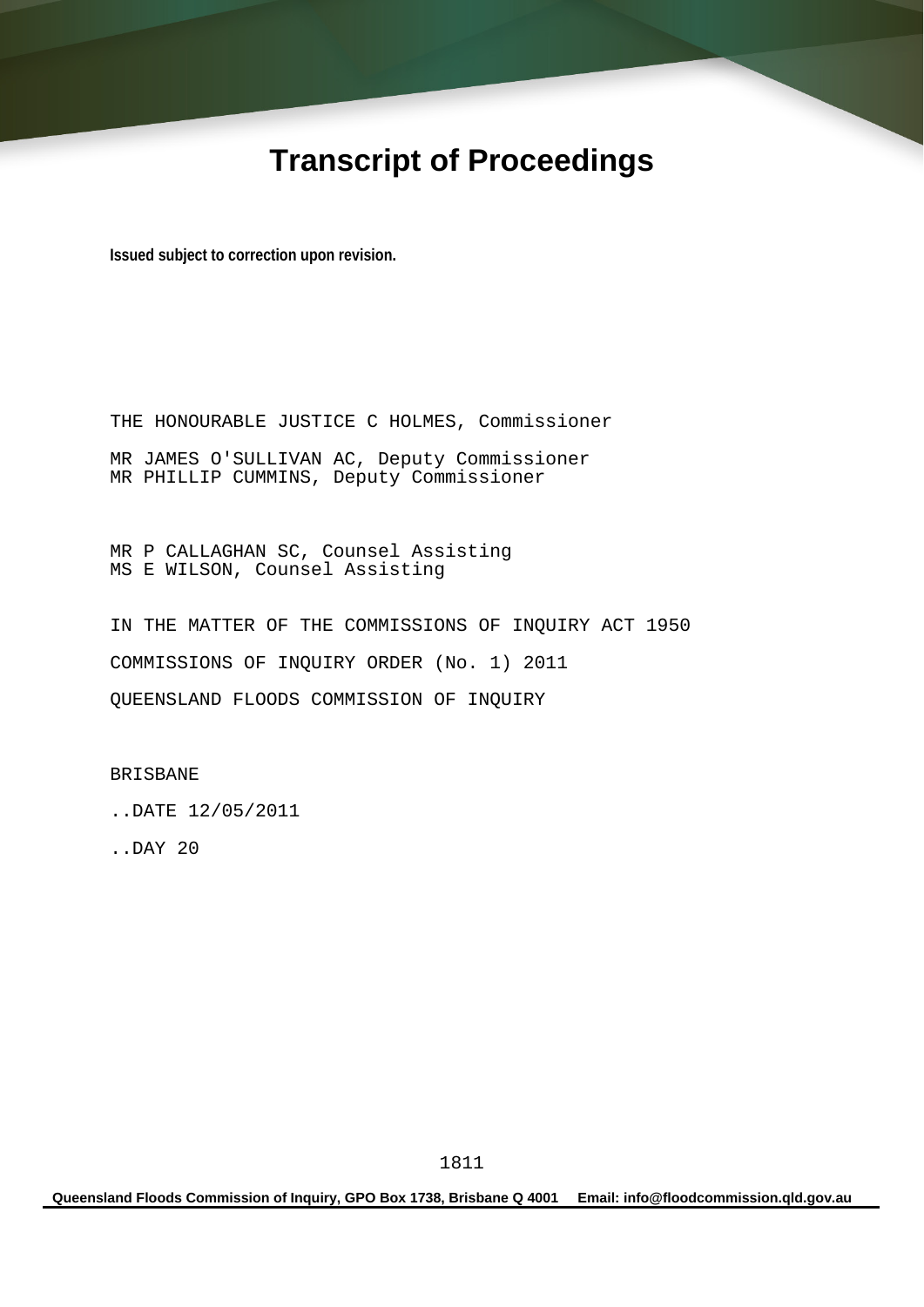THE COMMISSION RESUMED AT 9.59 A.M.

ROBERT WILLIAM WAUGH, CONTINUING:

## COMMISSIONER: Yes, Ms Wilson?

MS WILSON: Thank you, Madam Commissioner. If I can take you to page 8 of your statement, that's where you address the way in which triple O calls should be answered in accordance with the training; and at page 9 you go through the notice principle and it sets out the matters which should be obtained during the triple O call?-- Yes.

Now, have you listened to the telephone call answered by Senior Constable Wheeler from Donna Rice on the 10th of January this year?-- Yes, I have.

And from listening to that call and taking into account the training that is provided at the BPCC, does that comply with the training that is provided at - at the BPCC?--  $N_O$ , it would appear to be inconsistent with that training.

And can you inform the Commission how it is inconsistent with that training?-- Well, there would be an expectation that the chronological process be adhered to to extract the best information you can to assist the caller, and it would appear on this occasion that it was not consistent with those principles that are outlined for us.

What about the references that are made about the caller driving through flooded waters?-- I don't think that'd be necessary to include it in the conversation with the caller.

**40**  If we can move on then, if we can go to page 15 of your statement, which is the assessment of any shortcomings and the QPS triple O call operation communication system. You state there that, "The capacity of the BPCC has the potential to be challenged in times of disasters"?-- Yes.

And it appears from the examples that you provide that the BPCC can't cope with a traffic accident on the Gateway?-- It's not that it can't cope, but at the time-----

Can't cope in the short-term?-- In the very short, an accident on the M1 could, as you would appreciate in peak times, could-----

COURT REPORTER: Sorry, I'm having trouble hearing you.

WITNESS: Sorry. On the M1 in peak hour traffic, a minor accident could result in 30, 40, 50 phone calls within a space of a couple of minutes and, yes, the centre would not be able to cope with answering all those calls immediately.

**20** 

**50** 

**10**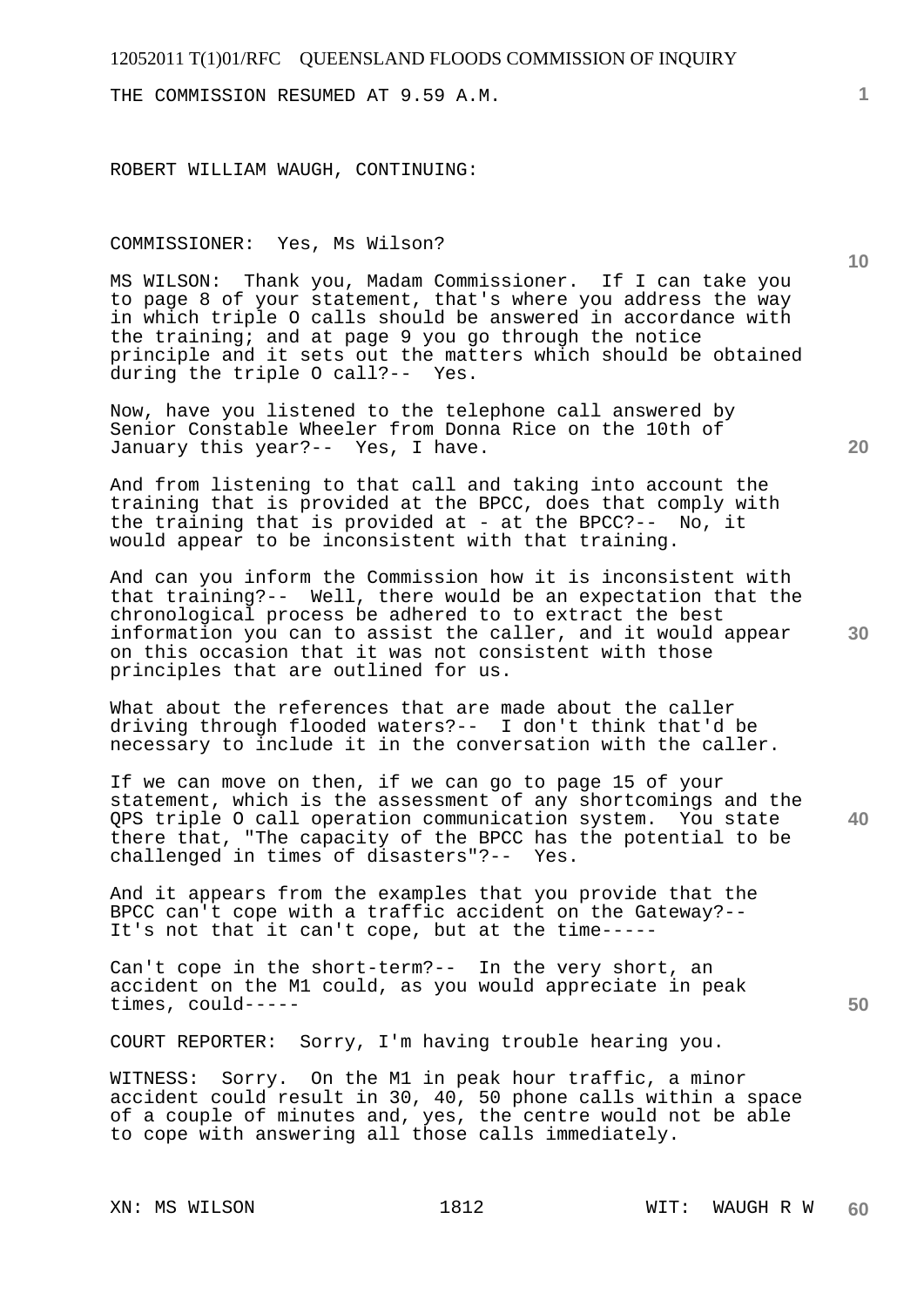MS WILSON: Are you aware of the number of phone calls that were received in the Toowoomba Communication Centre on the 10th of January?-- Roughly I am, yes.

Could you give us any indication how the BPCC would cope with that many calls?-- That would be a challenge under the rostering which would probably have applied that day. The peak calls from - or the peak volumes that would come from those very rapid approaching events could cause a - a rapid influx in the number of calls and we would struggle with those calls in the short term, but there is a process in place to stack those calls to prioritise them.

Well, we've heard about the overflow arrangements that occur and if they cannot be answered in Toowoomba then it goes to Ipswich and then it goes down to Brisbane?-- Yes.

What are the overflow arrangements that occurs with Brisbane?-- We have no overflow arrangements, and if you'd like, I could explain the process.

Yes, that would be good?-- I'll try to do it in terms that I understand. What happens is a call - a caller makes a call to triple O. Telstra will identify if that is police, ambulance or fire. If it comes to the police, it will be plugged into what is called as a pilot number, the first number which will receive a call. After a time if the call is not answered, it is withdrawn and plugged into a second pilot numbers which takes it to a higher priority. If the caller was unable to take the call whilst it was sitting in the first pilot, when that caller became available, the caller would be moved to the higher priority would be presented to the caller. So it's a system which raises the priority for the number of times that it's been presented to the centre. So we don't have an overflow arrangement, we have an escalating priority arrangement. If the call is unable to be answered while it sits in the second pilot, Telstra will withdraw the call and plug it into our fourth pilot. It will say there until it's answered. It does not go to another centre.

And how long - how long could this - this system of presentations take for a call to be answered if it got to the fourth level?-- Look, it - it could go on for any period of time until a caller became free to take the call. The call will stay there until it's called - until it's - correction, until it's answered. So in that sense, any caller comes into the Brisbane BPCC from Brisbane will stay there until it's answered and it will be answered. Now, in that period, I'll just explain it, the caller could abandon that call and decide, "I've had enough." The call will still be answered in the technical sense in that the call line identification will be presented to the triple O call taker, they will identify that number and they will ring that number.

But in terms of prioritising tasks, would that be at the end of dealing with all the telephone calls that have come through?-- No, when they engage that call.

**20** 

**10** 

**40** 

**50**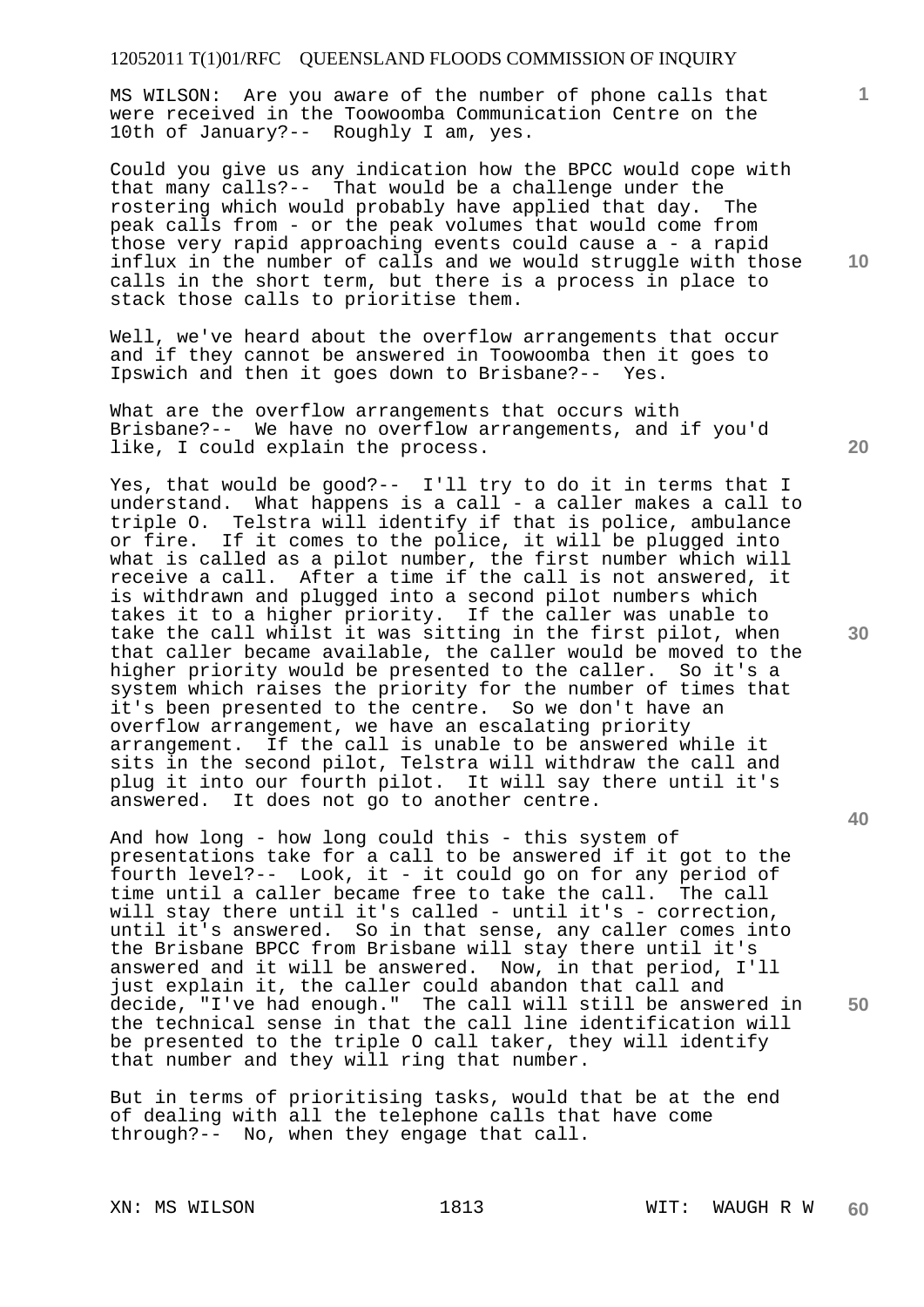I don't understand that?-- The next call that the triple O caller-taker takes-----

Yes?-- -----they will be presented with the call line identification which include the number to ring back and they will ring that number then to see what the emergency was.

So if you abandon your call through working through this process, you're saying the BPCC will ring you back?-- Yes.

But what I'm not very clear on is when that will occur?-- That should occur on the presentation of the call line identification to the triple O call-taker.

And when does that occur, the-----?-- Immediately they receive the call. It presents on the computer screen in front of them.

So is it more efficient hanging up and then getting a call back from the BPCC or hanging on and waiting till the fourth level is engaged?-- I'd suggest hanging on would be the best way.

You talk there that, "The system of managing overflows has been helpful in managing call volumes", is that what we have just discussed?-- Yes.

In terms of managing the overflows from the regions, the overflow system has some limitation due to the connectivity problems that exist at the moment?-- Yes, it does.

Now, you - in your statement you refer to the telephone system that is being proposed of Genesys, is that the right pronunciation?-- Yes, it is.

Can you tell us about that?-- In basic terms Genesys is a system whereby all calls come into the one point, and the computerisation allows for that system to look down over all our triple O call-takers across Queensland and select an empty call-taker and direct that call to that person. So virtually any call was made in Ipswich, for example, could be identified within that telephone system and relayed to Cairns, for example, to receive the call because they have a free call-taker rather than wait in line in Ipswich or then overflowed into Brisbane. It could look smart, if you like, identify a vacant call-taker and direct it to that. That's problematic on the fact on the ability of that call-taker to then return the information to the dispatcher.

**50**  So the information - looking at that example, the information that is taken from the operator in Cairns, that is put into the computer system and that is then available for the Ipswich call centre to action?-- Well, no, Ipswich is on an IMS system, Cairns is on a CAD system.

Under the new Genesys system?-- With Genesis, no, it would only be able to do it for the call-taking phase. For the subsequent utilisation of that information to get it to a

**10** 

**1**

**30** 

**40**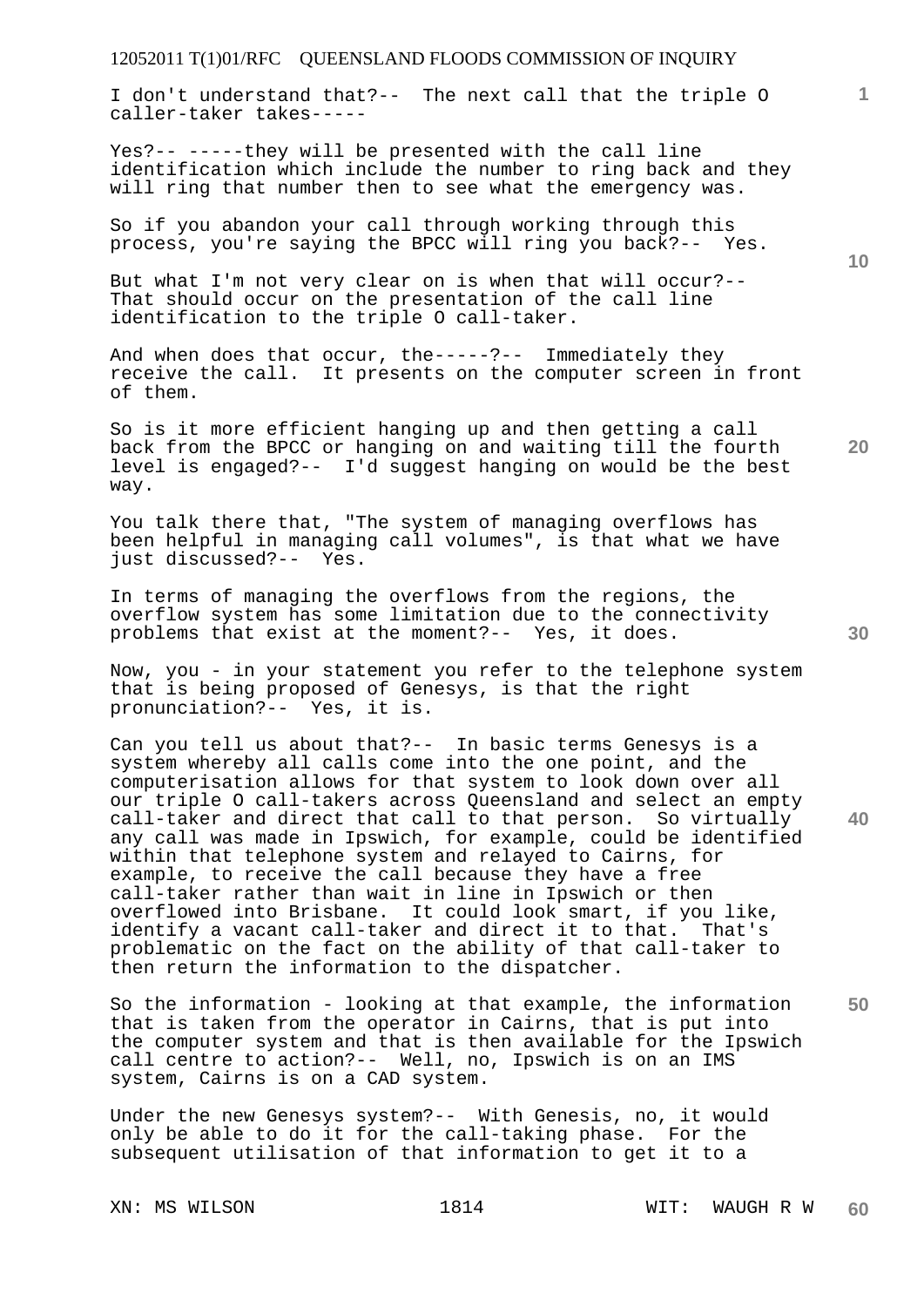dispatcher, it is - it is then transferred into the CAD system in Cairns, then it has to be moved electronically to the dispatching area.

But how does that occur on the present system, say, when Toowoomba is on a stand-alone IMS system?-- And that is the problem part. At the moment if Cairns received a call, a triple O call that was - needs response from Brisbane, it's electronic and quick on the CAD system, but from an IMS system they have to do that manually and transfer that call and any information.

So for - for it to work as efficient as possible, there needs to be true connectivity between all the call centres so that the information can be processed back to, say, Toowoomba?-- Yes.

Electronically?-- Yes.

And there's no other manual steps that intervene?-- No.

Is that being looked at by the police service, do you know?-- Yes, it is. There's a project underway as we speak, the new CAD project, that's been underway for a couple of years now. The implementation phase starts in around about November and we'll unroll it for the next 14 months.

When you say "implementation stage", what does that mean? Does that means that the regions will come on line to this system?-- Five of the regions will. We'll start with north coast region, followed by southeastern region, followed by Brisbane, Townsville and Cairns.

And where does Toowoomba feature in this?-- At present Toowoomba does not feature in the new CAD project.

Okay. And how long would it take - how long, say - it's coming online next year, did you say?-- Start end of this year.

End of this year. And how long will it take for this to be implemented using the stages that you've just suggested - just stated?-- I think the expected finalisation date is some time in June or July next year.

And is there any reason why places like Toowoomba are not being included in this project?-- No, I can't answer that question.

**50**  Now, in item 9, which is page 16 of your statement, you refer to any operational changes or recommendations to improve communication. You have suggested a number of items there. One of the items is expanding CAD, and is that what we have just discussed?-- Yes, it is.

The - if we can turn the page, one of the associated items with expanding CAD is giving Statewide CAD training - a Statewide CAD training team?-- Yes.

**10** 

**20** 

**1**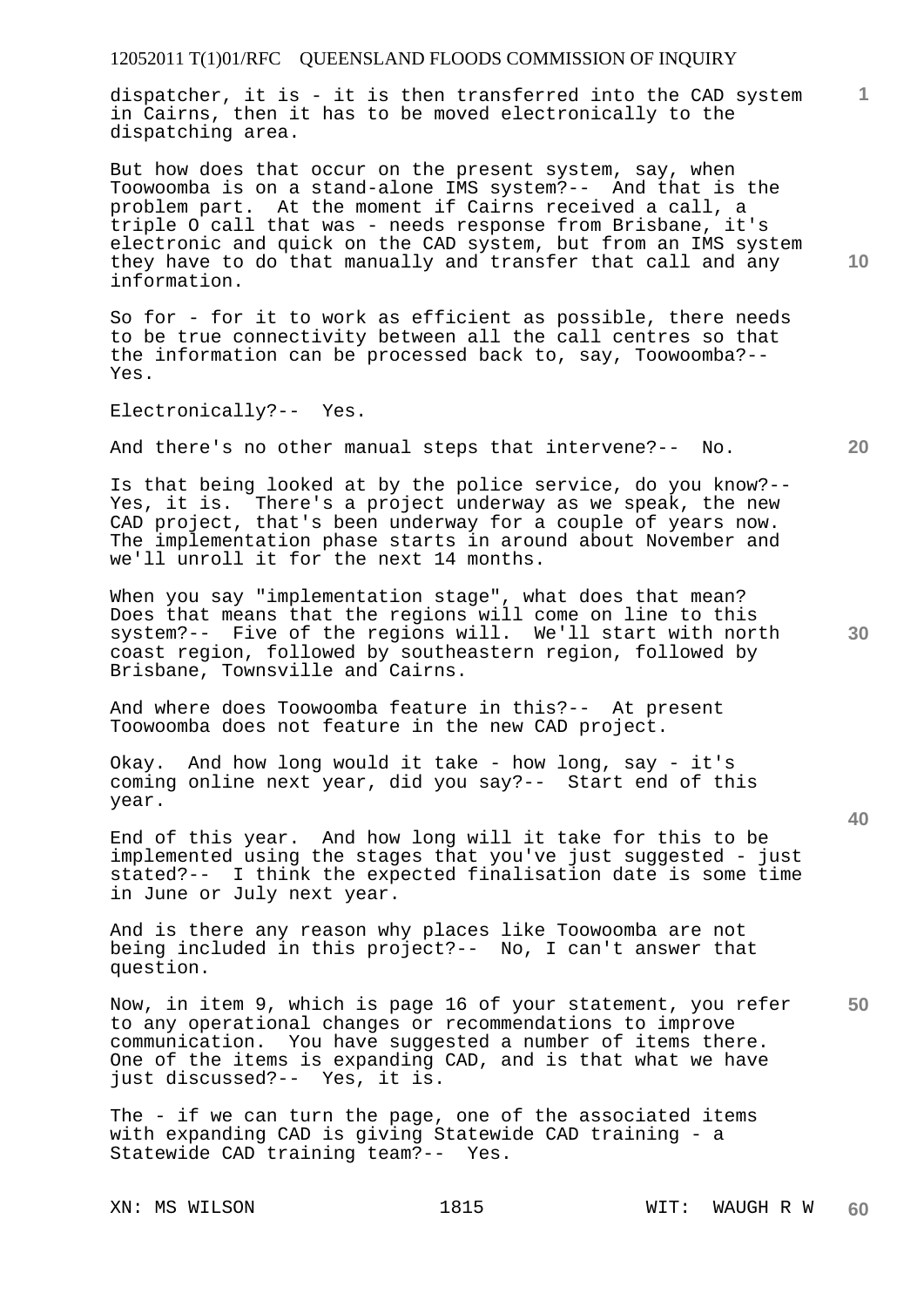And that is - is that centralising training in relation to using the CAD?-- Yes.

What about where we've still got these communication centres operating on IMS stand-alones, what about centralising training in relation to answering triple O calls?-- That that could be achievable and that would be a desired outcome.

**10**  What does that mean, "it could be achievable"?-- Well, at the moment our training team which currently operates in Brisbane is a CAD-based training environment. So we would have to expand the training skills in relation to the IMS system as well before we're able to embrace those.

Okay. Is that - is that an easy step to do, to be able to include training for users of the IMS system within the BPCC training structure?-- Anything is achievable, but, you know, with time and resources.

And a desired outcome?-- And a desired outcome, yes.

Thank you, Madam Commissioner, I have no further questions.

COMMISSIONER: Mr Burns?

**30**  MR BURNS: Superintendent, you accept, do you, that the training provided to Senior Constable Wheeler and the training provided to persons who work in the Brisbane Communication Centre is markedly different?-- I don't accept that, but I understand that possibly is the case - probably is the case.

That's from what you know?-- Yes.

Well, we're talking of weeks of training for sworn and unsworn personnel in Brisbane, aren't we?-- Yes.

Now, you mentioned that the volume of calls received in Toowoomba on this day, the 10th of January, even Brisbane would have struggled with?-- In that hour, yes.

In the hour there's various evidence, but there's some evidence from Telstra that between 1.30 and 2, there was something like 83 calls offered and 47 not answered on the first presentation?-- In Toowoomba? This in Toowoomba, is it?

Yes?-- Yes.

And between 2 and 2.30, 110 calls came into the centre, 65 not answered on first presentation, they may have subsequently been?-- Yes.

But you have something like - something approximating 200 calls within an hour between 1.30 and 2.30. That's the volume that Brisbane would have struggled with?-- Oh, yes. We

**20**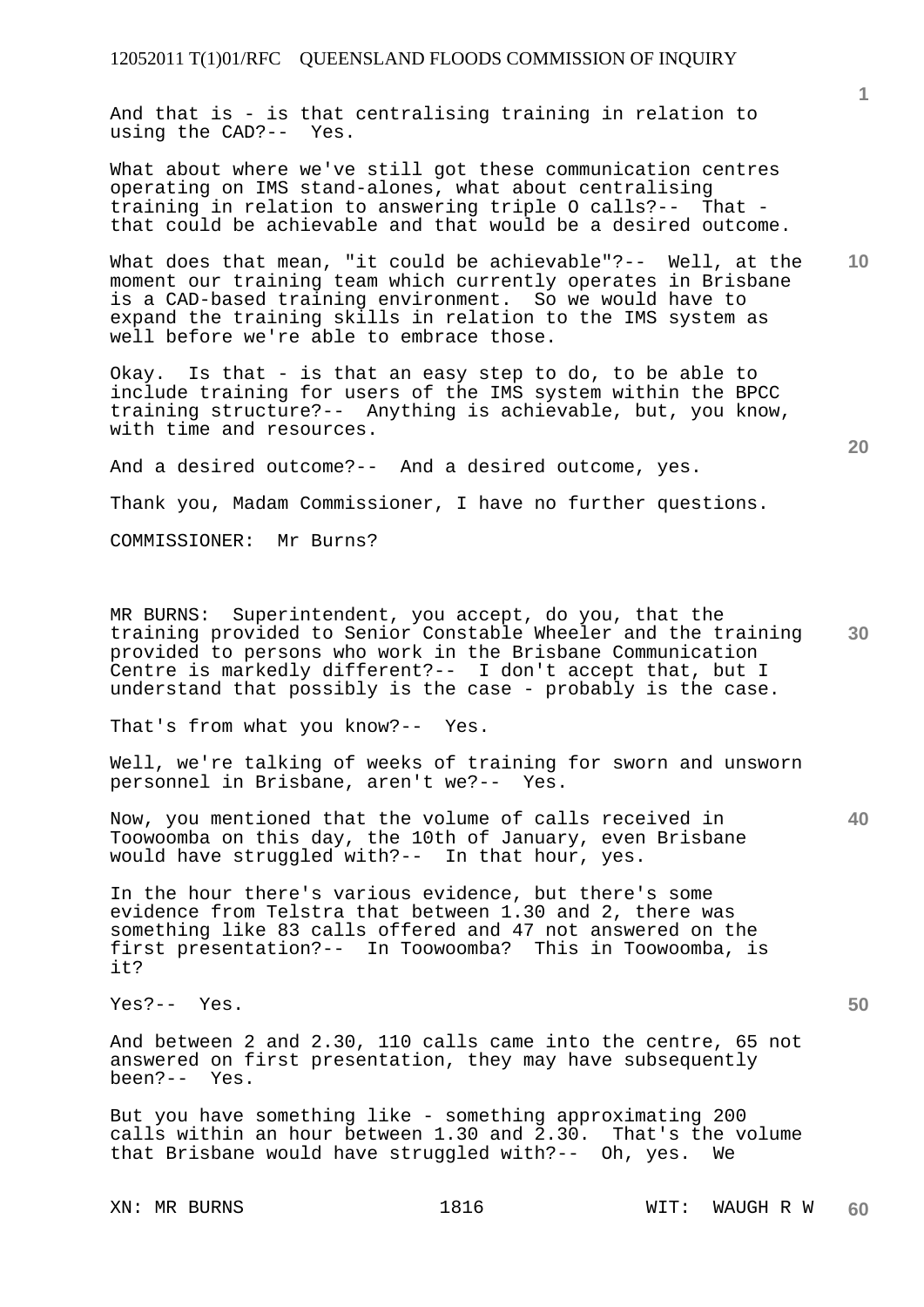received - between 2 and 3 on Monday the 10th, we received approximately 165 presentations, and we weren't able to answer all of those on the first presentation.

How many operators are there in - were there in Brisbane at that time?-- I can't tell you exactly on that date, but I have an expectation on Monday there would probably be, around 2 o'clock, probably between four and six triple O call-takers and between four and six routine call-takers.

All right. Do you understand from Toowoomba that the operators there are both call-takers and radio operators?-- Yes.

Have you worked in the Toowoomba Communication Centre?-- No, I haven't.

All right. You accept though that you also, that is Brisbane Communication Centre, is under a different computer system?-- Yes.

And it has significant advantages over, for example, the IMS system?-- Yes, they differ.

And you have explained what they are in your statement?-- But - that they're different systems, different platforms, yes.

Well, one significant feature is that under the CAD system used in Brisbane, a number of fields are populated automatically so that the call-taker doesn't have to take down information regarding certain matters?-- Yes, call line information.

Caller identification?-- Yes.

Is there geo location? Is there a GPS location part of the system?-- No.

**40**  No. All right. But other fields are populated?-- Yes, they are.

All right. You'd accept that in a crisis situation that's confronted the operators in Brisbane and in Toowoomba on the 10th of January, each call operator needs to exercise his or her judgment as to how much information to take down?-- Yes.

Because the aim of the - or the objective must be, do you agree, to obtain as much information as quickly as possible?-- Of course.

And that may of itself, to fulfil that objective, mean cutting some calls short?-- Yeah, that - that's a difficult area. The calls may be cut short to expedite the attention on the other calls, but equally not so not to gather enough information to provide the best response we can at the time.

All right. But there's a judgment call to be made by the

**10** 

**1**

**30** 

**50**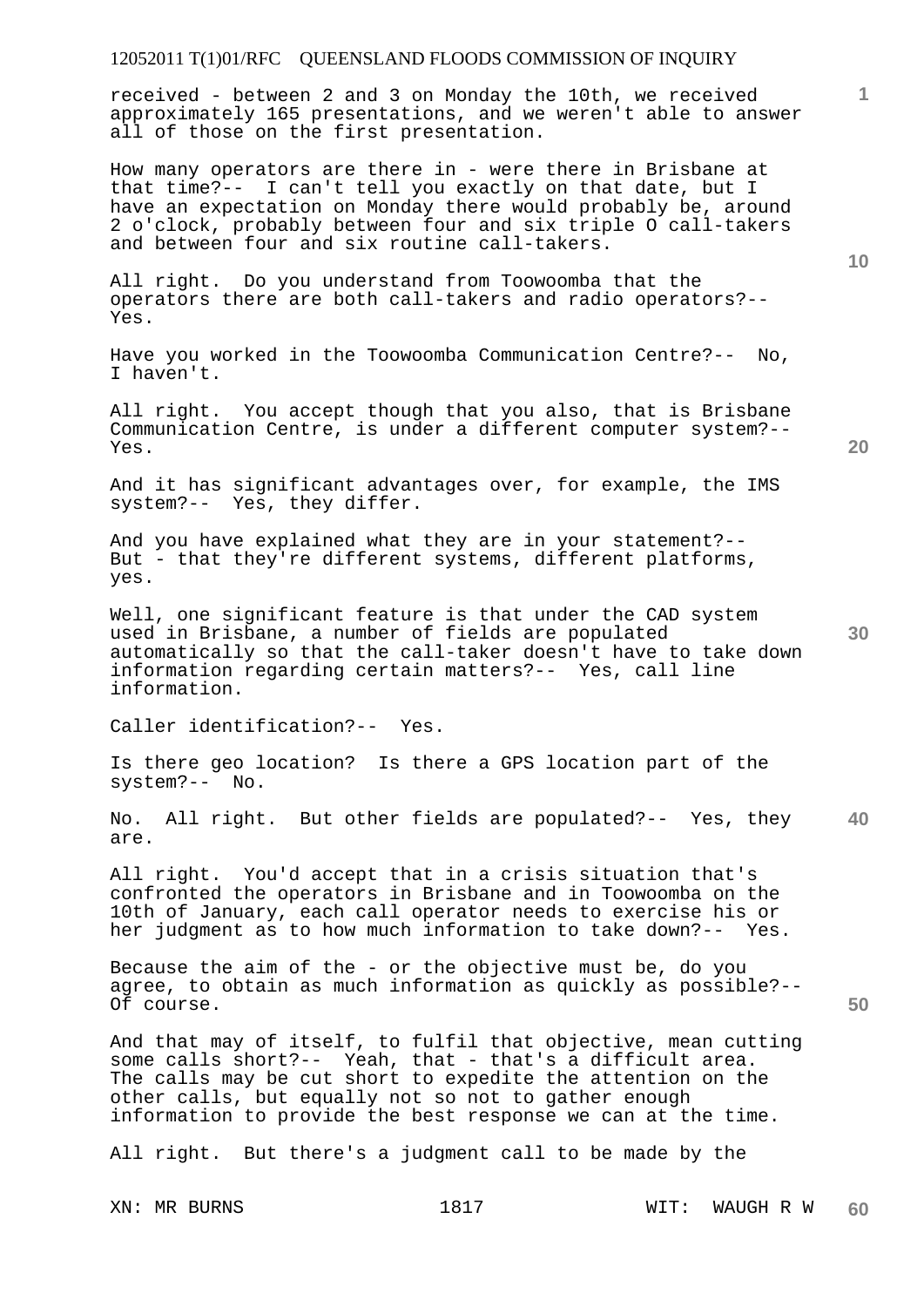| 12052011 T(1)01/RFC QUEENSLAND FLOODS COMMISSION OF INQUIRY                                                                                                                                                                                                                                                                                                                                                                                                                                                                                                                                 |    |
|---------------------------------------------------------------------------------------------------------------------------------------------------------------------------------------------------------------------------------------------------------------------------------------------------------------------------------------------------------------------------------------------------------------------------------------------------------------------------------------------------------------------------------------------------------------------------------------------|----|
| operator at the time, right or wrong?-- Yes.                                                                                                                                                                                                                                                                                                                                                                                                                                                                                                                                                | 1. |
| As to what priorities should be accorded to the call?-- Yes.                                                                                                                                                                                                                                                                                                                                                                                                                                                                                                                                |    |
| And one of the bases for exercising that judgment can be,<br>particularly in the case of regional call centres, local<br>knowledge?-- Yes, local knowledge could - could come into it.                                                                                                                                                                                                                                                                                                                                                                                                      |    |
| So in this particular case in the case of this call, the<br>officer involved, and everyone seems to be agree that this is<br>the case, had particular local knowledge of the intersection<br>involved. Can you comment upon that at all?-- Only what I<br>have read in the media.                                                                                                                                                                                                                                                                                                           | 10 |
| All right?-- It probably does, yes.                                                                                                                                                                                                                                                                                                                                                                                                                                                                                                                                                         |    |
| It was just that you were asked about this call and asked to<br>express a view?-- Yes.                                                                                                                                                                                                                                                                                                                                                                                                                                                                                                      |    |
| And I think your view was from reading, I assume, the<br>transcript of the call, you took the view that not - that<br>perhaps the call-taker didn't extract the best information<br>from the caller?-- No.                                                                                                                                                                                                                                                                                                                                                                                  | 20 |
| But that's perfect well practice, isn't it ?-- Yes.                                                                                                                                                                                                                                                                                                                                                                                                                                                                                                                                         |    |
| And here the call-taker was dealing with a crisis?-- Yes.                                                                                                                                                                                                                                                                                                                                                                                                                                                                                                                                   |    |
| So you'd need to know all of the circumstances and the<br>pressures he dealing under?-- Yes, the total context of the<br>call.                                                                                                                                                                                                                                                                                                                                                                                                                                                              | 30 |
| Before you can be critical of-----?-- Yes.                                                                                                                                                                                                                                                                                                                                                                                                                                                                                                                                                  |    |
| -----what information was received. Could I ask you about a<br>problem that you deal with briefly in your statement, and that<br>is reduction of the burden of triple O lines?-- Yes.                                                                                                                                                                                                                                                                                                                                                                                                       |    |
| It is a significant problem, is it not, that members of the<br>public use triple O lines for reasons that are not genuinely<br>police emergencies?-- On occasions.                                                                                                                                                                                                                                                                                                                                                                                                                          | 40 |
| Well, more than on occasion, it frequently occurs, doesn't<br>it?-- Well, you're obviously referring to the statistics in<br>there and I should explain those. I think it's back a page<br>there, I talk about of the triple O calls in Brisbane about 96<br>per cent do not require a Code 1 or a Code 2 response; that<br>is, life threatening. So that if you look at those stats in<br>that form you would say, well, 96 per cent may not be triple O                                                                                                                                   |    |
| calls, but that's not the case. What that identifies is 96<br>per cent of calls don't require a Code 1 or a Code 2.<br>That<br>doesn't mean that they're not calls that people perceive they<br>need our support and need it quickly, or they are equally<br>calls that a police response is required but not to the extent<br>where we need to provide a Code 1 or a Code 2 response. So of<br>the 96 per cent, it's a particular interest to us at the<br>moment to identify whether or not we can reduce that statistic<br>because in amongst that 96 per cent there are some calls that | 50 |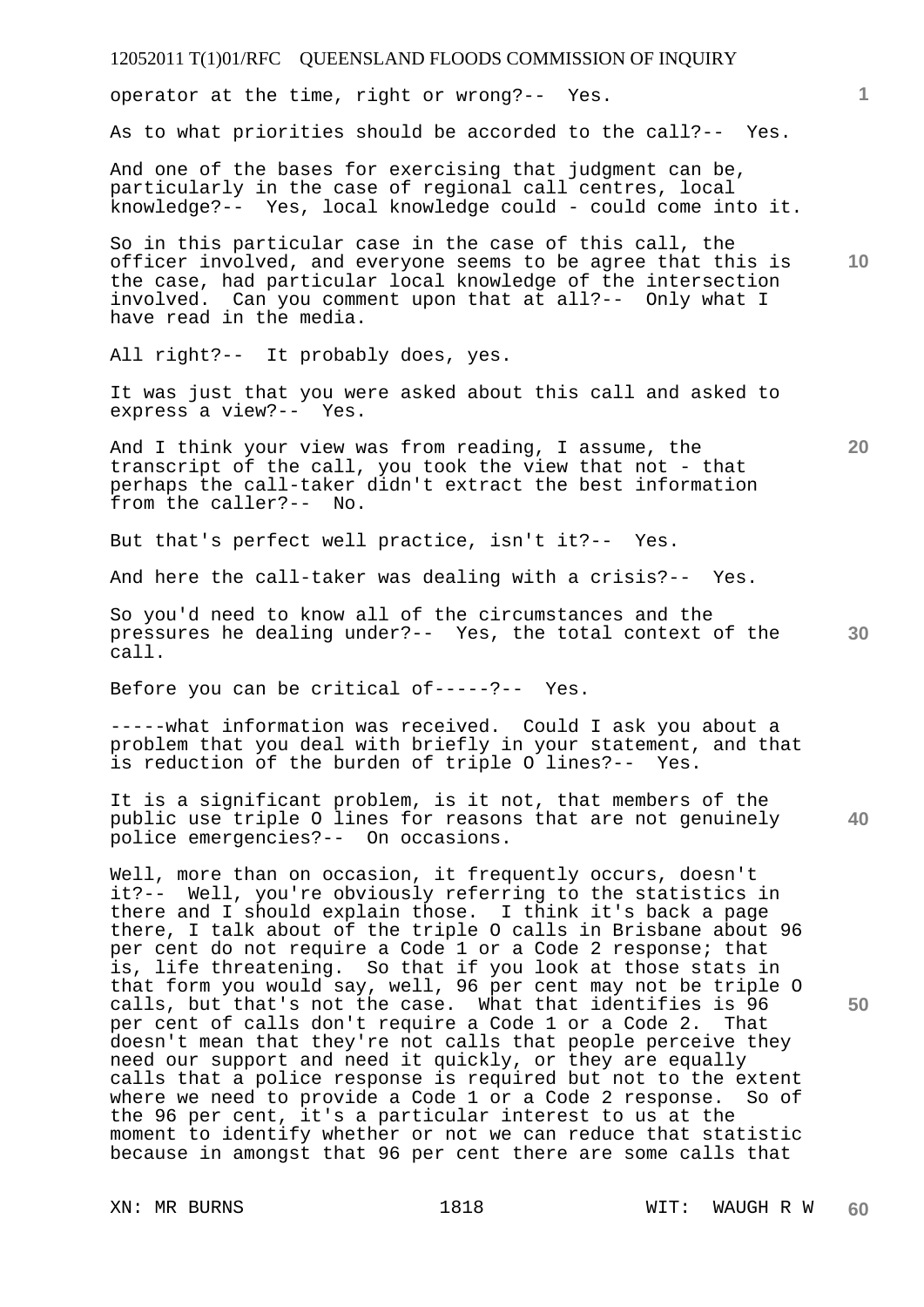are totally inappropriate to come through in the triple O network and that's what we have got to start to look at now and try and identify if we can reduce those calls coming in that do not require a police response and then we can free up call-takers to make sure they can get to the calls that do require the police response.

Because people tend to ring triple O for all sorts of reasons-----?-- Yes.

-----you agree?-- Yes, it can be a default position for some people that when in trouble, they ring triple O.

All right. So what's been done to reduce the burden on those lines?-- At present, we've taken a two-phase approach to it. At the end of last year, we started to look at what's called our routine call volumes that are coming into the centre and seeing if we can identify some strategies to reduce those, and that's underway as we speak. The survey has been completed and the actions are starting to be implemented and we hope that we can get a 30 per cent reduction on those calls. What that means for us is we can take a routine call-taker and allocate them to be a triple O call-taker which improves that service. By March this year we had hoped to have started triple O focus and that would have involved a survey on our triple O calls over a period of time and categorise every one of those calls so we can make decisions based on better information than this basic statistics of Code 1/Code 2 responses. So we can take all the calls that are coming into triple O, categorise them and see where we can manage those calls. And some of them could be - there'll be some calls that come into triple O that are inappropriate from people that are affected by drugs or alcohol, from people that have a gripe with the police for example, to placing orders for consumer goods, but equally in amongst those there could be some calls for help and people be mental health conditions that we can redivert. So we want to be able to categorise all those things so that we can make informed decisions on them so that we can not rush in to any changes.

See, you mention people calling for consumer goods, someone calling for a pizza on triple O-----?-- We've had some of those.

-----there's been examples of that?-- Yes.

There are no consequences currently for that sort of abuse, is there?-- Not at this stage, no.

No. All right. Thank you, Madam Commissioner.

COMMISSIONER: Mr Kent?

MR KENT: I have no questions, thank you.

COMMISSIONER: Mr Dunning?

MR DUNNING: No questions, thank you, Commissioner.

**10** 

**20** 

**30** 

**40** 

**50**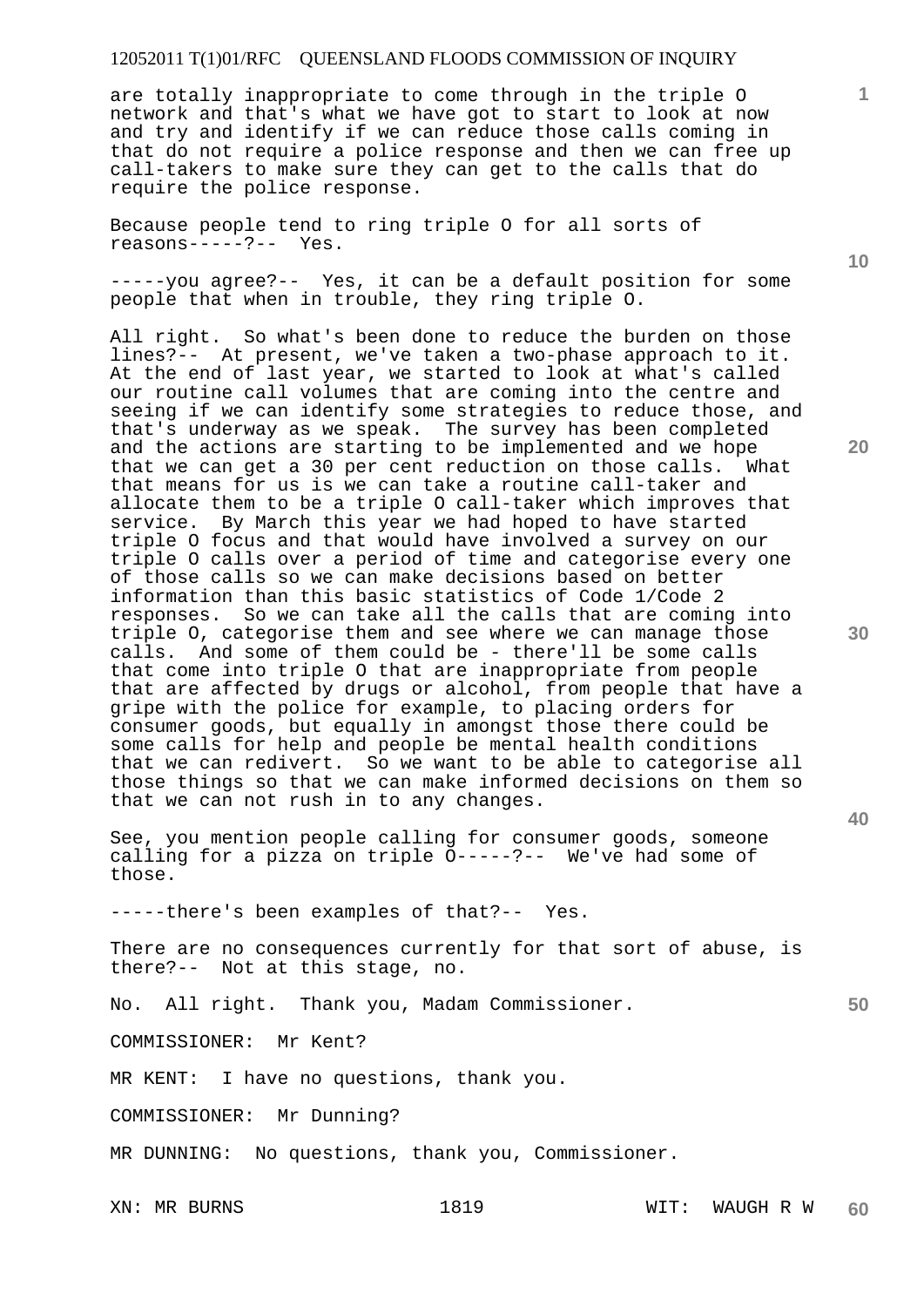COMMISSIONER: Mr MacSporran?

MR MacSPORRAN: I have nothing, thank you.

MS O'GORMAN: No questions, thank you.

COMMISSIONER: Thanks very much, Mr Waugh. You're excused.

WITNESS EXCUSED

MS WILSON: I call Chief Superintendent Pitman.

GRANT ALAN PITMAN, SWORN AND EXAMINED:

MS WILSON: Is your full name Grant Alan Pitman?-- That's correct.

And you're the chief superintendent from the Queensland Police Service?-- That's correct.

**30**  And you're the operations coordinator and director of Strategic Services at the Communications and Major Projects?-- That's correct.

And that's within the information and communications of technology of the police department?-- That's correct.

You made a statement for the Queensland Flood Commission of Inquiry?-- That's correct.

**40**  I ask you to have a look at this document, please. And in that statement you refer to number of documents?-- That's correct.

Twenty documents. Can you have a look at these documents?-- Yes, they're all the documents that were requested by the Inquiry.

And they are referred to in your statement?-- They are referred to in my statement.

Madam Commissioner, I tender the statement with the documents attached.

COMMISSIONER: Exhibit 347.

ADMITTED AND MARKED "EXHIBIT 347"

**1**

**10** 

**20**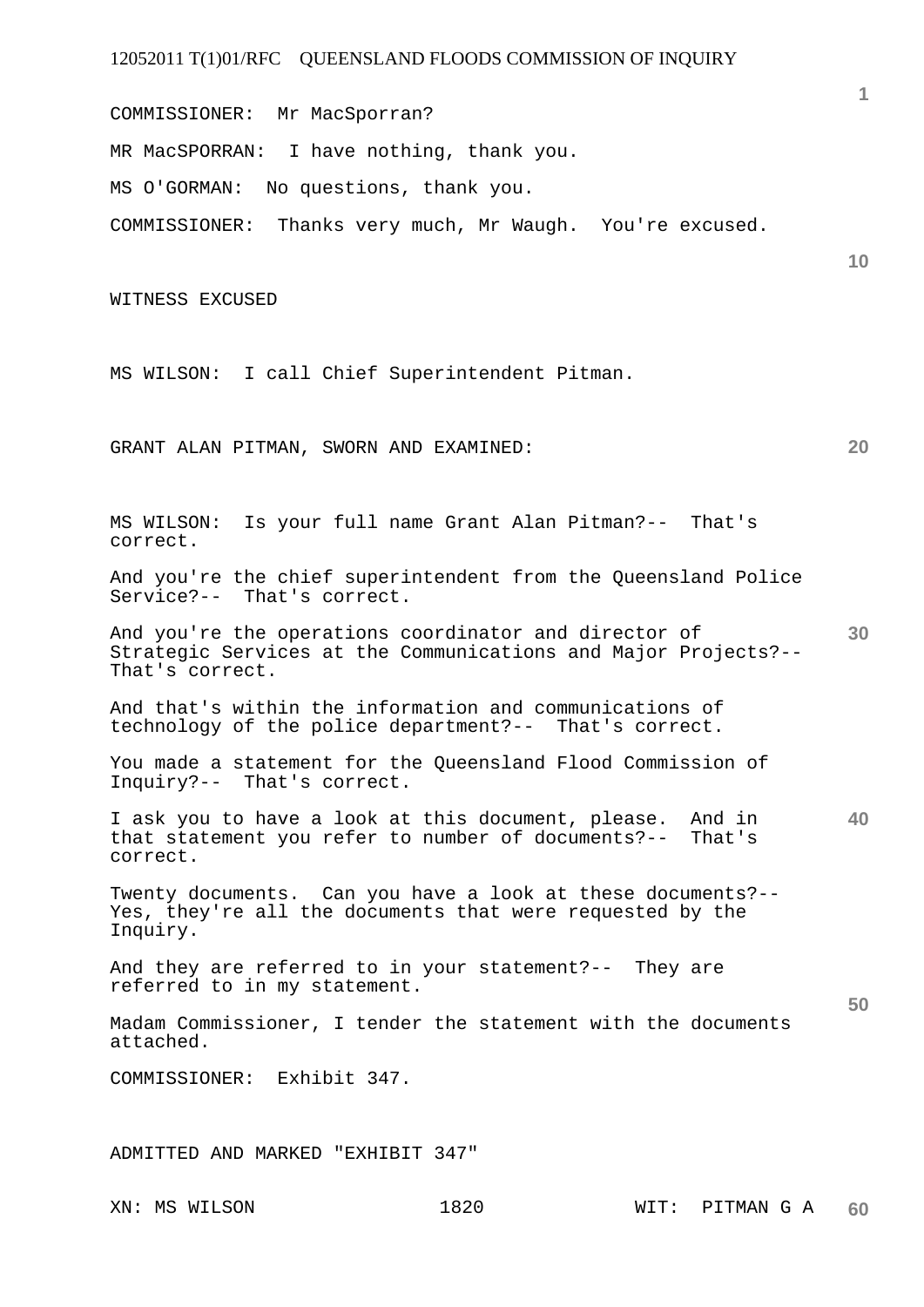MS WILSON: Now, have you got a copy of your statement there?-- I certainly have.

Can I take you through some matters you raise in your statement. At page 3, you refer to a detailed study of QPS Communication Centre Operations and QPS triple O call answering performance has been conducted by Acting Inspector Jenkins and Ms Davidson, and their final report is being prepared. How far away is that final report to completion?-- Probably another one or two months.

And what does that report - what will that report address?-- That report will address the on-going technologies that the police service needs to consider into the digital age. It will also address resource capabilities for standards into the future as well, and will also look at the relationship to what they call memorandum of understandings with telco providers like Telstra.

And will the report review issues arising in the regions?-- It will cover the regions as well because Queensland has 22 centres, and areas like Toowoomba, Ipswich Longreach, Rockhampton, those areas that were affected by the floods will be contained in that report.

Is this report as a result of the flood events?-- No, these research - or this research from the report were actually commenced as a result of two other projects. One is called the Public Safety Communications or now Frontline Communications Project; and the second one was as a result of what is known as the CAD project, the computer-aided despatch project to look at regionalisation of communication centres or command centres throughout Queensland.

In your statement you refer to the Strategic Assessment of Public Safety Communications Report?-- That's correct.

And is this detailed study by Acting Inspector Jenkins and Ms Davidson a continuation of material that's addressed in that report?-- That report was actually commissioned as a result of a major project that was undertaken between the Department of Community Safety and Queensland Police about eight years ago and it was endorsed by Cabinet at the time to look at a range of activities between the two departments. This strategic assessment was the review document that looked at those programs and projects that were going on between the two departments, and has set the future direction of the Joint Agency Review into the use of communications and command centres and so on.

In relation to the communications between the two departments, that is between the QPS, the QFRS and the QAS, there is a no connectivity at the moment in relation to communications?-- At the present time, and it depends which area you wish to discuss in this area. In terms of communication networks, the radio networks, we certainly do not connect totally. However, there are channels where we can interconnect. If you're

**20** 

**40** 

**50** 

**30** 

**10**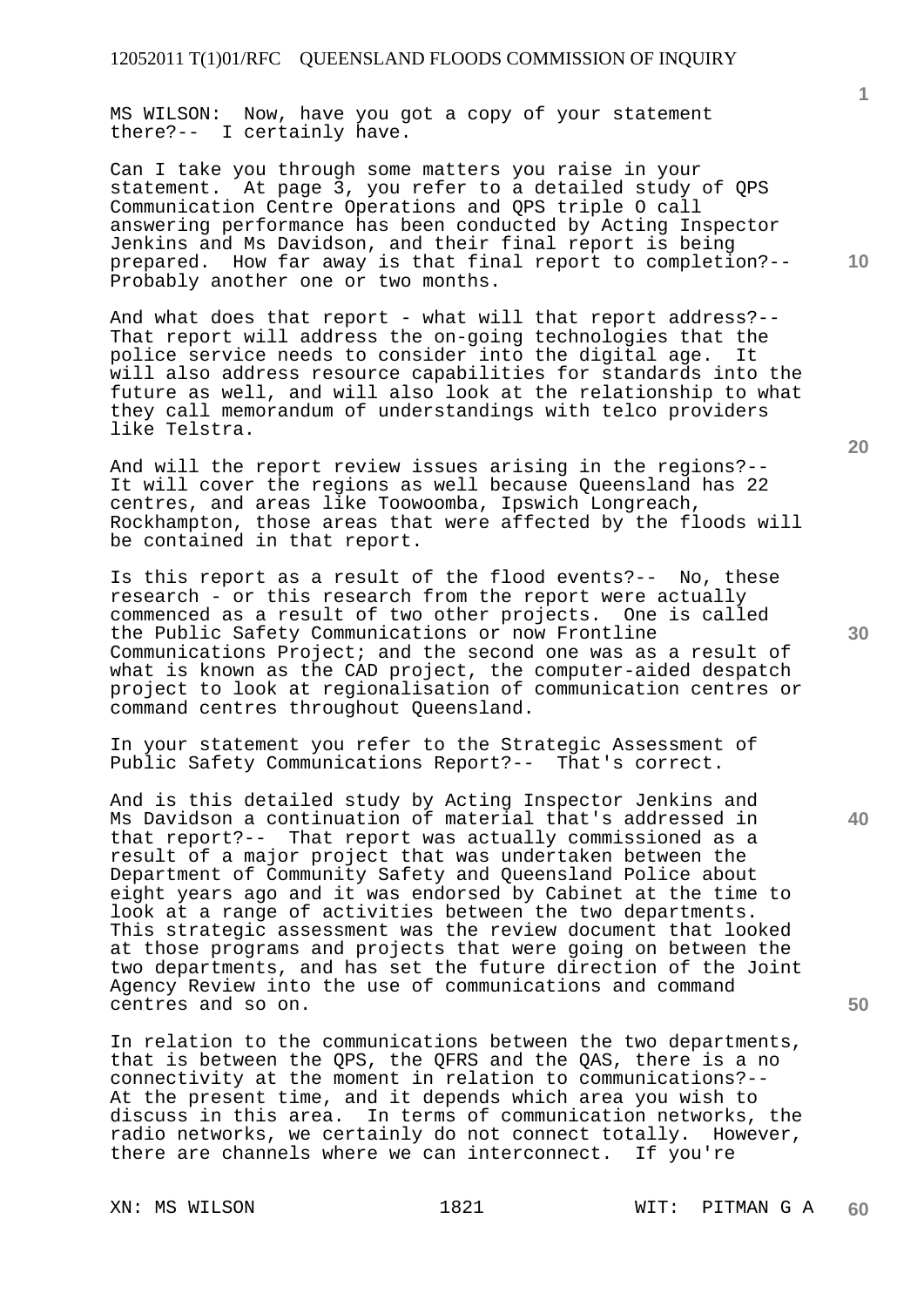talking about what is called the CAD systems, computer-aided systems, no, there isn't any what they call interoperability between the two. If you are talking about mobile services strategies, in other words the transfer of information between areas, no, that's not currently available. And this is what these projects are currently looking at.

So the only - from that - the only connectivity that exists between the two departments is on a channel that could be predetermined between-----?-- It can be predetermined by a channel or by fax or by e-mail or by a telephone system.

Okay. And that seems a bit cumbersome?-- If we were looking at an historical nature in which we've operated over the last or four decades, we've been fairly effective in using that, but moving into an age of digital technology plus the changes in demographics in Queensland, certainly there can be some improvements made.

If I can take you to page six of your statement, and that's where you refer to the presentations and how presentations work in relation to the answering of triple O telephone calls?-- Yes.

And they're known as the overflow arrangements because if it can't pick upped in one communication centre, then it can go to another communication centre and ultimately may end up in the Brisbane Police Communication Centre. You say there that, "The effectiveness of these overflow arrangements is contingent upon their being operators available at the overflow location to answer the call"?-- Has that been an that there have not been operators available to answer the call?-- If you take it in the policing context in terms of day-to-day operations, there is the capacity to move the calls around. However, when you get a significant event, for example, the floods, then it's more difficult to find the operators or have the communications capability to sustain the calls that would come in.

And one of the other issues that affect of the efficiency of the overflow arrangements is, of course, the - there's no connectivity between the IMS system and the CAD system?-- That's correct. We use the "interoperability" more and more in policing now meaning that the technologies that are available now throughout the world in policing and emergency services allow that to occur, but at the moment they don't exist in a significant way.

And when we're talking about interconnectivity, if we can go back to page 9 of your statement where you talk about the interconnectivity between the IMS system and the CAD system, and the no interconnectivity between the QFRS, QAS or QPS.

**20** 

**1**

**10** 

**30** 

**40**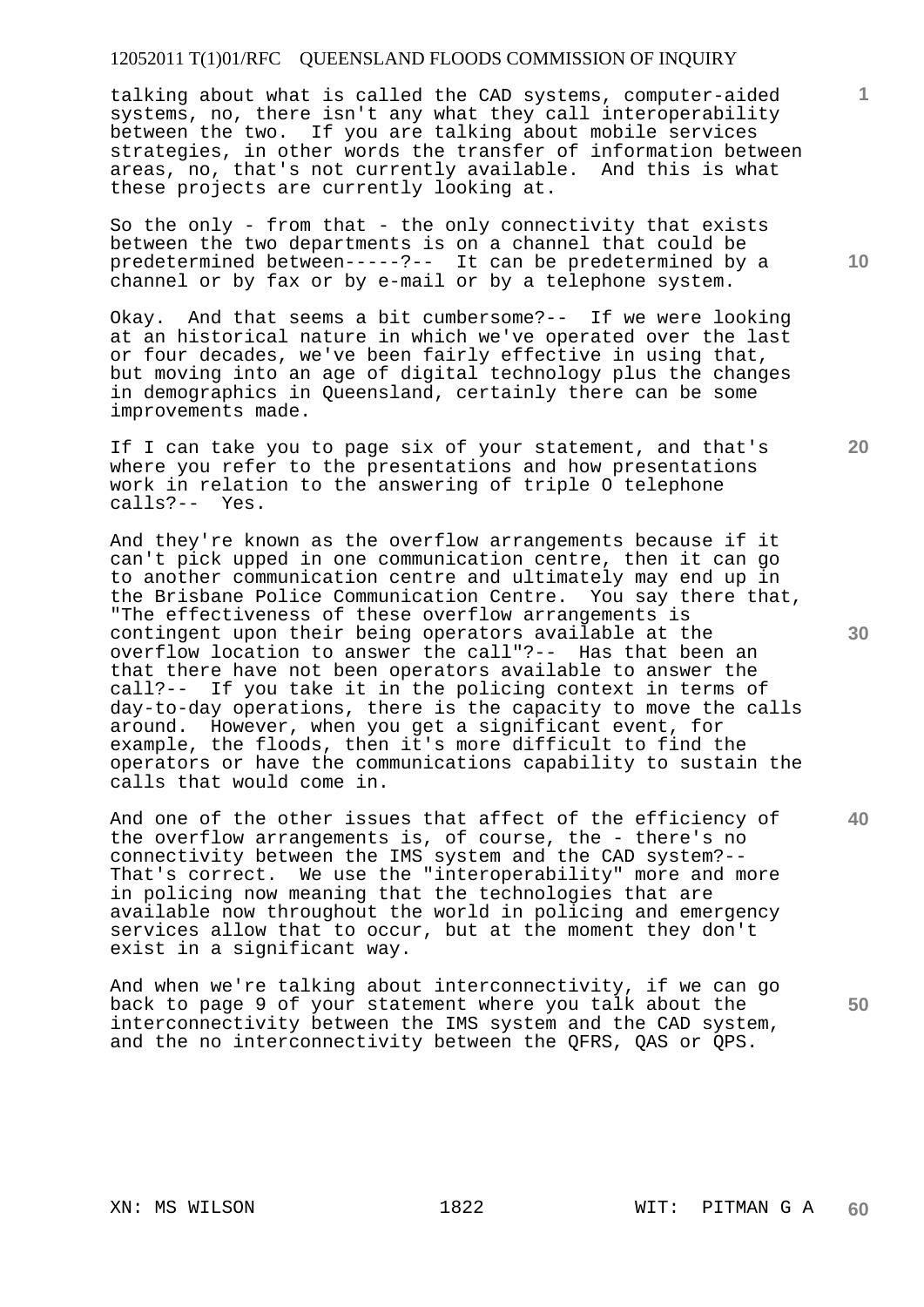Now, can you tell us, is that being addressed by the QPS, to increase connectivity between its own police communications centres?-- Yes.

Can you tell us how that is being done?-- The major projects, which are mentioned further in the statement, relate to the frontline communications project and the CAD project. The and also, there's another project which has commenced in the last few weeks. They call it the critical incident management systems in the counterterrorism where we call them incident command systems. And these systems now are being looked at to connect both the QPS systems plus DCS systems as well.

DCS, Department of Community Services?-- Department of Community Safety.

That is looking at QFRS and QAS?-- Yes, yes.

So it's being looked at. What are the positive steps being taken to achieve interconnectivity between, first of all, the police communication centres?-- The Queensland Police, as a result of the CAD project, has rationalised its centres or is in the process of rationalising its centres to replace the five ESCORT CAD systems.

And those five ESCORT CAD systems are along the eastern coast, aren't they?-- Coast. The Commissioner two weeks ago, after a debrief from the floods, has also concurred that they should also consider the rollout to what is known as the southern region, which is the Toowoomba, Ipswich through to Charleville and also the Rockhampton or central region, from Rockhampton to - out to Longreach.

So with the rollout of CAD to these regions, is it expected that these police communication centres will have the CAD system?-- That's correct.

And therefore, if they do have the CAD system, there will be interconnectivity between these various regions?-- That's correct.

So you won't have - Toowoomba would not be on an IMS standalone and Brisbane on a CAD?-- That's correct.

And would that include Ipswich as well?-- That's - that's correct. But I should just make the point here that the department is still looking at the rationalisation. In the southern region there are two major centres - what I mean by major centres, have high volume - and that's Toowoomba and Ipswich.

Okay?-- And they are yet to decide which centre would be the centre for using the CAD.

So it would be Toowoomba or Ipswich, not Toowoomba and Ipswich?-- It could be either or. But we also have in the CAD project what we call a light CAD, a light CAD meaning that you can operate a communications capability for dispatching at

**10** 

**1**

**20** 

**30** 

**40**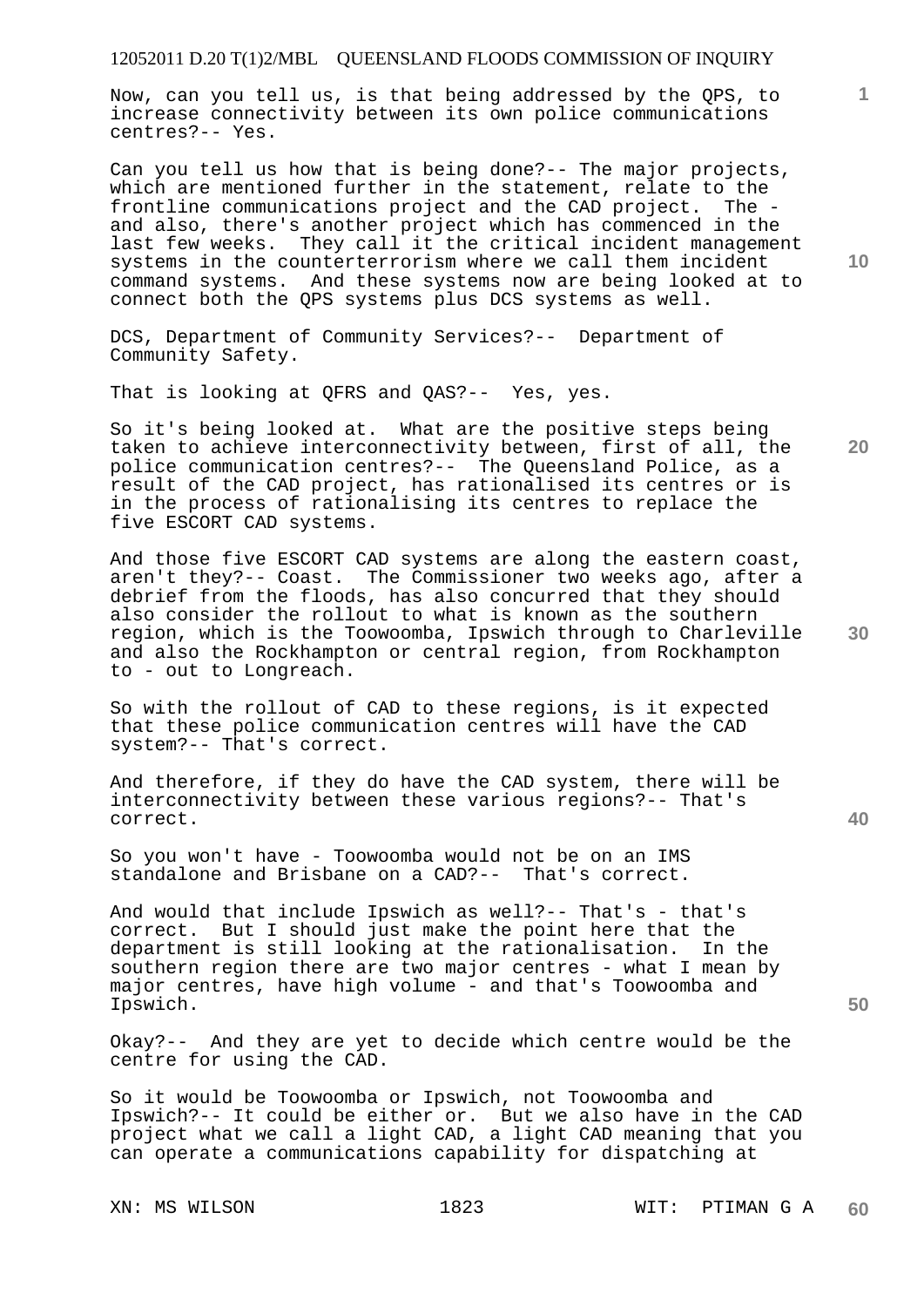other centres.

Can you expand on that?-- They're used quite often in other police jurisdictions which allow policing from centres which are more dislocated in rural sectors to be able data entry a job that they may get late at night, or if a district officer wants to review what is actually occurring with his resources at any given time, that data can be provided. So it can have a tasking capability or it can have a management capability. So they call them light CADs. In other words, it doesn't perform directly in a major communications centre capability but it's used individually.

So, say if Toowoomba did not get the CAD system and was provided light CAD system, they would still, in the communications centre, have to run on the IMS system?-- No.

So they could run on the CAD system?-- They run still on the CAD system. It is called light CAD. It's just a variation to it.

COMMISSIONER: What does it not have that a heavy CAD does?-- It depends on your usage. You can have the light CAD do exactly the same as a standard CAD or you can reduce the functionality depending what you want. A district officer may not want a full CAD. He may not want a data entry jobs into it. He may just want the information. So it depends on the functions or the capacity you want in that CAD. But it can do everything or it can be limited depending on what you want to do with it.

MS WILSON: Then why isn't it light CADs are implemented across the state instead of the other CAD system?-- The major reason is that light CADs are designed, basically, for the officers in areas who may not have the ability to transfer information because of the networks that we have. For example, a small, say, one officer police station who may get a job late at night, it is easier for him to come back and just put it straight into the CAD as such. But the full CAD systems are usually designated for the major operation centres.

But Toowoomba Communications Centre is not something you'd describe as a one officer station?-- No, that's correct. It is probably - we usually categorise the communication centres into a smaller one, a medium size and the larger size. They're in the medium size.

And Ipswich and Toowoomba you'd regard as which size?-- Probably at the present time, probably in the medium size.

Now, you have spoken about a rollout. Is there any timelines that you can give us in relation to when this rollout would occur?-- Yes, the rollout commences in December and starts at Maroochydore police. It would go to Southern Region, then to Brisbane, then to Townsville and Cairns.

And when would a decision be made whether it would be Ipswich

**10** 

**1**

**40**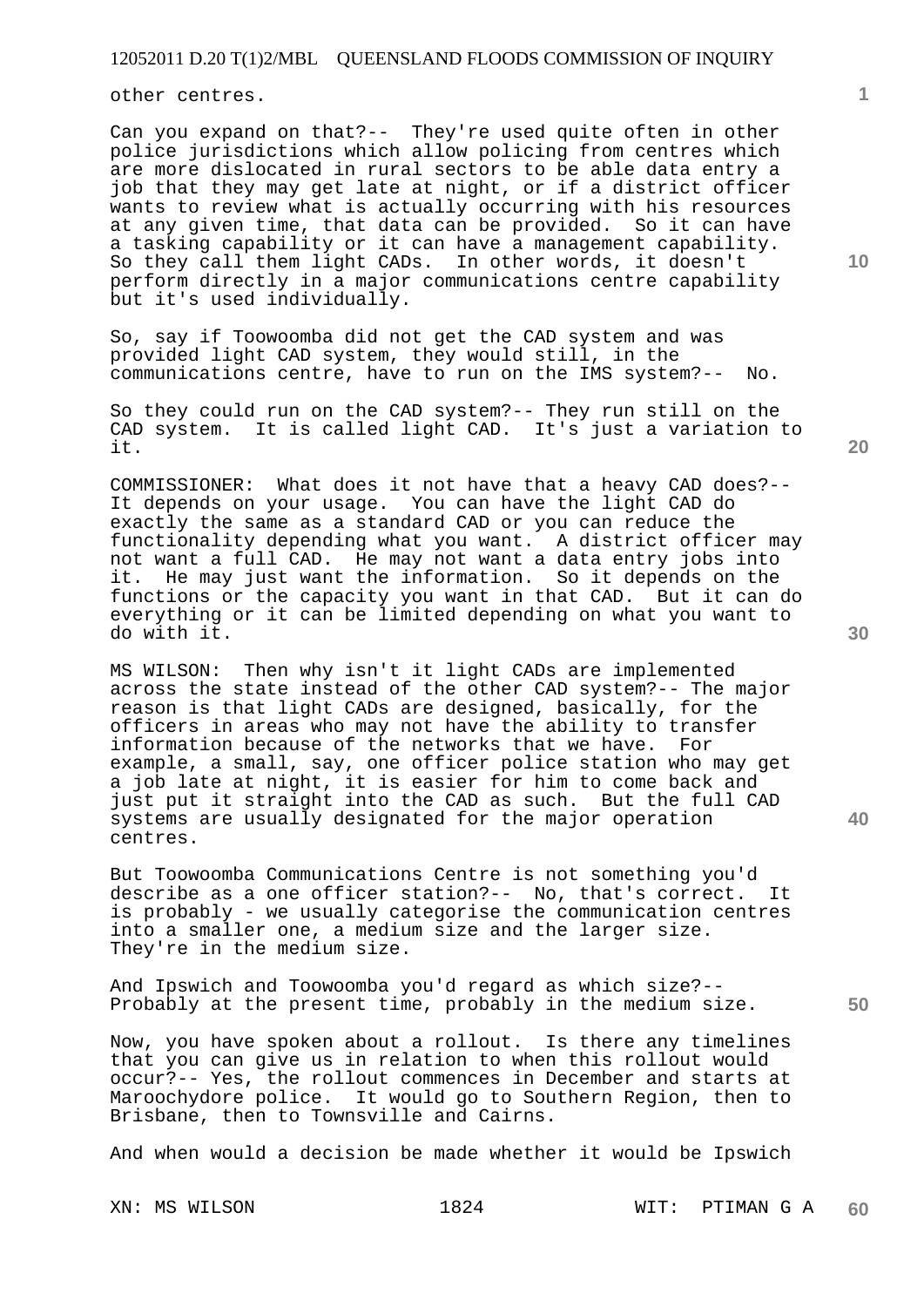or Toowoomba to receive either the heavy or the light CAD?-- The project that we have in our command which is overviewed by operational police is resubmitting a submission back to the Commissioner for consideration as to whether or not and when they should be rolled out.

With the implementation of this CAD system being rolled out to more regions of the state, is it being envisaged that there is going to be centralised training in relation to the use of this CAD system or can't you speak about that?-- Yes. No, the CAD project has a changed management strategy in it which includes training. Can I make the comment that in the new CAD systems, they're different to the systems that we currently have. You're talking about new digital technology, you're talking about intelligence capabilities in these new CAD systems. So that the training can be reduced quite significantly because they have in them greater capabilities for, for example, tracking where police cars actually are. They will have sophisticated mapping systems. They will have the ability, providing the government - the Federal government brings, for example, GPS messaging on your mobile phones, we would be able to locate the caller by GPS. It will also have capabilities like drop down screens which actually will give information to the person who is data entering details about how the police handle different types of jobs and the procedures. We call them our operational procedurals manual. They will actually be drop down screens.

So that there is going to be a new CAD system?-- Yes.

That is going to be implemented that replaces the old CAD system?-- Yes.

And it's going to be more widespread?-- That's correct.

In terms of training though, if we can focus back to the training, is it going to be a centralised training program or it is going to go out to the regions?-- It will be initially a centralised training program and we anticipate that it will remain centralised.

So anyone answering a triple 0 telephone call in the regions will have to undertake the training program in Brisbane?-- Either in Brisbane or it can be delivered in - in a regional training package as well.

But it will be standardised?-- That will be standardised, yes.

Just one other matter. We talked about presentations before?-- Yes.

We talked about presentations before, the first presentations?-- Yes.

There's a sequence of presentations and then the overflow arrangements kick in?-- Yes.

**10** 

**1**

**20** 

**50**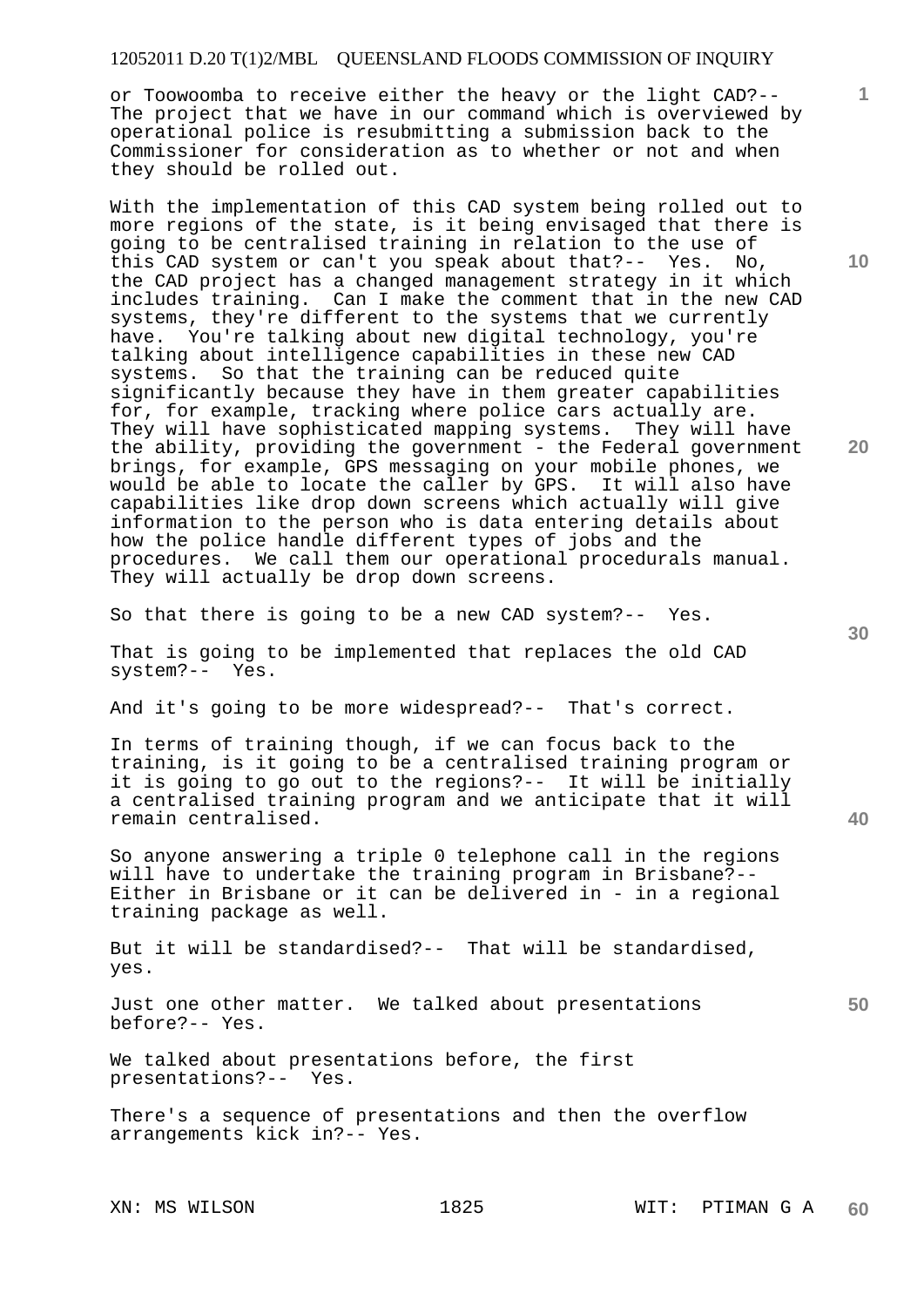If, say, Toowoomba did get this new CAD system and there was an influx of calls like we saw on the 10th of January this year, will that just - will the overflow arrangements then be that any one of these centres will be able to pick up that call?-- If Toowoomba were to become the major centre for the southern region and become the regional communications centre, not only will there be a new CAD placed in there but a range of new other systems will be placed in as well with them, including what they call the Genesys system, which is a telecommunications capability. There will be also what they call a Zetron system. A Zetron system is a radio communications system. They already exist but these will be the upgraded versions on it. As the department moves to regional communication centres, what is able to be achieved in this new technology is that the calls and the data entry and the dispatch could be virtually done from anywhere in the state.

And dispatch?-- And dispatch.

So if we can just provide an example of this, a hypothetical<br>example: a call comes through in Toowoomba, the operators a a call comes through in Toowoomba, the operators are busy; it can be picked up in any one of these other communication centres with a CAD?-- That's correct.

When they see a call is not being answered?-- That's correct.

Then they can take the information?-- Yes.

Put it into the system?-- Yes.

And then dispatch one of the nearest assets to that problem?-- It can be done from that centre or it can be referred back to that regional centre for dispatch. It can either go either way.

Well, on the 10th of January there was a problem with the overflow arrangements of getting that information back to Toowoomba?-- That's correct.

Would this new CAD system take away that problem?-- That's correct. Providing the volume is an issue of course.

Providing the volume is an issue. If we have all of these centres that are available to take these calls, should that deal with the volume issue?-- Depending on what the policing capabilities are throughout the state. I provided to the Commission of Inquiry some statistical data which actually shows that there are peak times progressively throughout the year. For example, we did have a peak time across the whole state during the flooding that occurred roughly around about Christmas/Boxing Day and we had significant calls, and that's in the printout. We also have other planned or unplanned events, for example Australia Day, where there could be a volume of policing-type activities where behaviour becomes an issue for police and you get a huge volume of calls on that day. So I'm just trying to indicate that volumes are an issue depending on the policing context of that.

**20** 

**1**

**10** 

**40**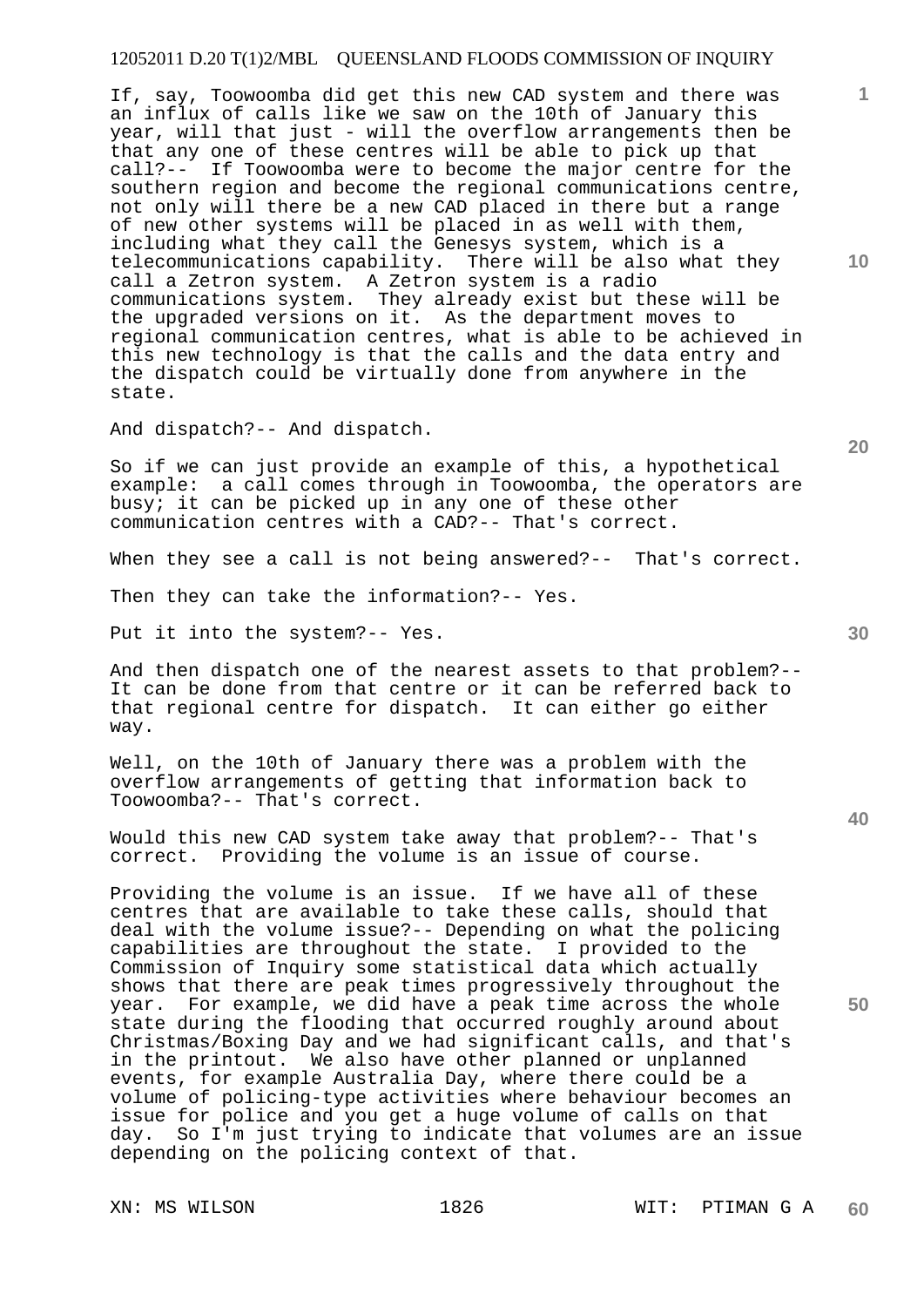The volumes becomes more of an issue, I suppose, when there is more than one event, dual events and more than dual events even across the state?-- That's correct.

I understand that. If I can take you to page 10 of your statement where you talk about, "The QPS does not presently have an incident command system or critical incident/information management system to assist with the management of major incidents, disasters or major planned events on a state-wide basis." Then you talk about the Wyvern incident command system. Can you tell us about that?-- Yes. When you are in a situation, either counterterrorism or disaster management, there is a migration or an escalation in use of resources. Certainly, the public phone in to communications centre which can handle the initial dispatching capabilities. When there is a need for major resources, the police standing operational procedures require a more senior officer to handle that. Usually a commission officer would be moved in to what they call thee major incident room or an operations room. In those centres, generally speaking, they then provide them what they call an incident command system, or a critical information management system is the business<br>term used now. Those centres then escalate up in terms of Those centres then escalate up in terms of command and control and then interoperate with other departments and also provide the corporate resources. And that can move from a district to a region right up to headquarters. At the moment the Wyvern is a military system, it was purchased by the department for counterterrorism, and there is a project which has commenced in the last few weeks to review whether or not we should be looking at a new incident command system and that has been discussed with the Department of Community Safety to look at a wholistic approach in terms of an incident command system for police.

You talk about in your statement that the Wyvern incident command system is only in use in the Brisbane Communications Centre?-- That's correct.

**40 50**  And has limited functionality. So is what is being considered or looked at has a state wide command system?-- That's correct. There's about eight different systems in the marketplace that can be purchased. Certainly, local government has preferred systems. Some local government departments have. There are other systems called Noggin, which is being used by State Government. WebEOC is a popular one. And then the Department of Community Safety looks at their AIMS equivalent which is systems which fit their approach. So the Queensland Police is currently investigating what their options will be. The interstate experience is that most police have moved into what they call the WebEOC product.

What does that mean?-- Basically, an incident command system is a system that you can use to make decisions out of. Usually they have decision making model capabilities out of it. They're attached to intelligence cells which allows the intelligence - in the policing context that's more to do with how we use our data from our history and databases on people

**1**

**10**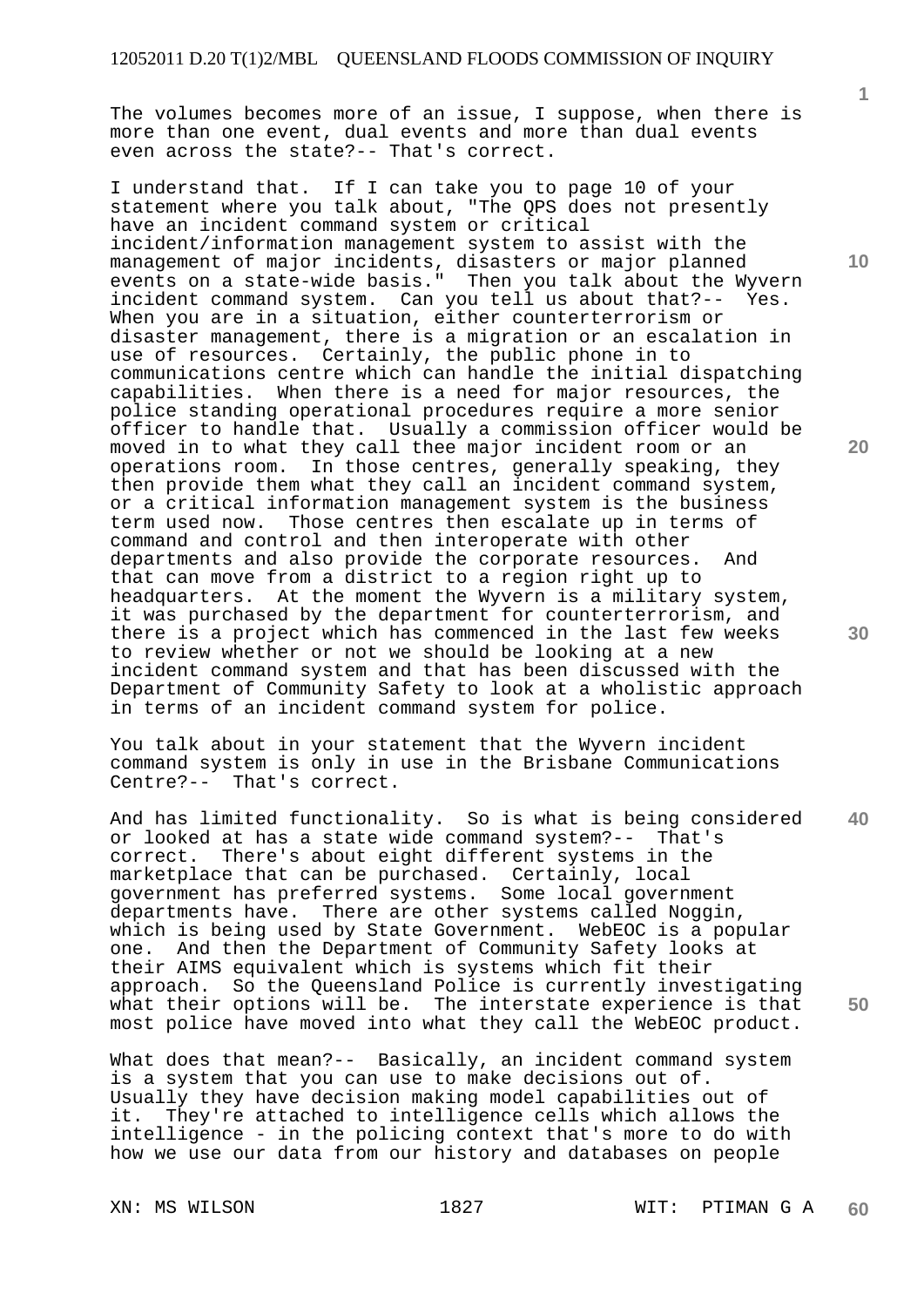that we have. It will also have communication cells in it. It also has media capabilities and can connect into things like social media. It will also have investigation cells into it and it has strategic planning cells and resource cells. So it does a variety of gathering of information for decision making for the commanders who use it and then the resources are allocated accordingly.

So is it presently the case that the QPS are considering options?-- That's correct.

And has yet to determine which option best suits their need?-- That's correct.

And is this a long process for - to work through these options and then implementation?-- The products are readily available. In the information communication technology, the requirement is to look at what the business requirements are or the operational requirements, otherwise you have to make too much - too many changes in a product to deliver what you need for the operational area. So the operational context has to be worked out first and then business cases are presented through the government's processes in police and the Department of Community Safety to see what systems are most appropriate for-----

Are we talking years?-- At the present time the project has started developing their scoping. They have the funding to seek funding to look at a business case. The projection that the project is looking at is possibly next year sometime.

For it to be implemented?-- Yes.

If I can take you to page 10 of your statement where you refer to the mobile voice radio networks throughout the state and you say that they are police district centric. So are you talking about there the police communications, for example, the police - radios in police cars back to their station and handheld units?-- Yes. The history of policing in Queensland over the last couple of decades has seen a movement into the district as the major controlling area for resources. I think that's probably because of the demographics that have occurred in our state over many, many years. Districts usually have sufficient resources to cover most of the crime activities in their area including their smaller stations in that area. So the communications network has been designed around districts. The current projects we are having a look at is suggesting what we call seamless communications capability which means that an officer could move from Mount Isa to, say, Brisbane without having to change channels or decide what other devices they would use.

We have heard comment from police officers about how communications failed during the flood event and it was very difficult to use radios in cars and handheld devices. new system that is being considered, will that assist in providing greater communications?-- Having been responsible for providing advice to the senior executive of police during

**10** 

**20** 

**1**

**30** 

**40**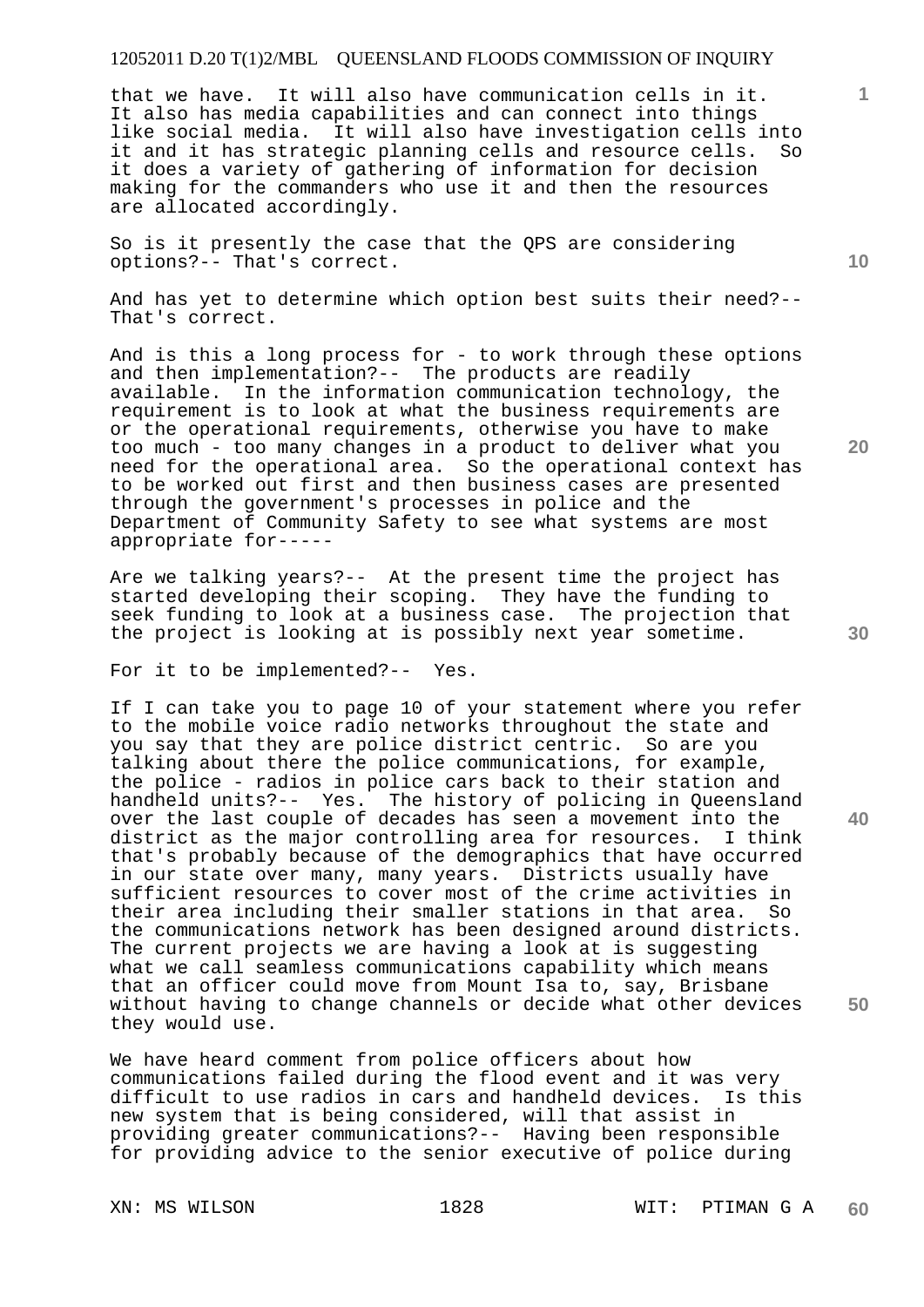the floods both in the Lockyer Valley and up in central Queensland, plus the cyclone, the issue of communications and networks is an interesting one because it depends whether or not the network is owned by the government or by the private sector and how the memorandum of understanding actually operates. Most of the systems that either went down that were public or private were as a result of power, because there was a lack of power to that network or the tower that was in operation. Can you guarantee that? You probably could if you could guarantee supply of power to those networks. What we've done in the Queensland Police is to try and provide different types of technology to the police. We have provided mobile phones and we increased that volume of phones out to police during the disasters. We also provide satellite phones to police and most in the rural sector have access to the 3G network for the mobile phone, to the satellite phone plus our radio system. But I should point that out - the radio system is an analogue system, it is not a digital system and it is bound by the radius in which the bandwidth can deliver out. In a digital radio network, it would be far more extensive and cover a wider range.

The radio network for the Metropolitan North and the South regions is digital?-- Digital, that's correct.

And that works - you don't get any of the black spots there?--  $No, but ---$ 

But it is a different environment?-- It is a different environment, and the purchase of the digital radio for that period of time was a result of CHOGM being here in Brisbane and the extra security for that and the counterterrorism issues.

It's proved to be effective though?-- Yes, very effective.

**40**  It is an improvement on the analogue technology?-- Oh, yes. Digital technology is able to allow police officers to move anywhere in the state without having to know what channels, what systems they are. The more capable systems now integrate between the 3G or your radio system, your mobile phone and your satellite, and you can travel anywhere in the state and the system will convert to whichever network is most appropriate at that particular time. So that if you're in a black spot with a radio, it will immediately go to a 3G. If a 3G system doesn't work, it will go to satellite.

Are these the radio systems that are in the police cars?-- No. These are futuristic. That's another project called mobile services and the direction we're looking at into the future.

Just in relation to the digital system, the digital technology that is being utilised in the Brisbane area, Metropolitan North and South, how does that deal with black spots there?-- Generally, there aren't too many black spots because of the geographical area. We have what they call a black spot program in police where we seek information from the regions

**10** 

**1**

**20** 

**30**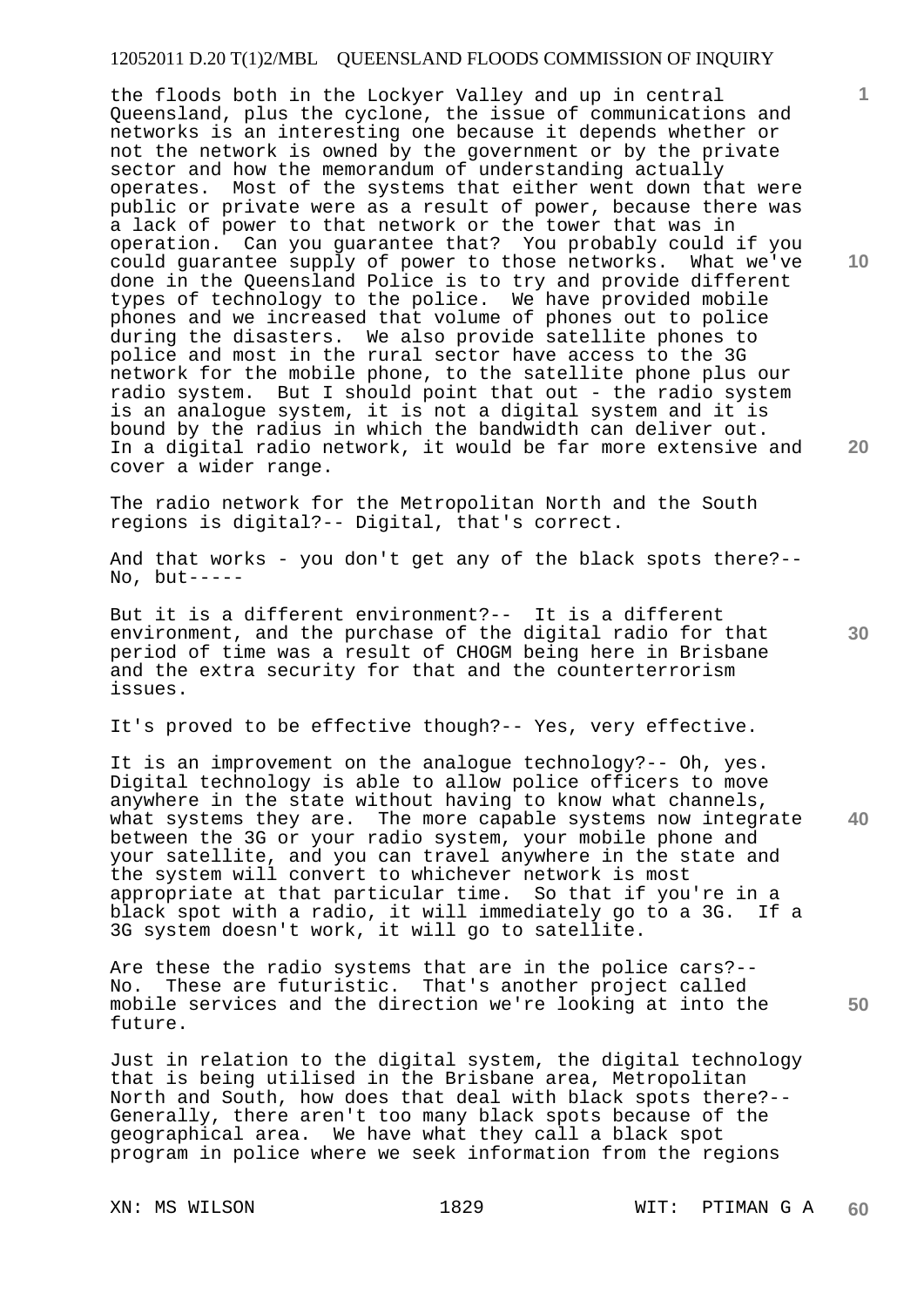in terms of their black spots. There are currently identified 150 black spots in police and they are worked on each year in terms of a program as to where we will put additional police radio towers. But, of course, outside of Brisbane that's all analogue, so that it becomes a patchwork quilt approach to managing.

Is the issue about expanding the digital technology throughout the state just, primarily, one of expense?-- We're currently with a project with the Department of Community Safety in conjunction with the Department of Public Works to look at digital technology across the state. The advice that we have, and it is in draft form at the present time from Gibbs & Clay, who are the consultants, is that to roll out a government wireless network which includes radio and 3G for the government would be in excess of \$600 million.

So is that not being considered?-- As I said, it is in project at the present time and it's discussions between ourselves and the Department of Community Safety and the Department of Public Works.

If I can just take you to further down that page where you talk about telephone systems in police communication centres and you refer to them as PABX - Private Automatic Branch eXchange - and they're location specific and operate independently to each other. With these new systems that are being looked at, those sort of issues would not exist anymore; is that the case?-- PABX is set up for managing the number of lines into the station and that then allows the number of calls. The PABX is what they call an Alcatel system and the industry at the present time in the telephone area is migrating from - if I can put it fairly basically, from copper to fibre. Copper is the analogue. Fibre is the new what they call voiceover IP, or VoIP. The issue in the policing context is this, that the VoIP systems, which is the new digital telephones, can't guarantee critical services when it comes to voice. So what we've had to do is maintain two telephone communication capabilities for police. So we maintain analogue which guarantees critical mission critical services to us but we also are moving into the VoIP area as well.

When we move into the new areas, that will improve connectivity?-- The VoIP systems certainly do but the technology of VoIP is still a few years away to guarantee critical mission critical capabilities.

If I can take you to page 13 and 14 where you particularise the number of calls that were received into Toowoomba on the 10th of January this career. You state that one call required 17 presentations before it was finally answered in Toowoomba on the fifth round of the overflow arrangements and, in terms of durations, this equates to in excess of 12 minutes. We discussed previously about the new CAD system being implemented across the state. Would this ensure that a person wouldn't have to wait in excess of 12 minutes, depending upon what - just looking at the Toowoomba event of those circumstances?-- If you had seven regional centres connected

**10** 

**1**

**20** 

**30** 

**40**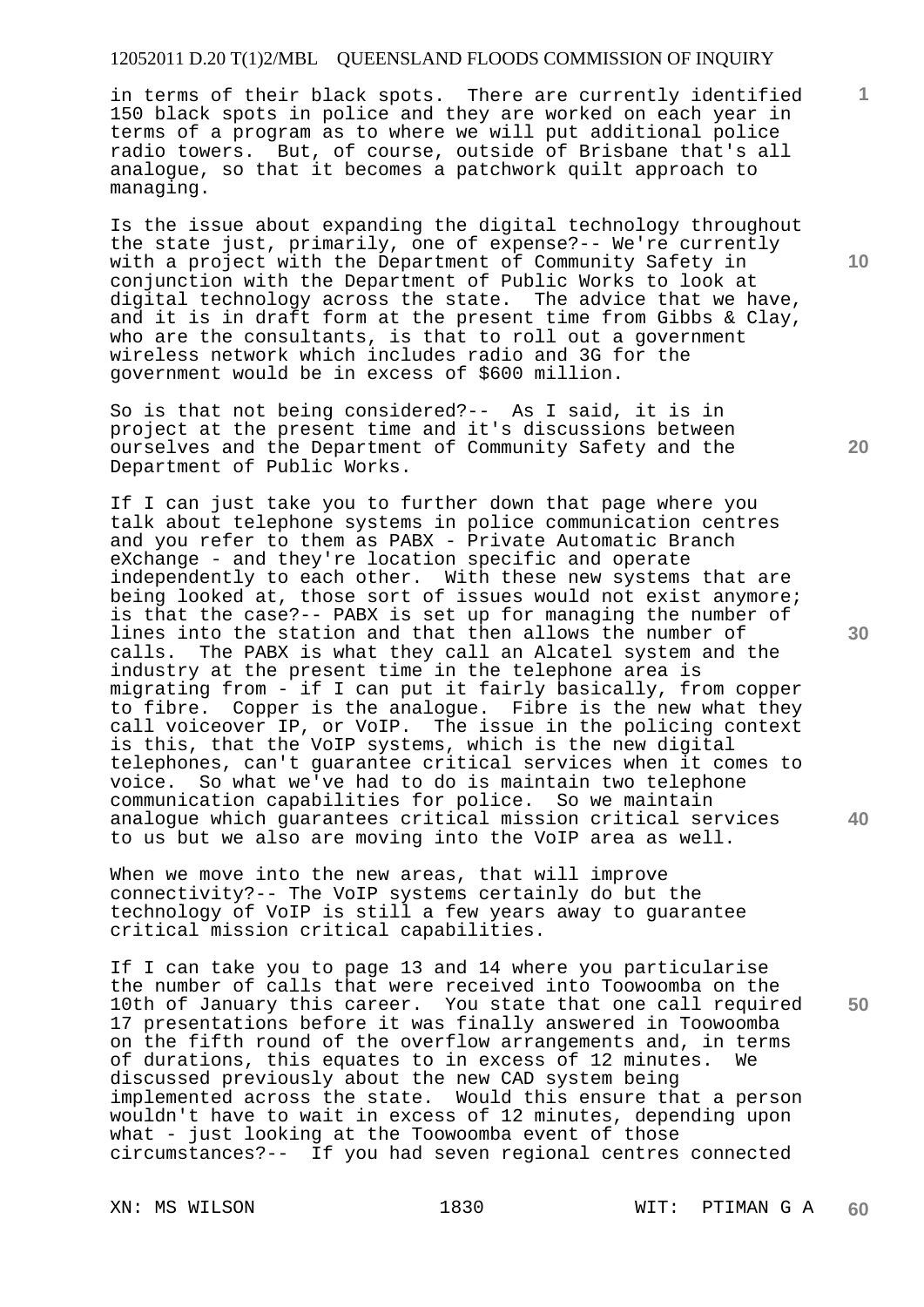with Alcatel capabilities and a new CAD, it would mean that that person who waited the 12 minutes would have been picked up, for example, perhaps in Cairns and that call then data entry into a CAD system in Cairns and either sent back to Toowoomba or could have been managed from Cairns.

Then if we can go to page 15, looking at the additional resources that might assist, you say that there is no single technology or strategy that resolved the issues in triple 0 call answering processes or police communication centres particularly in disaster events. It can only be improved through the implementation of a range of technologies that are integrated to and form an interconnected virtualised communications network. We have been talking about the implementation of this new CAD system. Does that assist in the answering of triple 0 calls, particularly in disaster events?-- That's correct. That's the experience coming out of our interstate colleagues and our overseas colleagues. That the migration to regional or to corporate they call them contact centres now, because it must cater for social media and other capabilities, allows for volumes of calls to come in and then to transfer the information to the frontline officers to deliver the services.

And you also discuss that these technologies must be complemented with appropriate organisational changes and staffing models. What organisational changes need to be made to complement the implementation of, say, this new CAD system?-- The organisational change is relating to what these products can actually deliver now. For example, the new CADs actually can have what they call automated vehicle location capability which then means that the police can know where all of their vehicles are. They also have what they call automated resource location capabilities. So not only do you know where the vehicle is; you can actually also know what the police officers in the car, what all their capabilities are. So you can have advice that one police officer is a negotiator, another one is a mental health interventionist strategy trained, another one has these skills. That's in it as well. Plus, it also will have integration functions. This means that not only when we have somebody, a citizen of Queensland phone in, we not only have the data from previous jobs but we will have access to all other data from our back-end systems, we call them QPRIME. So we will also actually know if they may have an issue firearms, they may have an issue with mental health, they may have an issue with police generally and those sort of things. So it becomes a decision making capability or a knowledge management capability. So the police officers will then have to look at the information and interpret it and with the more advanced CAD systems, they may also give them options. They will also have highly sophisticated mapping systems which will allow them to analyse data. For example, a police in the future may be able to go to a crime, for example a break and enter of a house. May be able to also see where all of the other break and enters have occurred in that area and would also see all of the people who have had previous convictions who live in that area. So it may also provide some analytical tools. The

**10** 

**1**

**20** 

**30** 

**40**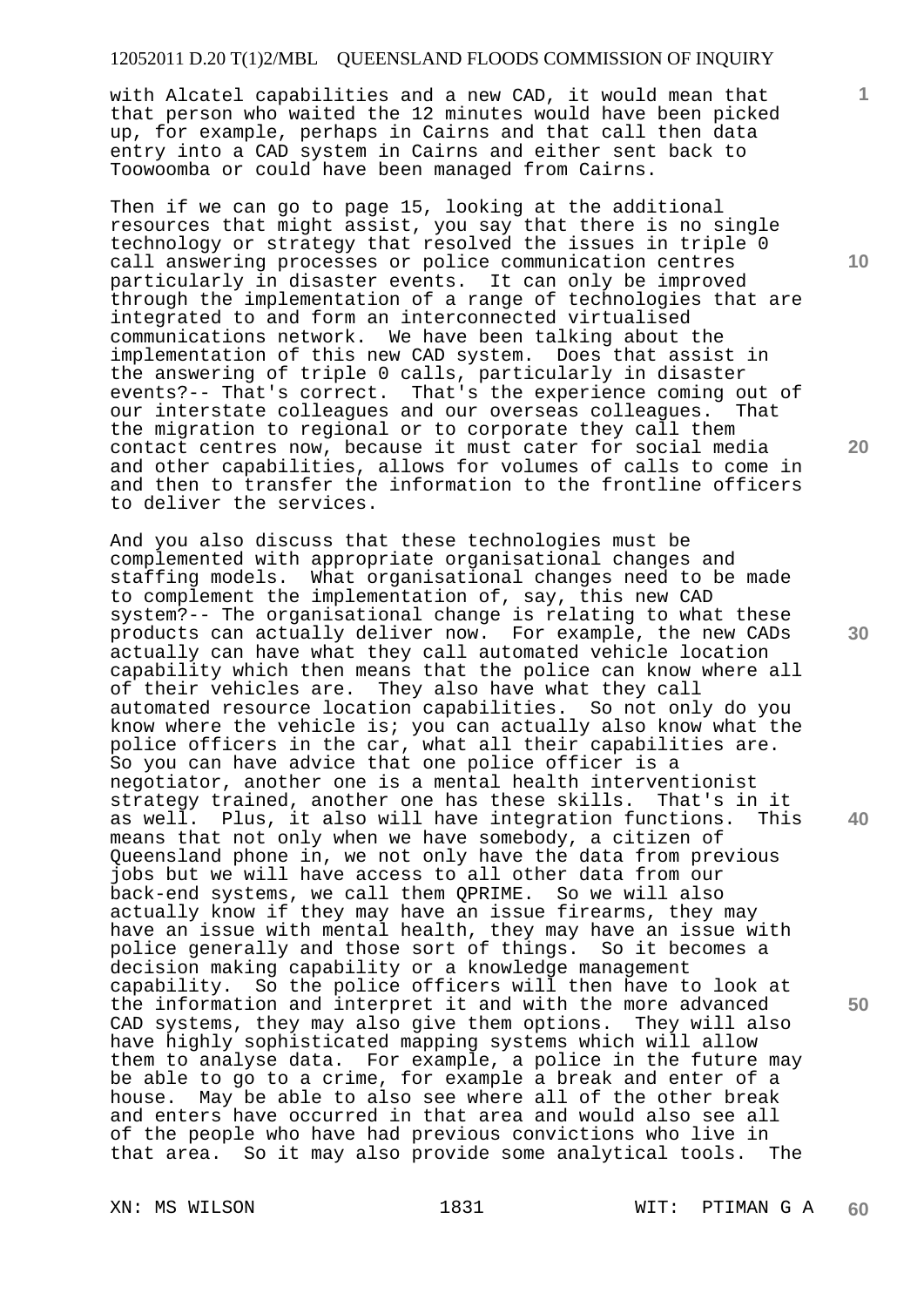same could also be done with flooding events and as well and that sort of data could be put onto a mapping system for police in the future.

**10** 

**1**

**20** 

**30** 

**40**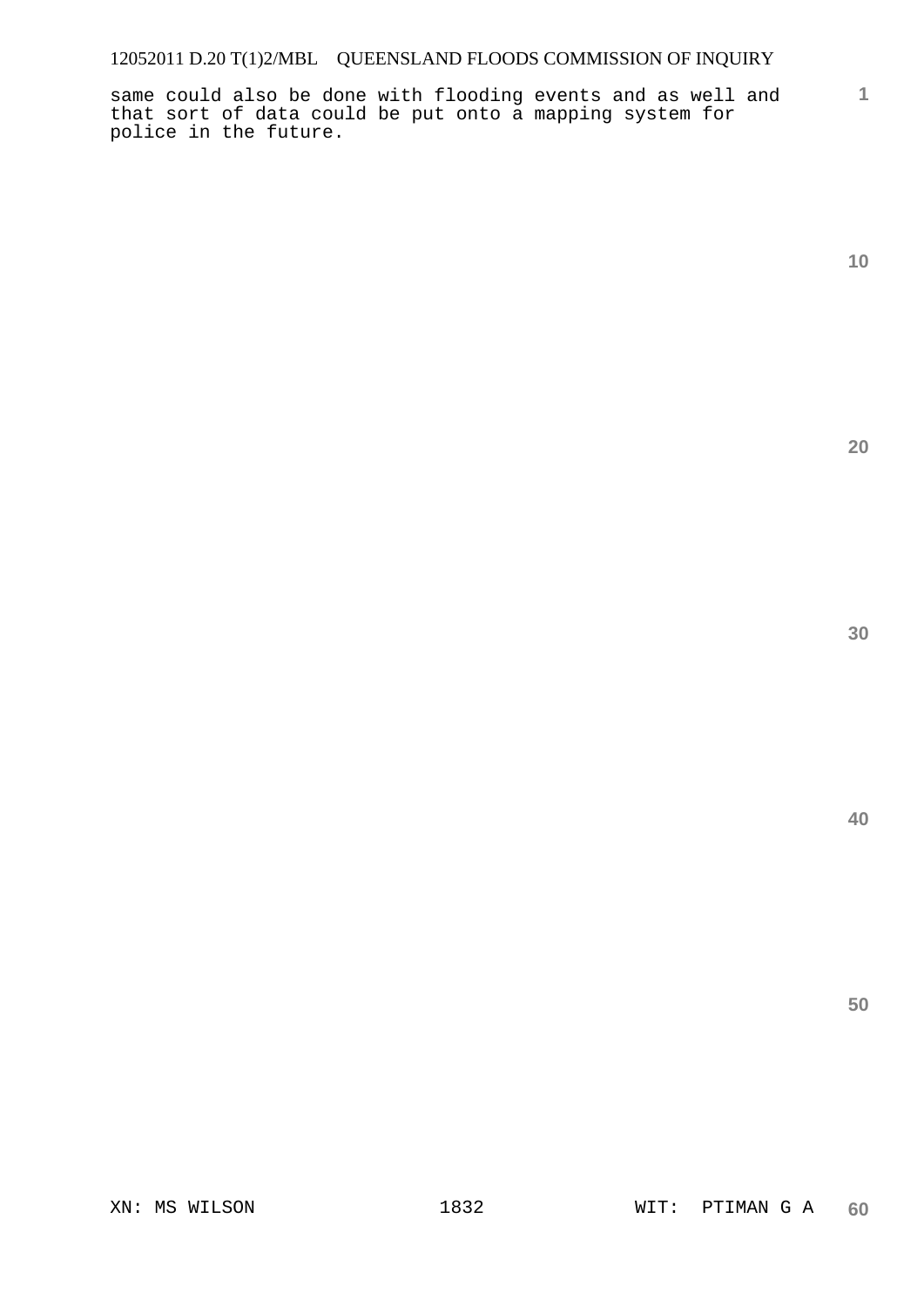And-----?-- It will also have live-streaming capability from CCTVs and also possibly people with mobile phones could live-stream their data directly to a communication centre.

And can all of this - is this all achievable under the new CAD that will occur-----?-- It has-----

-----in the rollout you have discussed?-- It has a capacity. Whether or not it's fully implemented will depend on costing and capabilities of us to handle that.

Now, if we can just go to page 16 where we talk about the technologies and strategies for improvement?-- Yes.

Now, the telephone the system of Genesys?-- Yes.

Have we talked about that?-- Yes.

What-----?-- We actually use Genesys in our police link.

In the police link?-- Yes.

Okay. And then you also discuss the single CAD system used by all police communication centres, that's just what we have been discussing?-- That's correct.

And, "The automated despatching to reduce congestion on the voice radio system", that's also part of the new CAD system?-- Yes. In other words, the messaging would actually go directly to the vehicle or to the officer if they had a personalised computer.

Another dot point is the connected ^ trunked Statewide communications network for voice and data that would provide scalability and allow operations to be conducted in any part of the State"?-- That allows greater commander control, management of resources and also increases the visibility of police into the public space.

**40**  But that's on your wish list, isn't it? That's - we talked about before the expense of that might-----?-- The expense of that, but I do point out that every other police jurisdiction in Australia now has it.

Has the Statewide digital communication?-- That's correct.

So Queensland is the only one that does not have that?-- At the present time, yes. I'm not positive about Tasmania.

Okay. The - you said at the bottom point is, "The introduction of a regionally-based police communications network to obtain the benefits from economies of scale that optimises the efficiency and effectiveness of police communication centres", can you tell us what that means?-- Essentially the model that we've developed at 22 centres has been based off the dislocation of population and growth non-growth, I suppose, historically so that our centres have been based off managing police operations from a geographical

**10** 

**1**

**20** 

**30**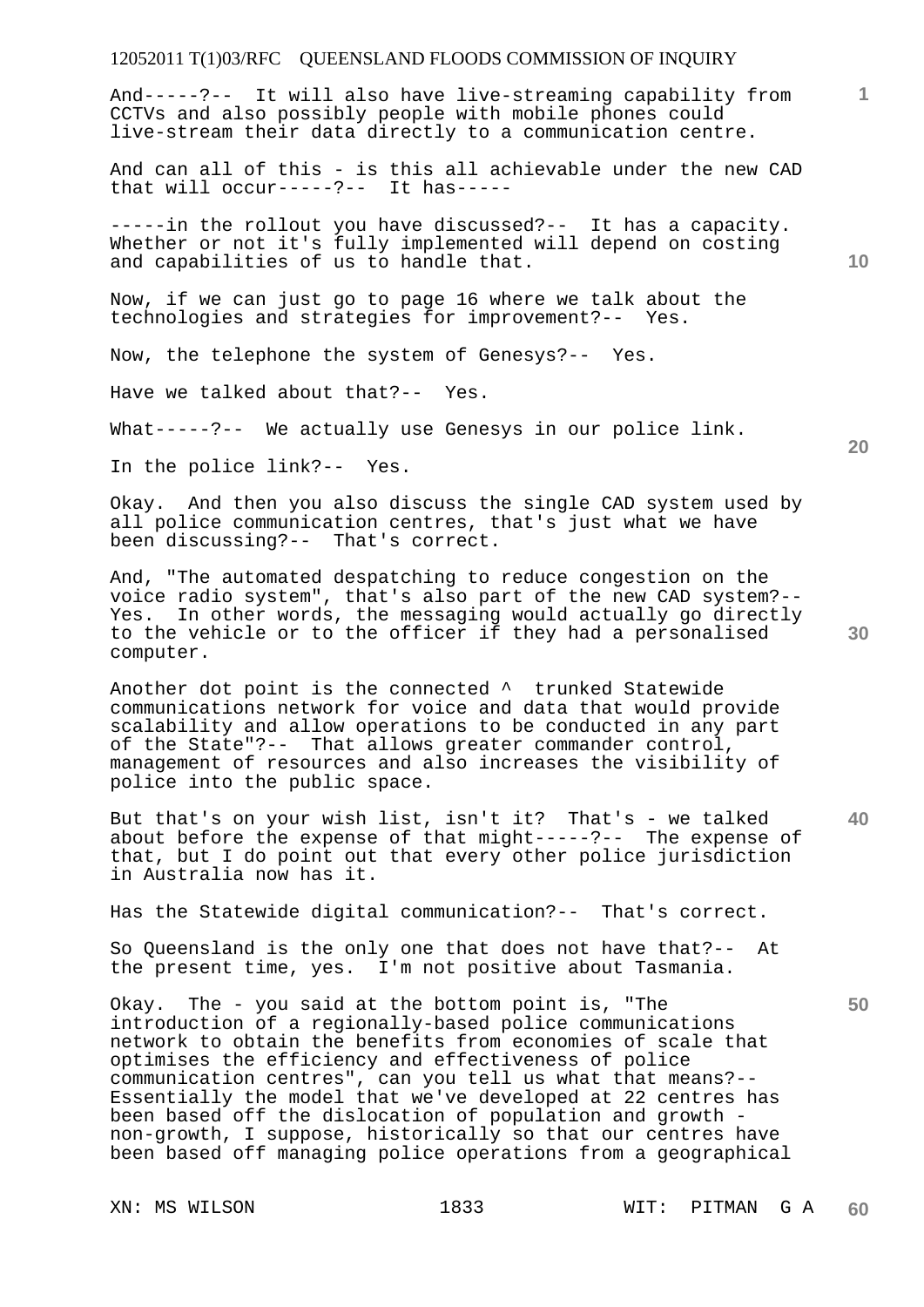location. As the State population has merged, particularly in the south-east corner, the - there are greater synergies from allowing police to actually migrate their calls and the use of resources between regions and at a corporate level. For example, in the south-east corner, the Commissioner may want to have greater access to dealing with resources right across the south-east during a major flood event. This would allow that Commissioner or a deputy to actually do that.

The final dot point you say, "In the longer term, that the QPS considers the recommendations of the draft QPS Contact Management Strategy in particular having only two or three urgent contact centres that are joined up with a whole of Government emergency services strategy", what does that mean?-- This is moving to international best practice and we're suggesting that probably in the next decade or so that there should be a consideration to moving towards the digital age in terms of how resources are managed and how technology is made available. We're also suggesting that the whole of Government, for example, Smart Services ^ also offer call centres may be able to be integrated into a much wider web, and used for disaster management as well as for counter-terrorsim and other areas.

And finally if we go to the public safety frontline communications program and that refers to the - working with the Department of Community Services, and we've discussed that in your evidence here today. You say at page 19, "A Statewide digital communication network that's shared between the QPS and DCS which provide numerous benefits", which you state. And just to be clear, is that the program that you envisage might be on foot next year?-- No, that's the - the issue about the digital radio wireless network which is a longer term strategy and may be need to be implemented over, say, five to 10 years.

Thank you, Madam Commissioner. I have no further questions.

MR BURNS: No questions, thank you.

MR KENT: I have no questions, thank you.

MR DUNNING: No questions, thank you, Commissioner.

MR MacSPORRAN: Chief Superintendent, you mentioned during the course of your evidence that whatever system is in place its ability to cope will depend on volumes of call received at any particular time, and you referred to peak periods. I think one of the your attachments deals with a graph which shows that period of volumes. And I think it's attachment or appendix TO4. Can you just refer to that if you could for a moment? Do you have that with you?-- No, unfortunately.

We'll just show you - perhaps a hard copy is sufficient. It's on the screen. Can you see it on the screen?-- Yes, yes, sorry.

**30** 

**40** 

**50** 

**20** 

**10**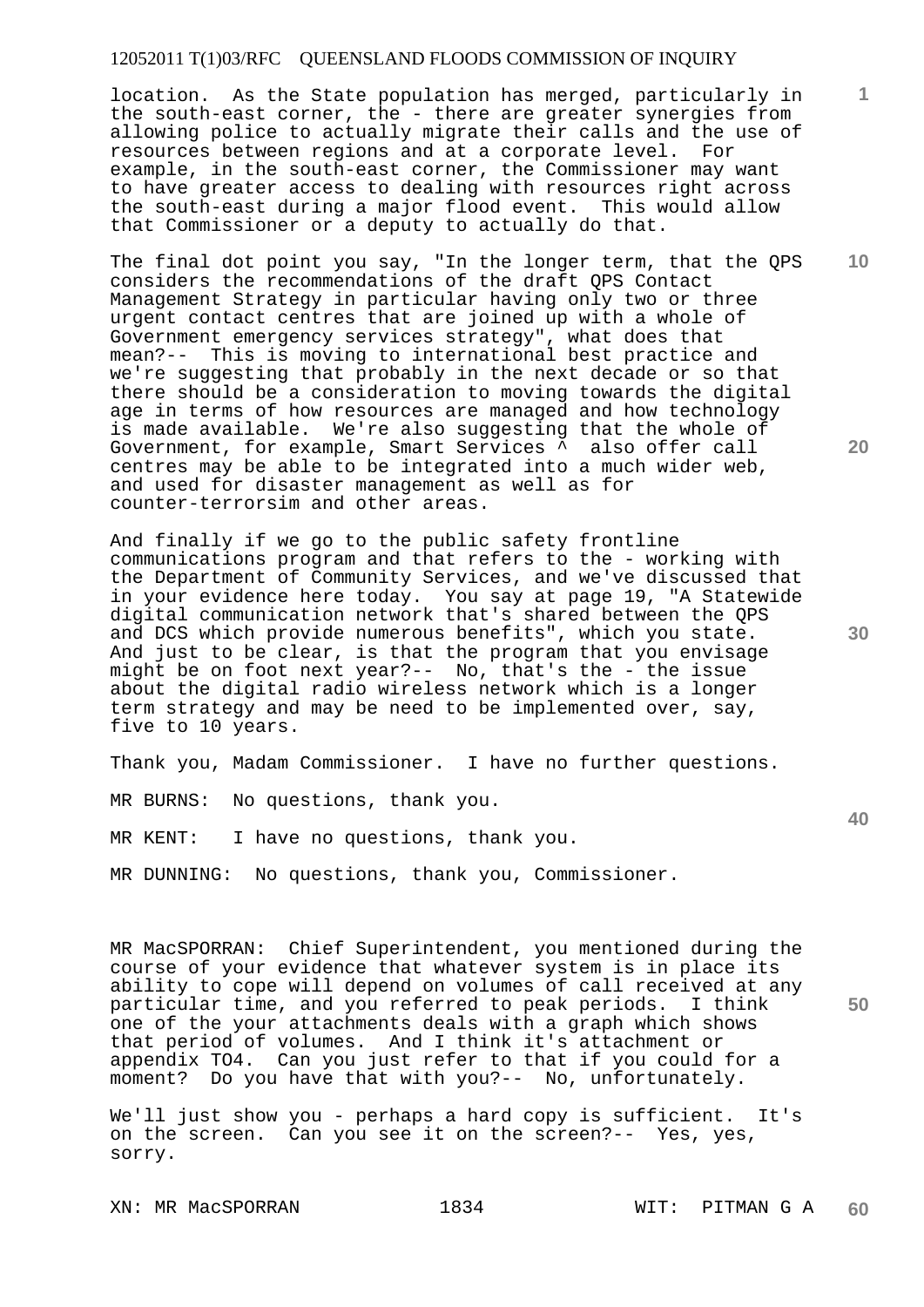And what are the peak periods revealed? And that's just for the January month, is it, 2011?-- That's correct. This was provided from Telstra figures in terms of calls for us. The peak figure there on the 1st of January, that was the flooding issues that were occurring in - the ^ north coast, Rockhampton, Longreach area. The 11th is the Toowoomba, and then the next couple of days the Ipswich area. And the next peak, the 26th, is Australia day. That would have been probably be crime related. Behaviour-----

Outbreak of crime on Australia Day?-- That's correct, yes.

All right. So any system that's put into place needs to take into account routinely those sort of - or volumes of that nature will be generated from time to time?-- Yes. If there is data available, and generally speaking that's becoming more capable in these new systems, the planning that would occur would be that the communication centres or possibly major incident rooms would have additional staff. For example, on Australia Day there would be significant more staff. Certainly if there were flooding issues to occur, they also increase accordingly. But if it's unpredicted it becomes more difficult.

That was certainly one of the difficulties in relations to the Toowoomba incident, was totally out of the ordinary?-- It was unpredictable so it would have been difficult based on the current structures and technology that we have in those centres.

All right. Now, as you say in your statement there is no single simple solution to that problem of triple O call answering, is there?-- That's correct.

And you detail a range of technologies and strategies that would be necessary to improve the system overall?-- That's correct.

That comes at a cost?-- That's correct.

Now, you have mentioned a figure of \$600 million, does that relate to - those technologies referred to at page I think it's 16 of your statement, or is that a separate figure all together?-- No, the - the overall figure, and based off what we have seen in the interstate experiences which include your modern CAD systems, your Government wireless networks and then your delivery of mobile technology into police vehicles and onto the person, the New South Wales experience is well over a billion dollars; Victoria is close to that amount as well, I think about 800 million they have spent already; South Australia had spent hundreds of millions, I think, three or four hundred million; certainly Western Australia has also been in the same category where they have spent that; New Zealand is in a similar category. So to deliver that sort of technology it requires hundreds of millions of dollars.

All right. And does that cost you're now generally referring

XN: MR MacSPORRAN 1835 WIT: PITMAN G A

**30** 

**20** 

**50** 

**10**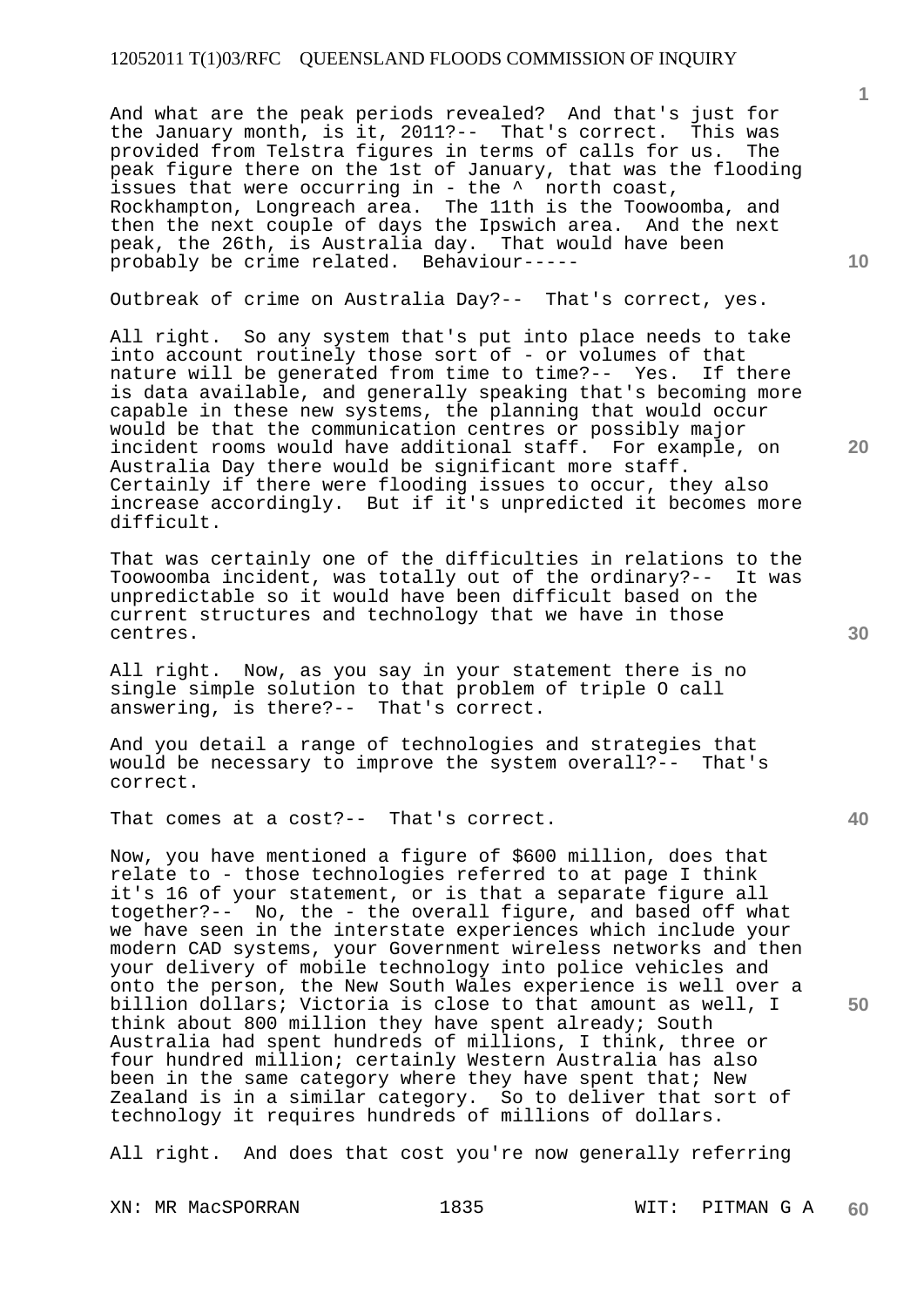to include the initiatives that are underway as referred to starting on page 18?-- That's correct.

That's the whole package in effect, is it?-- That's correct.

Now, those initiatives mentioned at page 18 and following are ones that predate these events, don't they?-- That's correct, they were being planned and considered by our department for the last several years.

These events that we're now dealing with here really indicate the importance of those initiatives?-- Yes. Certainly, with these improvements and the capabilities, we would be able to address in a more significant way the triple O calls, the management of those calls, service delivery in the field would be still an issue but could be addressed more efficiently, decision-making into an incident command system and then into the structures that deal with disaster management could be significantly improved and given at a more timely rate to our organisation.

You have touched upon something there that's - would seem to be very relevant; that is, if you have a system that captures all of the calls, your next difficulty is having to the resources to deploy to deal with those incidents?-- That's correct. The difficulty as any organisation has, and police is in a similar situation, we have set resources generally to manage crime patterns and trends, and that's usually based off historical data, and then we have frontline officers, we have investigators, we have scenes of crime people who are out in the field working. They're certainly available, but in terms of the resources that are available in the district, they have to be called back in and managed according to the demands that are required in any given time.

Now, the data suggests, doesn't it, that there is a percentage, in some cases a not an insignificant percentage, of triple O calls that aren't in reality urgent matters?-- That's correct. We receive, I think, close to about half a million triple O calls here in Queensland. The public education for this has been an on-going issue in Australia and I've been involved in major committees with the police and emergency services and the Federal Government about a triple O call issue here in Australia for the last five to 10 years, and one of the major issues they're encouraging is further federal funding to look at educating the public in what triple O calls are actually to be used for.

But where you have a system that does manage to capture all of the calls, at least you're in a position to prioritise the truly urgent ones?-- That's correct, and-----

Discard or put in a queue the ones that aren't really emergency calls?-- That's correct. The new technology allows greater efficiencies in terms of that.

All right. That's all I have, thank you.

**20** 

**30** 

**40** 

**50** 

**10**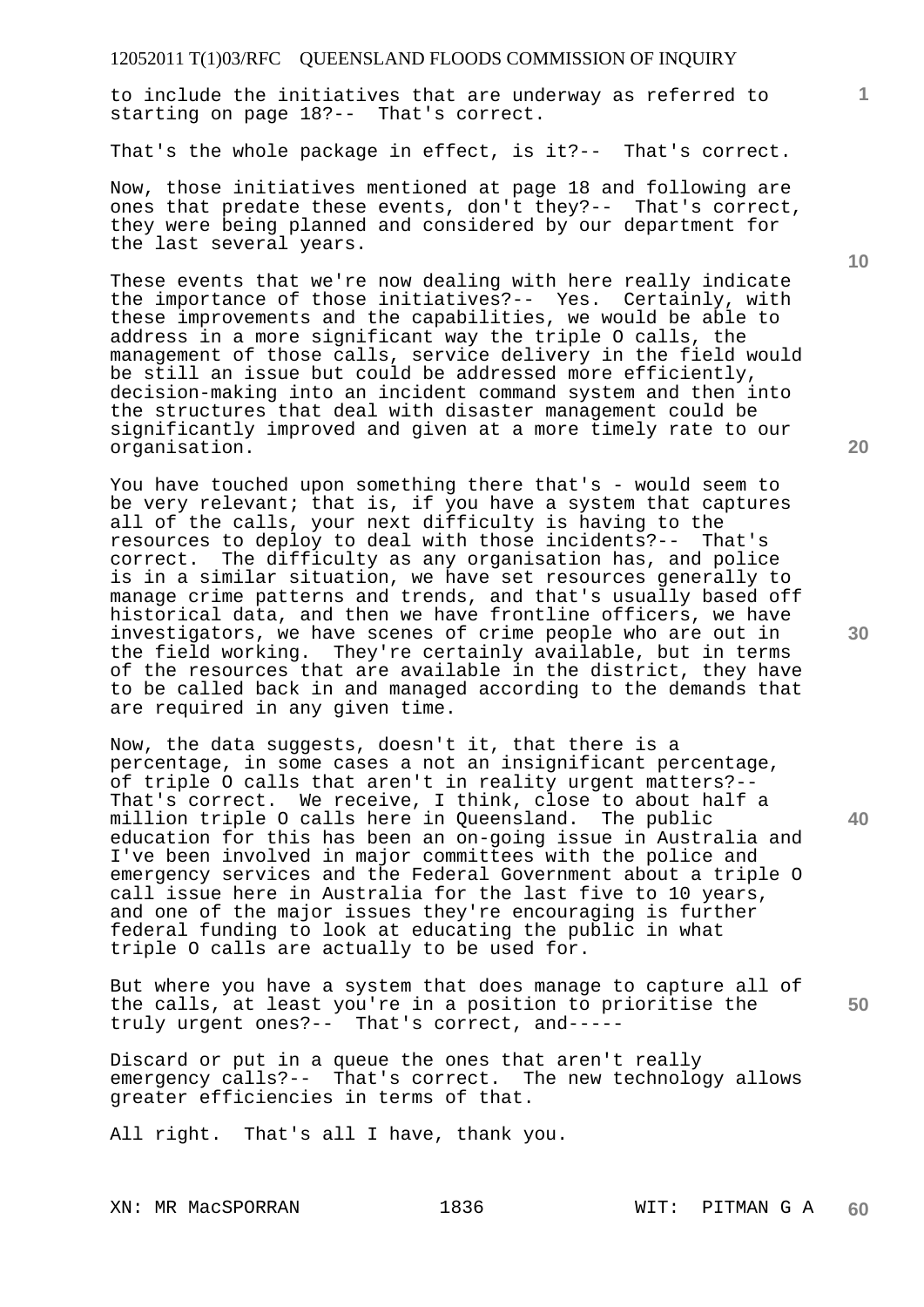12052011 T(1)03/RFC QUEENSLAND FLOODS COMMISSION OF INQUIRY **1 10 20 30 40 50**  COMMISSIONER: Thank you, Mr MacSporran. Ms McLeod? MS McLEOD: I have nothing. MS WILSON: No re-examination, Madam Commissioner. May the witness be excused? COMMISSIONER: Thank you, Superintendant, you're excused. WITNESS EXCUSED MR CALLAGHAN: I call Stephen Smith. MR BURNS: May I be excused, Madam Commissioner. That's the end. COMMISSIONER: Yes, thank you, Mr Burns. STEPHEN ANTHONY SMITH, SWORN AND EXAMINED: MR CALLAGHAN: Could you tell the Commission your full name and occupation, please?-- Stephen Anthony Smith, inspector, Queensland Fire and Rescue Service. Mr Smith, your the author of a 10-page statement prepared for the purposes of this Commission; is that correct?-- That's correct. I show that to you?-- That's correct. That's the statement which you signed on the 9th of May; is that right?-- That is correct. I tender that. COMMISSIONER: Exhibit 348. ADMITTED AND MARKED "EXHIBIT 348 " MR CALLAGHAN: Mr Smith you're the manager of technical rescue within the QFRS; is that right?-- That's correct. And we understand there are five different rescue disciplines which you've identified in paragraph 4, the fifth of which is swift-water rescue; is that right?-- That is correct, yes.

XN: MR CALLAGHAN 1837 WIT: SMITH S A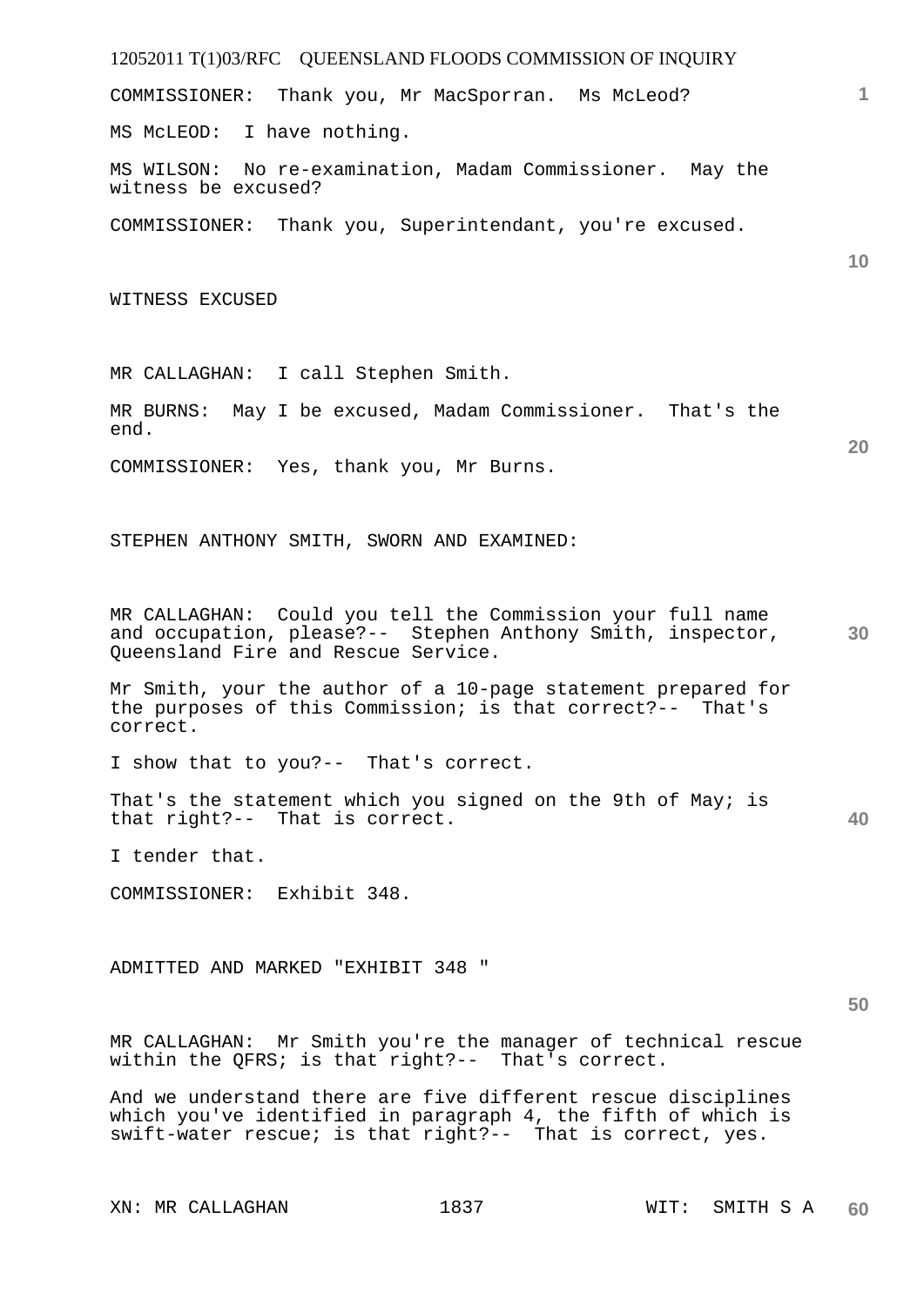We also understand there are three skill sets involved in swift-water rescue; that is to say, awareness, what's known as SW1 and SW2; is that correct?-- That's correct.

Can you just tell us exactly what is involved in the awareness level of skill?-- The awareness level package is designed to provide - is made available to our rural and auxiliary personnel and it's designed to provide them with the knowledge to be able to responds to an incident and remain safe and to participate in some initial actions to bring the scene to either a stable position. So, you know, effectively they can operate - they do a scene size-up, they can determine what the best access is, what the actual incident as far as how many people are involved, their location, access for personnel, access for vehicles, and they can also communicate with the people on site to determine other factors that provide guidance for further responding crews, and they're informed about the level of training of the level 1 and level 2 capacities.

What is the package?-- The package is DVD-based package.

And how long does the DVD go for?-- Approximately 20 minutes.

All right. We are concerned, as you know, with the concept of the number of personnel and the qualifications of those personnel who are required to conduct a swift-water rescue. At page 8 of your statement, you have a subheading concerned with this topic. Do you see that?-- Can you repeat that question, sorry?

We're concerned with the topic of the number of personnel required to conduct a swift-water rescue, that's paragraphs 48 and 49 on page 8?-- Yes, yes.

And in effect in paragraph 49, I'd suggest that the effect of that is that you tell us that the response numbers provide for a standard approach which can be scaled up or down depending on the nature of the incident; is that right?-- That is correct, yes.

And that reflects the position which has been put to at least one witness in this inquiry to whom it was suggested that there's no directive making it mandatory to have two swift-water rescue level 2 technicians on board, that the situation is flexible and depends on the circumstances; is that right?-- Yes, that's correct. The - the Fire Communication Centre Directive provides a guidance for resources to be sent-----

Yes?-- -----and - from that initial response, and they may well be sent from different locations, that provides a starting point for a rescue. So, indeed, you can have - a rescue can be completed by, you know, the first arriving crew based on their knowledge, skill and experience of that area, it might be a quite simple event that they're being responded to. In more complex more resources than that initial response may be required.

**20** 

**10** 

**1**

**40** 

**30**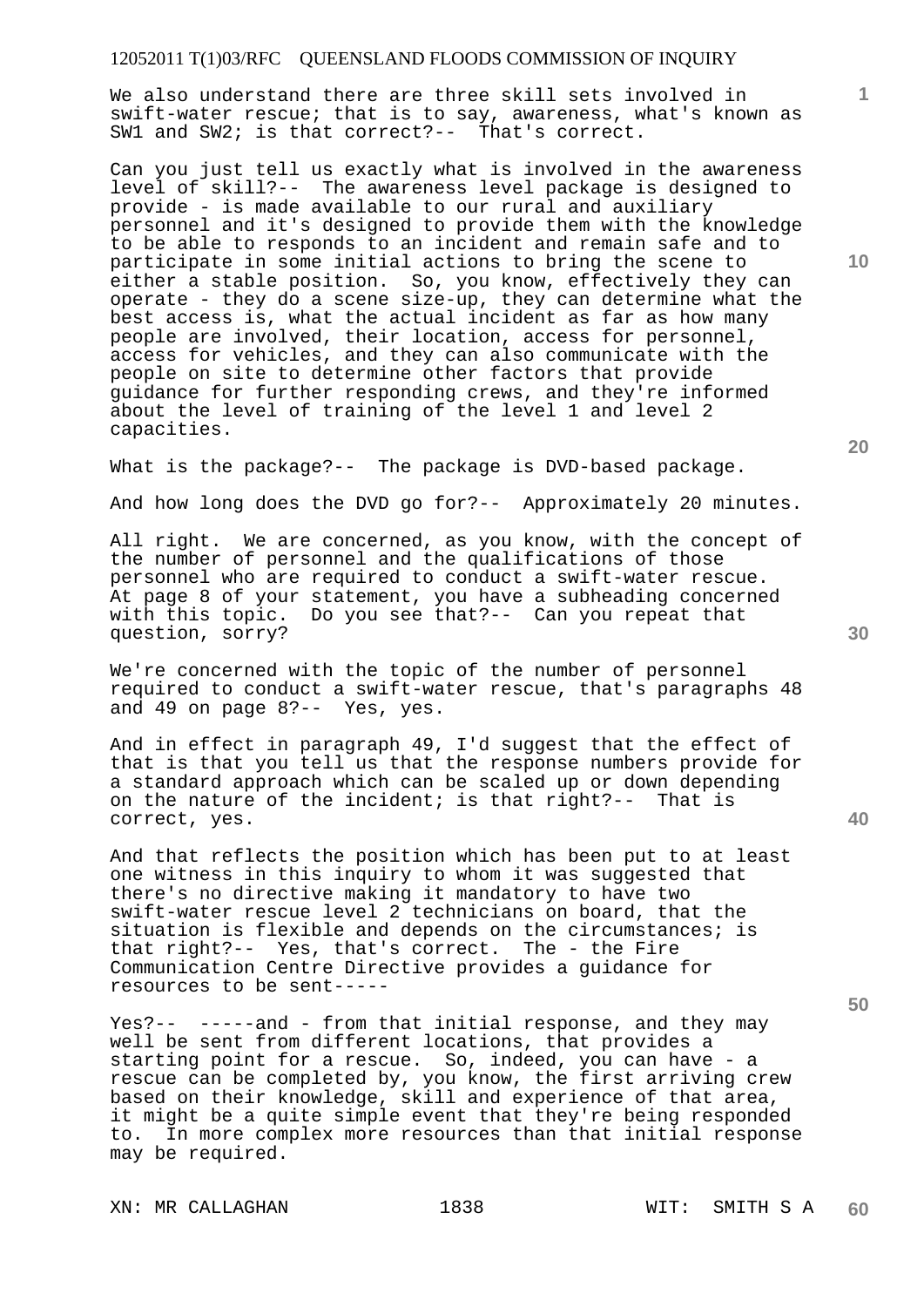And the Fire Communications Directive, Firecom Centre directive, that you talk about is the one you referred to paragraph 48; is that right?-- That is correct, yes.

And this flexibility, this provision for individual decision-making, is something which is sanctioned by the QFRS; is that right?-- There is - yes, there was an expectation of - for our people to be a dynamic risk assessment of any incident that they go to-----

All right?-- -----and swift water is no different.

Can I just show you a document? It's a document which is titled "Incident Directive Swift Water", a two-page document, you're familiar with that document?-- I am familiar with the document.

At 3 paragraph (c) on the first page, we learn that, "Swift water can be defined as any water moving down a gradient and flowing at a speed in excess of two kilometres per hour"; is that right?-- That's correct.

At 4.1(c), which over on page 2, it provides that QFRS level 1 technicians, looking at the second dot point, "will not undertake in-water rescues", is that right?-- That is correct.

And similarly in 4.2(c) also on that page, it provides that, "Under deployment conditions, a minimum of two level 2 swift water flood rescue - floodwater rescue technicians are to be mobilised with level 1 swift-water flood rescue" - "floodwater rescue technicians for support to all swift-water rescue incidents or to stand by at areas identified as risk"; is that correct?-- That's correct.

Tell me, what is the status of this document?-- The status of the document?

**40**  Yes, is it - it's a directive from the Commissioner?-- That's correct.

It's signed by the Commissioner?-- Yes.

**50**  It is, as its name suggests, a directive. Is compliance with this directive expected?-- It is. That paragraph 4.2(c) relates to deployment of swift-water resources so when we predeploy resources to areas in high demand periods, we'll deploy teams of two. So it doesn't relate to response based on pumps or initial response actions, it relates to deployment conditions.

All right. The response issue, is that covered in 4.2(a), mobilisation?-- Yeah, that's correct.

All right. And that will occur as per the Fire Communication Centre Directives?-- Yes.

XN: MR CALLAGHAN 1839 WIT: SMITH S A

**1**

**10**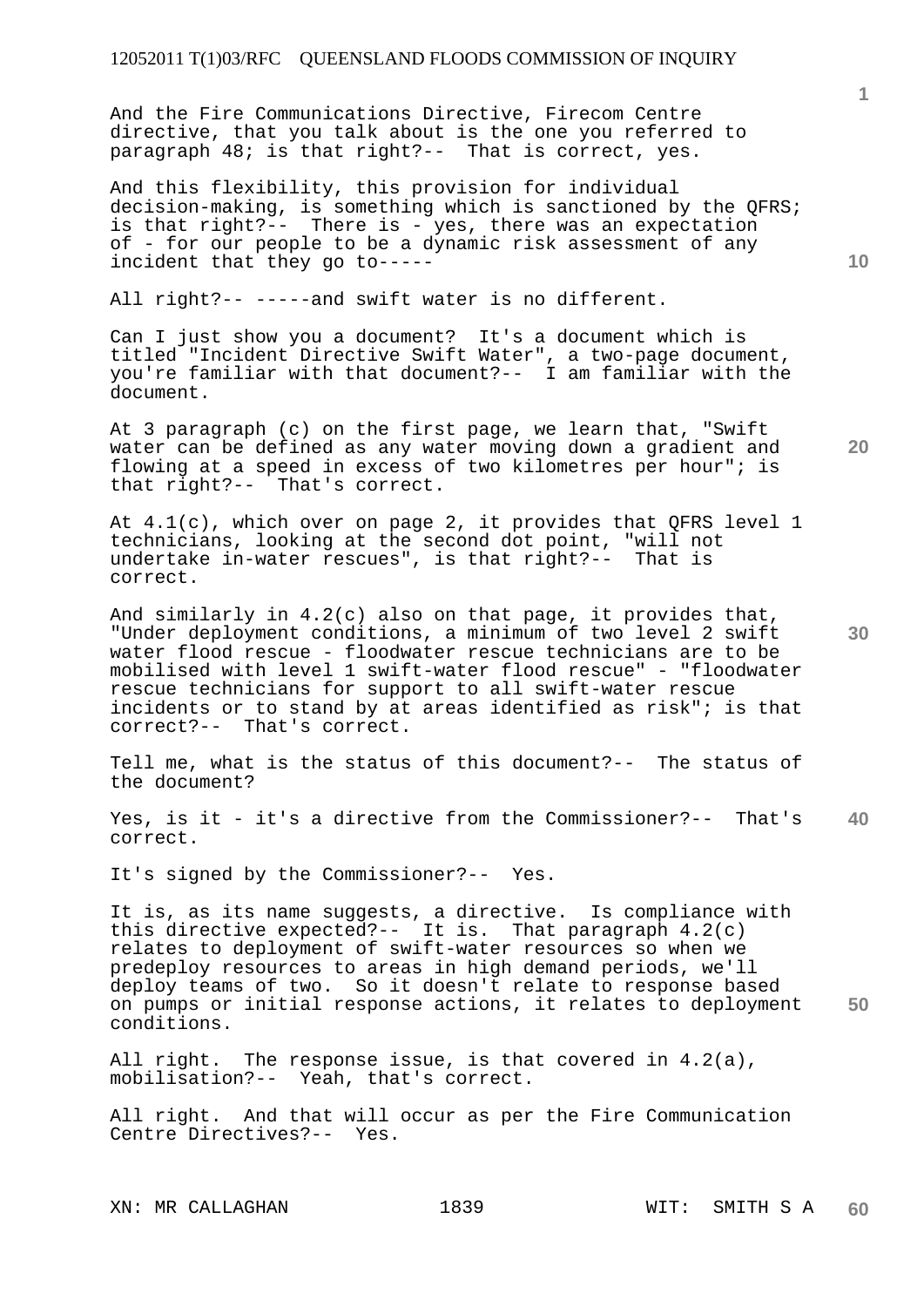And regionally agreed mobilisation arrangements?-- Yes.

Are the regionally agreed arrangements those which are reflected in regional functional plans?-- And each region has a function plan, that's correct.

**10**  All right. I might show you by way of an example the south-eastern regional functional plan. While that's being shown to you, can I ask you, there are different levels of swift-water preparedness, is that right, within-----?-- Swift water - sorry?

Well, first of all, take a look at that document on page 11. There are levels of preparedness relevant to swift-water rescues?-- Regions provide a guidance on how they prepare. So there's normal day-to-day activities, normal conditions similar to today. If regions develop the policy, and this is a example of one of those policies, in relation to heightened weather conditions where they may bring up additional personnel, additional resources, based on the perceived risk so that, yeah, there are levels within local policy in the regional policies to that effect, yes.

All right. And if you turn back a page to page 10, there's topic after the number 7 is "Staffing", "When the level of swift-water preparedness is elevated within the south-eastern region, a minimum of two level 2 swift-water technicians will be on duty manning swift-water vehicles at all times"; is that right?-- Yes, that's how I read it, yes.

All right. So that at least would seem to require presence of two swift-water technician for each swift-water vehicle at all times in any sort of situation of elevated preparedness; is that so?-- That's definitely what we're aiming for, yes.

Well, that's what you're aiming for. That's what's required, isn't it?-- That's what's required under this, yes.

Yes. All right. And I assume such plans exist for each region?-- They have - all regions have similar plans.

Yes?-- There may be variations between them, but all regions have plans, yes.

All right. Well, compliance with that plan will be expected at all times, wouldn't it?-- Yes, it would.

**50**  Okay. And you also refer to the, as we have discussed, the Firecoms directives. I think that's Exhibit 329. Just get a copy of that on the screen in front of you. And can you - can we look at page 2 and to the dot point "Despatch"? Can you read that?-- Yes, I can read that, yes.

Okay. And it's got, "Initial assignment, one pumper on turnout; one specialty rescue/rescue appliance on turnout"; is that right?-- That's correct.

And that's what's required to be despatched on - to a

**30** 

**40** 

**20**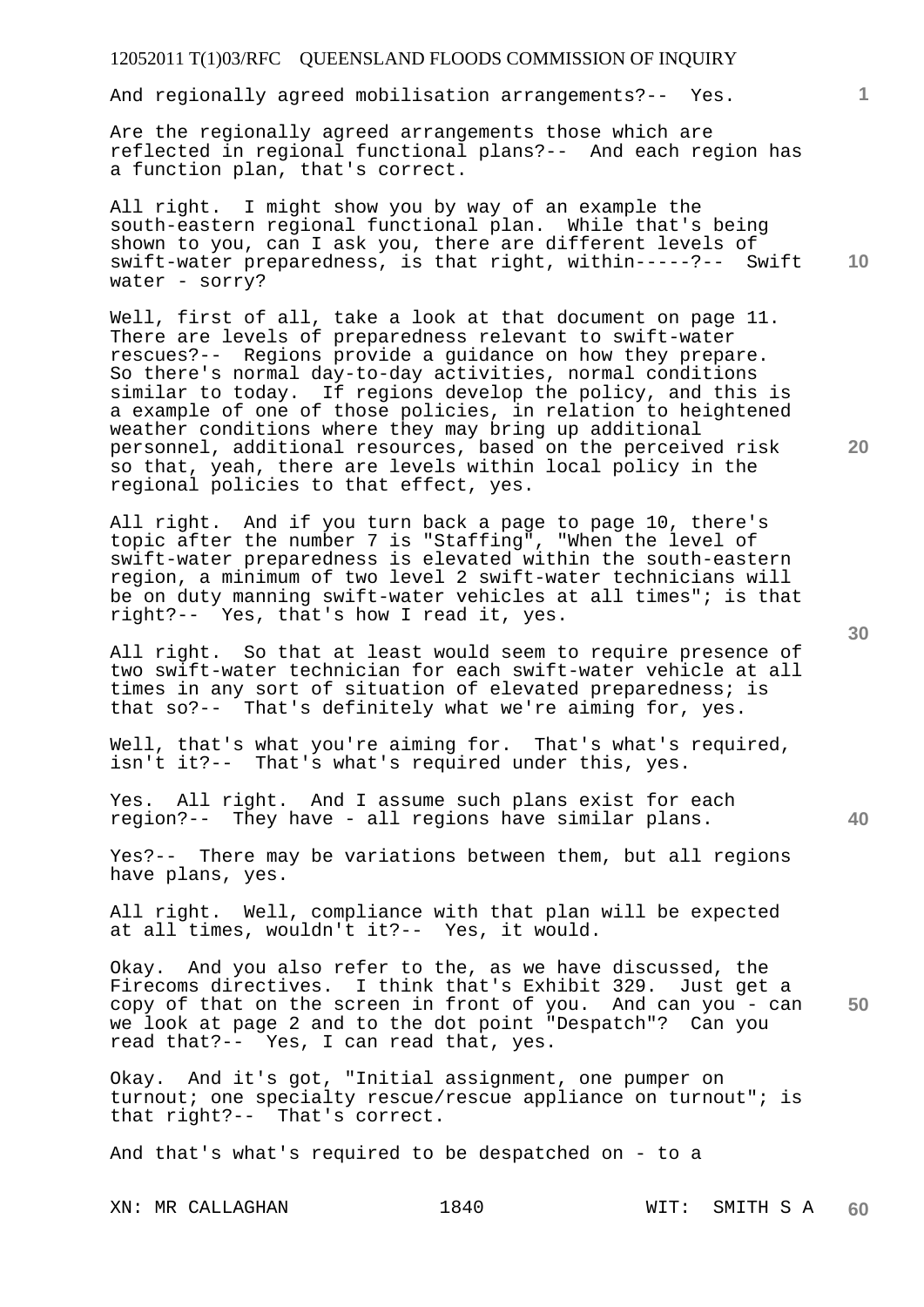swift-water rescue?-- Yes.

Okay. So if we read that in conjunction with the regional functional plan or the swift-water rescue operational plan, does that not suggest that a minimum of two level 2 swift-water technicians are required to be despatched to a swift-water rescue incident?-- Under elevated conditions, yes.

Under elevated conditions, all right. And an elevated condition is, what, is that what we're looking at page 11? Are they the elevated conditions or is there some other definition of elevated condition?-- Yeah, it would be a level 2 or level 3 as indicated-----

Okay?-- -----there in that staffing. So "Forecast adverse weather or a long-range forecast of wet weather."

All right. Okay. So level 2 or level 3 would be an elevated level of preparedness?-- That's correct.

Okay. So if there was forecast wet weather at least, long or short-term, according to the written documents which are relevant to this question, it would suggest, wouldn't it, that a minimum of two level 2 swift-water technician are required to be involved in any swift-water rescue, at least as far as the written document goes?-- Yes.

You agree with that?-- Yes.

That's not how it works in practice; is that right?-- No, that's the the position to man those vehicles that way, and that's the practice that should occur.

Well, that's the practice that should occur, but the suggestion is, as per your statement, that in fact there is no set number of level 2 technicians who are required to be despatched to a swift-water rescue, that it can be scaled up or down according to the nature of the incident; is that right?-- No, my statement says that we'll be responding in relation to the Fire Communication Centre Directive-----

Yeah?-- -----and that those two vehicles will be responded. So I'm not saying that two personnel won't ultimately be on that vehicle at the time if it's elevated conditions.

Sorry, you will respond in accordance with the Firecoms directive which requires that two vehicles be despatched-----?-- That's correct.

-----is that right?-- Yes.

And the plan requires that one of those vehicles have two level 2 technicians on it at all times, doesn't it?-- Yes, under those elevated conditions, yes.

Well, forecast wet weather, long or short-term?-- Yes.

XN: MR CALLAGHAN 1841 1841 WIT: SMITH S A

**20** 

**10** 

**30** 

**40**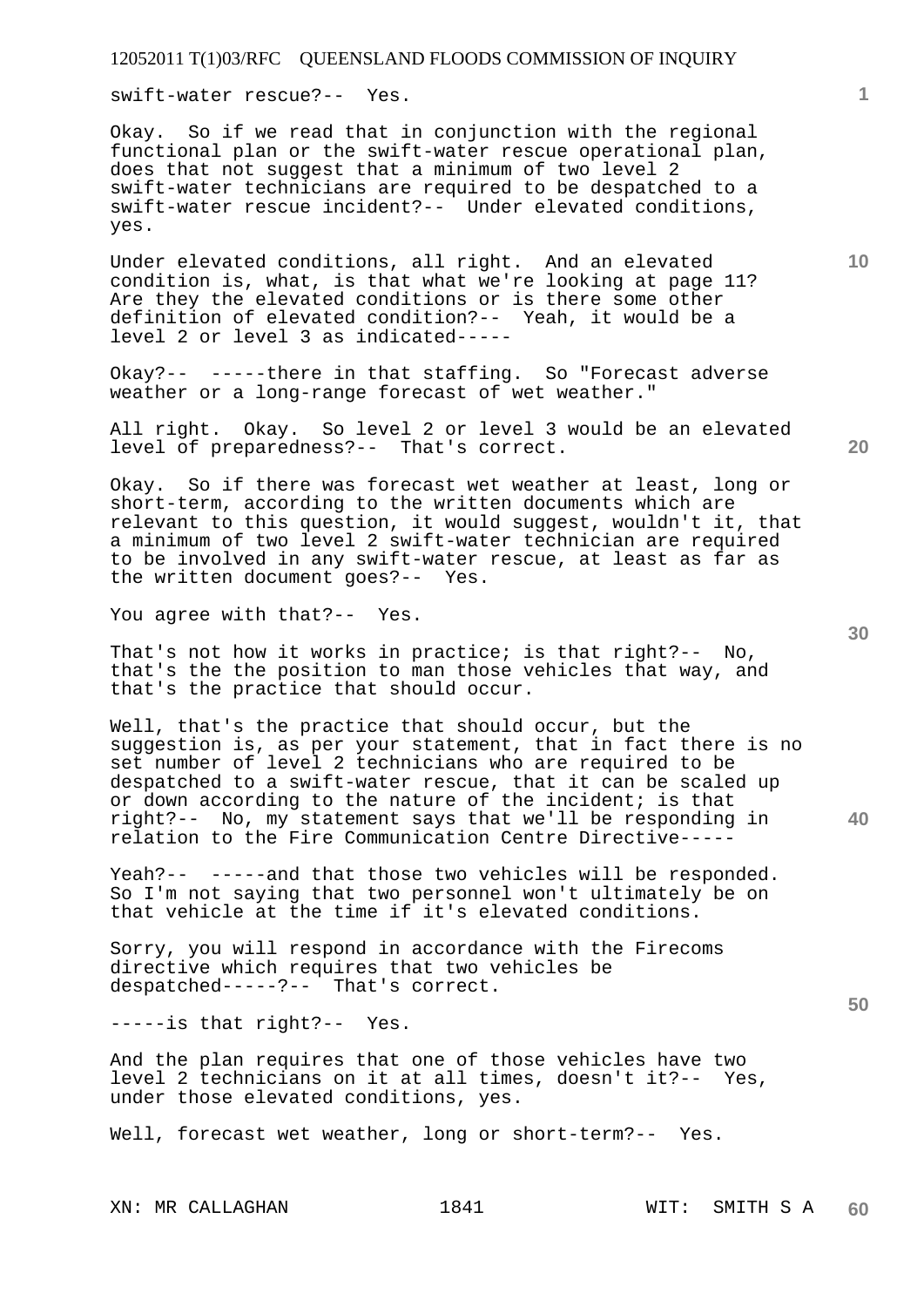So is that, in fact, the requirement, or is it that there is a more flexible approach that's adopted?-- No, it isn't the requirement. My statement alludes to that incidents can be resolved before those two people - those two level 2s arrive. They may well indeed be responded to the incident, but it can be resolved through the skill of the - and the scope of operations of the people prior to the arrival of those personnel.

Well, that might be so, but I'm interested to know what the basic requirements are and whether they're being complied with. Now, I think we've agreed what the basic requirements as per the written documents seem to be, but against those documents can you just explain the protocol or the practical way in which those what seem to be requirements might be relaxed?-- They wouldn't be relaxed as a matter of practice. They would be carried out as a matter of practice. My statement was only in reference to the fact that although they responded, and in fact the - you may not need the capacity for two. That's the relationship in the statement that I made.

**30** 

**1**

**10** 

**20** 

**40**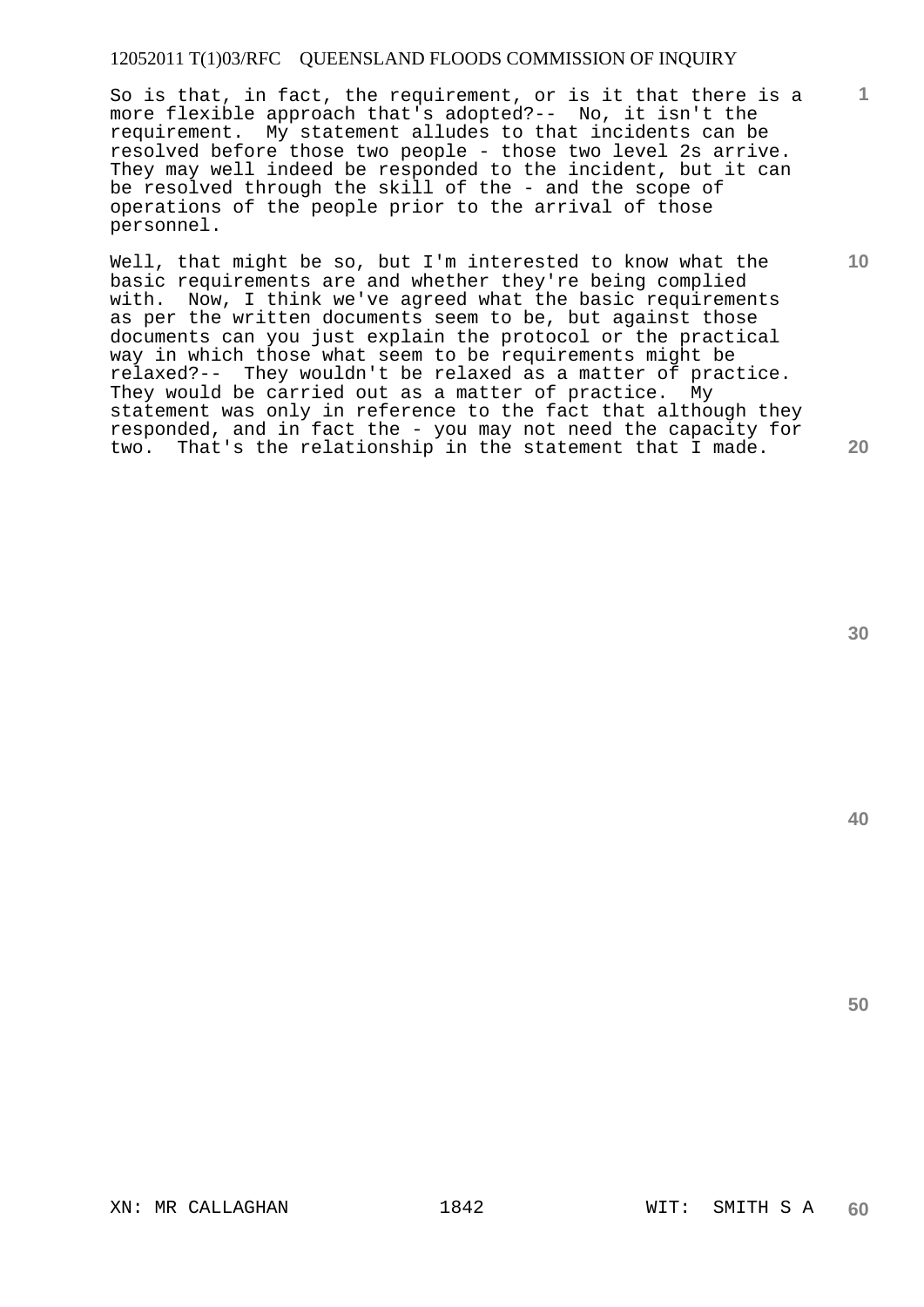So the distinction being between who is sent to one and who can actually carry it out?-- That's correct.

The way in which it is carried out is a matter of individual discretion. Is that how it works?-- Within their scope of training, within their scope of experience and their knowledge and their risk assessment of the scene, that's the boundaries that they operate under.

But there should always be at least two levels 2s there whether or not they're used-----?-- Or responding, yes.

Or responding?-- Yes, yep.

Let's assume that the response gets to the incident?-- Yes.

Once they're there there is no rule as to who has to actually carry out the - as to how many are involved in the actual rescue itself?-- No, that's correct.

I follow. Coming back to your statement, you speak to the number of resources that are available to meet the requirements for swift water rescue, paragraph 33?-- Yes.

Just by way of interpreting this, which I think you do in paragraph 34, you have the approved number of rescue technicians. Does that mean the number of level 2 rescue technicians who can be deployed at any one time in each of those regions?-- That's correct.

And I think in paragraph 36 you note that that number has been determined according to a business case based on regional risk assessment?-- Yes. So those numbers are the target numbers. We - as you can see in the table, we are actually over in some areas.

Well, you're only over the level 2 requirement in the far northern region, aren't you?-- And northern region.

And northern. Northern has approved 22 and the number of technicians that are level 2 swift water qualified is 19?-- Yes, 19, yes, that's correct. The actual numbers of rescue technicians beyond - and I'm talking those five disciplines now, is that middle column.

Yes?-- Yep.

**50**  So the approved number doesn't necessarily mean approved for level 2 qualification?-- Yes. So the approved number as designated there is the number that is targeted to achieve for each region in the-----

Yes, basically-----?-- In the disciplines. The actual number can exceed that to a small extent as, you know, opportunities or training or known retirements or planning for that event. And the number of swift water technicians is indicative of the number of people that have completed swift water training as part of the package. And the difference between the number of

XN: MR CALLAGHAN 1843 WIT: SMITH S A

**20** 

**40** 

**10**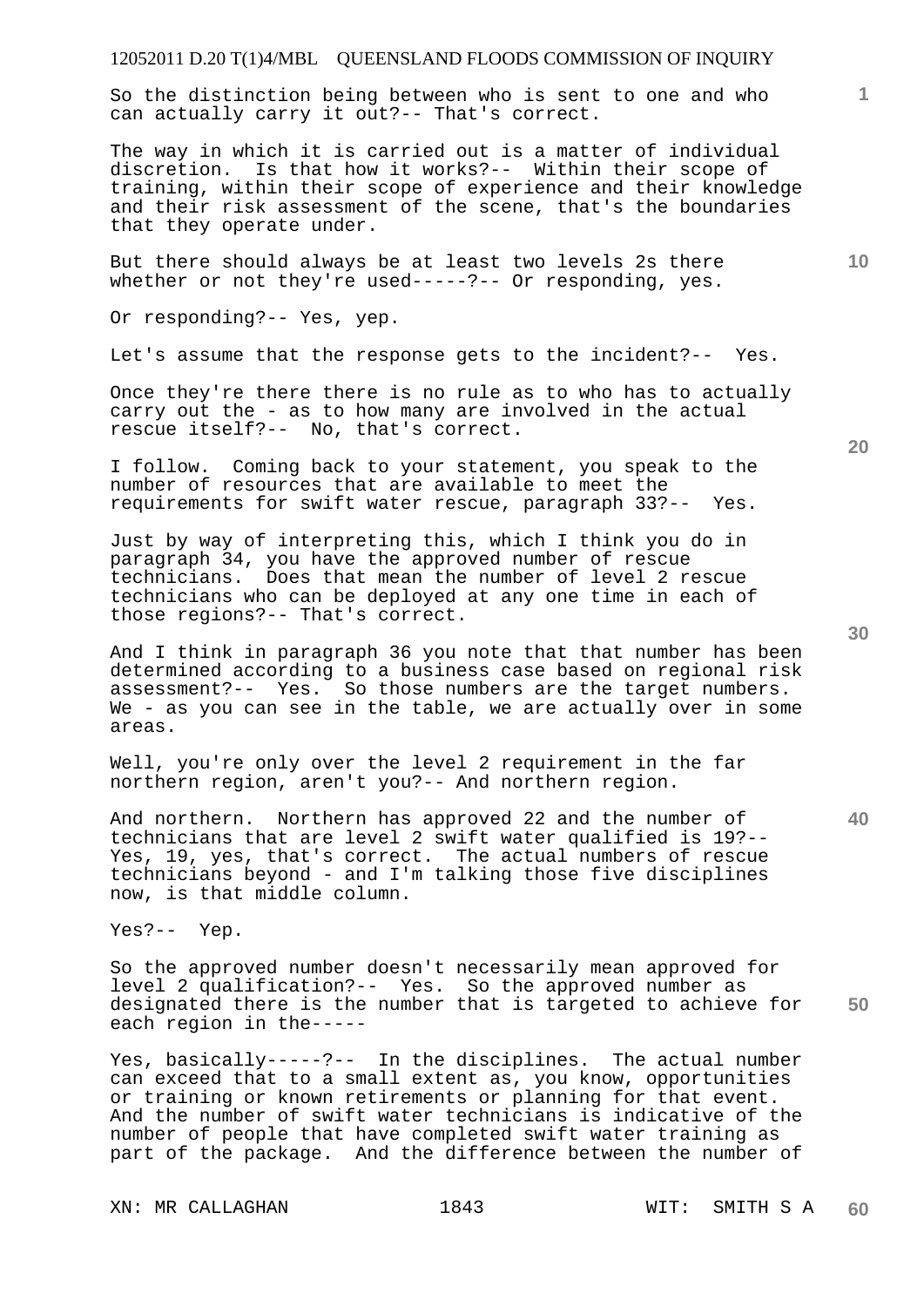swift water technicians and the actual numbers can be - is related to where they are in their training cycle as well which I indicate in I think 34, paragraph 34. There is another 31 personnel planned training in July/August of this year which is our training cycle for swift water rescue.

Yes, I see that, but can I just get some help. The approved number of rescue technicians - is a rescue technician trained in each of the five capabilities or disciplines?-- The aim is for those people to be trained in the five disciplines.

Okay?-- Yes.

But they may not be?-- They may not all be, no.

And they may have either swift water 1 or 2?-- They'll all have swift water 1, being permanent urban personnel, but they'll have - as a minimum to be in the actual numbers, they'll have vertical, confined and trench rescue, which is the initial requirements to move onto either urban search and rescue or swift water rescue.

It does seem that, for example though, Brisbane is fairly light on for the number of technicians who are level 2 qualified as compared with the approved number of rescue technicians allocated to the area?-- There is two factors in related to that and that was that they had an increase in numbers from 56 to 86 and we have been over the last couple of cycles increasing that number. And as I speak about in paragraph 35, there is - we run a number of courses per year and there is obviously a limited number of positions that can be on each of those courses and that's part of the process of building capacity that we have been engaged in. And I think I relate some numbers there. In 2005 we had 56 level 2 swift water personnel and as of October last year we had 203, which demonstrates the commitment to grow the capacity up to those numbers that are indicated.

Yes, I understand. Just before we move on to the question of the number of level 2s who are required to conduct a swift water rescue, is the content of your paragraph 49 reflected in some published documents, some document that's published to the members of the service?-- No. That's - what that is saying is, again, it's not-----

I understand what it's saying?-- Yes.

I'm just asking whether it's - you can understand that, as we've established, it would seem that the published documents at least suggest that at least two level 2s should be dispatched to any given incident?-- Yes.

And you can understand that the impression can be created that follows from that that two level 2s should be involved in any swift water rescue?-- Yes.

It does seem to be an impression that some members of the service have?-- Yes. So the impression is and the reason

XN: MR CALLAGHAN 1844 1844 WIT: SMITH S A

**10** 

**1**

**20** 

**50**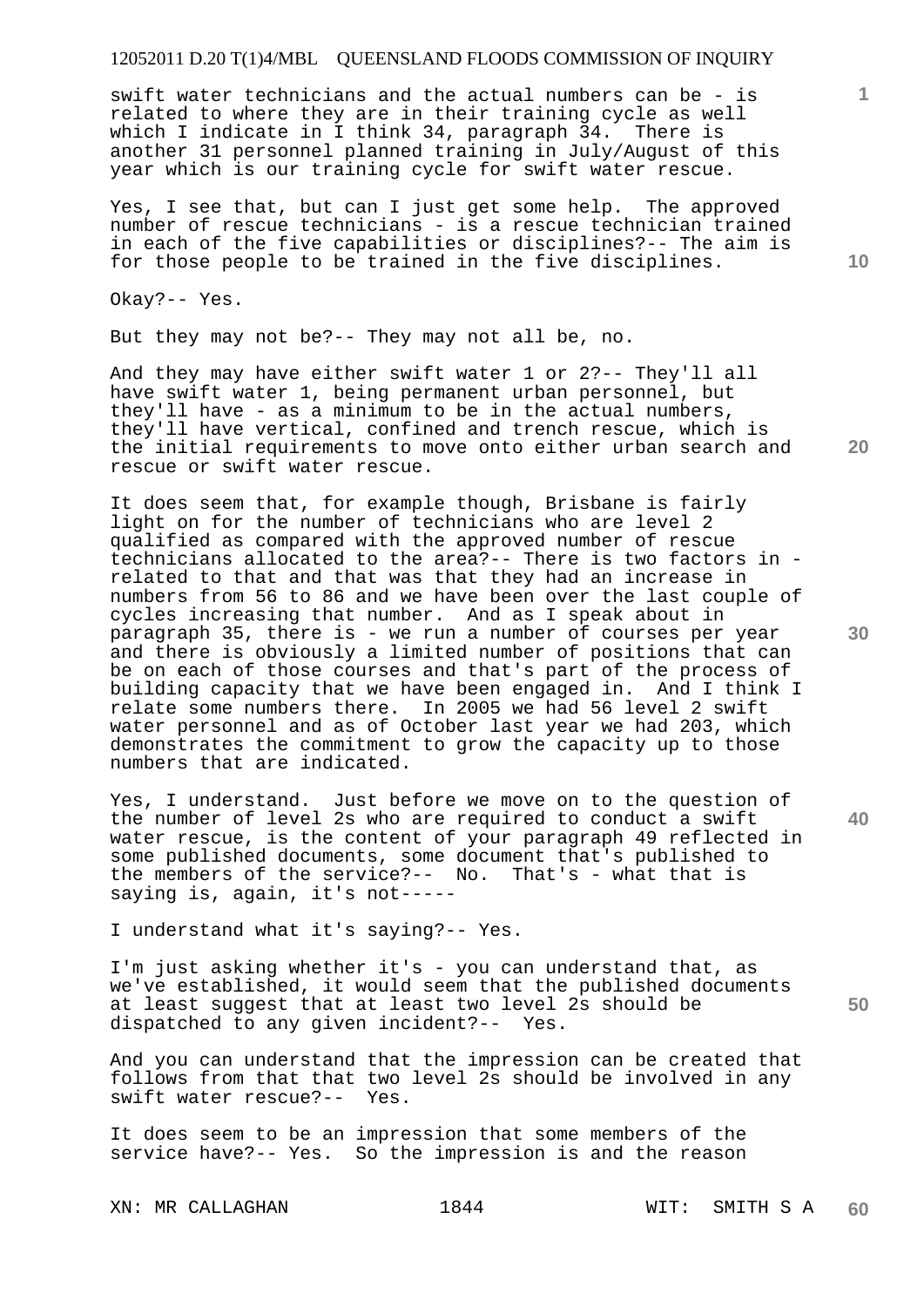level 2s are sent as part of an initial response is that the scope of operations of a level 1 is limited to shore-based or dry-----

Sorry, yes, I can understand all of that?-- Yes.

What I am getting at is the confusion that might exist in the service as to what's actually required of them and what should be involved in a swift water rescue. Whether there should be two level 2 technicians taking part in it or whether they just have to be there, and you've made clear that the protocol, if you like, is as per what you've expressed in paragraph 49. I'm just wondering whether or how that is communicated to the actual members of the service?-- Through their training process, they're very clearly outlined exactly where their scope operates. So they don't need to wait to operate within their scope. So a level 1 response, it may be some time before a level 2 backup arrives so-----

Sorry, the answer to my question is it's part of the training?-- It is part of their training.

Part of a level 2 technician's training?-- Yes, and part of level 1's training to understand what their scope of operations is and how they can react in that response.

All right.

COMMISSIONER: Mr Callaghan, before you go on, would this be a convenient time for the morning break?

MR CALLAGHAN: Yes, Madam Commissioner.

COMMISSIONER: We'll come back at five to.

THE COMMISSION ADJOURNED AT 11.38 A.M.

**40** 

**50** 

**30** 

THE COMMISSION RESUMED AT 11.55 A.M.

STEPHEN ANTHONY SMITH, CONTINUING:

MR CALLAGHAN: Do you still have that incident directive there?-- Yes.

Can I just get you to clarify exactly what or repeat perhaps you probably said it perfectly clearly last time, but just the effect of  $4.2(c)$  ?--  $4.2(c)$  relates to deployments. So when we're pre-deploying teams, swift water teams into locations, we will send - that relates to that number of vehicle people. So you effectively have two people deployed into a township

**10** 

**1**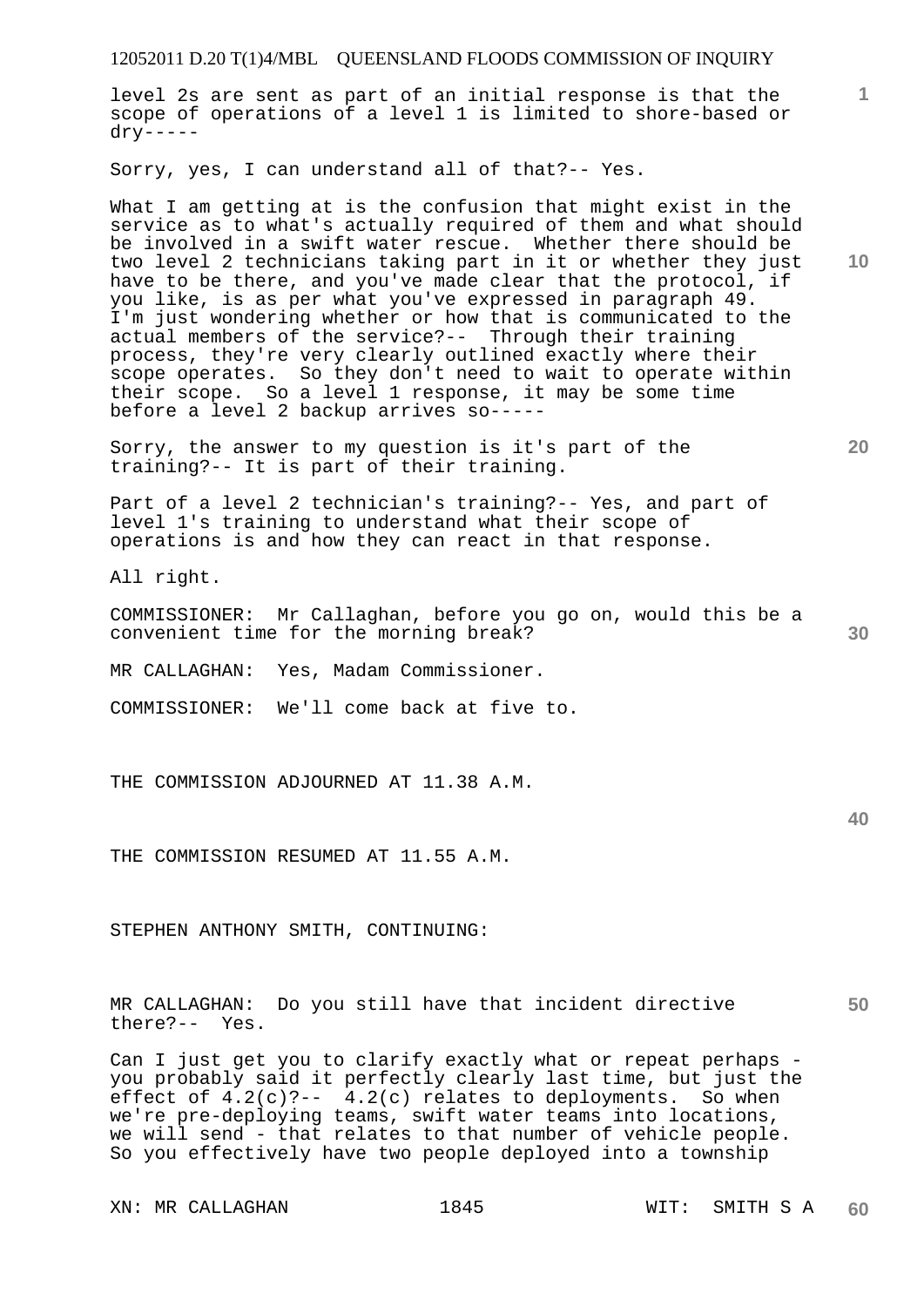that potentially never had a swift water capability before.

How does that square with the last line which refers to "all swift water rescue incidents". You can't pre-deploy to an incident, surely?-- No, it's when - when they're deployed and then when they respond as - as part of that process. So when we deploy them into a township or a location, they'll go in and when they respond to an incident from that pre-deployment, that's the conditions they will respond in.

I'm still not sure I follow, I'm sorry. Under deployment conditions - you say that should be read as pre-deployment?-- They're pre-deployed, yes. So they're deployed from special operations or from regional capacity into an area or a location to provide at a heightened risk through identified a request from an LDMG or the like, a team is deployed in for a swift water response in that area and that group will be a minimum of two level 2s.

**20**  So under deployment conditions, that's only when you are being asked to send technicians to an area where they're not already operating; is that right?-- That's correct, yes.

So if you are being asked to do that, you're to mobilise the minimum of two level 2s to all swift water rescue incidents?-- That's correct.

You can't possibly know how many incidents there are going to be though?-- No.

So how many do you deploy?-- We deploy a capacity into an area as a preemptive capacity in that area and they respond to the taskings that they receive and they do that to the best of their capability at that point in time.

You addressed the topic of training between paragraphs 4 and 26 of your statement, but you're aware, aren't you, of the evidence that has been given here of station officers taking it on themselves to provide extra training in the lead-up to the wet season just passed?-- Yes, I am aware of some of those statements, yes.

What was done, if anything, above and beyond what would ordinarily be done from October of last year, between October of last year and the flood events?-- A range of activities occur and which go through a cycle of preparedness for events. So it is continuous skills maintenance process. There is a course-----

Yes, sorry to interrupt you but I'm not interested in what's done continuously. I'm asking what was done, if anything, above and beyond that which is done continuously?-- Regionally there is - and I can't comment on what regions did specifically. From a state point of view, we had - over that period of time we established some additional equipment. We were involved in a swift water response forum, day forum, for personnel responding. And the day-to-day processes though are that built in to our systems are preparation for a summer wet

XN: MR CALLAGHAN 1846 1846 WIT: SMITH S A

**10** 

**1**

**40**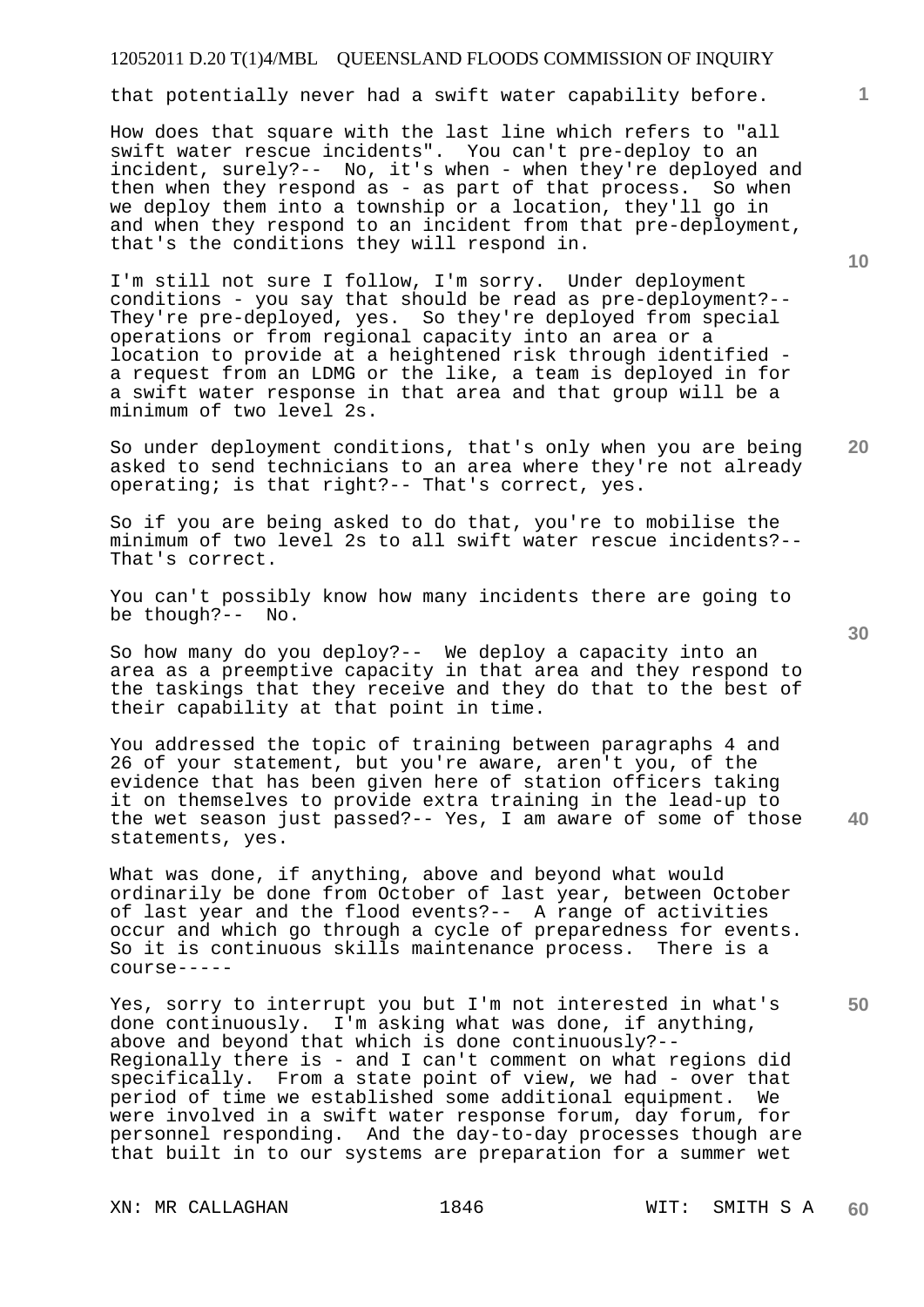## 12052011 D.20 T(1)4/MBL QUEENSLAND FLOODS COMMISSION OF INQUIRY

season which is the core skills maintenance program, for level 1 program, and the ongoing annual requirement for our level 2 swift water operators to maintain their skill.

So apart from the ongoing preparations that would happen, I take it, every wet season, there was some additional equipment and there was a forum; is that right?-- That's correct. That's from a state perspective. So the regions may well have done more than that in their own preparations.

Well, I'm interested in, for example, people like Mr Stephenson and Mr Bland, who have given evidence, of which I'm sure you're no doubt aware, were there things happening in the way of additional training and resources for the wet season just passed of which they should have been aware but were apparently not?-- I don't - I don't believe there was anything that they should have been aware of more than their normal operational requirements, to do those skills maintenance and there is an expectation of our station officers that they are proactive in identifying areas of training or awareness that they enhance for the risks that they're facing at that point of time.

Okay. Can I turn to the topic of equipment. You say that in respect of radios, most regions have purchased waterproof bags for those; is that correct?-- Most regions have purchased a number of those waterproof radio harnesses, yes.

To enhance the continuity of service in a swift water environment?-- That's correct.

Which I take it you mean you keep them dry and keep them working; is that right?-- That's correct.

Is it such an issue or is there a problem with simply providing service members with waterproof radios?-- Waterproof radios are available. They - to varying degrees. We are currently working on a research and development project to provide swift water comms to our level 2 operators, in-helmet communications capability. So that's part of the ongoing development of - to enhance communications in that environment.

Where is that at? Where is that research and development project at?-- We have done some field testing and we should have another full working system up and ready for field testing in Tully. We're due in Tully in June.

Is there a target date for completion of that project?-- My aim for that project is to have it in place for the next wet season.

When you say that most regions have purchased something, is there - are there different budgets for these things according to the different region?-- Regions manage their own budgets in relation to expenditure for equipment or anything of that nature. My role is to provide, from a state perspective, standards and approved items of equipment and they - and

XN: MR CALLAGHAN 1847 1847 WIT: SMITH S A

**60** 

**10** 

**1**

**20** 

**40**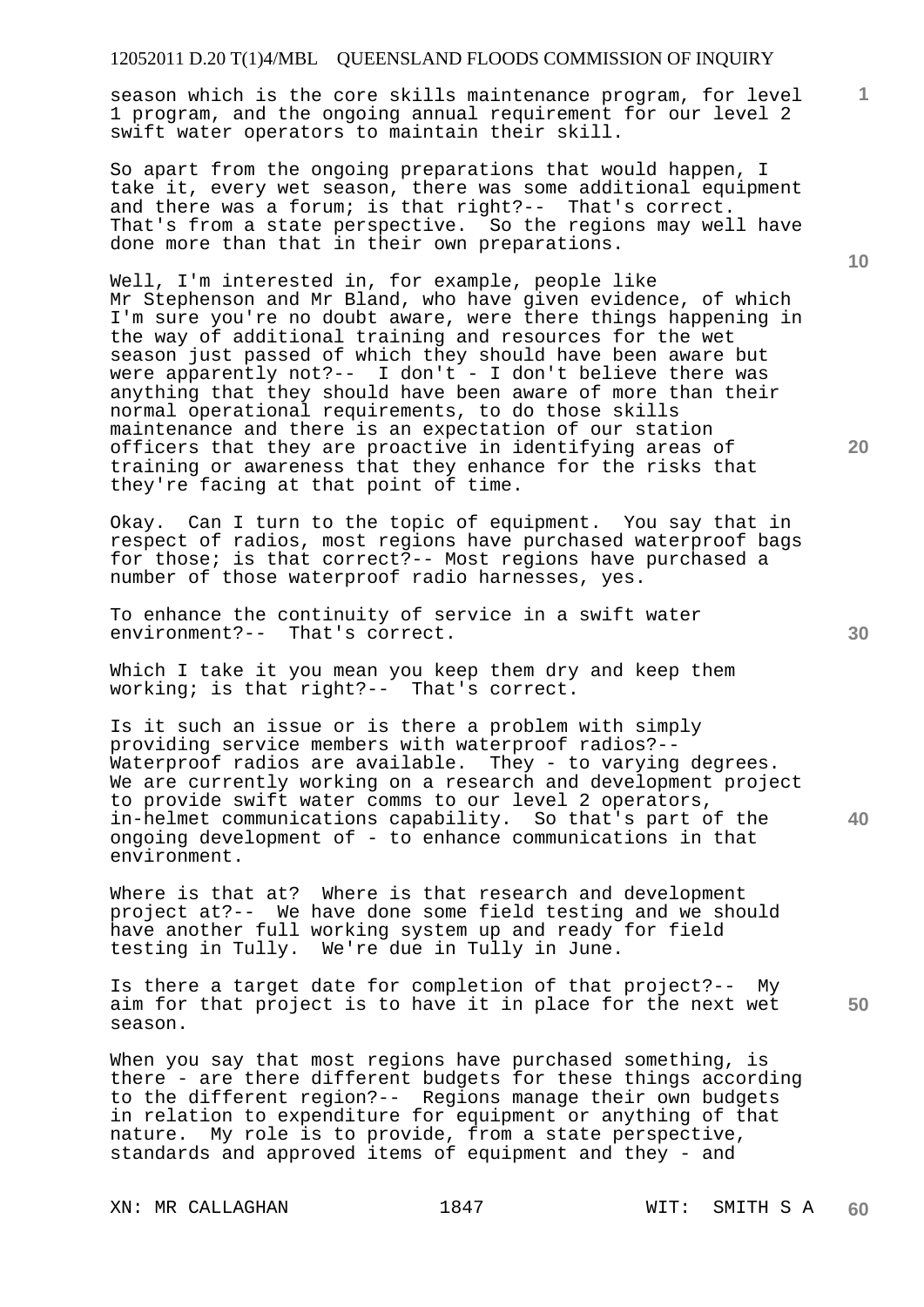centralised purchasing and they provide an order to me and I provide it to them.

On the topic of personal floatation devices, how are these allocated? What are the requirements for a swift water rescue team? What's the minimum number, if you like, that they're meant to have, meant to carry?-- The level 1 training vehicles, so the permanent urban appliances and the selected auxiliary stations that have level 1 training, the minimum kit that's provided on the appliance is two PFDs, two throw bags and a hose inflation kit, and two helmets suitable for water.

I think some evidence that we heard on Tuesday suggested that there was a situation where in a given situation, there was no provision for a PFD being available for the person being rescued. With the allocation, if you like, of these things to various crews, that would seem to be a possibility that would arise from time to time?-- Yes, specialised vehicles have additional equipment onboard for that purpose but your standard pump appliance doesn't have additional equipment unless they use equipment that would be from people who are away from the three metre zone around a watercourse and then they could use those - that equipment as - for casualties.

Are they a standard size, the PFDs?-- They're a standard PFD that we issue that has a very large range of person fit.

Do they incorporate or do they provide for small children?-- The - on the appliances there isn't speciality PFDs for children or infants. On speciality appliances, they are available. So some vehicles will have them depending on regional arrangements and what's been procured.

That might vary according to how those things are administered; is that right?-- That's correct.

That's probably something that should be standard though, is it?-- There's certainly an advantage to have those on a specialist vehicle for that purpose, yes.

**40** 

**50** 

**10** 

**1**

**30**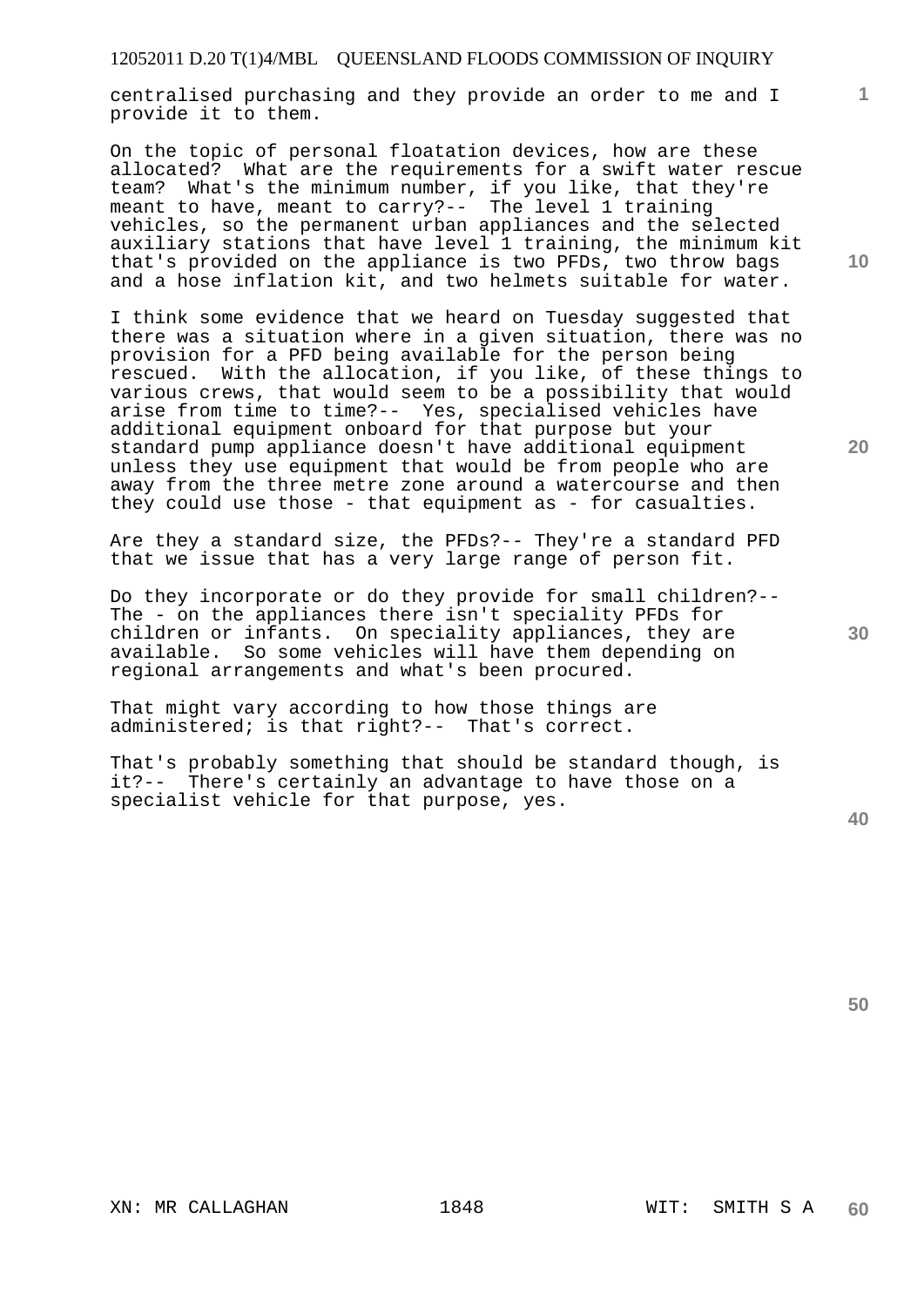All right. Can I take you to paragraph 28 of your statement in the second bullet point there, can you just explain what that means?-- Okay. So each - each level 2 technician, rescue technician, or swift water technician, is fitted out with a personal protective equipment required to operate in that environment. So they are fitted out with a wetsuit, booties, a throw bag, a PFD which is a fitted with a knife and strobe and a helmet. That provides a more - or greater capacity so they're not drawing from vehicles when they respond, they've got their own personal kit. In addition to that each region maintains rescue appliances at their strategic rescue stations which has an inventory of swift water equipment specific to their identified risk and needs within their region. And finally in addition to that, regions have additional caches of equipment for those high-risk periods or higher-risk periods that can be drawn on to increased capacity through the manning of additional vehicles, and State then has the capacity to provide support by way of equipment and personnel in a search capacity approach on request, and that equipment base is quite extensive and provides everything that operators require to operate and function in that environment.

And was that additional State capacity deployed during January?-- We had - in January, we had equipment deployed across Queensland. Obviously, you know, 85 per cent of Queensland affected swift water rescue wasn't confined to the south-east corner of the State. We equipment deployed to a number of areas.

Equipment from this additional State?-- From the State cache-----

Yes?-- -----teams to go with that equipment.

And who supervises that?-- I coordinate the deployment of those teams and equipment, and that is - a request comes from regions and it goes to our State Operation Coordination Centre, then it comes across to the special operations support centre which I was running at that point in time, and the personnel and equipment are prepared and deployed to the locations as requested.

All right. Is that the same thing that you talk about in paragraph 52?-- That's correct.

All right. We are told that there's a comprehensive review of the swift water capability and service delivery underway; is that right?-- That is correct, yes.

What is your contribution to that process?-- I am a member of that committee.

What aspects of that capability do you feel must be addressed by that review?-- There's a number of areas that from a review point of view that we're looking at, there's no limit to the scope on that review.

XN: MR CALLAGHAN 1849 WIT: SMITH S A

**1**

**10** 

**20** 

**30** 

**40**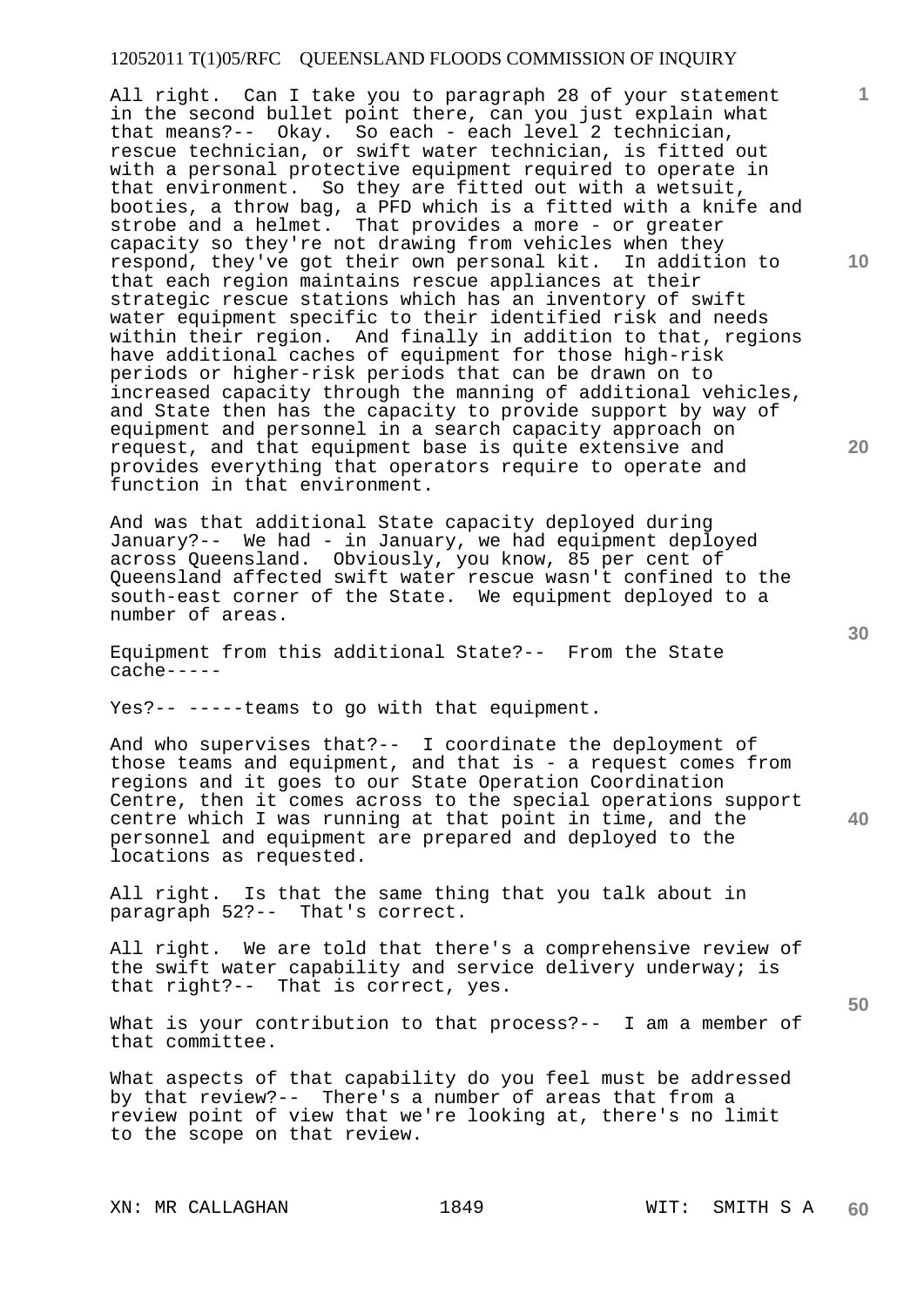No, what aspects do you feel?-- I feel?

Yes?-- I feel we need to look at our capacity for - our capacity in general, geographically, equipment wise, and where that sits in relation to the risk profile, knowing events that we have just experienced. We need to look at our swift water comms we have already spoken about, and-----

Sorry, which aspect of swift water comms?-- The follow-through of improving the swift water comms for our level 2 operators in helmet communications capability.

Okay?-- And the - you know, the requirement we're also looking at the enhancement that a motorised boat capacity would deliver to the service. And I also think we need to look at the public education requirement. You know prior to the events of, you know, 10th of January we'd already lost, you know, over a dozen people in Queensland from water. So there's a public education requirement that we need to look at, how we engage in that space with other stakeholders.

Well, can I just get you to pause there because that's a topic of interest. What do you have to say about how public education might be improved? I mean, we know there is some, and we know in spite of that these incidents still occur. What - what-----?-- I think there needs to be a consolidated approach to it so there's a common messaging. It's delivered in a timely manner so at appropriate times in the year and at various parts of the State to try to reduce it, and, you know, potentially when specific areas are identified there needs to be relationships either through Council authorities, asset owners in relation to signage and the like at high risk areas. I think they're avenues for us to look at to improve public's knowledge and understanding of the risks that they're undertaking and the flow-on effect of the risk that is then posed to rescuers having to respond and put themselves at risk to, you know, to intervene.

Are you consulted - we know there is a public education program that does happen each - each summer. Are you consulted about that or-----?-- We did a joint public education program with Seqwater and Hannah's Foundation and we have supported that for the last two years around weir safety and general water safety. So that's the limit of my personal consultation. We have a community education unit that would be the - the lead in developing a public education program.

All right. And finally, I think one issue which has arisen is the situation of rural and auxiliary firefighters not having sufficient, or any in some cases, swift water training. How hard is it to at least give people like that level 1 skills?-- One of the challenges you have is that our rural and auxiliary personnel who don't have that training have a high level of competency maintenance requirements to maintain the skillsets they have now. The more skillsets we provide people, the greater challenge that is for - for those people to maintain and then the demands on those people affect the retention of people in those communities and we need them in those

XN: MR CALLAGHAN 1850 WIT: SMITH S A

**10** 

**1**

**20** 



**40**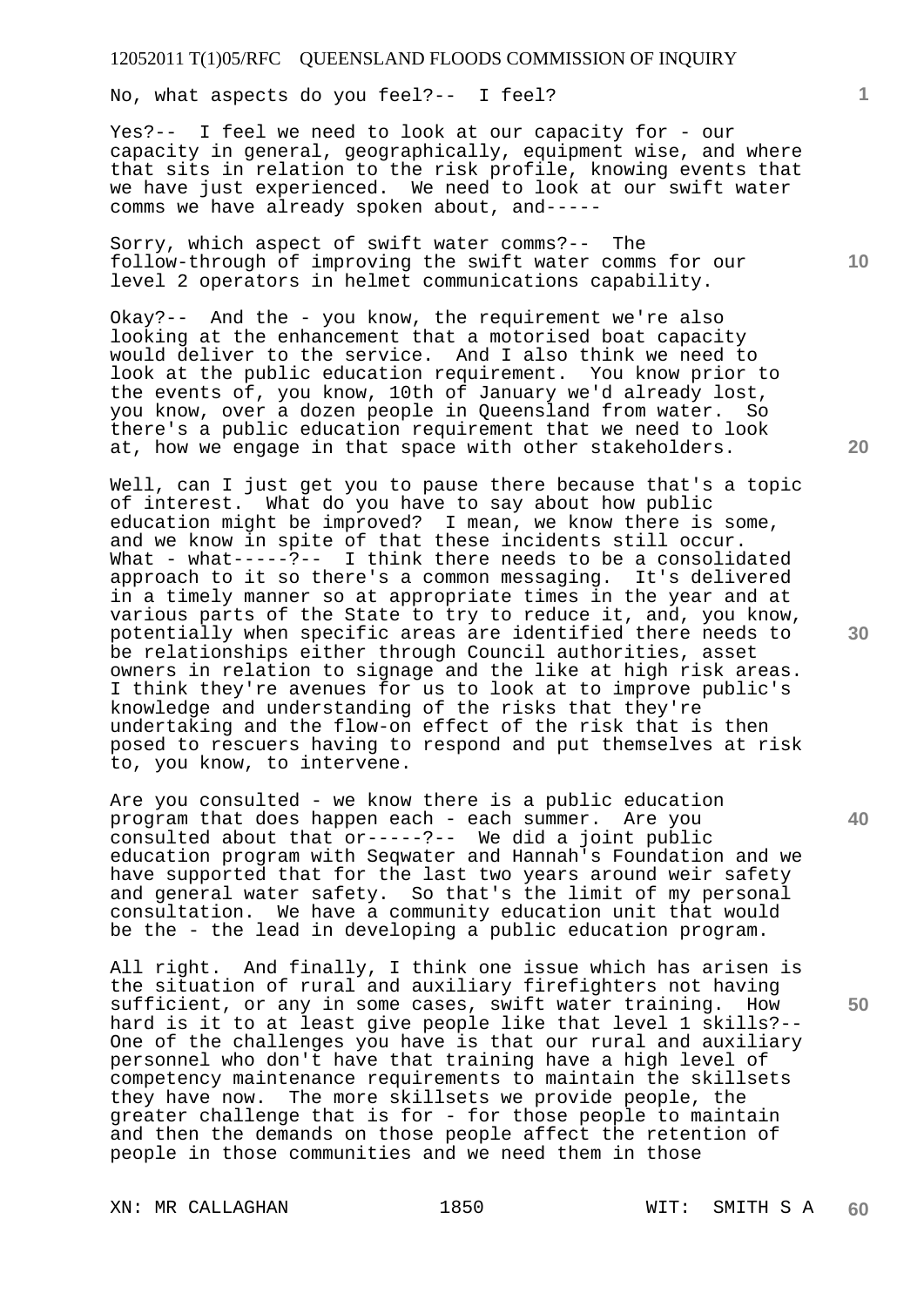communities.

Sorry, what's involved in maintaining level 1?-- There's a part of the Core Skills Program requires them to go out and refresh their - the skills or the techniques that are practised in level 1. So throw-bagging, you know, going through signalling and what the specific skillset for level 1, they have to go back and refresh that.

How often?-- It's - on the Core Skills Program, it's done twice a year, I believe, components of it.

And, what, is that a day or more?-- It's broken up into various sections so they do different - like different periods at different times. Off the top of my head I don't recall the total numbers of hours that are involved.

Right. There might be some difficulties, I'm guessing, in providing that to regional areas?-- There is significant difficulties in achieving that for those reasons I gave previously. And the - one of the other elements is that that core or competency maintenance program is essential so people don't then go five, six years down the road and we go back into a drought situation, they have a belief that they have a skillset, and if they don't maintain it, then they'll be in a situation where they believe they have skills and they'll put themselves at far greater risk and the results of that could be serious.

Mmm. There'd be some parts of the State, though, where you'd invariably have these sorts of risks every wet season though, so?-- And that's - part of the process is identifying - there is selected auxiliary stations in particular-----

Yes?-- -----that currently have approval for level 1 training and they are based on the risk assessment of that region and based on the needs of that region, yes.

You have listed those in your statement?-- Yes, I have listed those in the statement.

All right. Thank you.

COMMISSIONER: Can I just take you to your first bullet point in paragraph 28 where you say that each technician has their own personal protective equipment. We have heard some evidence that in the northern region that's not so, they depend on communal cache so that it's literally first in best dressed; is that right or not?-- The current situation is that all personnel now have now personal issue equipment. There was - the far northern region wasn't a hundred per cent complete with equipment prior to this summer event. All other regions were. So far northern regions has since addressed that issue and all personnel are now fully equipped.

All right. Thank you.

MR CALLAGHAN: Sorry, I'll just tender the documents that I

XN: MR CALLAGHAN 1851 WIT: SMITH S A **60** 

**10** 

**1**

**20** 

**40**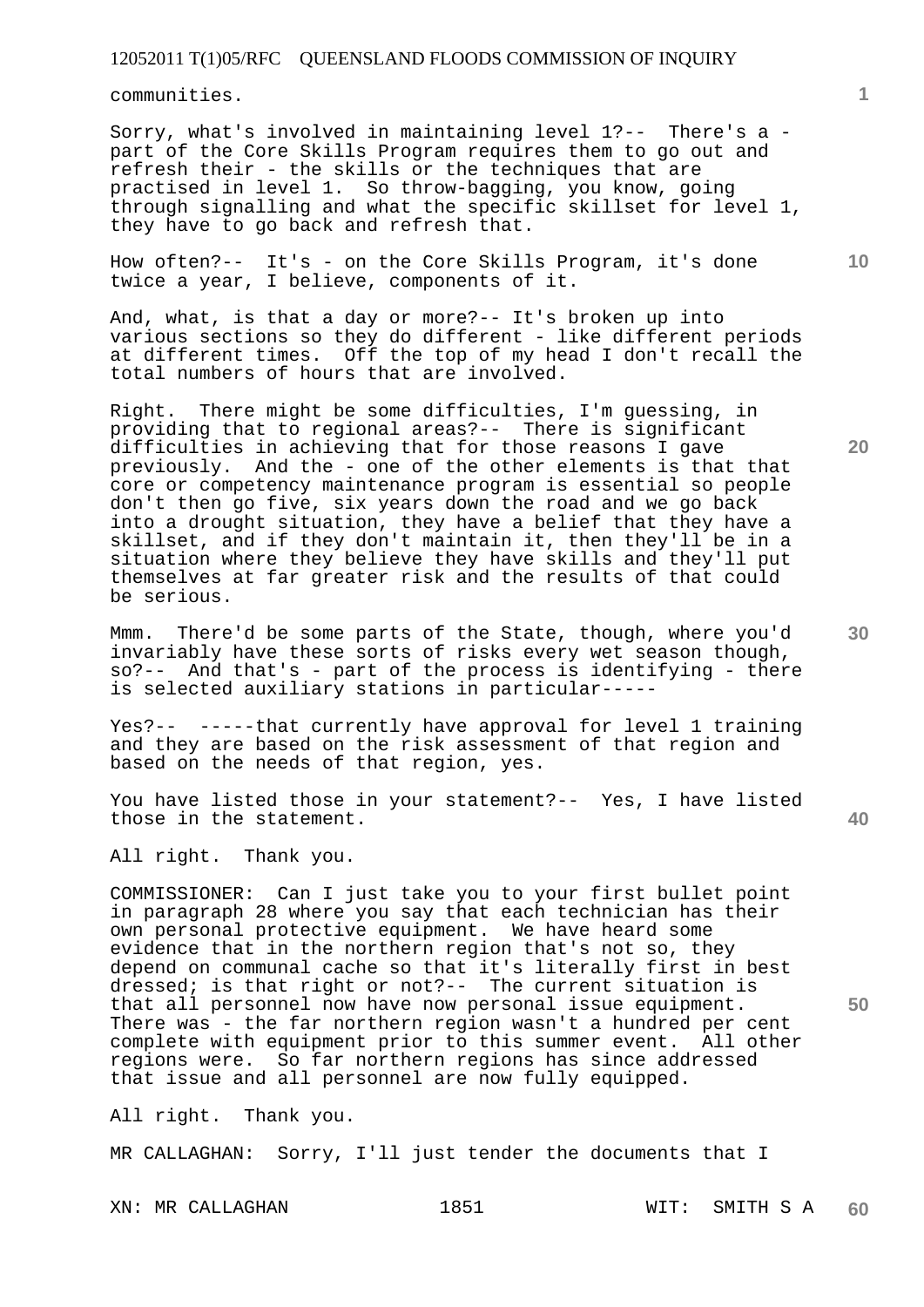have shown to the witness that haven't become evidence yet. COMMISSIONER: So what have we got? MR CALLAGHAN: The incident directive. COMMISSIONER: That will be 349.

ADMITTED AND MARKED "EXHIBIT 349"

MR CALLAGHAN: And the regional plans.

COMMISSIONER: 350.

ADMITTED AND MARKED "EXHIBIT 350"

COMMISSIONER: Yes, Mr Kent?

MR KENT: Thank you, Commissioner. Mr Smith, I might just take you to paragraph 6 of your statement where you mention the often extreme and dynamic nature of these kinds of incidents and the personnel required must have sound judgment and be able to quickly get an appreciation of the scene and act decisively and appropriately. These incidents, by their nature, are perhaps at the extreme end of dynamic, aren't they? They can happen very quickly and escalate very quickly?-- They certainly can and they change very quickly.

**40**  And the part of training of people particularly to swift water level 2 is being able to flexibly respond and assess things quickly and act accordingly?-- Yeah, they have a very high level of skill in assessing the scene, getting a scene appreciation very quickly and being able to make - be decisive in what they decide to do and how they decide to do it based on the risk profile that they're facing.

**50**  All right. Can I now take you to paragraph 23 of your statement, which is on page 4, and you there mention the level 2 swift water training module and conducting training in the Tully River in North Queensland. I think you might have already mentioned that there's another program in mid-year?-- Yes.

In Tully; is that right?-- That's correct, July/August, yes.

Now, I don't know if you're aware of it or not but have you heard of a resource in Sydney which is the Olympic kayaking

XN: MR KENT 1852 WIT: SMITH S A **60** 

**20** 

**10**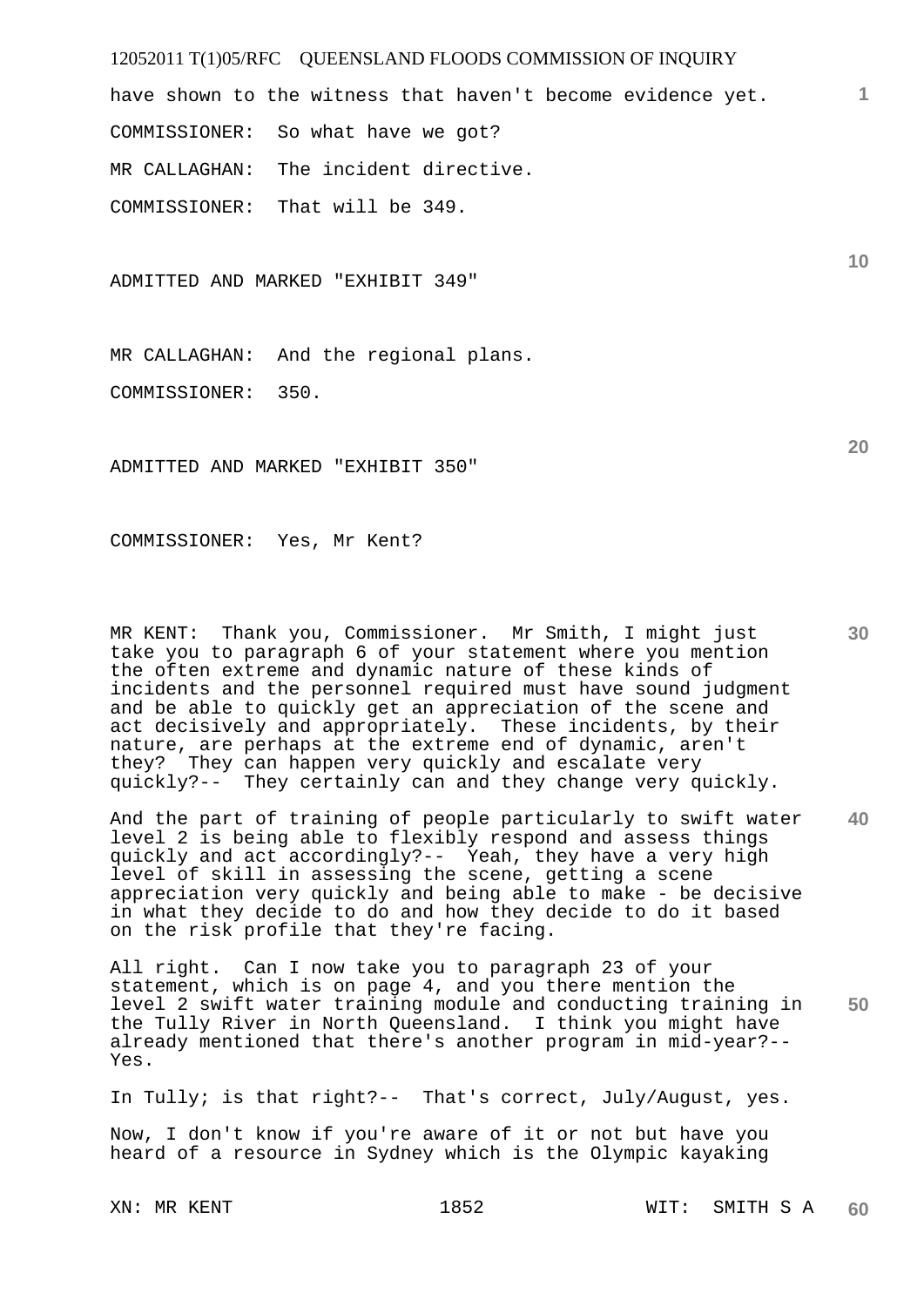course at Penrith?-- Yes.

Has any consideration been given to attempting to access that for this kind of training?-- I think the range of exposure that you get on the Tully River far exceeds what you can achieve at the Penrith Aquatic Centre in relation to the sheer number of scenarios, types of environments we can put them in. It provides a far more realistic venue to challenge people and part of the course is, and very deliberately, that the course is challenging. We don't want to be in a position where we're putting out in the field that don't have the skillset to be able to perform at the level in the environment that we require them to operate in. And the Tully River is an exceptional facility for doing that.

But you'd agree with me it's a less controlled environment though?-- Certainly, it's a less controlled environment and on the Tully River there's a number of variety of locations and we take a very staged approach to how we manage training in that environment. So there's section of the river where we train that are lower risk than other areas and we train in those areas for a period of time until we're confident of the level that we're functioning at with the - in relation to participants on the course before we move to areas that require a greater skillset. And, you know, in specific locations - there's an area on the Tully River call the lava flow and by nature it is a lava flow. So the foot entrapment opportunities, which is the risk in natural flow rivers, are minimised in that area.

In any case, you have looked at the Penrith resource, have you, and objective-----?-- I'm very aware of the Penrith facility, yes.

You've been asked about already, and I'm looking at paragraph 27 of your statement on page 5, the waterproof bags and I think you said that they're available in some regions apparently; correct?-- Yeah, available to every region, yes.

**40**  Well, available to and the availability has been taken up in some regions but not all?-- The last region that I was aware that did not have them has purchased them since.

Was that Toowoomba?-- That was Toowoomba.

So there weren't any in Toowoomba on the 10th of January, were there?-- Not to my knowledge, no.

All right. You mention in paragraph 32 that there's current investigation of the possible use of motorised vessels; correct?-- That's correct.

And is that something that as far as you can see or your personally concerned would be a good idea?-- I am supportive of the - of that component and have been working on that project, yes.

And how far is that being from rolled out, do you know?--

**10** 

**1**

**20** 

**50**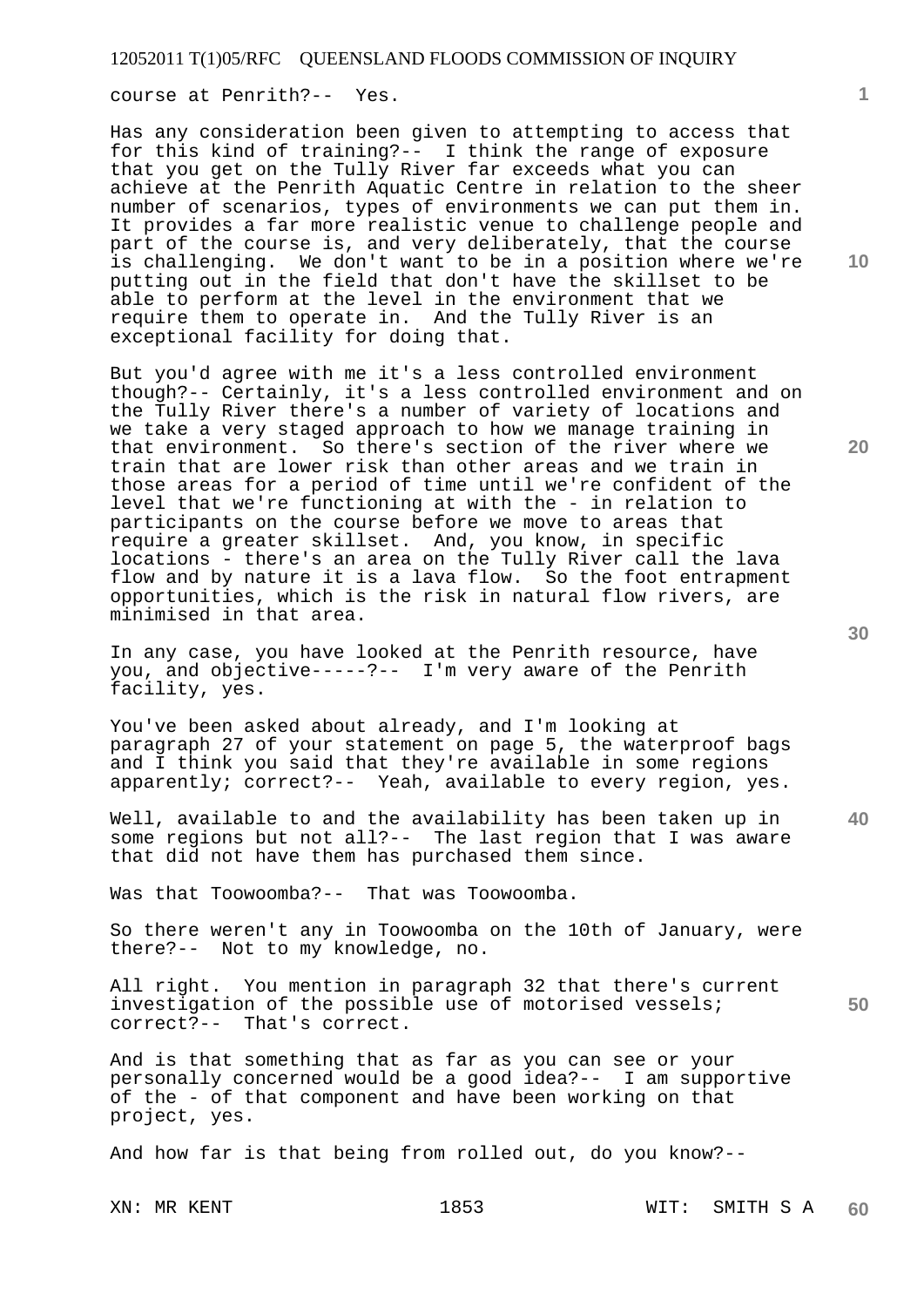It's at the submission stage now, so approval would - it's an approval requirement that it has to go through before any timelines for implication - implementation can be determined.

Does that mean that you don't know when it's likely to happen?-- No, I can't tell you when it's going to be implemented. I can't tell you that it's going to be approved.

All right.

COMMISSIONER: Who has to do the approval?-- I'll make - a submission will go up through the Deputy Commissioner and approval would come back through the Deputy Commissioner in relation to that capacity.

Thank you.

MR KENT: I should ask you this in relation to that proposal. Do the motors on those vessels have guarded propellers?-- The submission certainly includes the use of guards on our - on any motorised vessel that we go down, yes.

Very well. In relation to - you deal on page 6 of your statement with numbers of staff, numbers of technicians and, in particular, level 2 swift water qualified technicians. As far as you're concerned, is there any ideal limit on the number of swift water technicians?-- Look, the numbers that have been indicated are based on the risk assessment in those regions. So the ideal number of those people is having people that are suitably and are able and capable of achieving the standards that we require in those areas and I think they're based on the current way we operate. So I think - they're part of the review process, that we will look at those numbers and make sure that they're still appropriate based on what we have experienced over the last - over that period of time to make sure that those numbers are still appropriate and that's part of the review process that we're involved in currently.

And there's another intake in the middle of the year?-- Yes, so those - those individuals that are completing swift water in July/August have already completed vertical, confined and trench. So they sit in where - the actual number in the middle and will move on to swift water.

As you say, the assessment or the determination of the number to be trained turns on a business case based on regional risk assessment, that's the way you've put it ?-- That's correct, it's based on a regional risk assessment. And if you look at the numbers that we actually have in Queensland, it's more than the combined capacity for the rest of the fire services in Australia, so it's a significant capacity.

That might be right, Mr Smith, but there might be an exponentially larger need in Queensland, mightn't there? So comparing us to South Australia doesn't help, does it?-- That's right, and those numbers have been identified based on those risk assessments.

**1**

**20** 

**30** 

**40**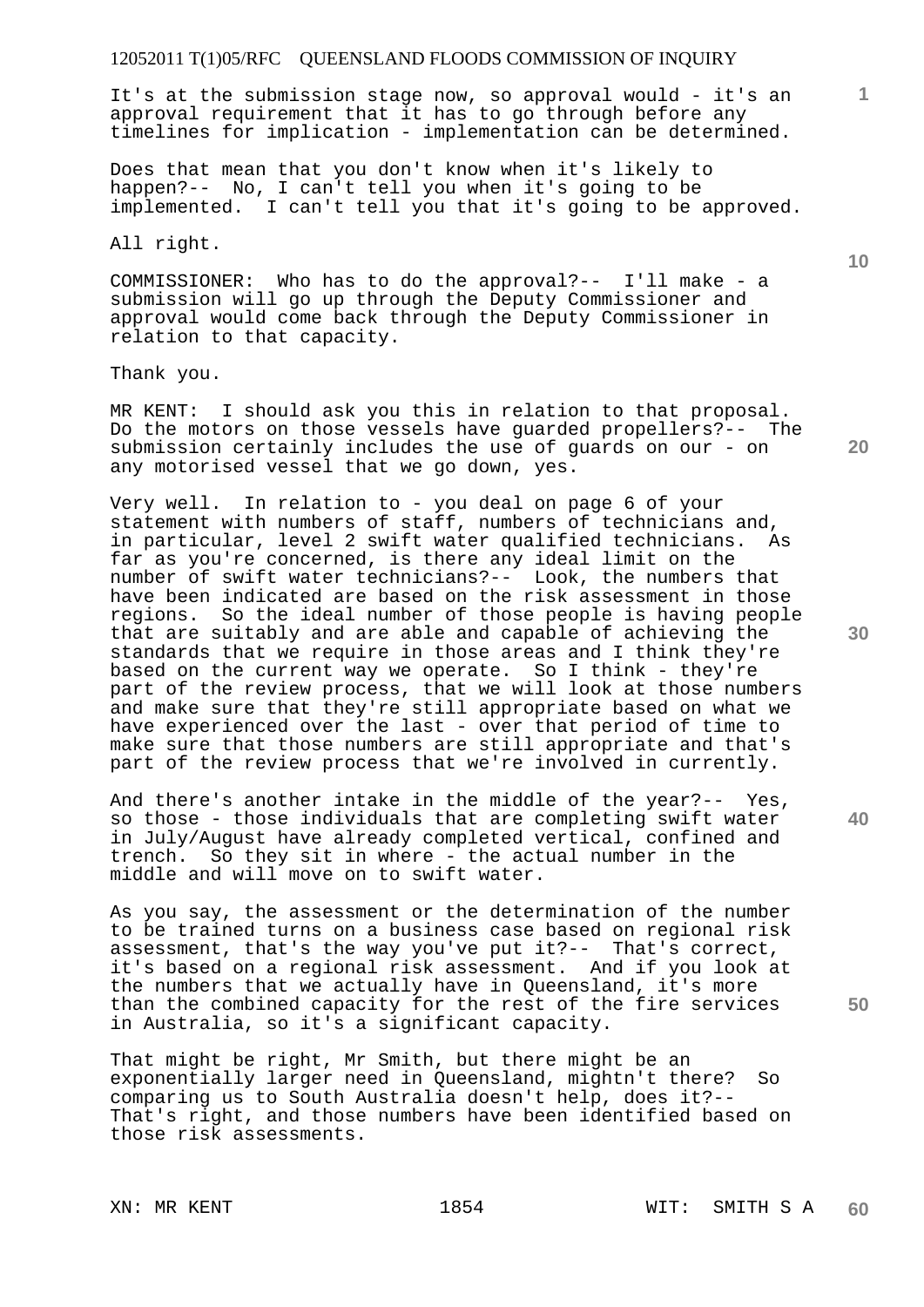In relation to the risk assessment, who does the risk assessment?-- It's the responsibility of the region to determine their own risk profile and what resources they need.

And when you say the region, who in the region?-- The Assistant Commissioner in each region.

And do you know if the practice is that the Assistant Commissioner receives input from people throughout the service in making that risk assessment?-- The - the exact process that each region follows is at the discretion of the Assistant Commissioner.

I see?-- So I can't really comment on how they would - they individually act.

Can I suggest this to you: would it be a reasonable thing for an Assistant Commissioner making that kind of a determination to seek input from his local qualified SWT 2s?-- I would certainly believe that there would be a consultative process involved in that decision making process, yes.

Because they're the experts in that field, aren't they?-- They are.

Now, I want to again take you back to paragraph 49, which is on page 8, and you mention there the dynamic nature of rescue jobs, and my learned friend Mr Callaghan has taken you through the written documents which seem to suggest a certain number of personnel involved in these swift water incidents, don't they? That's what the written documents do?-- Yes, they do.

And I understand your evidence when he was asking you questions, you were saying that there has to be a degree of flexibility and that's part of their training?-- A degree of flexibility in how their operate not in how they respond.

How about numbers?-- The numbers - the response will be based on the - that fire centre directive in relation to a pump and a special will be responded to it.

You're not saying, are you, that no-one is going to get sent to a swift water incident unless there's a total of six, including two swift water technician available? You're not saying that?-- No. There may well be - to get two swift water technicians on - to an incident, it may well be that you need more resources than two vehicles responding. So the - by nature, you might have the closest or local pump responding with four level 1s onboard and then you may need another couple of appliances to get to, you know, that situation. So the initial response is a special and a - and a pump.

And did I understand you to say that there's a directive suggesting that specialised appliances should have two SWT 2s on them, there should be two on the appliance?-- In - under the south east region plan, which is a regional plan and is that - specific to that region, in those elevated conditions that's what that document indicates. However, from my

**10** 

**1**

**20** 

**40**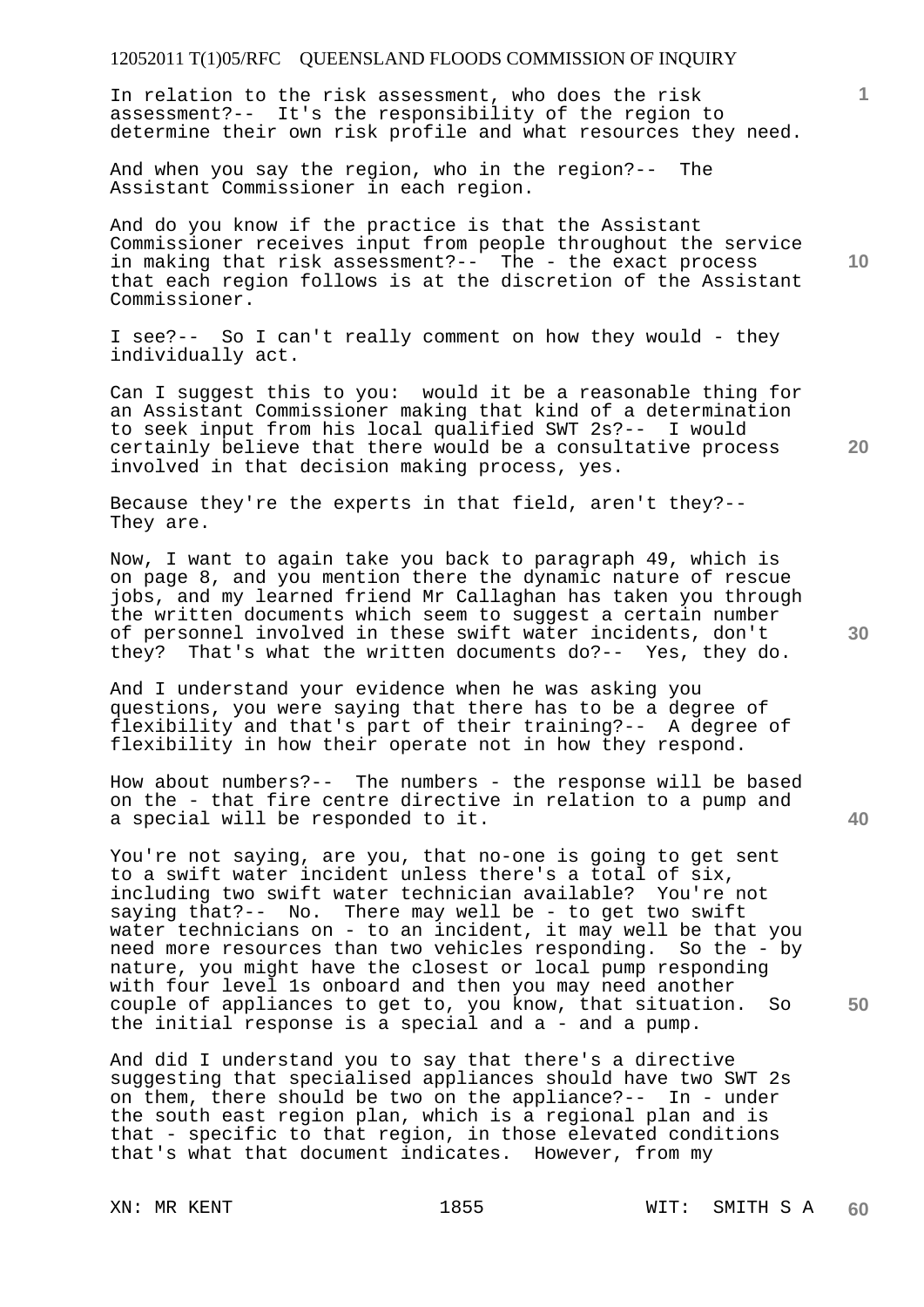position, I'm a State role, I didn't develop that documentation, but that is what the document indicates, yes.

And, indeed, the document in that sense is somewhat utopian, isn't it? You know what I mean by that; it never happens in practice, correct?-- In elevated weather conditions, it would be a requirement of the Assistant Commissioner that is met, yes.

Are you aware of what was happening in Toowoomba on the 10th of January?-- Toowoomba is in south west region. It's a different - it would be a different document. It maybe different, it maybe the same. I can't comment on-----

So you might not be bound by that plan?-- No, that's the south east region plan which doesn't include Toowoomba.

**20**  You don't know of any evidence that suggests that any appliance being utilised in Toowoomba on the 10th of January had two level 2s on it?-- I can't comment about the rostering for that day. I'm not aware of it.

When you speak of the need in these dynamic circumstances for some flexibility, and the way you put it is, "There are many circumstances where a swift water operation can be safely undertaken with less than the number of resources in the directive", that's the way you express it; correct?-- In an operational sense. I'm not saying that they're responding, but I'm saying it can be resolved before the six arrive on scene. There's potential in some instances, based on the nature of the incident, that incident could be resolved prior to arrival of the six people and the two vehicle.

And let's be brutally frank, Mr Smith: maybe has to be before someone else gets there; correct?-- Indeed, sometimes it does, yes.

**50** 

**30** 

**1**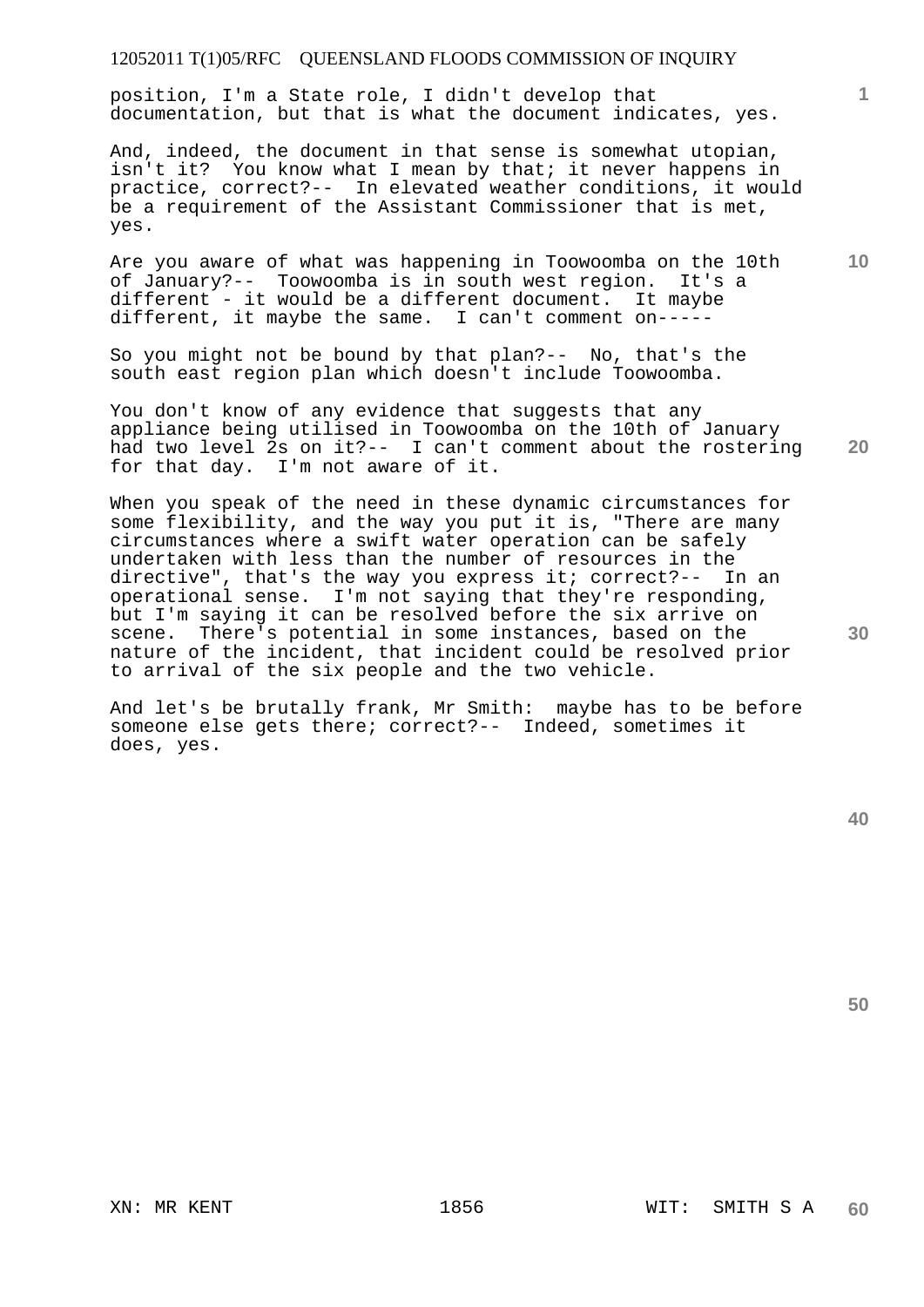# 12052011 D.20 T(1)6/MBL QUEENSLAND FLOODS COMMISSION OF INQUIRY

So the officers that respond are caught at times between the pressures of the dictates of these directives versus the urgent need for immediate action?-- There is a balance based on their - their training and their scope that they can open within and remain able to perform their duties and safe. So we give them a skill set where they can intervene up to a point. There are some instances where it is beyond their scope of operations or ability to perform that rescue and at that point, then it's not going to be an easy decision but there is times when those decisions have to be made and those decisions at times have to be made by level 2s - 2 based on what they're facing from the point of view of an operational risk profile.

Part of the pressures of course that these officers face at such a scene is not just the urgent need to rescue someone who might be in danger of dying but also a number of other members of the public present?-- They are - these incidents are complex incidents as are most emergency incidents you attend. By nature they're emergency incidents. And the - dealing with those aspects of an incident are part and parcel of the training and daily response that our officers have to perform and dealing with members of the public and what they may or may not do is one of those issues that is not necessarily the easiest thing to do but it is part and parcel of that response.

I'm sure you're not really disagreeing with me that those circumstances together can put officers on the scene under enormous pressure?-- They can be challenging, yes.

Between conflicting considerations?-- Challenging circumstances, yes.

I just want to clarify if I can, I know you have been asked about this but the topic of juvenile PFDs?-- Yes.

**40**  Are they carried generally, juvenile PFDs?-- On standard appliances, no. On specialist appliances, so the rescue appliances, most regions have procured them, to the best of my knowledge most regions now have them, and they are - they're a part of the state kits that we deploy with.

Are you able to say how widely they are available through the regions?-- No, I can't recall the exact - how extensive they are out there.

I'm sure you'd agree with me that, ideally, they should be as widely available as possible?-- They certainly provide a - an appropriate tool in certain - you know, when you're dealing with children, infants, yes.

It can be more an appropriate. It could be essential, couldn't it?-- They are - they are the ideal tool, yes, they are.

You can have a circumstance otherwise where attempting to put a small child in an adult device, the child can float out of

**10** 

**1**

**20**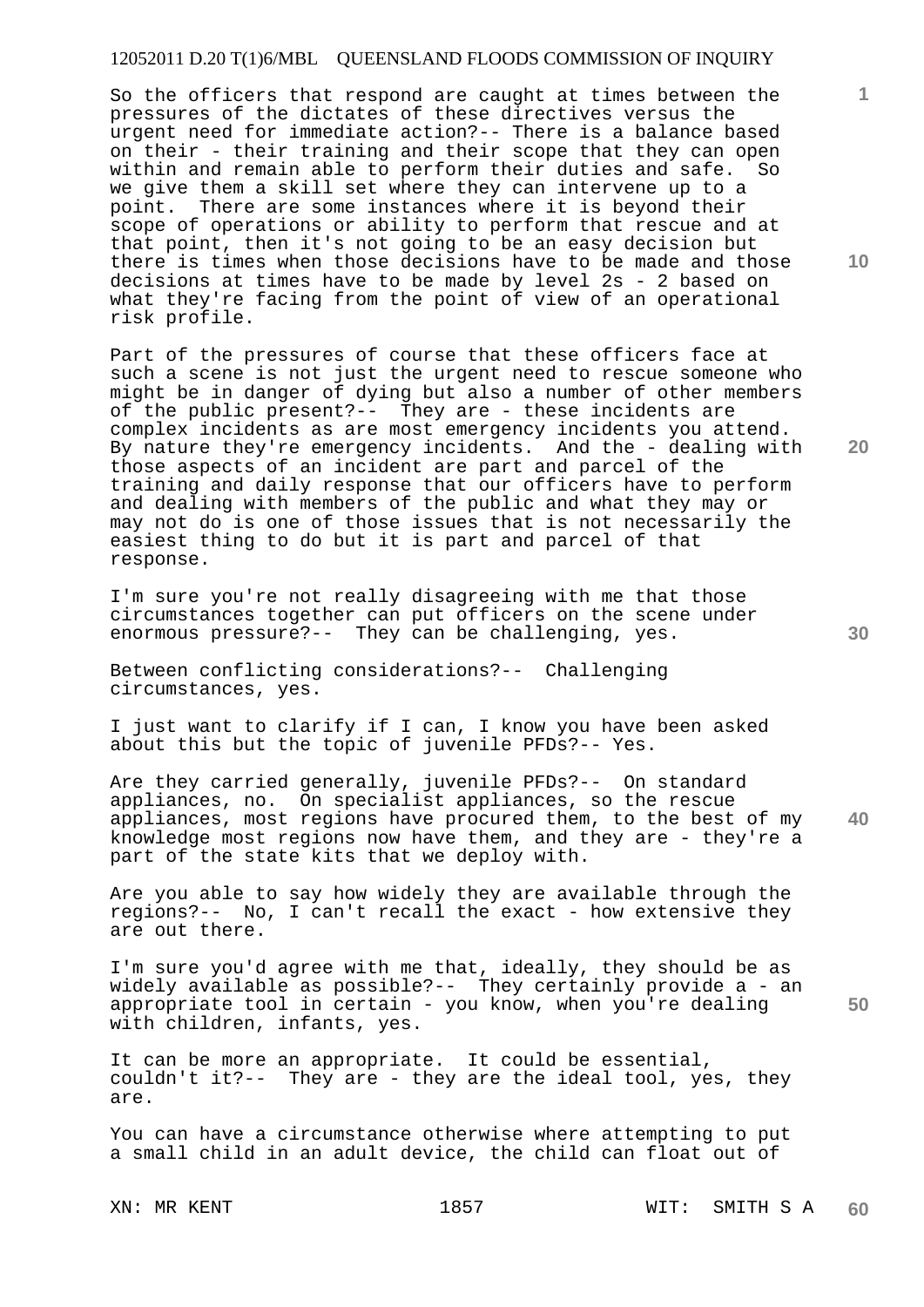the device, not be retained within the device?-- Yes, that's correct.

What about thermal imaging equipment? Has that been considered at all in the context of swift water?-- Yes, thermal - thermal imaging and the use of it is - it's carried on a lot of appliances and I can't comment on exactly how many appliances and their location but thermal imaging is widely used in the service, and it is a tool that during the training the use of it is well explained and thermal imaging can be used in that environment.

It can be of enormous assistance. For example, a car is either floating down a creek or trapped within a creek and you can't visually see if there is someone inside but with thermal imaging you can tell if there is someone inside of it?-- Thermal imaging won't pass through glass. So depending on the nature of the vehicle you're looking at it is whether - how effective it will be, whether it is effective at all.

You're not saying it wouldn't help?-- It is another tool that you can use. It's an assistance, yes.

Now, I just have to ask you about this observation from your statement. Paragraph 55, which is on page 10, you have chosen to respond to something that Mr Burrows said to the investigators about the knot on the line coming undone. You know about that?-- I'm aware of that, yes.

This is an item from a sealed throw bag or a sealed rope that comes in a bag?-- It comes in a throw bag, yes.

Yes?-- My understanding from the statement that I read was that it was - had come straight from the manufacturer. So it hadn't gone through an acceptance test; it hadn't been checked for operational use; it wasn't off an operational vehicle. It was part of the additional cache of equipment that was at the station.

**40 50**  Yes. Coming from a manufacturer, that meant that it came from someone that the - the manufacturer, someone in their factory, tied up this rope in the knot that we're talking about, right?-- Yeah, it comes - it doesn't come in an operational condition from the manufacturer. It comes with the bag and the length of line required for the bag tied into it so they don't separate, and then they need to be commissioned at the station level, tied up correctly and prepared for response. And as an operator, it's - you check your own equipment. It's your responsibility to make sure that that piece of equipment is operational and it is good practice, indeed, that you not only do that but you use the throw line prior to going out into the field. A line that you pick up out of a truck myself, personally, if I picked a line up out of a truck I'll throw that line first because I don't know who has stacked that line and whether they've done it correctly and whether it will deploy correctly. So, by nature, you need to do it ensure yourself to ensure that when you do need it which is often a very short period of time and there is no time to-----

**20** 

**10**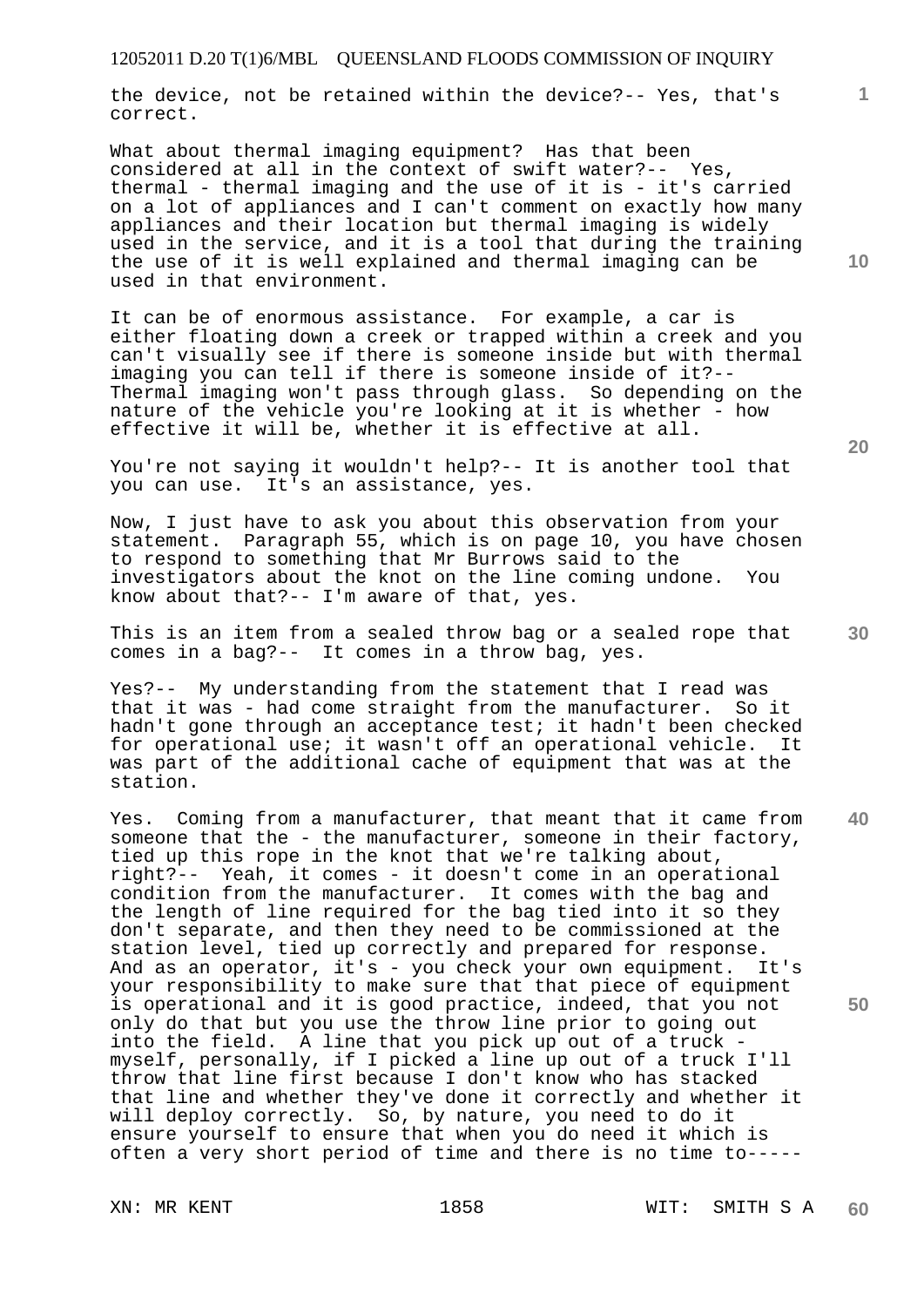#### 12052011 D.20 T(1)6/MBL QUEENSLAND FLOODS COMMISSION OF INQUIRY

There is no time to check it, let's be frank, Mr Smith?-- Mr Burrows had time, from his statement indeed, that he was waiting around for his partner, subsequent partner to arrive before he deployed any - well had time to check that equipment.

You weren't there, were you?-- No, I wasn't there.

**10**  In relation to - I think you said during that answer that the knot is tied into the equipment in the station; is that right?-- Prior to it being used, yes.

Yes. That person who is tying the knot in the station isn't under pressure for time, are they?-- No.

They have time to do it right?-- That's correct.

**20**  Would you be critical of them for apparently not doing it right?-- My understanding is it was still in the bag from the manufacturer. It hadn't been prepared for operations and, indeed, by taking it, it needed to be prepared for operations.

You don't understand Mr Burrows to be saying that he tied this not himself, do you?-- No.

Someone else did it before him?-- That's correct.

Someone who wasn't at the scene of an incident trying to save lives?-- That's correct.

Someone who had time to do it right?-- Not - look, I think there's probably two things there. I think the fact remains that it was - it was supplied in a condition at the station and it needed to be made in an operational state.

Yes?-- From Mr Burrows' statement, from what I took from Mr Burrows statement, he had time before Peter McCarrom - I think Peter McCarrom - arrived to check that equipment and be prepared to go out to the scene before he was placed in a position where he was facing the imminent requirement to use that piece of equipment. It takes very little time to look at a knot and determine whether it is tied correctly. It is part of level 1 training to decide whether a knot is tied quite easily. It takes a very short period of time to correct that knot.

I understand that you seem to be wanting to have a lash at Mr Burrows. I am just pointing out someone else seems to have had some responsibility here. Do you agree or not?-- No, I don't agree with that, no.

So whoever ties the knot in the station, they can do whatever they like; is that right? Is that how it works?-- No. No, the person in the station hadn't tied the knot. From my understanding, that piece of equipment had been provided directly from the manufacturer, a brand-new throw bag, and it was in the condition as delivered from the manufacturer where

**30** 

**40** 

**50**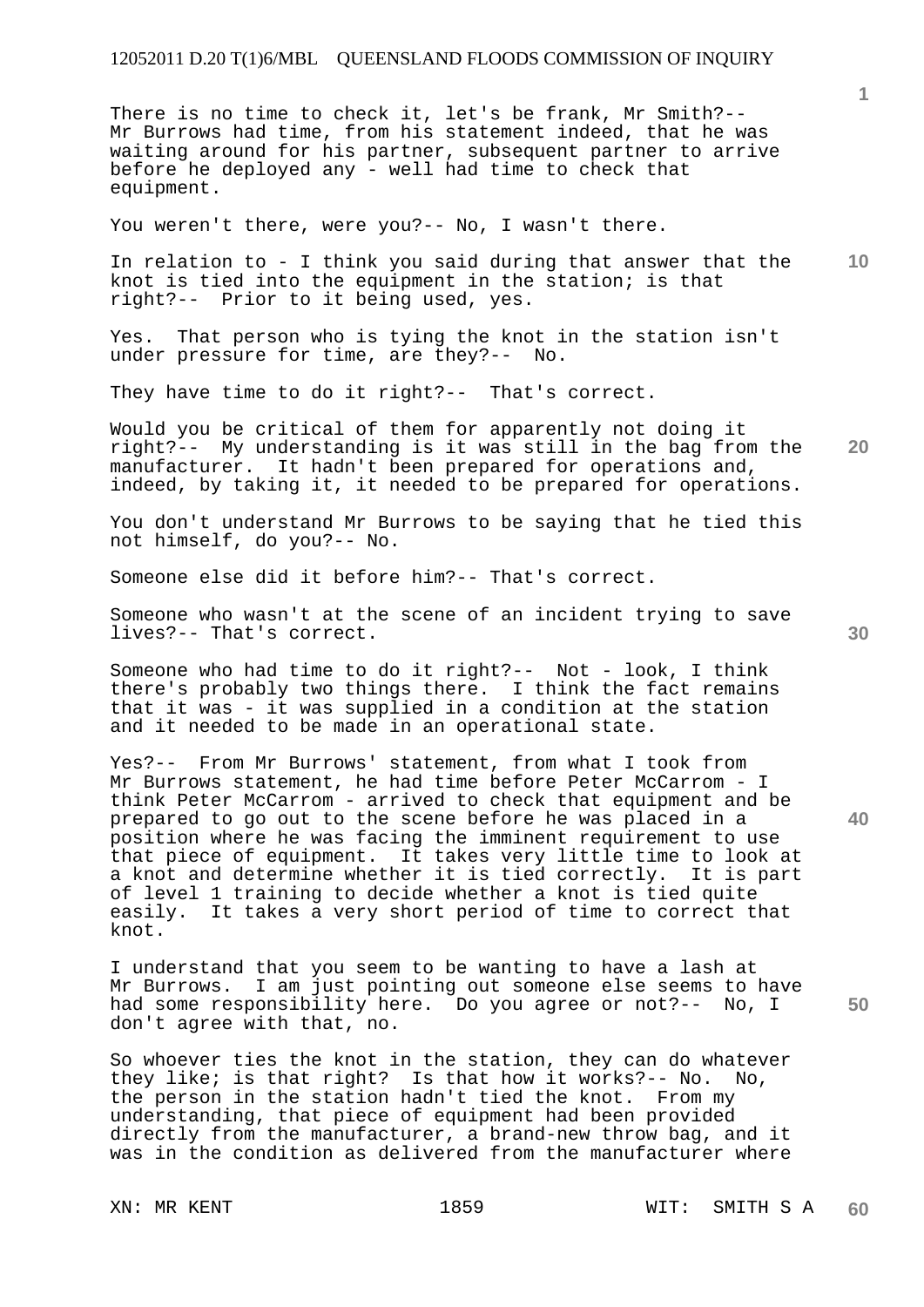there is a length of line inside a bag to make up a throw bag for operational use.

I think we are just going round in circles here, Mr Smith. Yes, nothing further, thank you, Commissioner.

MR DUNNING: No questions, thank you, Commissioner.

COMMISSIONER: Mr MacSporran.

MR MacSPORRAN: Thank you, Commissioner. Mr Smith, just that last point, is the reason you have commented on that issue because Mr Burrows raised it in his interview with the Commission staff?-- That's correct, and it indicates that there was some fault with that equipment.

At the level, as you understand from what he said about it, that is Mr Burrows, some fault at the source, the manufacturer's level. It hadn't been commissioned for use by the fire service?-- That's correct.

You'd expect that if it had been commissioned, an appropriate knot would have held and would have been able to be used for the purpose?-- That's correct, yes.

Even if it had been commissioned, if a fire officer is going to use a throw bag, is it your view that it is still prudent to visually, at least, check the knot before you throw the bag?-- It's certainly prudent and part of the training. It's something that in my personal experience, that's what you do. You check your equipment because it is your final line of defence. So, yes, you check it before you use it.

Now, could I take you to - back to paragraph 27 of your statement, you talk about equipment, and in the third dot point you talk about additional swift water rescue equipment that can be deployed. That's the state's store, is it?-- That's correct, yes.

Where is that equipment held?-- The equipment is based at the special operations centre at Cannon Hill in Brisbane.

So what is the procedure? Is there a procedure in place for the rapid deployment of equipment from that store at Cannon Hill?-- Requests from regions comes through to our State Operations Coordination Centre and that is then relayed to the Special Operations Support Centre at Cannon Hill and then that equipment is dispatched by the most - well, the faster means that we can deliver it to the location that it's been requested at.

Can I take you forward to paragraph 51 where you talk again about equipment and you talk about each appliance being appropriately equipped. You say this is set-off by additional equipment held by regions at strategic locations for deployment. So does each region have a store of further

XN: MR MacSPORRAN 1860 WIT: SMITH S A

**10** 

**1**

**30** 

**20** 

**40**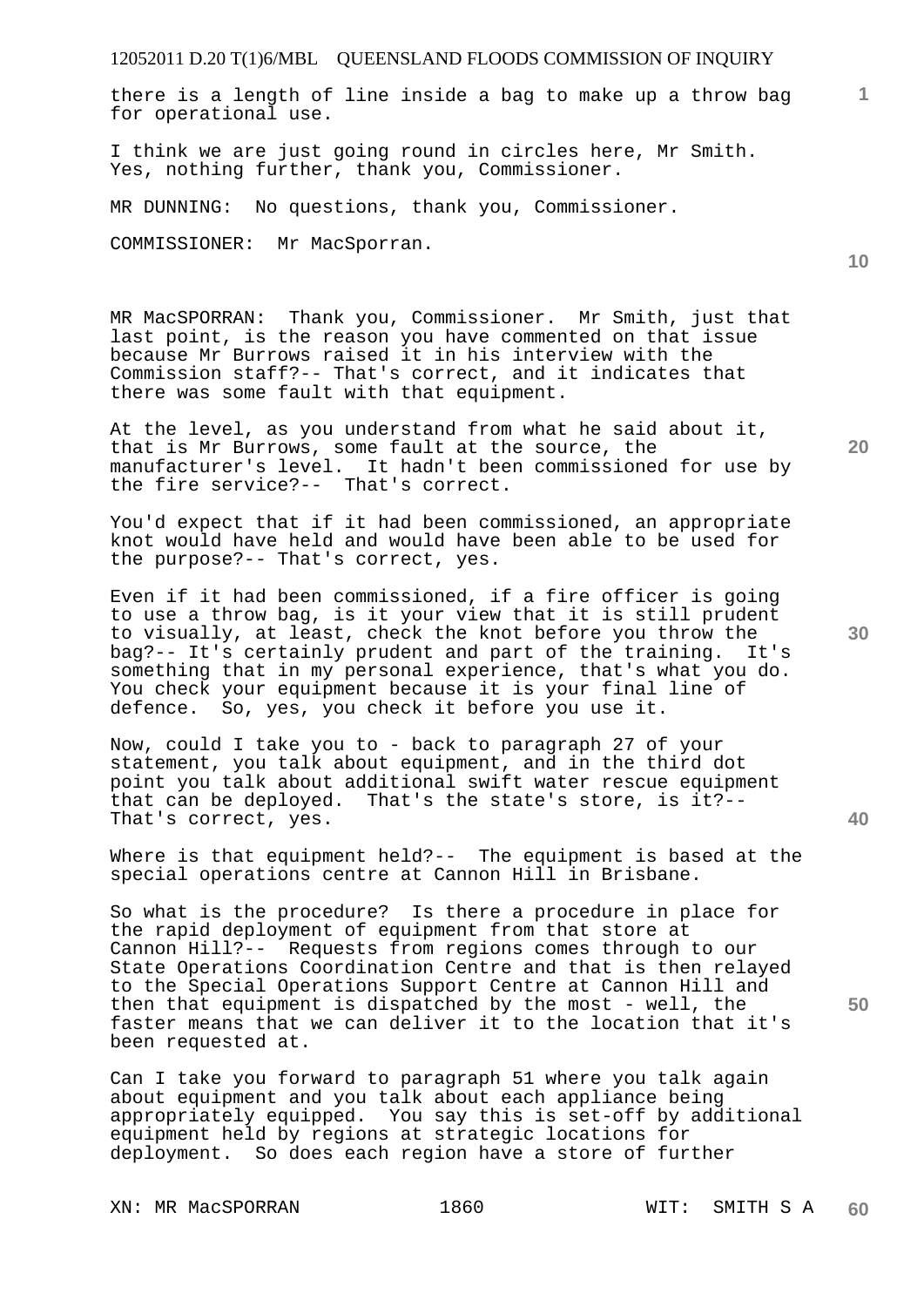# 12052011 D.20 T(1)6/MBL QUEENSLAND FLOODS COMMISSION OF INQUIRY

equipment available for use as well?-- Each region has an additional capacity of equipment over and above what they have on the specialist appliance for those periods of high demand.

Do you know where those caches of equipment are located? Is it-----?-- Each - each region has them in different locations so I can't comment specifically on those regions, but they're placed in positions where they can be best utilised within the region based on their risk assessment.

Well, that's all I have, Madam Commissioner.

COMMISSIONER: Ms O'Gorman?

MS O'GORMAN: No questions.

COMMISSIONER: Mr Callaghan?

MR CALLAGHAN: May Mr Smith be excused.

COMMISSIONER: Yes, thanks, Mr Smith, you're excused.

WITNESS EXCUSED

MR CALLAGHAN: I call John Gresty.

**30** 

**1**

**10** 

**20**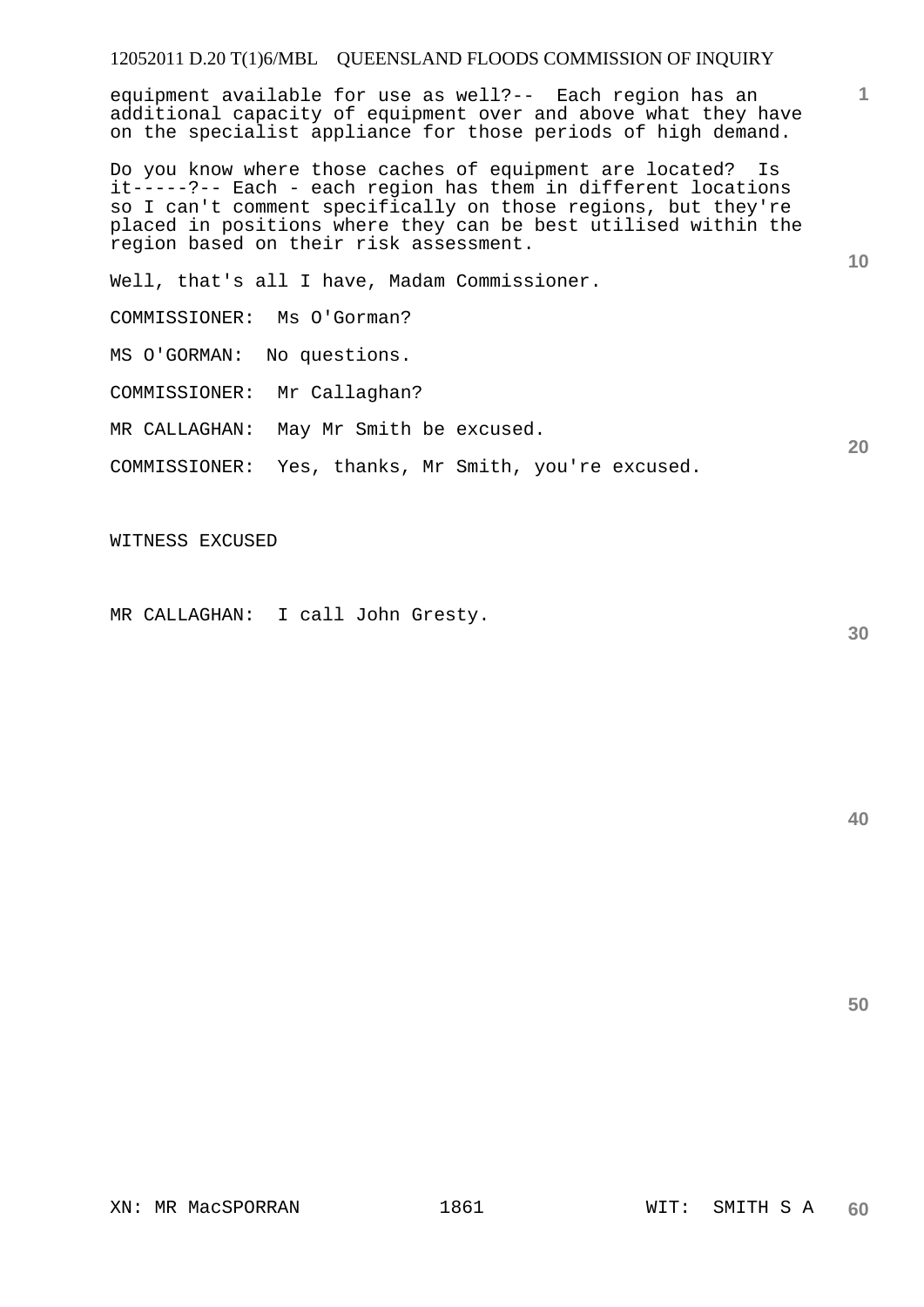# 12052011 D.20 T(1)6/MBL QUEENSLAND FLOODS COMMISSION OF INQUIRY

JOHN FREDERICK WILLIAM GRESTY, SWORN AND EXAMINED:

MR CALLAGHAN: Could you tell the Commission your full name and occupation, please?-- John Frederick William Gresty. I'm a fire officer in the south-east region of the Queensland Fire and Rescue Service.

Mr Gresty, you have prepared a 10-page statement for the purposes of this Commission?-- Is that correct?-- That's correct.

A copy is being shown to you now. That's your statement?-- Yes, it is.

I tender that.

COMMISSIONER: Exhibit 351.

ADMITTED AND MARKED "EXHIBIT 351"

MR CALLAGHAN: Mr Gresty, you have been following the course of the evidence before the Commission on Tuesday and today and you're aware that Mr Bland gave evidence about being part of a team which was dispatched to Emerald?-- Yes, I am aware of that.

And you will recall that he gave evidence about assisting in community recovery out there?-- In Emerald itself?

Yes?-- I have some recollection of his evidence with respect to that.

**40 50**  It may have been in his statement but, in any case, the suggestion is, to put it in broad terms, that he was assisting in community recovery, hosing down houses and the like, whilst he was hearing increasing reports of the need for swift water rescue in other parts of Queensland and what I am seeking from you is a comment on the appropriateness of swift water technicians being used for such purposes as hosing down houses?-- The appropriateness - obviously it is not the best use of that particular resource. However, if the particular operative is in that area and there's a community need to provide that service, I don't see any real reason why they he wouldn't be used or they wouldn't be used for that purpose.

That's probably right, subject to competing demands, and the suggestion is that in January there were competing demands where the services of swift water technicians might have been better deployed. Do you have any response to that?-- I understand that there may have been - there may have been competing uses for the resources but I am not sure of specifically what you're talking about there.

**10** 

**1**

**20**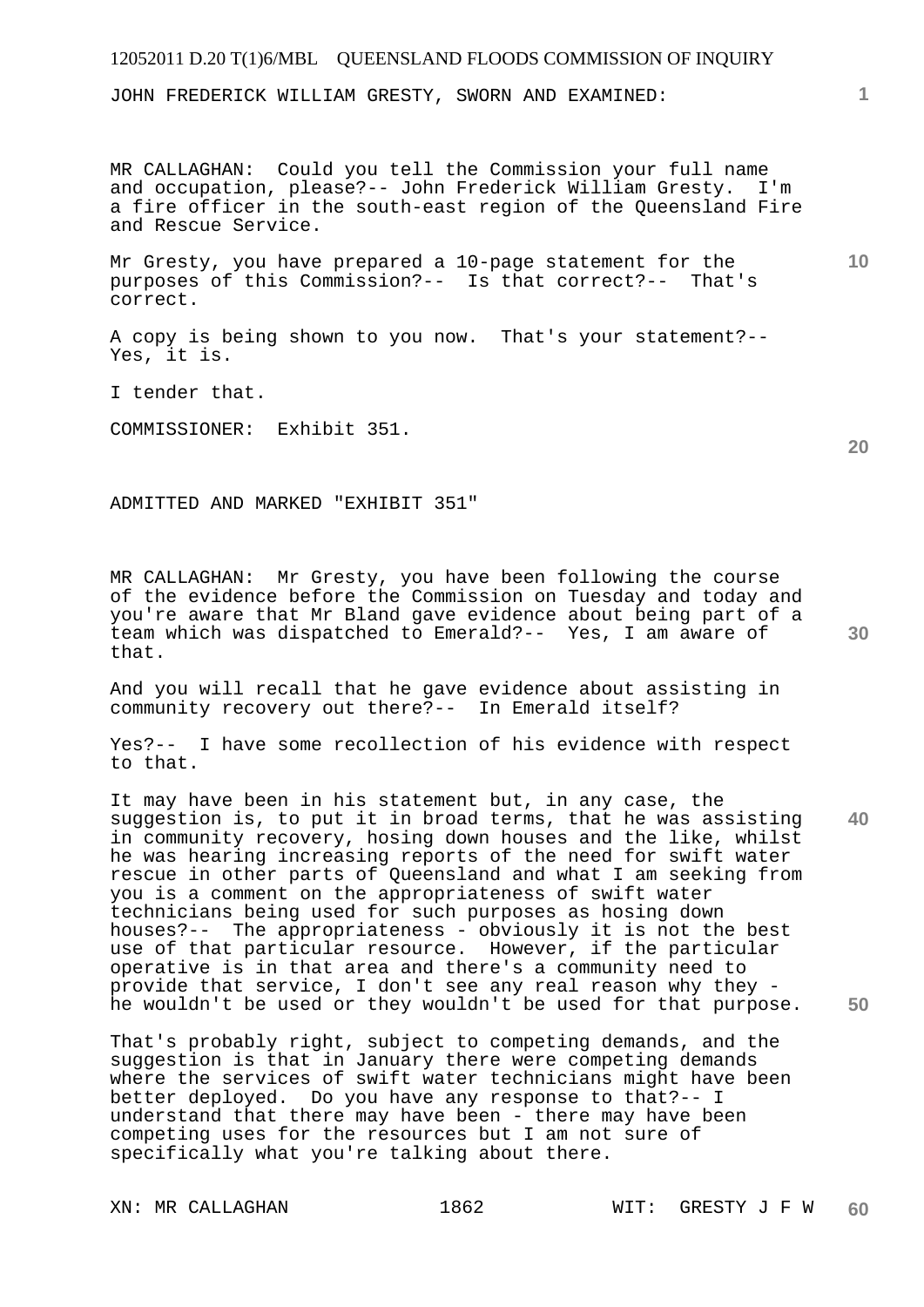Look, I don't want to bog down too much in specifics, although we can descend to them if we have to, but the next point I wanted to make in general terms relates to the evidence of Mr Stephenson, who was here on Tuesday?-- Yes.

Again, I don't want to oversimplify it but, in essence, it seems to have been that he was urgently and persistently requesting additional staff from a very early time on the 10th of January?-- I understand that that's his statement, yes.

Yes. Indeed, he made contact with you, which seems to have been a most unusual sort of line of communication?-- I read Mr Stephenson's statement and while I will not say that that conversation didn't occur, I have absolutely - had no recollection of having that discussion with Mr Stephenson.

Because he says that at the very least, and I'd suggest he'd say to your credit, you didn't tell him to go away. You did facilitate that extra staff member for him. You don't recall doing that?-- To put that into - into perspective, there was a number of things that occurred on the morning of the 10th. One of those issues was the - looking at the resources that may be required for that day and I suppose what I'm saying is irrespective of any discussion that may have occurred with Mr Stephenson or not, the end result was the same. And particularly, given that we were - at regional headquarters we were already looking at issues with respect to bringing in additional resources.

Look, is it this simple, that Mr Stephenson and perhaps others like him were urgently drawing attention to the need for extra staff that day and that-----?-- He - sorry.

-----extra staff was in fact mobilised; it is just a question of timing and perception as to when these things happened and whether they happened quickly enough?-- The additional resources were - there was a direction given to bring in additional resources on or around about 8.30 that morning.

Which leads me to the topic of communication and the passing of information. It would seem that on that day, on the basis of some weather information that was known to Firecoms, that the Firecoms staff was increased; is that right?-- The South Eastern Region Fire Communications staff were increased in the afternoon of the 10th.

And that was on the basis of the weather information that was being received?-- It was on the basis of the fire communications manager determining that the work - the call rates and potentially, although I can't speak for him, potentially the possibility of the weather deteriorating. However, it was already raining.

You're not aware of any specific weather or meteorological information which led to that step being taken?-- Not specifically, no.

**10** 

**1**

**20** 

**40**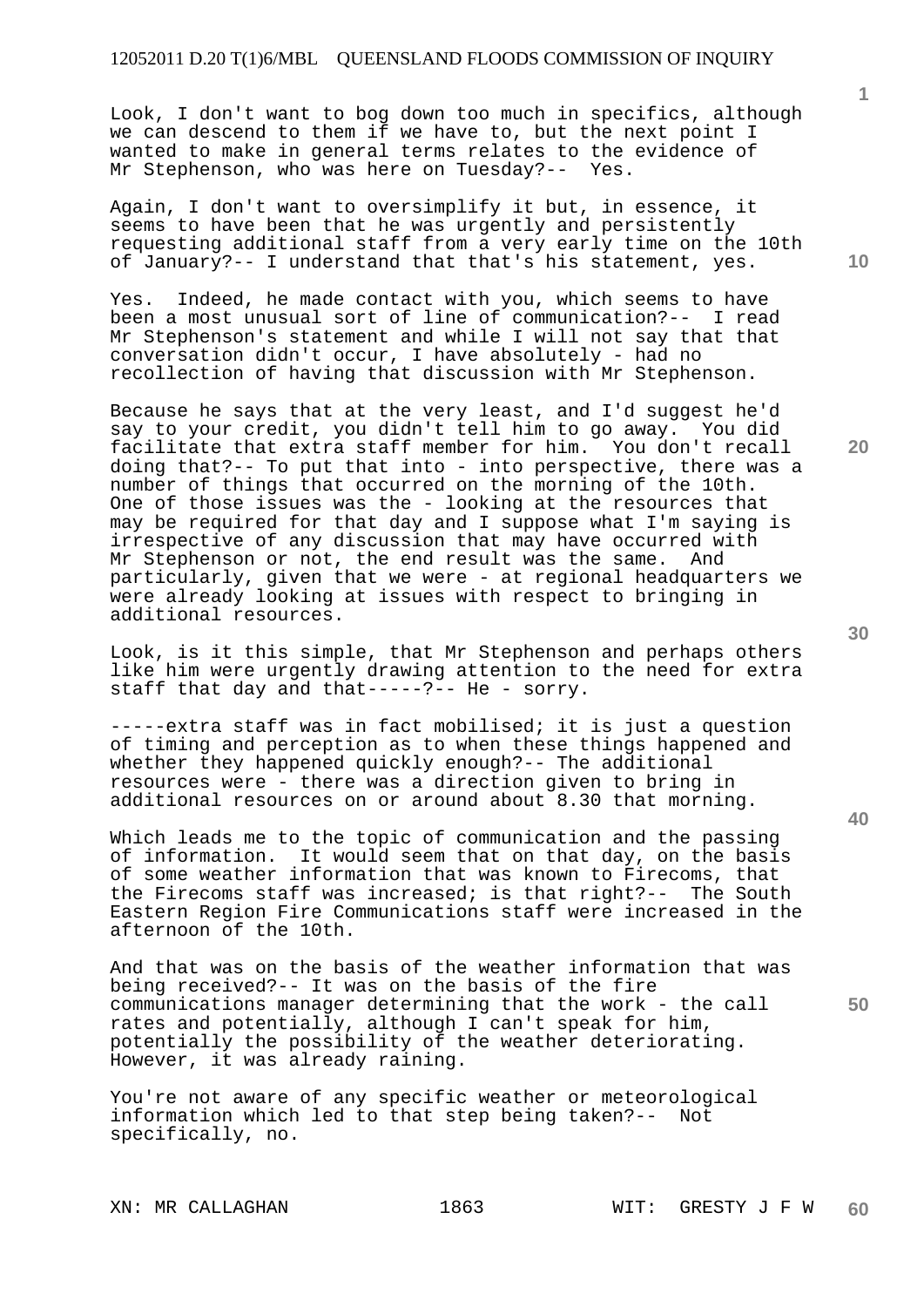### 12052011 D.20 T(1)6/MBL QUEENSLAND FLOODS COMMISSION OF INQUIRY

Are you aware of any specific communication that was issued to fire and rescue stations or rural fire brigades as to changing weather conditions?-- I believe that there was - I believe that there was a - some communication that went out during the day.

You don't have any specific knowledge of that?-- No, I don't.

Could I turn then to the situation at Gatton. You were present there on the 10th; is that correct?-- That's correct.

And again, without rehearsing all that's been said, Mr Stephenson makes the point that senior management was out of the ICC I think he said for an hour or so or, if he didn't put a time on it, for an extended period anyway while important decisions had to be made by him. Perhaps the best way to do it is for you to just explain the sorts of competing demands that were on you and others in senior positions whilst you were at the ICC on that day?-- Okay. By way of clarification, at the point in time that Mr Stephenson was talking about, I wasn't in the ICC or I'm perhaps not the officer in charge that he is referring to. The incident controller at that location was - was not myself. My primary role in the Gatton location was to take up with the Local Disaster Management Group and provide advice to them as to the availability of QFRS resources that could be made available to the council and to the police during that - during the incident.

That does clarify your position?-- Yes.

But I'm asking you to respond, I suppose, on behalf of the senior management who might have been absent for various periods?-- Yes, certainly.

I'm sure there were competing demands on their time and-----?-- Certainly, there would have been and while I can't comment specifically about why they may have not been in the room at that particular time, the direction that was provided to the incident controller on arrival to Gatton from myself was to establish the ICC and then identify exactly what appliances and personnel we had in what locations over our area of operations. I understand that - so that time, obviously, would be particularly busy for that group of people and I understand that there may have been a very valid reason for them to - for the incident controller to be out of the room on a teleconference or whatever it might have been, and I don't know what the purpose was, to be able to provide advice perhaps upwards, or it might have been he may have been speaking to one of the control points. I can't answer that because that wasn't my position.

Were you speaking-----?-- However, can I just say though that in the initial instance of establishing an ICC, there is a massive amount of information that needs to be gathered, interpreted and then start to commence to develop - to develop plans. Like, my understanding is that at the time when - when this occurred, it was still relatively early in the

**30** 

**20** 

**40** 

**50** 

**10**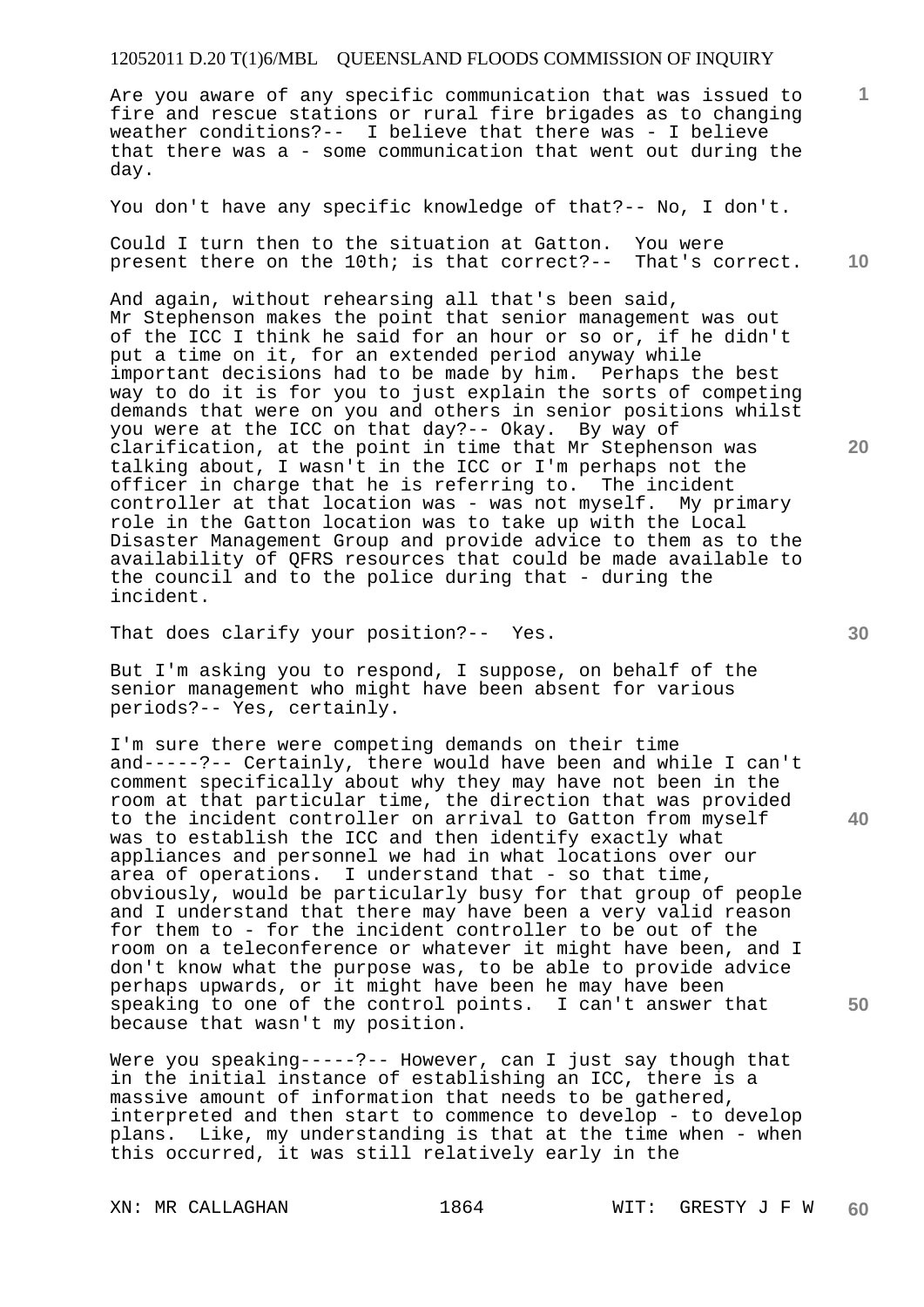establishment of the ICC.

Would those sorts of things though take someone like Incident Controller Humphreys out of the centre itself though? Wouldn't they ordinarily stay in the centre but for, perhaps, the need to participate in a teleconference with other QFRS management?-- Generally - once again, it depends on where the teleconference might be occurring. For the Gatton situation, we were using the area command office which is situated diagonally opposite where the fire station is. He may very well have been there, or it might be that he might not have just been in that individual room where that operations officer was located at the time.

Can I take you to paragraph 59 of your statement. You make a point there that in a situation - in a disaster management situation, the central coordination function sits with the<br>LDCC. In a situation such as that which obtained in Gatto In a situation such as that which obtained in Gatton on the 10th, the demands on the LDCC and the LDMG were obviously extraordinary?-- Without a doubt.

I suppose I am interested in your take on what the situation is or how things work when communication between QFRS or any agency and the LDCC is difficult or impossible for any reason?-- I suppose that I could divide that into two sections. In the response phase where we are receiving requests for immediate assistance, it would be fair to say that where those calls were arriving to the fire service by triple 0 calls, for instance, direct communication to the LDCC is - wouldn't be that critical. However, where the LDCC holds information and needs to pass that to the fire service, well, then that link of communication is critical, yes.

Yes, so what happens if the LDCC is taken out of action or incapable for any reason?-- Well, if the LDCC is not - is not operating, well then the information obviously wouldn't be passed to the relevant agency that needed to have that information passed to it.

Mmm?-- I'm not quite sure I clearly understand-----

I'm just interested in your suggestions, if you like, as to how this sort of situation might be dealt with?-- Well, in the Gatton situation, proactive action by the agencies who are part of the LDMG is absolutely critical in the sense that each agency should be provided a liaison officer as an absolute minimum into the LDCC so that any requests for support from the response agencies can be - can be passed to that person and then passed directly to the controlling - wherever the controlling location is for the incident. In which case, and from the fire service point of view, we had a liaison officer located within the LDCC at Gatton I would say almost continuously for a number of days.

We've just heard from Mr Smith and we know that there's a review of the swift water rescue capability underway, and may not be an area in which you have any speciality, I don't know, but do you have any view as to the aspects of that capability

**1**

**20** 

**10** 

**30** 

**40**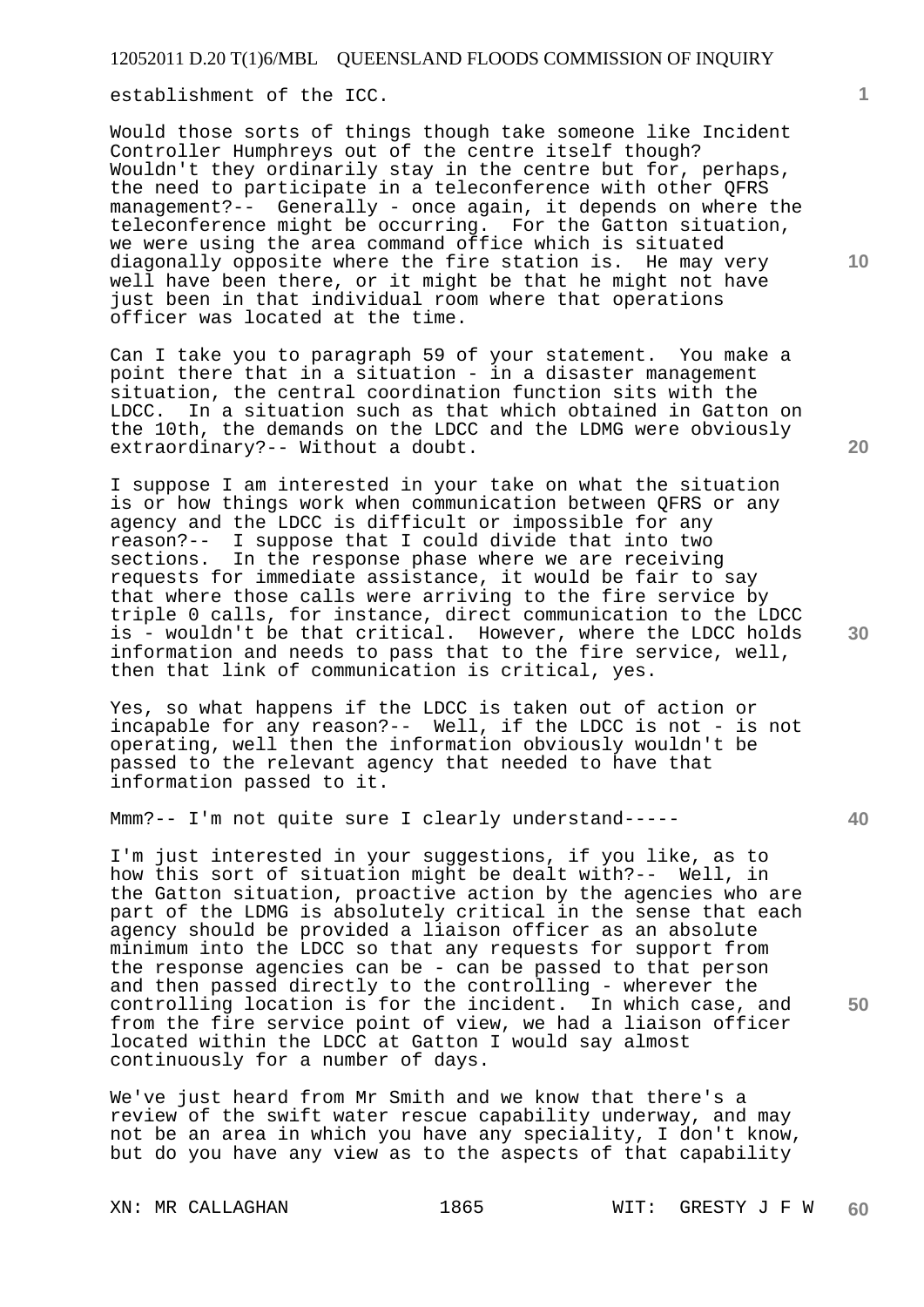#### 12052011 D.20 T(1)6/MBL QUEENSLAND FLOODS COMMISSION OF INQUIRY

which you would like to see addressed by that review?-- Within south-eastern region, the technical rescue coordinator reports directly to me and our technical rescue coordinator has been moving through the region, consulting with the operatives about outcomes that should be required from - not just in a swift water sense but across the full gambit of skills within the technical rescue. That report is due back to our Assistant Commissioner by the end of this month. And while I haven't had any in-depth conversation with our technical rescue coordinator, he has advised me that there are - there will be some recommendations that come out of that work that he has been working on. I'm not aware-----

COMMISSIONER: I think you're being asked what you thought?-- Oh, sorry.

Is that right, Mr Callaghan?

**20**  MR CALLAGHAN: Yes, I was, but I'm guessing that what you think will be informed by that report?-- Well, the reality is I'm not a specialist in technical rescue.

No, okay, and the quick way to deal with this might be to say there shouldn't be any difficulty with providing the Commission with a copy of that report at the end of the month?-- No, not at all.

Thank you.

COMMISSIONER: Mr Kent?

MR KENT: Thank you, your Honour. Can I just ask you about a couple of broad concepts. When these incidents unfold and there's an incident control centre setup, there is an officer sort of in charge on the scene I suppose, if I put it that way?-- Yes

Is that right?-- In the ICC itself?

In the ICC?-- Yes, there is only one person in charge and that's the incident controller.

In relation to that person and, indeed, other supervisors that might be under them, for a swift water event do you think it is an advantage for all of those kinds of people to have training in swift water capabilities?-- From a - from a management point of view?

From a management point of view so that they have an understanding, you see?-- I think it would be fair to say that they have an advantage but certainly not essential.

Okay.

COMMISSIONER: Mr Kent, how long do you think you'll be? If

XN: MR KENT 1866 WIT: GRESTY J F W

**10** 

**1**

**60**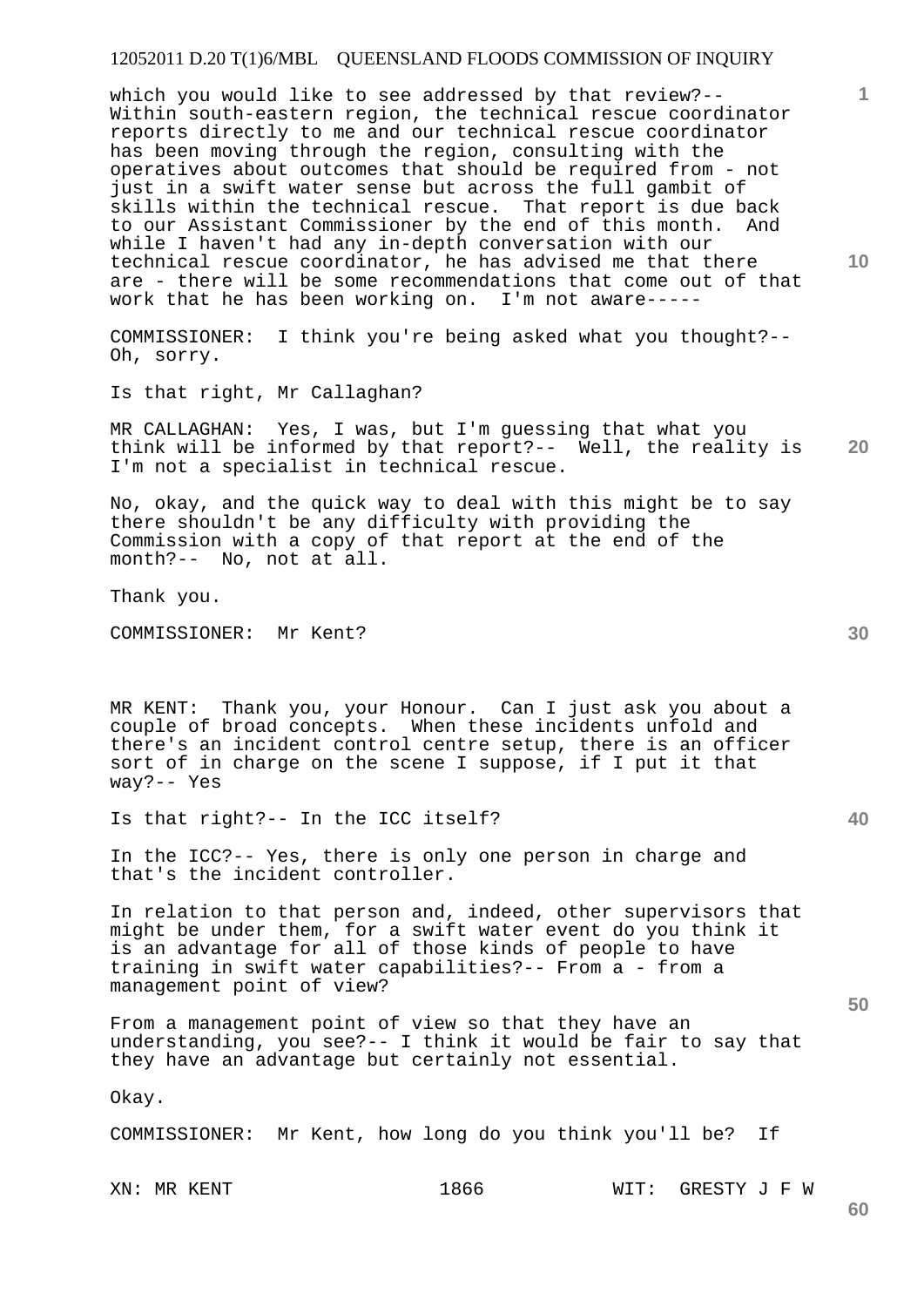## 12052011 D.20 T(1)6/MBL QUEENSLAND FLOODS COMMISSION OF INQUIRY

**1** it is only a couple of minutes we might push on, depending on Mr MacSporran too.

MR KENT: I'll only be a couple of minutes.

COMMISSIONER: What about you, Mr MacSporran?

MR MacSPORRAN: I will be five minutes, I expect, depending on what Mr Kent does but I wouldn't be too long.

COMMISSIONER: We might push on I think, thanks.

**20** 

**10**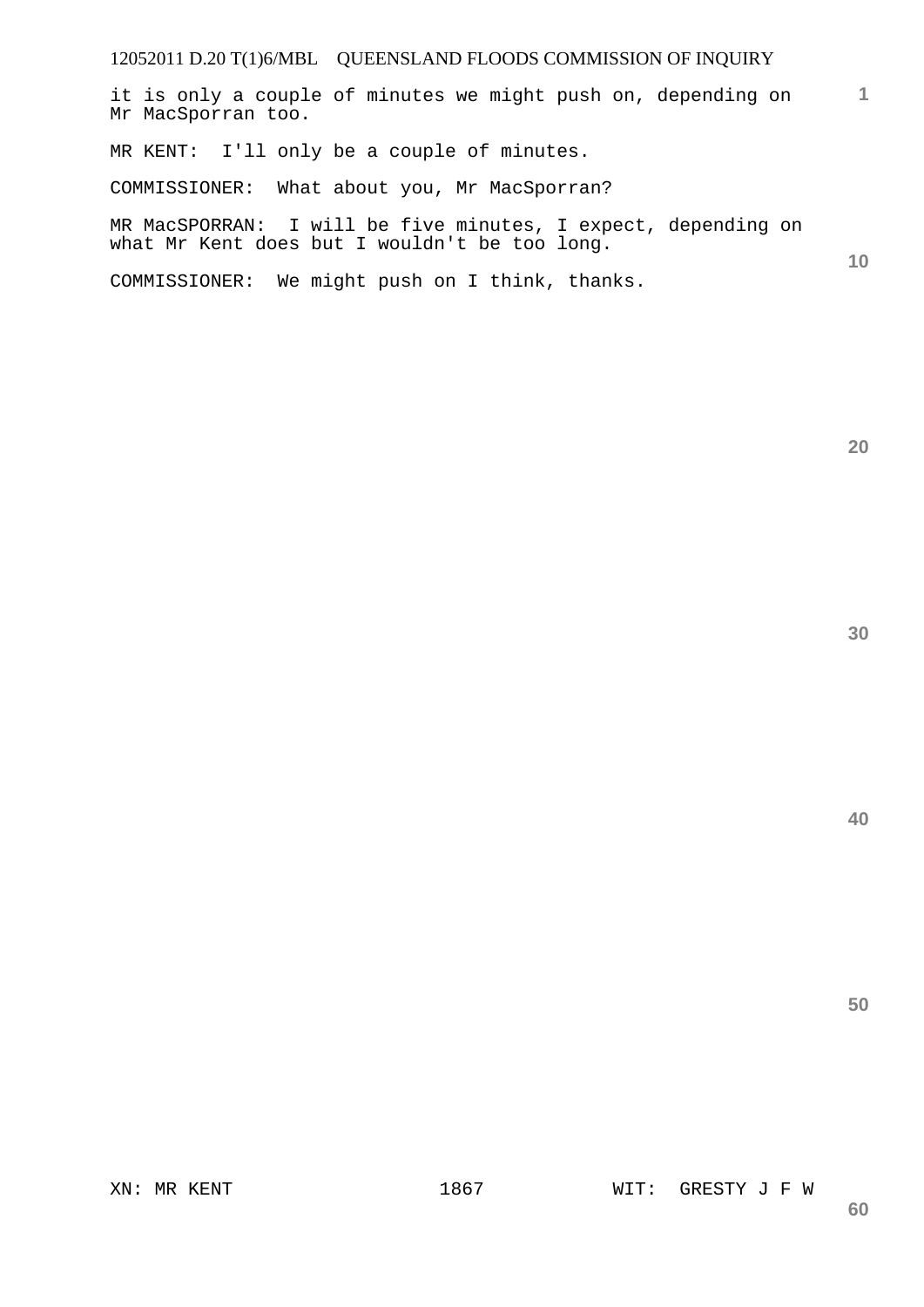MR KENT: In relation to the incident unfolding on the 10th, as I understand it you're at the Gatton ICC?-- At the commencement of the day?

Yes?-- I was at regional headquarters at Beenleigh, which is where our Regional Operations Coordination Centre is located. And then in the afternoon, as a consequence of the unfolding circumstances, I moved forward to Gatton, yes.

**10**  And did you ever go to Toowoomba?--  $I - I$  attended - it's in my statement. I went to Toowoomba in the early hours of Tuesday morning.

Yes?-- Yes, I did.

And you would have gone to the Incident Control Centre there in Toowoomba?-- Yes, I did.

**20**  Which is at - I'm not sure what these initials are but it's called the ROCC?-- Regional Operations Coordination Centre, yes.

Is it possible in the Toowoomba area to set up an ICC at the Highlands Fire Station?-- Oh, I have no-----

Highfield, sorry?-- My area of operation is the south-eastern region. It's not appropriate for me to comment about it. It's not familiar with the Highlands location.

**30**  I was just interested in exploring that with you, that's all right. Yes, nothing further, thank you, Commissioner.

COMMISSIONER: Mr Dunning?

MR DUNNING: No questions.

COMMISSIONER: Mr MacSporran.

MR MacSPORRAN: Thank you, Commissioner. Mr Gresty, in relation to the early hours of the 10th of January, you had discussions about deploying extra swift water rescue staff to meet what may have been an incident developing; is that so?-- That's correct.

Did you deploy all of the available resources that were on hand?-- In the morning, into the morning-----

Yes?-- What actually occurred there is I had a discussion with my duty manager of operations and we - - I determined sorry, I should qualify something first. I had a discussion at around 8.30 that morning with Assistant Commissioner Tom Dawson. Mr Dawson indicated to me that there would be potential issues - significant problems in being able to traverse the Toowoomba Range and where the south-eastern region would normally be able to rely on resources coming from Toowoomba down the Range, that we would not be able to rely on

**50**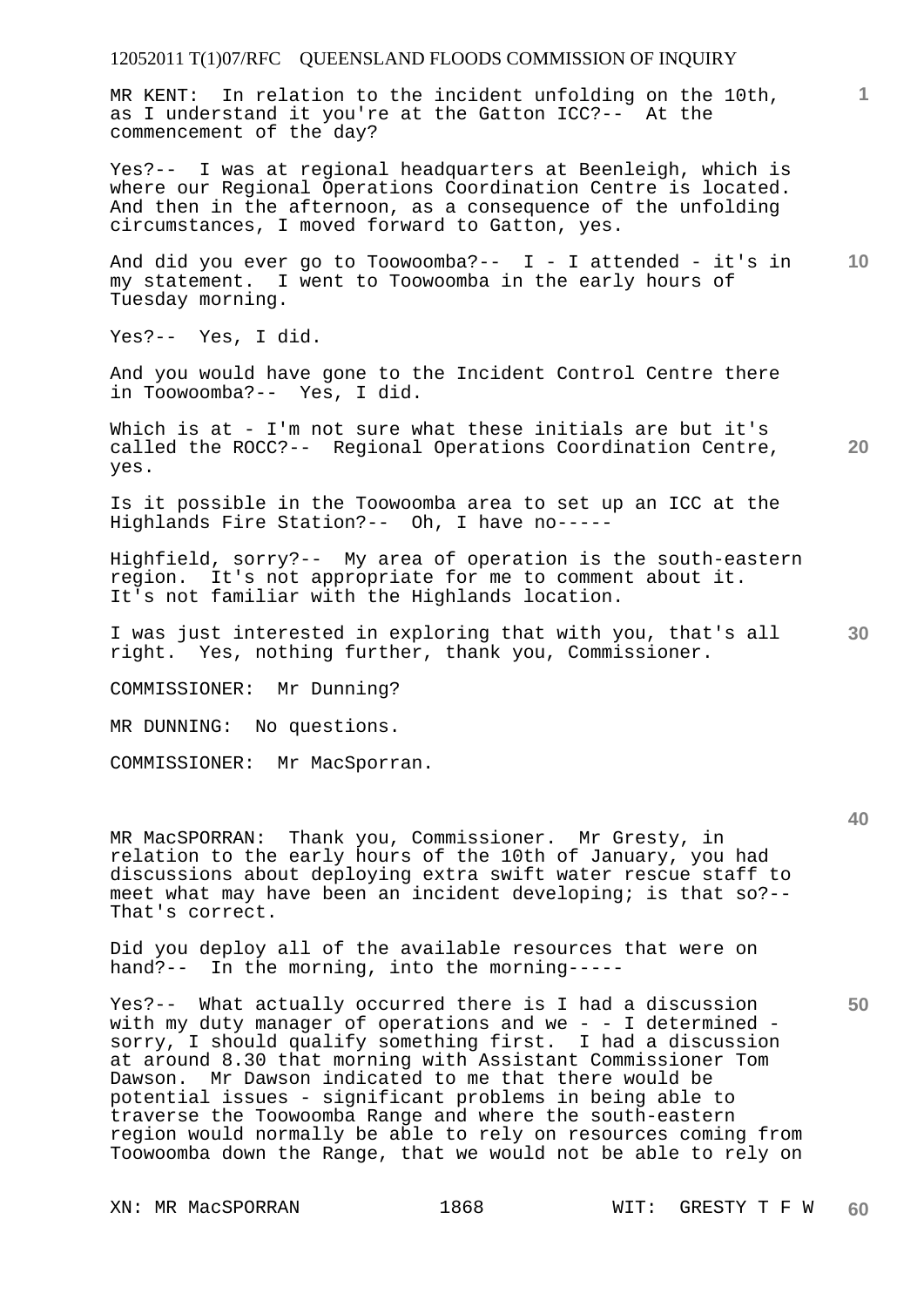that service being able to be provided. As a consequence that was around about 8.30. As a consequence of that, it only supported what we had already been discussing at regional headquarters, I gave a direction that - that all - all of our three technical rescue vehicles were crewed with swift water rescue staff and that two additional swift water rescue appliances be equipped and manned that morning.

COMMISSIONER: So was that all available resources or not?-- Well, I suppose that's all available resources at that point in time, yes. We - as the day progressed, there were additional staff called in, and there were additional specialist rescue resources sourced through from Brisbane region out of Cannon Hill and a bit later in the day from Roma Street station.

MR MacSPORRAN: As part of that early exercise you moved - or directed that an appliance be moved from Beenleigh to Ipswich?-- That's correct.

And from Robina to Beenleigh?-- Initially it was Robina to Helensvale, and then moved to Beenleigh. Plus an additional the additional appliance that was being brought up for duty to go from Ipswich to standby at Gatton.

And later you've said additional appliances were deployed as the situation escalated?-- That's correct.

Now, just to make it clear when you spoke to Tom Dawson, he's the Assistant Commissioner for the south-west region?-- That's correct.

And that the boundary of south-west and south-east is basically at the bottom of the Toowoomba Range so far as that locality is concerned?-- Basically the Range, yes. The Council boundary.

And his concern and your concern was that if a situation developed south of that area, you wouldn't have the advantage because of the conditions of the Toowoomba appliances coming Crown the Range and assisting?-- Yes, that would be east of that location.

East?-- Yes.

Yes. Now, can I ask you about the ICC. Does it, when it's set, up routinely operate on a separate radio network to Firecoms?-- The - generally the ICC would not communicate with Firecom via radio, but - but - and generally the area of operations would be supported by a separate radio frequency which is used from the ICC to the vehicles in the field.

And is that so that there is more direct contact, communication between the ICC and the appliances?-- Yes, it is for that purpose, but it also significantly - significantly takes the - the radio workload off - off Firecom for non-essential information that can be dealt with at an ICC level.

**20** 

**10** 

**1**

**40**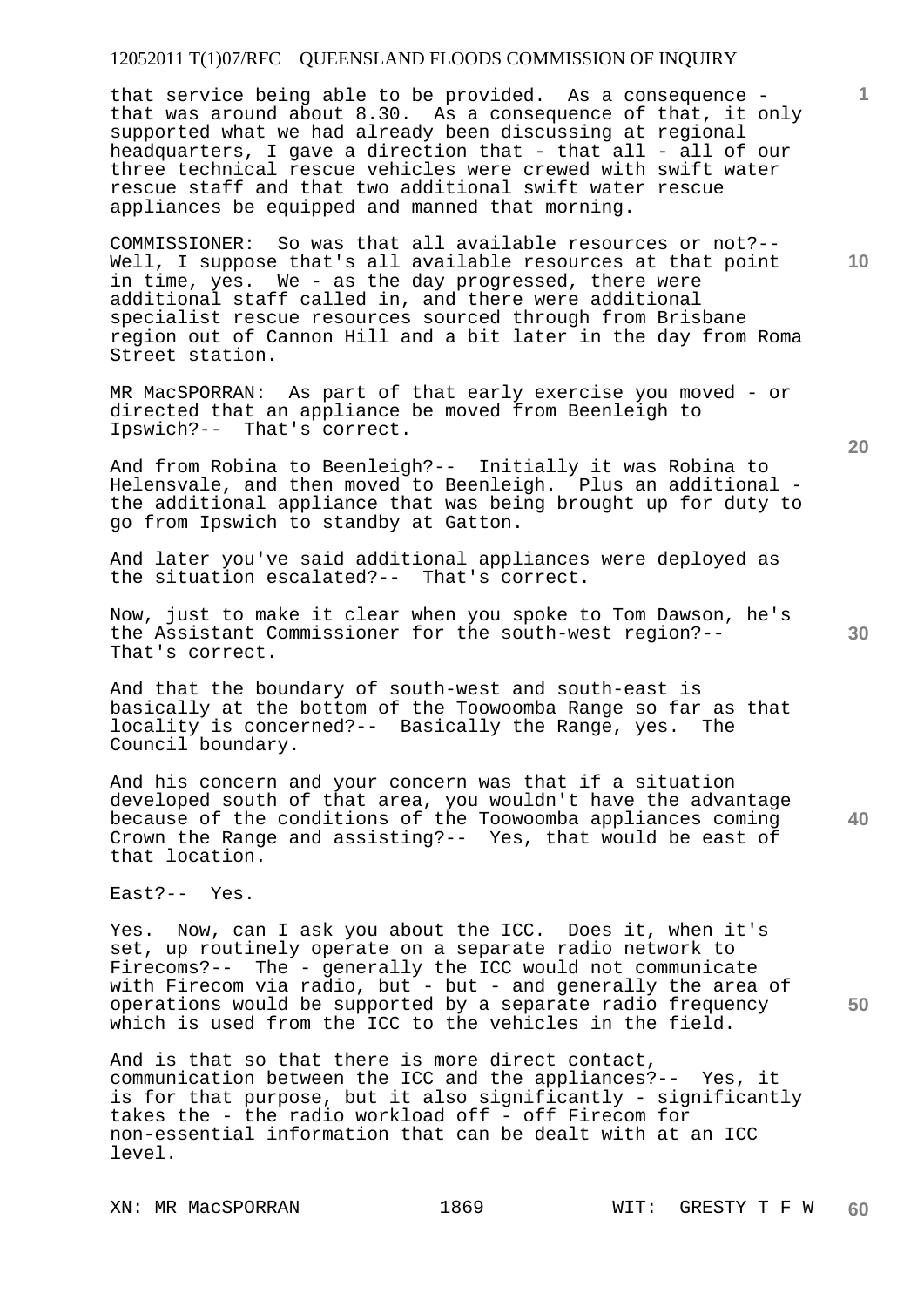That communication on the separate channel - that's a VHF channel by the way is it?-- That's correct, yes.

That's done on a separate radio to Firecoms radio, is it?-- That's correct.

And I assume that the appliances, whilst they're in direct contact on that VHF channel with the ICC, they also were able to monitor the Firecoms transmission on a separate in-vehicle radio?-- Yes, and generally that would be expected that that would occur.

Now, in this event, there were two ICCs, one at Gatton and one at Ipswich?-- That's correct.

Was - were there defined boundaries between those two ICCs area?-- The - on around about, as I recall, midnight on Tuesday there was an administrative boundary established between the - with discussion between the two incident controllers between - between the two - the two ICCs, yes, but it was only an administrative boundary.

Can you just explain that briefly if you could?-- Yes.

Why is it necessary to have an administrative boundary between the ICCs?-- One of the significant responsibilities of an ICC is reporting back to the ROCC, and also to clearly identify if a particular incident occurred in an area of whose area of responsibility that would be. So it's - from an administrative point of view it is important that - that we have a boundary between the two of them so we know who's responsible. That----responsible.

That's to be distinguished, is it not, from operational considerations between ICCs?-- That's correct. We - we don't have operational boundaries between ICCs. Appliances, or fire trucks, can move - can move across those as they're required or as they're directed to.

So if there's an appliance in the - within the administrative boundary of the Gatton ICC that might be required to assist in the Ipswich ICC, that can be achieved operationally, can it?-- Yes. Well, by two different methods really. If they were if they'd been to the Gatton ICC and received their briefing and understood what the communications plan was, they would be monitoring the ICC VHF frequency in this particular case, but also supporting that they would also be monitoring the UHF frequency back to our fire communications.

All right. Yes, thank you, that's all I have.

COMMISSIONER: Yes, Ms O'Gorman.

MS O'GORMAN: No questions.

COMMISSIONER: Mr Callaghan?

**20** 

**30** 

**40** 

**50**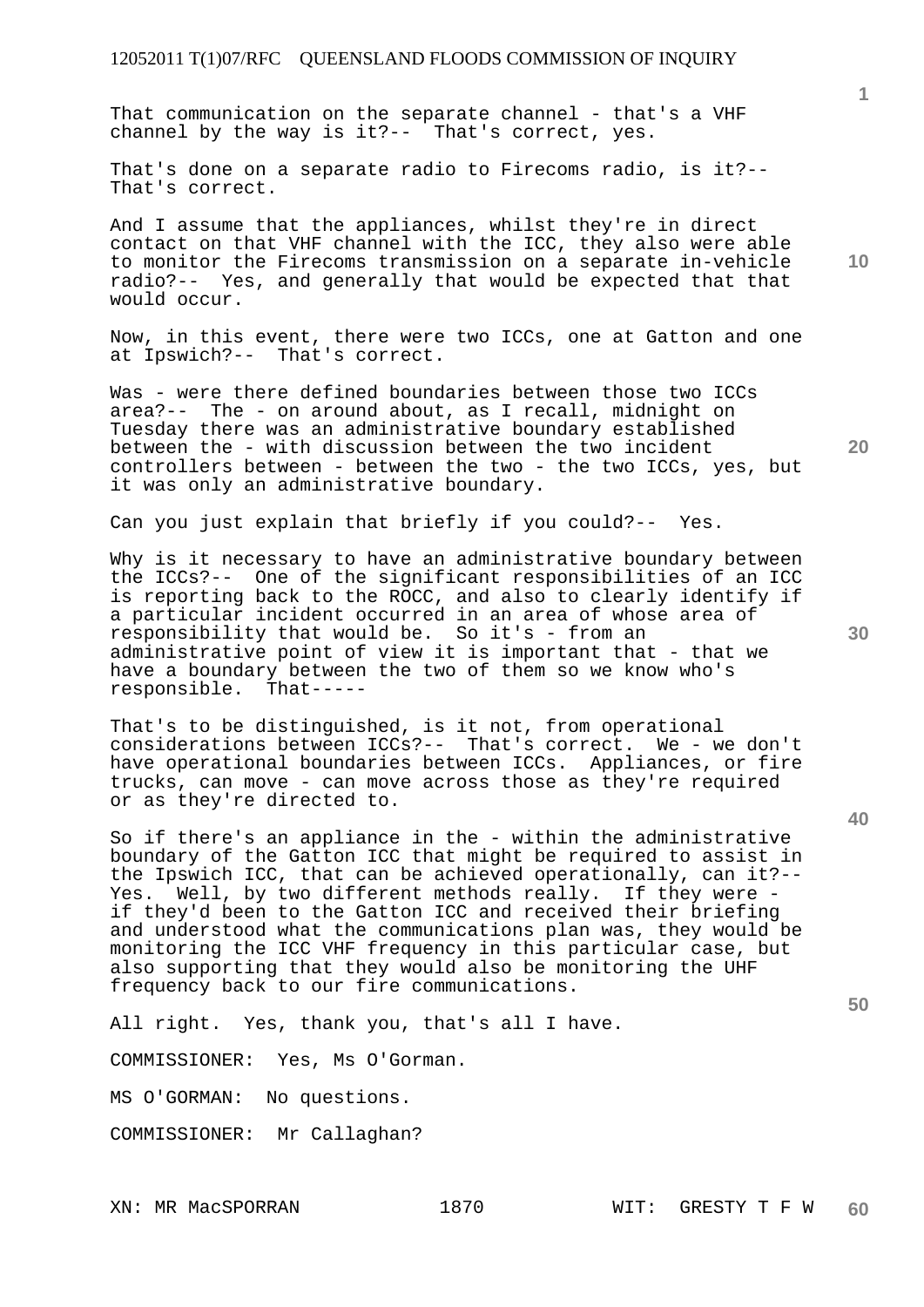MR CALLAGHAN: May Mr Gresty be excused? COMMISSIONER: Yes. Thanks, Mr Gresty, you're excused.

WITNESS EXCUSED

COMMISSIONER: And we'll adjourn until 2.30.

THE COURT ADJOURNED AT 1.08 P.M. TILL 2.30 P.M.

**20** 

**1**

**10** 

**40**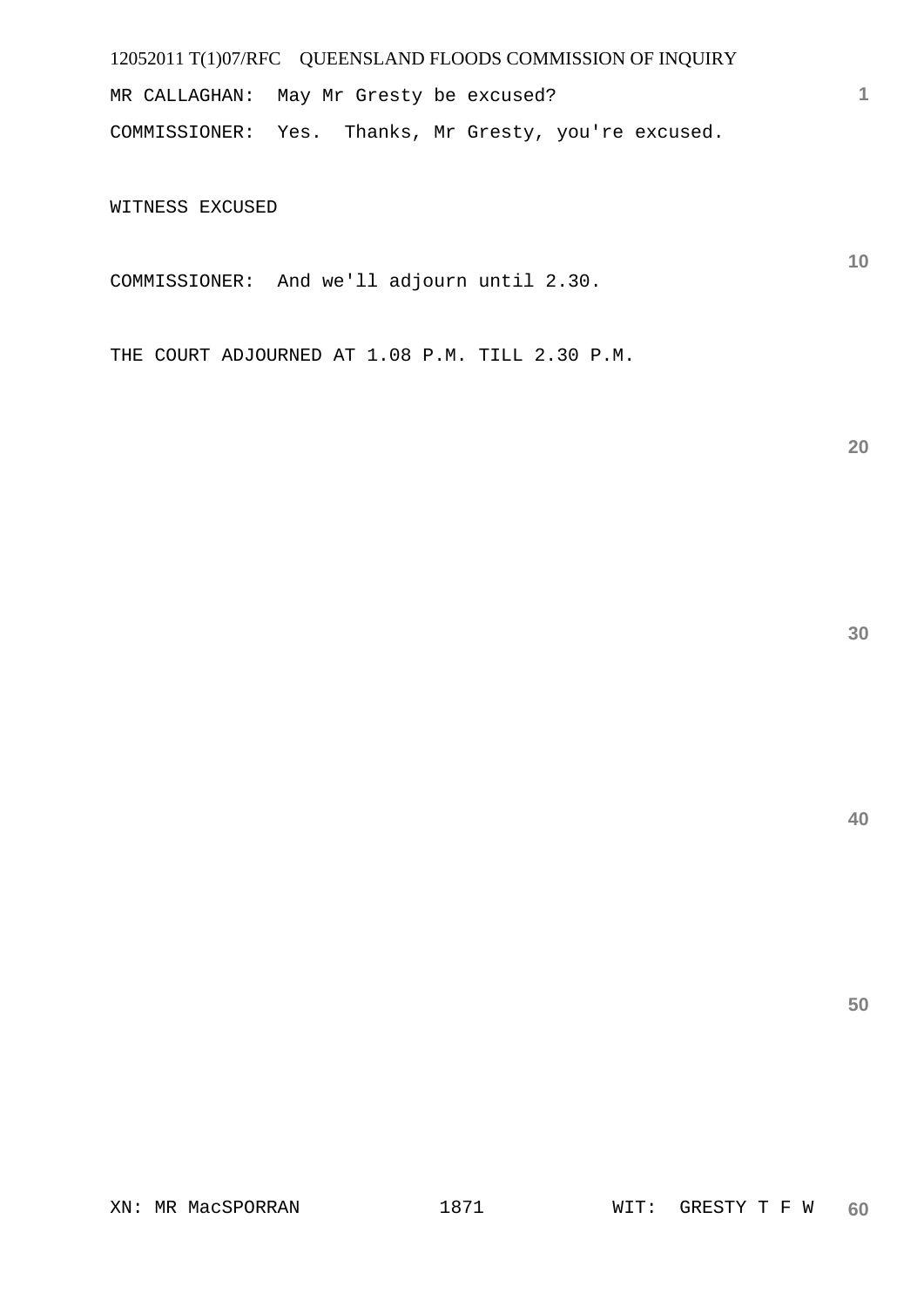THE COMMISSION RESUMED AT 2.29 P.M.

COMMISSIONER: Yes, Ms Wilson?

MS WILSON: Thank you, Madam Commissioner. I call Phillip O'Driscoll. Madam Commissioner, this evidence will be taken by telephone.

**10** 

**1**

PHILIP GREGORY O'DRISCOLL, ON AFFIRMATION, EXAMINED VIA TELEPHONE LINK:

MS WILSON: Mr O'Driscoll, my name is Elizabeth Wilson and I'm a Council Assisting in the Floods Inquiry?-- Hi, Elizabeth.

**20** 

**30** 

**40** 

**60** 

I'm just going to ask you some questions. Is your full name Philip Gregory O'Driscoll?-- Yes.

And you're a helicopter pilot?-- Yes.

And you own and operate an aviation business from the Northern Territory?-- Yes.

You've done a statement nor the Queensland Flood Commission of Inquiry?-- Yes.

You have signed that statement?-- I did.

Okay. Now, have you got that statement before you?-- No, I don't, that I know of.

That statement is six pages long?-- Yes.

Madam Commissioner, I tender that statement.

COMMISSIONER: Exhibit 352.

ADMITTED AND MARKED "EXHIBIT 352"

**50**  MS WILSON: If I could take you through - that is your evidence, Mr O'Driscoll, but there's just a couple of matters that I could take you to?-- Yes.

Okay. Now, your helicopter business that you operate, you have a bell helicopter which is capable of transporting one and a-half tones in payload?-- That's correct.

And you don't only operate it in the Northern Territory, you have also been doing some work in the Mackay area since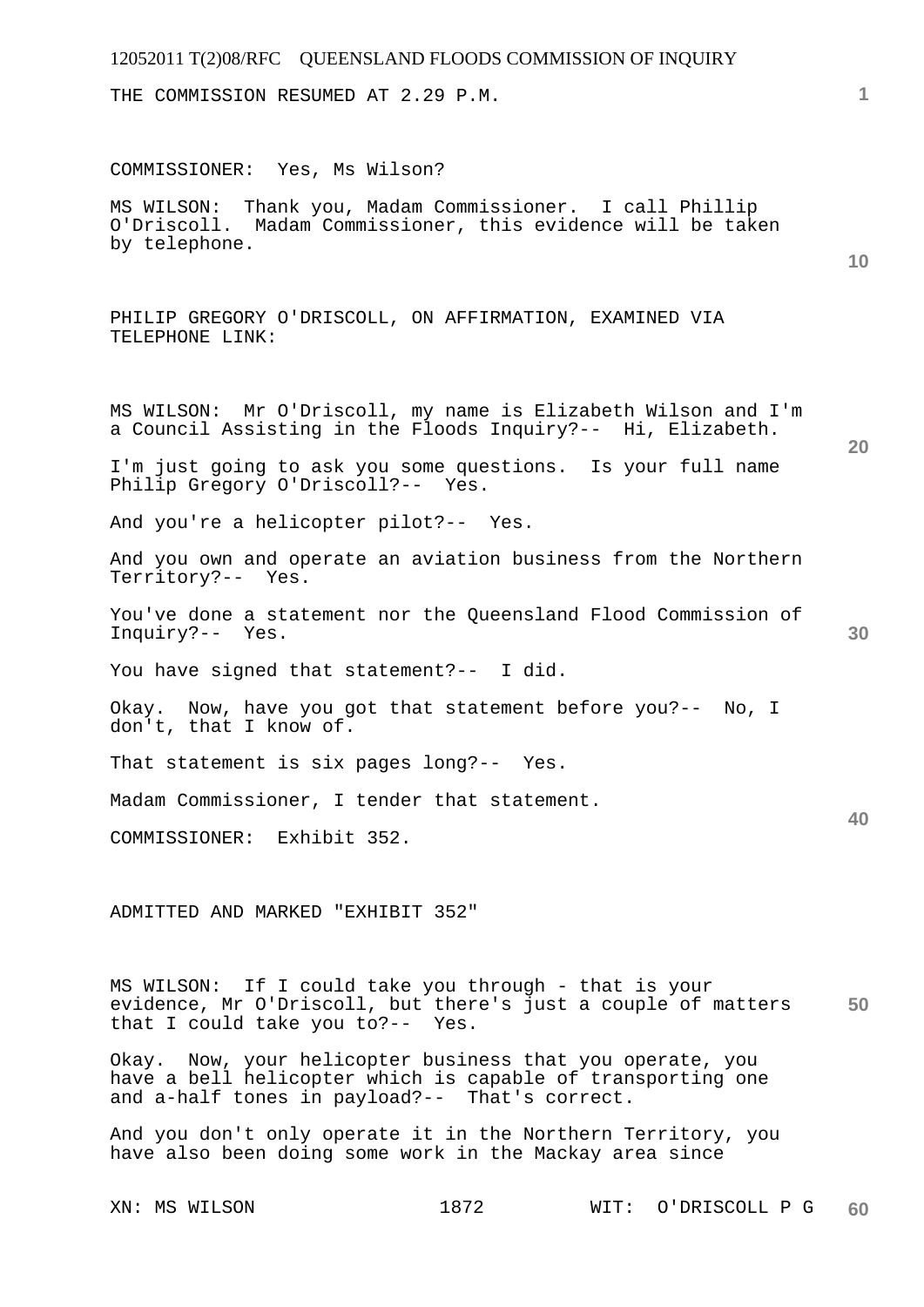December 2010?-- Yes.

And that's assisting a company called Sky-Ag with a distribution of fertiliser?-- That's correct.

And January 2011 as you're contracting for Sky-Ag, Sky-Ag was doing - was contracted to assist with the flood response by Independent Aviation?-- Yes.

And they were the company you say the Queensland Government used to locate suitable aircraft and helicopters for Government contracting tasks?-- That's correct.

And during the flood events, you were tasked to do jobs in relation to the flood event?-- Yes, that's correct.

Okay. And at paragraph 8 one of the issues, and it seems to be one of the central issues of your statement, is that you found it hard to operate without being able to call or receive information directly to or from EMQ?-- Yes.

So-----?-- Sorry, keep going.

Who were you getting your instructions from?-- I was getting it through Independ - coming down the chain through - from EMQ through Independent and then direct to me on the flight line.

And do you think it would have been more efficient if you could get those instructions from EMQ?-- Absolutely. I've worked for the RFS, a very competent organisation, and you'd get direction instructions, it's the way it's structured. From my side it was quite confusing and distressing in some situations.

Okay. Your recommendations are contained at the end of the end of your statement at paragraph 19?-- Yes.

And the first recommendation is, "To give direct points of contact to EMQ to minimise confusion and increase efficiency of these resources"?-- Yes, to say - sorry?

Sorry. And you have given examples in your statement about how it would have been better if you could contact EMQ and get tasked the jobs from them?-- Absolutely. Yes, if I was to have the use of that way of contacting, just the supply of information up and down the chain was very restrictive and frustrating.

**50**  Okay?-- There was a lot of time lost and - in areas that wasn't necessary to if we could have got a direct - sort of a direct link.

Okay. And one of those examples you give is where on the 12th of January you heard a police - a policeman requesting assistance on the helicopter radio?-- Yes, policeman requesting assistance on the - on the radio, yeah.

And you couldn't be tasked on that job until you had been

**1**

**10** 

**30** 

**20**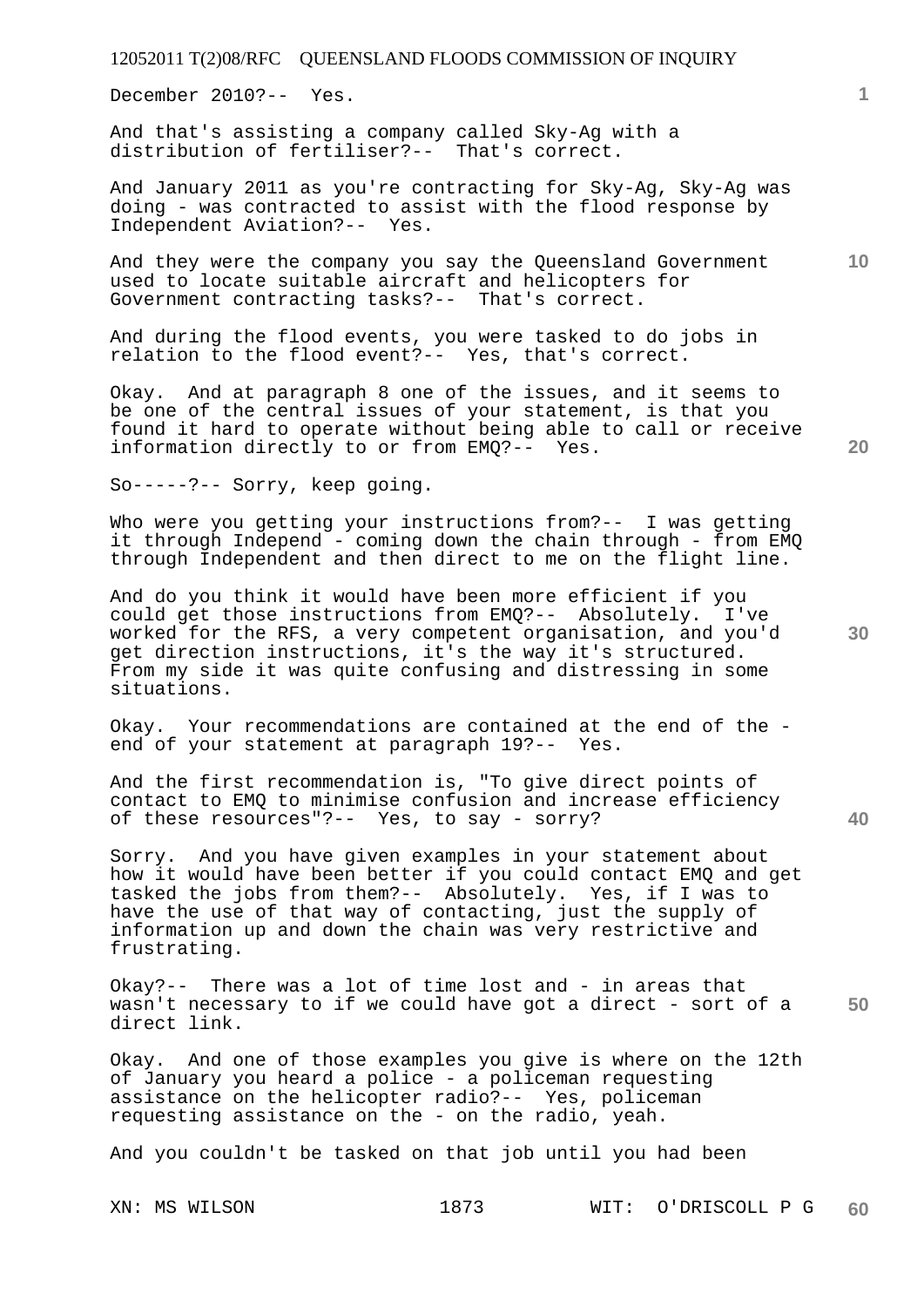instructed by EM - by Independent Aviation?-- We couldn't go for a job until we had passed and that came down via - via Independent from EMQ or RFS.

Okay. Thank you, Mr O'Driscoll, they're the only questions I have of you. Some other Council may ask you some questions?-- Thank you.

COMMISSIONER: Just hold on, Mr O'Driscoll, and we'll see if there are any questions. Mr Kent?

MR KENT: I have no questions of this witness, thank you, your Honour.

MR DUNNING: No questions, thank you, Commissioner.

MR MacSPORRAN: No questions, thank you.

MS O'GORMAN: No questions.

COMMISSIONER: Thanks very much, Mr O'Driscoll?-- Right.

We can end the connection, and thank you for your time.

WITNESS EXCUSED

MR CALLAGHAN: I call Peter Beauchamp.

**40** 

**50** 

**1**

**10** 

**20**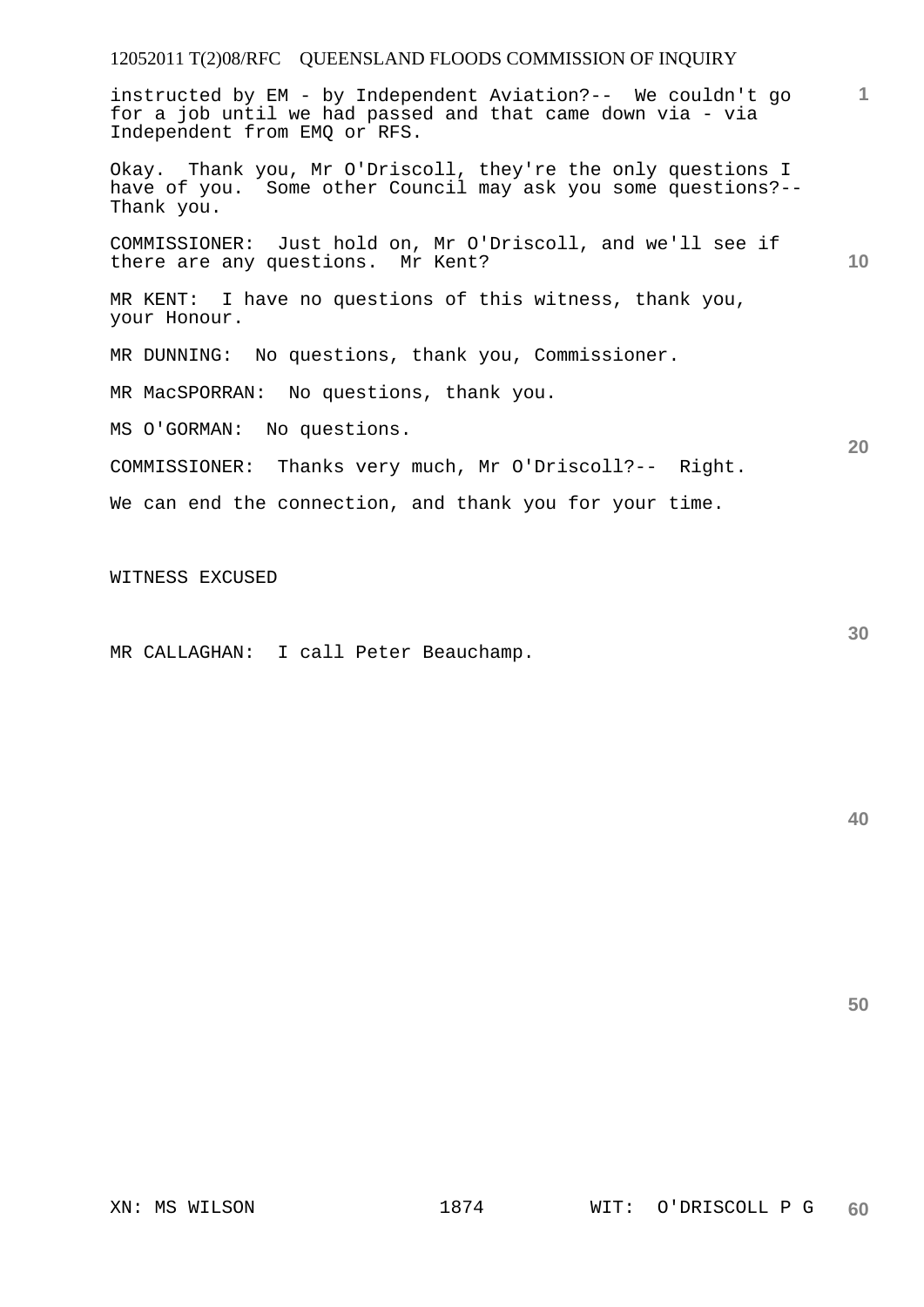PETER JAMES BEAUCHAMP, SWORN AND EXAMINED:

MR CALLAGHAN: Could, you tell the Commission your full name and your occupation, please?-- Peter James Beauchamp. Assistant Commissioner, Queensland Fire and Rescue Service.

Mr Beauchamp, you have prepared a 21-page statement for the Commission; is that correct?-- That's correct.

I'll show you a copy of that now. That's your statement?-- That's correct.

I tender that.

COMMISSIONER: Exhibit 353.

ADMITTED AND MARKED "EXHIBIT 353"

MR CALLAGHAN: And Mr Beauchamp, you're also aware of the evidence which was given to the Commission on Tuesday by a number of fire service staff?-- I am aware of that evidence.

You're familiar, for example, with the evidence of witnesses like Mr Stephenson and Mr Bland who at least had the perception that you - or that the preparation by QFRS for the wet season just past was insufficient, that they had to take it upon themselves to do additional preparation. You're familiar at least with that - with the effect of that evidence?-- I am aware of their statements in relation to and their claims in relation to QFRS lack of preparation.

And you address those on pages 5 and 6 of your statement; is that correct?-- I endeavoured to provide some commentary in relation to those statements, that's correct.

All right. We turn to page 7 of your statement. I'm interested in the second last paragraph on that page referring to the 10th of January where you report that, "QFRS Fire and Rescue stations and Rural Fire Brigades were also notified on" - it might mean to mean "of" - "forecasted changing weather conditions"; is that correct?-- If I may provide some context in relation to that particular comment. From the 17th of December through to the 25th of December, I was on approved annual leave. On the morning of the 10th of January, I was at home and did monitor the Bureau of Meteorology's website, and in particular in relation to some increase in weather activity in South-east Queensland and also looked at the weather situations across our State. On the - on that afternoon, the acting Assistant Commissioner John Gresty-----

COMMISSIONER: Mr Beauchamp, I don't know that this is answering the question. You were asked whether the last

**10** 

**20** 

**40**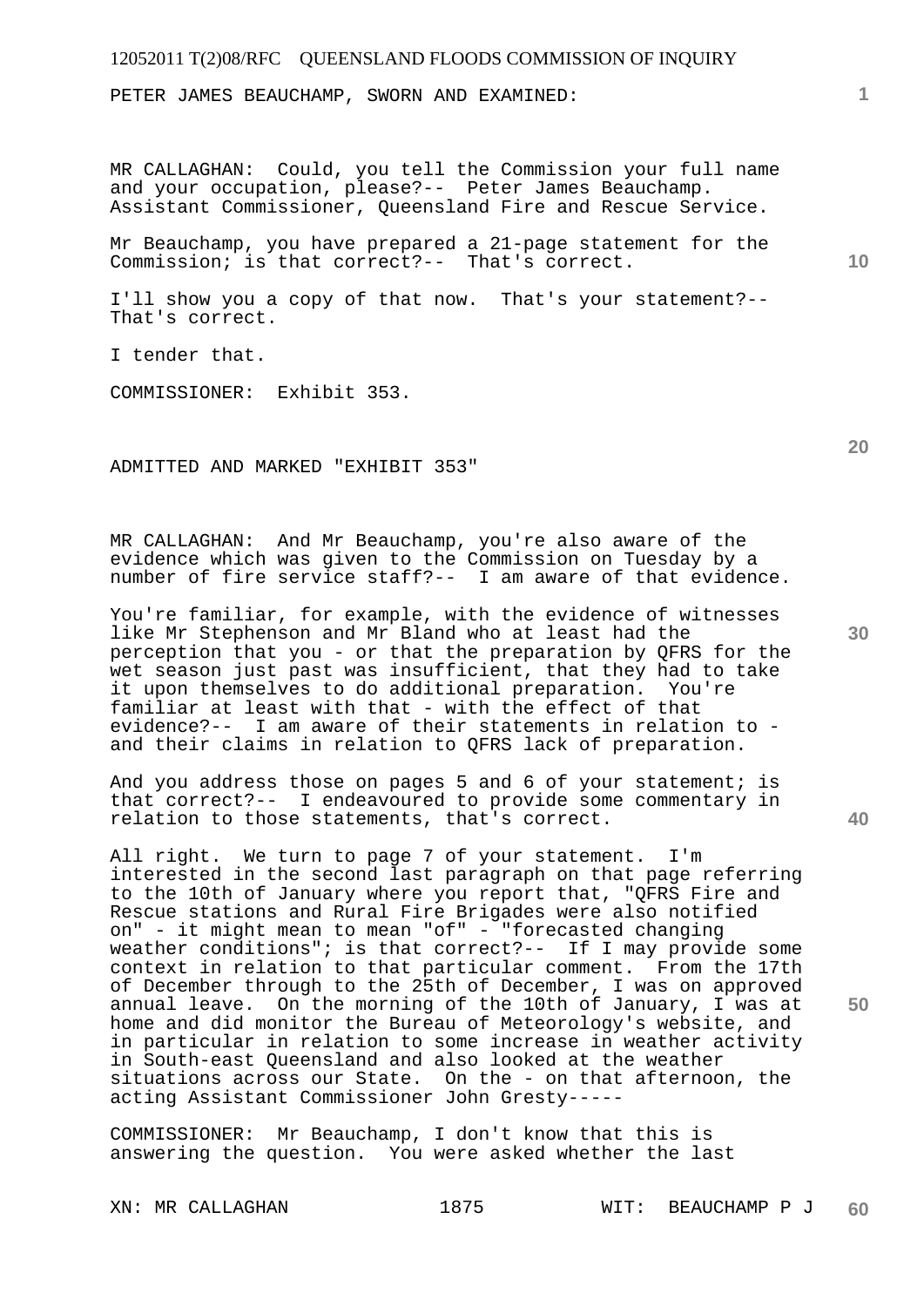answer of that paragraph was right and you seem to have started to tell us about the lot of other things. It seems a fairly simple question?-- Yes. In relation to that, Madam Commissioner, I was advised late in that afternoon on my arrival to the regional headquarters at Beenleigh that stations and brigades across the western areas of south-eastern region had been contacted and advised of the pending weather conditions and conditions that were impacting on those communities out there. In those communiques, the question was also asked about the status of their stations and brigades as well as the status of their particular fire stations and crew members, and of all of those stations and brigades that were contacted, other than those at Murphy's Creek and Grantham, advised that they were in a sound condition, their appliances were operational and also that they had crews for those appliances.

Somewhere in there there's a yes, I think, Mr Callaghan?-- Yes.

MR CALLAGHAN: And it invites the question as to who advised you that the stations and brigades had been contacted as described?-- On the afternoon of the 10th of January, I attended the regional-----

No, who advised you?-- The incident coord - sorry, the ROCC coordinator at Beenleigh.

Who's that?-- At that time it was Ewan Kaiser.

All right. And did he tell you as to the means by which these stations and brigades had been contacted?-- Yes, he did.

And what was that?-- The rural operations administrative staff at regional headquarters at Beenleigh had contacted the stations throughout the western areas of south-east, that is rural fire brigades. In addition to that the-----

Sorry, I was asking how, by which I meant was it by e-mail, individual phone calls or-----?-- I apologise, by telephone calls.

By telephone calls. All right. And would that be something that would be recorded somewhere?-- Information - yes, it is recorded in - in the ROCC documentation that those stations and brigades were contacted.

All right. Thank you. And the time of that contact will be recorded also?-- Yes, it would be.

Thank you. You would be familiar with the evidence given by Mr Bland about the suggestion of a means by which the communication systems could be improved in a situation such as that which was occurring in and around the Lockyer Valley on the 10th; that is, to say that a repeater can be isolated such that it reduces the amount of competition with radio traffic from other areas for the purposes of the disaster area in question?-- I'm aware of his statement. However, may I add

**30** 

**20** 

**50** 

**10**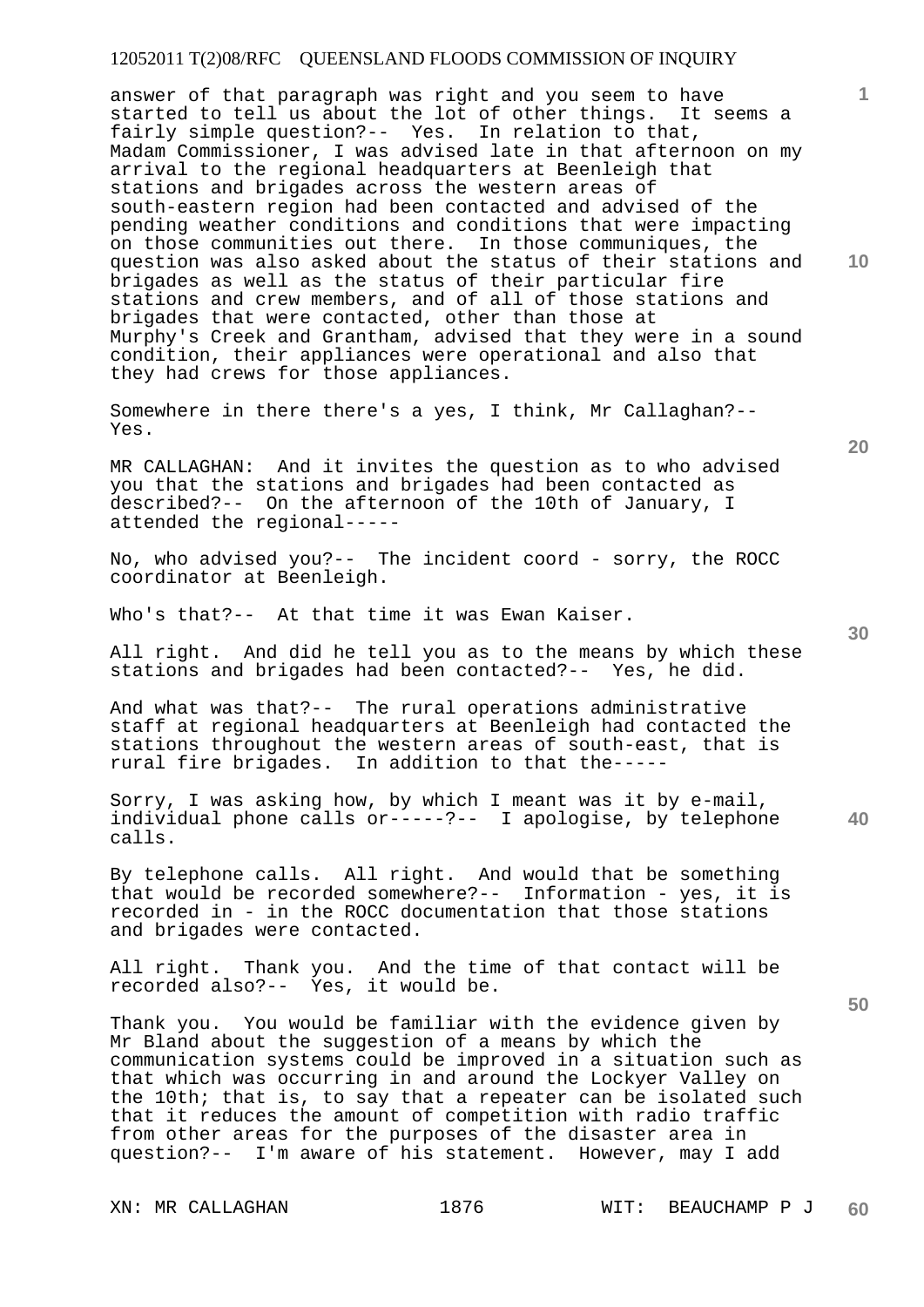that I was unaware or advised of any difficulties in relation to radio communications on that particular day.

Nevertheless, it's a suggestion that there was competition with radio traffic from other areas in that sort of situation and Mr Bland's suggestion is for a method which can be adopted which would reduce that in the future, and specifically the method that involves isolating a repeater to achieve that result?-- If I may provide some context in relation to communications.

COMMISSIONER: When a witness says that, it generally means they're not about to answer the question, Mr Beauchamp, I have to say. So could you confine yourself very much to answering the question.

MR CALLAGHAN: And the question is simply whether the solution to a problem which you may or may not agree exists, but whether the solution suggested by Mr Bland is something worth considering in this sort of situation? And if not, why not?-- I think any suggestion that was proposed should be considered to look at the enhancement of our operations, yes.

All right. It's also been suggested in evidence that there's - there may be a shortage of four-wheel drive vehicles for the purposes of swift-water rescue teams. Are you in a position to comment on that?-- South-east region has three rescue appliances that has a number of activities. There were a number of vehicles that were available within south-east region that could be utilised as swift-water rescue vehicles. If I may, for example, there are some 170 rural operations or rural fire brigade four-by-four vehicles, medium attack vehicles which could be converted easily for that activity.

All right. And finally I'm going to ask you about something which was raised, I think, by Mr Dixon to which you respond on page 18 of your statement, and this is the issue that there's a difficulty in tasking volunteers who offer to assist in an emergency situation of the one that you were concerned with, and you say on page 18 that it's an LDMG responsibility. Is that the end of it because we know, for example, in the Lockyer on the 10th that the LDMG was - was struggling to cope with the situation. Is there an alternative that might allow volunteers or employees from other departments to be used such as by - or pursuant to the green T-card system that we've heard about?-- As I stated there, there is a no framework within QFRS to support volunteers coming off the street to undertake tasks that we perform as part of our core business. I would believe that there may be opportunity to investigate those offers of volunteerism to see how we could work better with local government agencies and other agencies to better utilise those offers of support.

You don't have any specific thoughts as to how that might be done?-- I - I would have confidence within the local Government capacity and to be able to support that framework. Again my observations and by what I was reported, the LDMG at Gatton was functioning and we did have liaison officers within

**10** 

**1**

**20** 

**30** 

**40**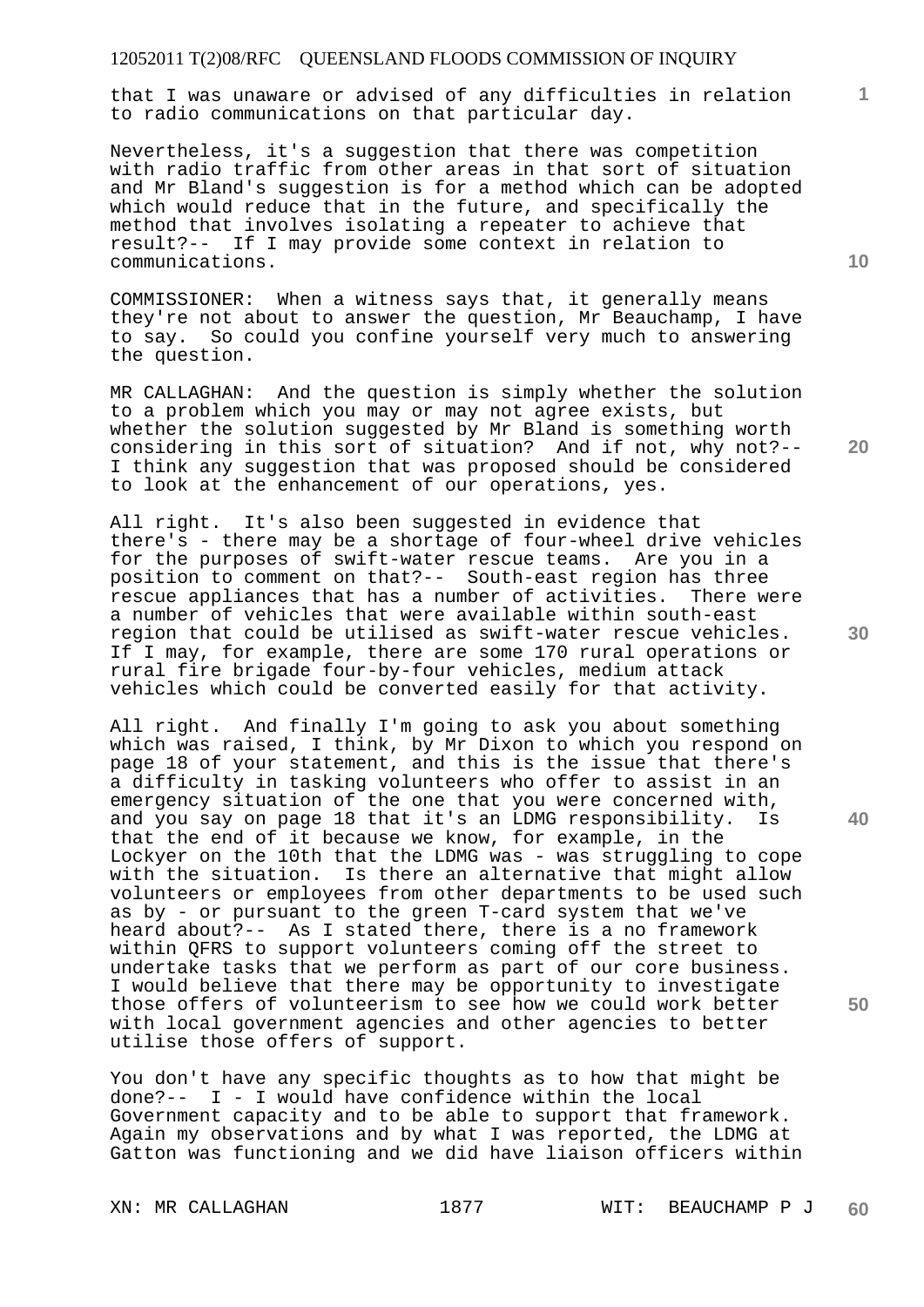that LDMG.

So to your observations, the LDMG at Gatton was functioning effectively for their purposes?-- From my observation and the relationship that was demonstrated in Gatton, it was working at a level of where we could accept taskings and from those taskings undertake our role within the Lockyer/Somerset areas.

All right. Thank you. I have no further questions.

COMMISSIONER: Mr Kent?

MR KENT: Thank you, Commissioner. Mr Beauchamp, may I take you, please, to page 7 of your statement? You see there in about the middle of the page you have a response to the suggestion of forewarnings as to the scale of threat; do you see that there?-- Yes, I do.

And to quote you, "There was no forewarning as to the scale of the threat and subsequent flash flood sweeping down the Great Dividing Range devastating communities in the Lockyer Valley<br>and Somerset local Government areas." Can I ask you this: in and Somerset local Government areas." Can I ask you this: making that statement, are you aware of a swift-water rescue that took place in Murphy's Creek on the 22nd of December 2010?-- No, I'm not aware of that particular rescue.

Given the amount of rainfall throughout the summer, if you'd known of that, would that have given some forewarning as to the possibility of future events?-- I believe that the - the significant nature of the flash flooding, or inland tsunami as it's been called, is unprecedented and whilst there was some rainfall and activity occurring, I don't believe that as a fire and rescue service we received or would be able to make a judgment in relation to the extent of that particular flash flooding event.

All right. Were you aware that weather predictions were it was going to be a very wet summer?-- Yes, I was aware of the Bureau's advice on the 12th of October. There were a number of video conferencing between the Commissioner and regions in relation to that wet season prediction, and as part of our on-going preparations we focused our preparations within south-east region accordingly.

And certainly by late December 2010, there was no reason to think that there was going to be a sudden drought, there was going to be as far as you thought a continuation of wet weather throughout the summer?-- My observations and my opinion would be that we were going to have more than normal wet season in south-east Queensland.

And what you're saying is that you weren't personally aware of a swift-water rescue in Murphy's Creek on the 22nd of December?-- Again, no, I wasn't. I was on annual leave from the 17th of December and-----

**10** 

**20** 

**40**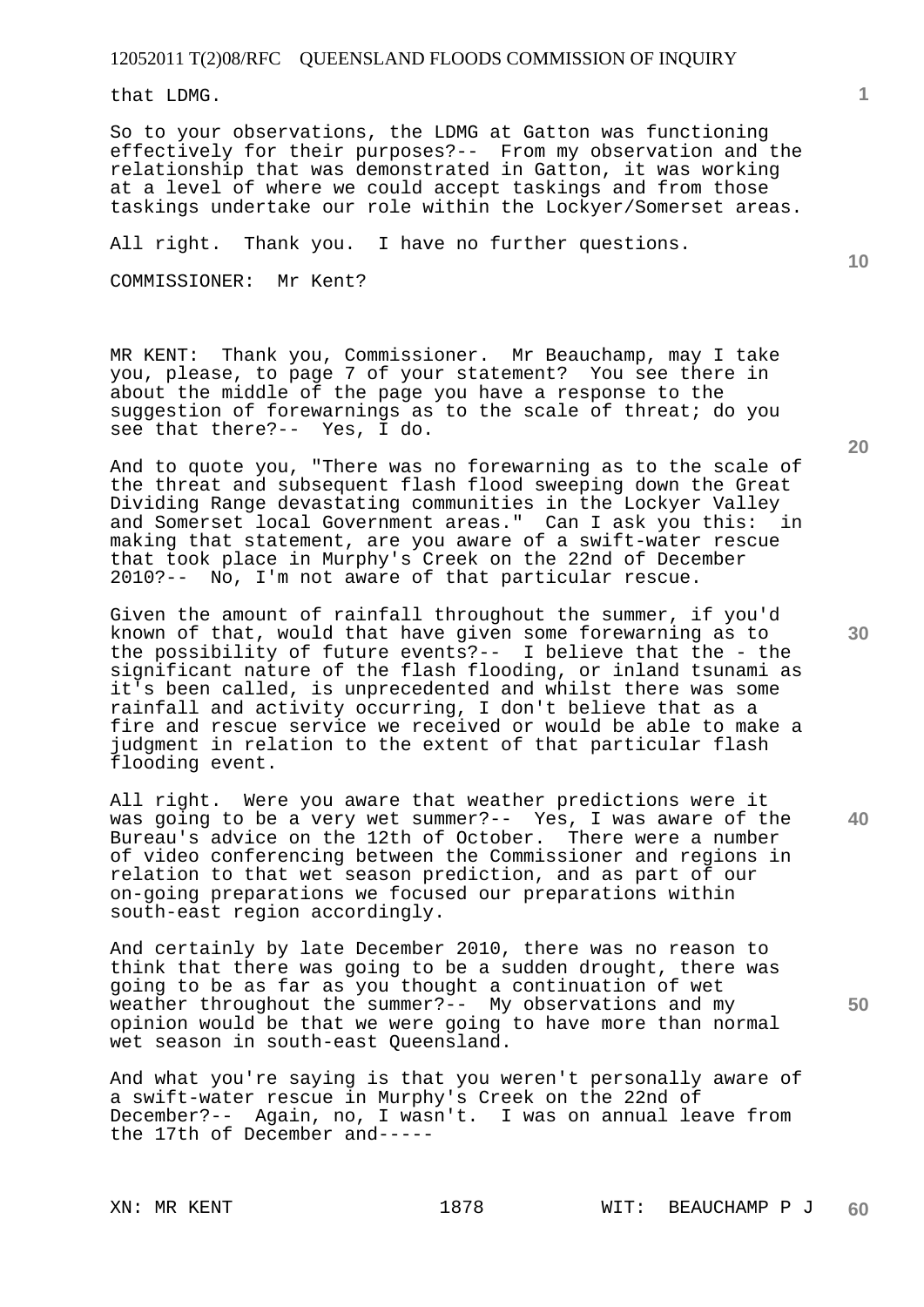I understand that?-- -----unaware of that.

Had you been aware of it, would you have regarded that as some forewarning of possible future problems?-- With regard to that particular event, and the significant impact of that flooding, whilst I would consider that not just in the western areas but across our region there was potential for maybe an increased level of flash flooding activity in a general sense, the significant nature of the particular event on the afternoon of the 10th I don't believe that we could have been aware of or prepared for that.

In your position, Assistant Commissioner QFRS south-eastern region; right?-- Yes.

Do I take it from that description that you don't normally have your hands on the Toowoomba region day-to-day; is that right?-- That's correct. The - the administrative and operations and business management is undertaken by the Assistant Commissioner for south-western region.

And the divide is about at the bottom of the Range?-- Approximately, around the bottom/middle of the Range, but in saying that there are administrative boundaries. Operationally our resources will go and support each region whether it's between south-east or south-west region, or south-eastern Brisbane.

Do you now know, for example, and I'm talking about now rather than back then-----?-- Yes.

-----do you know that the Toowoomba region was one, possibly the only one, in Queensland that did not have the waterproof socks for the radios as at January 2011?-- No, I was not aware of that.

You're aware of it now?-- From the statements that have been provided, yes.

**40**  All right. Just a little by further down, page 7, can I just ask you about this observation, and I'm looking at the end of the second last paragraph, okay? "QFRS fire and rescue stations and rural fire brigades were also notified of the forecast of changing weather conditions." This is in reference to the 10th of January, okay?-- Yes.

Now, I presume you make that statement based on information that you've received?-- That's correct.

I mean, you weren't doing that yourself?-- No, I wasn't.

Do you know who did it for Toowoomba? Who let the Toowoomba centre know about that?-- No, I would not be aware.

Just generally in the chain of command, at what level is it likely to have been?-- Again, in relation to how they would set up their structure or management framework, whether it's through their fire communication centre or through their ROCC,

**10** 

**1**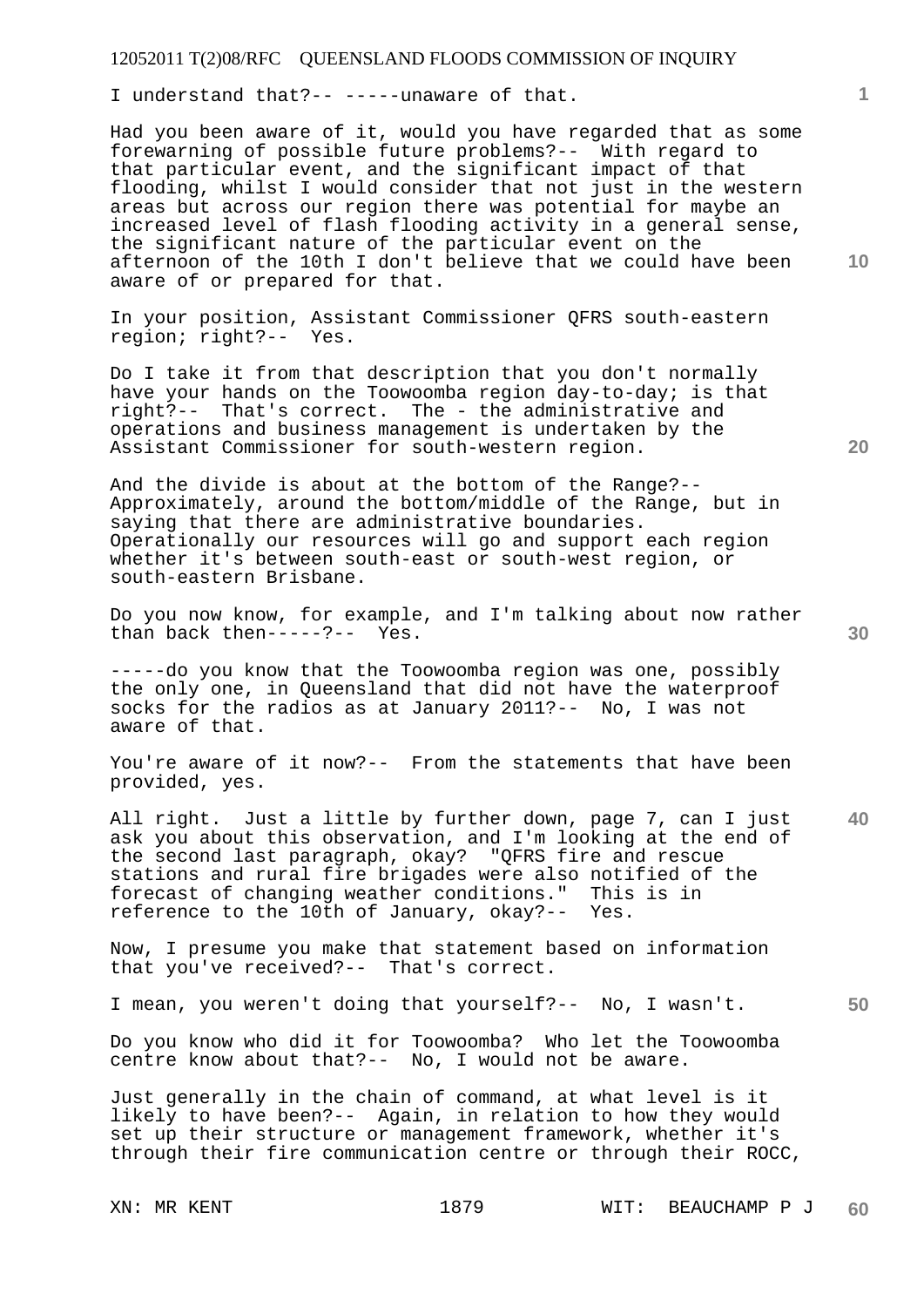or another system, I would not be aware who would have undertaken that task.

All right. Now, can I take you to page 8, and it's the fourth paragraph towards the end of that paragraph? You say, "An additional, two fire communications officers were called back to duty to Firecom south-east on the afternoon of 10 January", and you go on, "an increased above normal roster for Firecom was maintained to supporting regional activities." Okay. Do you know anything about the increase of, not Firecom, but operational staff on that day?-- Yeah, within my statement I provided details to the - on advice received as to the increase of numbers of staff and resources occurring over the 10th and subsequent days following the 10th.

All right. Well, in that context then I might take you to page 13 and again it's the second bottom paragraph. Dealing with your response to the calls for more personnel; do you see that there?-- Yes. I'm sorry, on page 13?

Thirteen?-- Yeah.

Second paragraph on the bottom starting with the heading, "Response"-----?-- Yes.

-----do you see that there? You say, "I am advised that early on Monday morning 10 January the weather conditions are being monitored. On duty SWR crews and with additional SWR resources are being called back to duty and relocated to central and western areas of the region. SWR appliance crews were located at stations in Logan and Gold Coast to deal with potential flood in those cities". And you say, "An additional SWR appliance was mobilised from the QFRS Special Operation Centre Brisbane and located in Gatton"; right?-- Yep.

Do you know were any relocated in Toowoomba?-- I'm unaware of appliance crews from special operations that were relocated to Toowoomba.

**40 50**  All right. All right. Can I take you then to page 15? This time is the third bottom paragraph in relation to your response about training for helicopter rescue. You tell us that, "The Commissioner has directed a review of swift water review to cover all aspects related to training, equipment, numbers of staff, training based on regional risk assessments, current procedures, deployments and possible future growth." There's a review committee apparently. What stage has that reached, Mr Beauchamp?-- To my knowledge, the committee structure has been established. The office that is leading that structure is being liaising with those officers in relation to information on crewing, equipment and other aspects, and I believe from my knowledge that they may not have met face-to-face at this stage.

Do you know whether it's likely they will start to?-- I'm unaware of the time frames and activities associated with that State committee.

**10**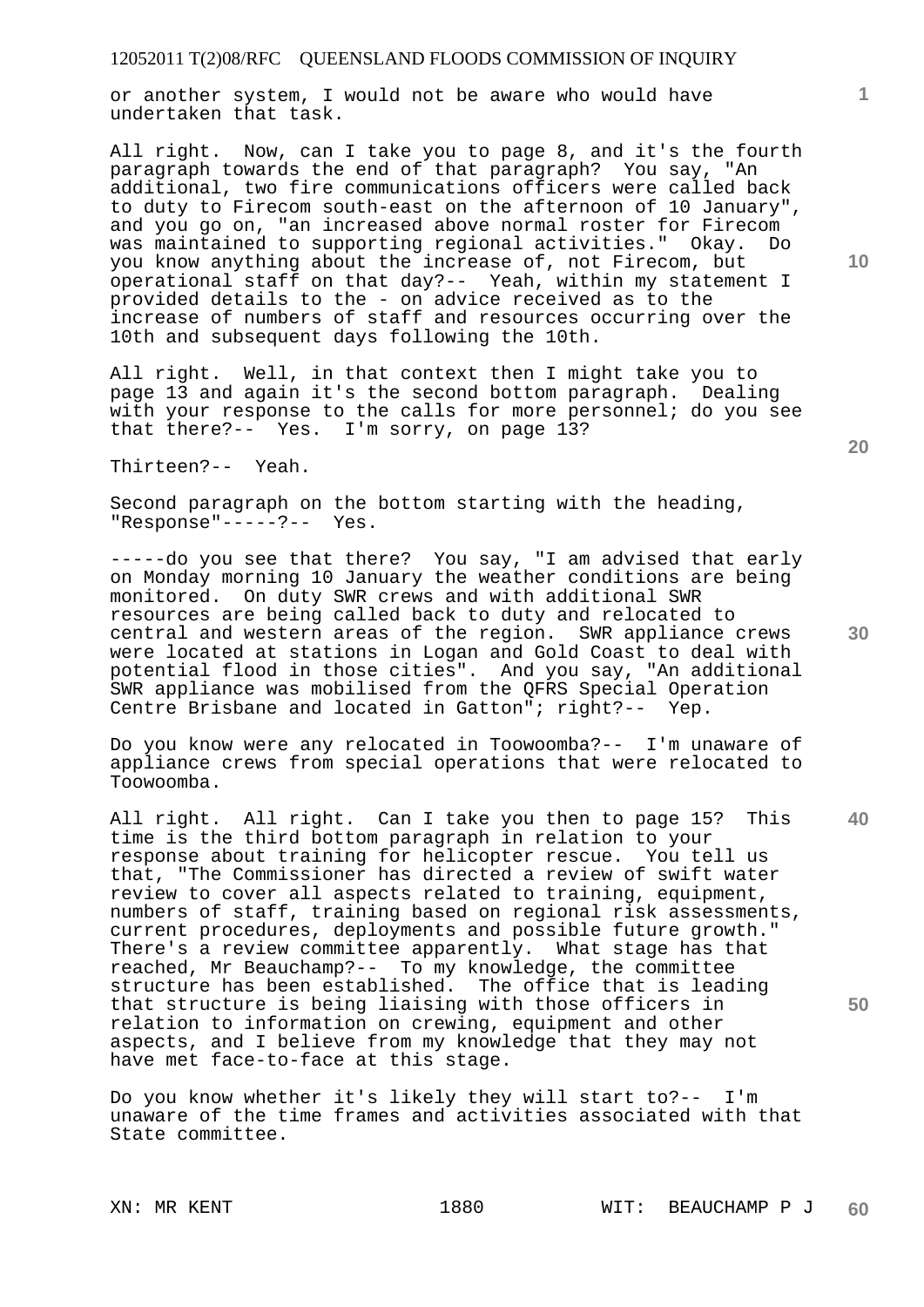Are you on it or not?-- No, I'm not on it, but an officer from south-east region is a member of that committee.

Do you know exactly what aspects are to be dealt with or is it is, as you say, all aspects, is it completely open-ended?-- I could refer to a executive briefing note that's been provided from the office of the Deputy Commissioner providing a summary in relation to the topics that are to be undertaken through that review if the Commission so requires.

Well, I'm interested to know what particular aspects, so if it is restricted in some way perhaps you could tell us.

COMMISSIONER: If you want to refer to a note, that's all right.

MR KENT: Yes?-- "The swift-water rescue committee will be convened to achieve the following: undertake a detailed analysis of swift-water rescue training requirements including prerequisites; duration; locations; levels one and two and the capacity of each; review oncall arrangements and capacity of suitably qualified staff to respond; link to the numbers of trained staff by region versus regional risk assessment requirements; complete stocktake of all swift-water rescue related equipment; match training risk and response; highlight areas of gaps and opportunities; review current procedures; ensure compliance with Workplace Health and Safety obligations and undertake comparison with other emergency service organisations, possibly New South Wales SES; ensure and coordinate a collaborative approach with the organisation staff and their union".

It's a fairly broad-ranging review-----?-- I believe it would be, yes.

-----from that description. Yes. Would you accept this proposition: firstly it's been suggested that in terms of numbers of swift-water rescue technicians level 2, that perhaps there are more in Queensland than any other State; is that right?-- I have been advised that Queensland has possibly doubled the number of swift water level 2 technicians than combined agencies across Australia.

And for obvious reasons, that it's more of a problem in Queensland than elsewhere generally?-- Because of the climatic impact, particularly wet season, and given the monsoonal and other impacts that occur in central and far north areas of our State.

**50**  And, indeed, carrying with that is the idea, is it not, that in this aspect of your service perhaps Queensland should lead Australia?-- To my knowledge, I believe that other agencies are sending their personnel to asked for training in swift-water rescue.

**30** 

**20** 

**10**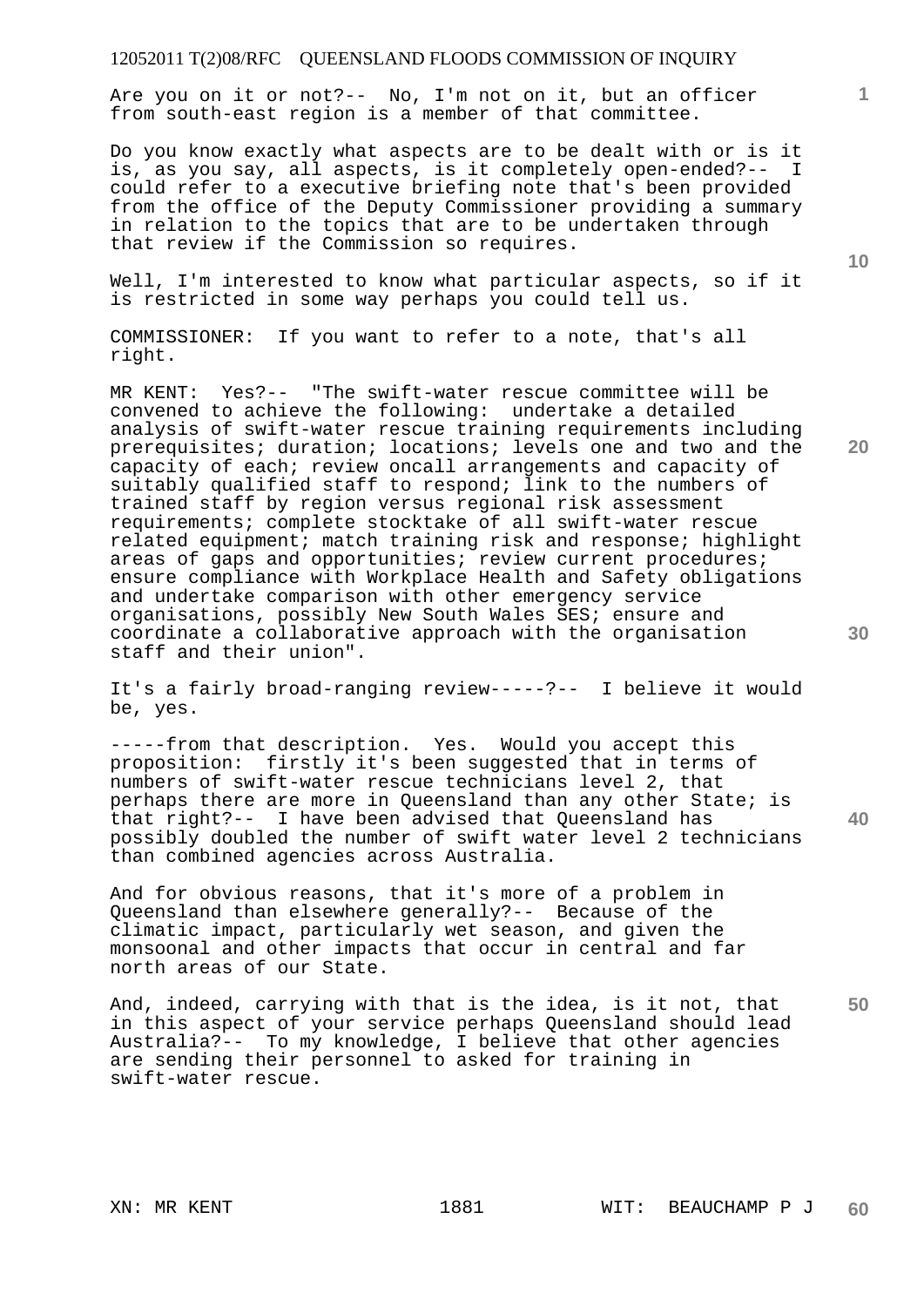# 12052011 D.20 T(2)9/MBL QUEENSLAND FLOODS COMMISSION OF INQUIRY

I take you then to page 16. Again, towards the bottom of the page you're responding to the idea that there are insufficient numbers of SWR trained personnel to perform rescues and in your response you say that personnel were endeavouring to keep their families safe and assist friends and neighbours. Appliance crews and swift water teams were mobilised, supporting local brigade and station crews and worked tirelessly in extremely challenging and dangerous situations. I'm not sure how much of a response that is, but can you just tell me this: from the information that you had - I'm not asking you to overreach the things that you don't know - are you aware of in the Toowoomba region whether there were enough swift water qualified level 2 technicians on duty to have two for each appliance?-- I'm not aware of the roster arrangements for Toowoomba or that region.

Are you aware of that document that I'll call - I can have it shown to you in a minute, I think - the Regional Functional Plan for south-eastern region?-- Yes, I-----

Are you aware of it?-- Yes, I am.

Do you actually have a copy of it?-- I do have a copy of it here.

Good. Can I just refer you to page 10 of that document. There's a paragraph 7 headed "Staffing", providing that, "When the level of swift water preparedness is elevated in the south eastern region, a minimum of two level 2 swift water technicians will be on duty manning swift water vehicles at all times." That's the directive?-- That's correct.

And to your knowledge is that followed in the south-eastern region?-- To my knowledge, as the weather conditions change, that directive is supported.

I imagine you don't day-to-day have your hands on the South-Western Region Regional Functional Plan?-- No, I don't.

Do you know generally whether it contains a similar provision?-- I'm unaware of the content of that plan.

Can you think of any reason why it would be different from the south-eastern one?-- I believe that the functional plans that are within each of our respective regions would have some similarity.

Yes?-- And - sorry, if I may add - relevant to the staffing configurations relevant to those regions and the risk within those regions.

I see. Can I take you to page 20 of your statement, please, and again towards the bottom of the page you say that to be included in the 2011/12 Regional Operational Plan which is under review, you provide some dot points there about things that are being reviewed for that updated Regional Operational Plan. Do you see that there?-- Yes, that's correct.

**10** 

**1**

**20** 

**40**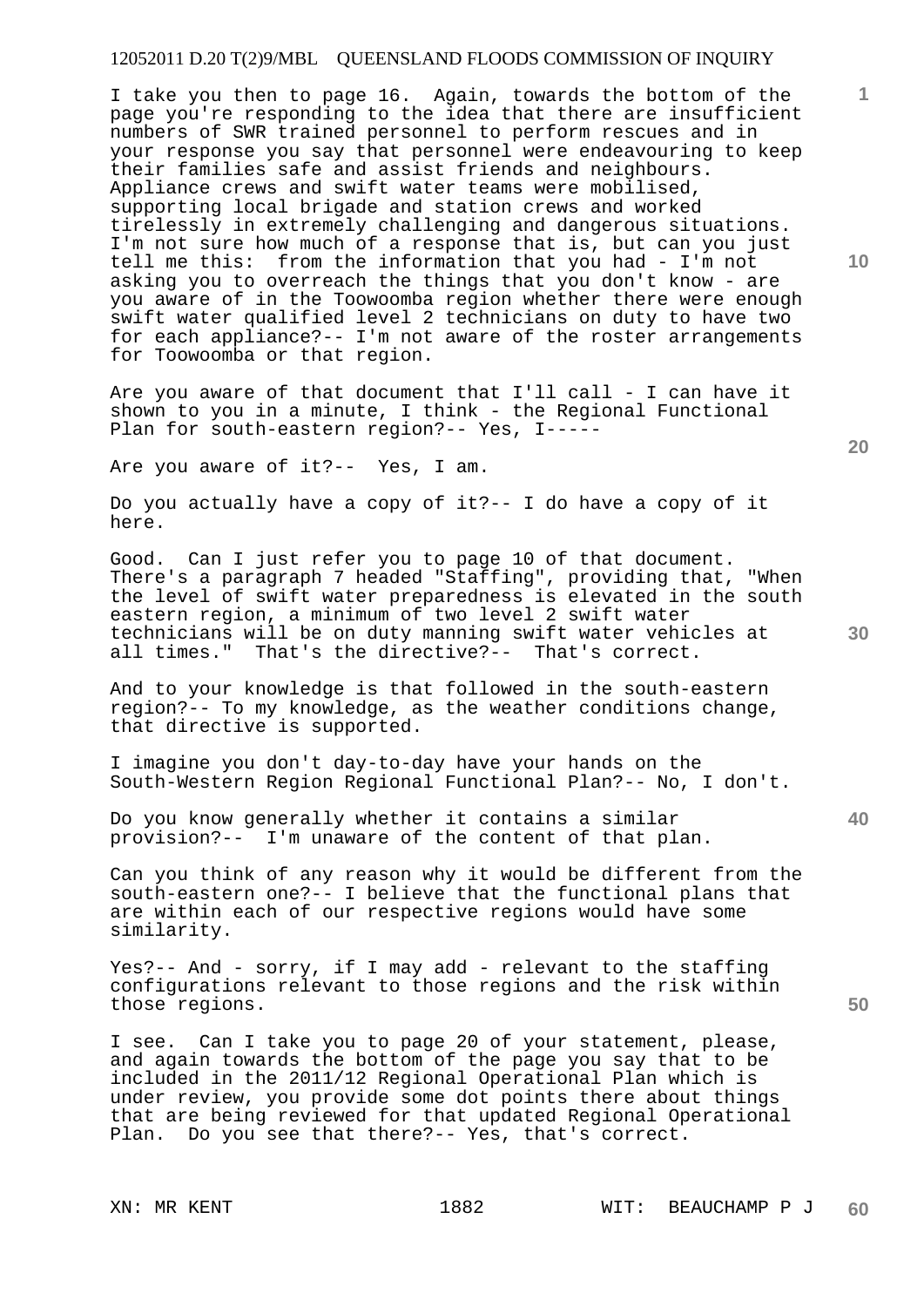If I take you to the second dot point: "Reconsider the QFRS fleet profiles with a focus on the stowage and transport of inflated swift water craft (working platforms)." The next sentence seems to suggest that inflating and deflating the craft is problematic and time consuming. In other words, suggesting, at least as I understand it, that perhaps they should be kept inflated because it's simpler. Is that right?-- That's correct.

Okay?-- If - if I may add, on the 12th of February the director of Regional Operations for South-Eastern Region tasked our Regional Technical Rescue Coordinator to undertake a review of technical rescue including swift water rescue and for that report to be available to me by the end of this month, and that report and the recommendations would also be provided to the state review.

Can I ask you this question about that aspect of that review?-- Yes.

What about motorised work platforms?-- I understand from advice from the state manager for technical rescue that the use of motorised rescue craft is being considered and will be part of the state review.

Yes. You're aware of at least some people are recommending that as a good idea?-- I am aware of that and in a - as part of surf life saving, I was a driver and instructor in those types of rescue craft.

Do you know this much detail: whether it's also being suggested, if they are to be motorised, that the propellers should be guarded?--  $I$  - my personal opinion is that similar to surf lifesaving and particularly when you're dealing with patient retrieval, such that the propellers should have a propeller guard on those.

Okay. I understand that you're not - your area of responsibility doesn't cover Toowoomba, does it?-- That's correct.

Do you know a bit about Toowoomba nevertheless?-- I know a little bit about Toowoomba. My great grandparents, grandparents and my parents were born and bred in Toowoomba. My grandfather was an auxiliary firefighter in Toowoomba for over 40 years.

So you at least know a little bit about-----?-- A little bit, yes.

-----the fire fighting situation in Toowoomba?-- I'd probably have a small understanding in relation to their capacity.

Yes, nothing further, thank you.

COMMISSIONER: Having set us for that up, you don't want to ask him about Toowoomba?

**30** 

**20** 

**50** 

**10**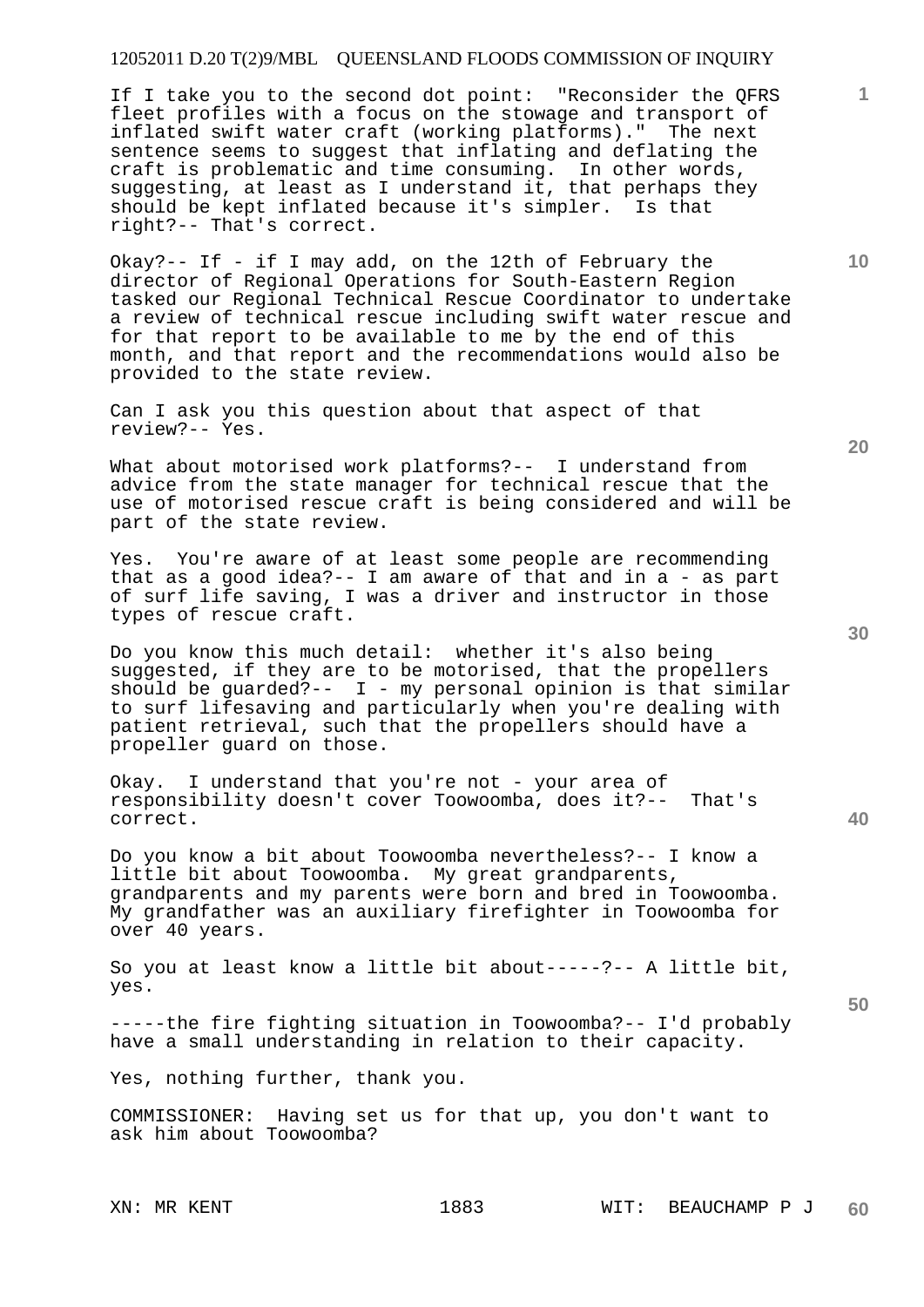MR KENT: Well-----

COMMISSIONER: No, don't feel compelled.

MR KENT: There is a question that I could ask but from what he just said, I very much doubt whether he could really comment on it.

COMMISSIONER: All right, thank you. Mr Dunning.

MR DUNNING: I have no questions, thank you, Commissioner.

COMMISSIONER: Mr MacSporran.

MR MacSPORRAN: Thank you. Mr Beauchamp, the Assistant Commissioner for the south-west region, which is Toowoomba and other areas, would be Mr Dawson; is that so?-- That's correct.

And he is coming today?-- I believe so.

If I could just ask you this. The service received an advice from BOM back in October last year?-- That's correct.

About the likely weather pattern emerging for later in that year?-- That's correct.

And you've referred at pages 5 and 6, I think, of initiatives that were taken by the service following that briefing?-- That's correct.

The first dot point there on page 5 refers to "Commissioner Briefings", it says "Tandberg", commenced in July and go through into October and so on. What is meant by Commissioner briefings? What does that involve?-- The service takes an all hazards approach to our planning and preparations. Early - as we moved into the middle half of 2010 the Commissioner commenced his audiovisual teleconference with Assistant Commissioners across Queensland and other key players in relation to our preparation for the potential 2010 bushfire season. As it become obvious from the reports that were being provided in relation to a more than normal wet season, the focus then proceeded to looking at preparations relevant to a potential wet season event.

And when it mentions actual Commissioner briefings, what form is that taken? Who are they given to?-- The Commissioner, through those briefings, would provide from our state headquarters at Kedron Park information such as updates on forecasted weather conditions that are obtained from the Bureau of Meteorology. There would be BOM officers that would be included in those video conferencing to ensure that there is a broader awareness across our state in relation to those potential events. As well as, as we've seen, for the periods of late 2010/2011 our state has been subjected to a number of significant cyclones and as a consequence significant resources and deployments both prior to and after has been

**1**

**10** 

**20** 

**30** 

**40**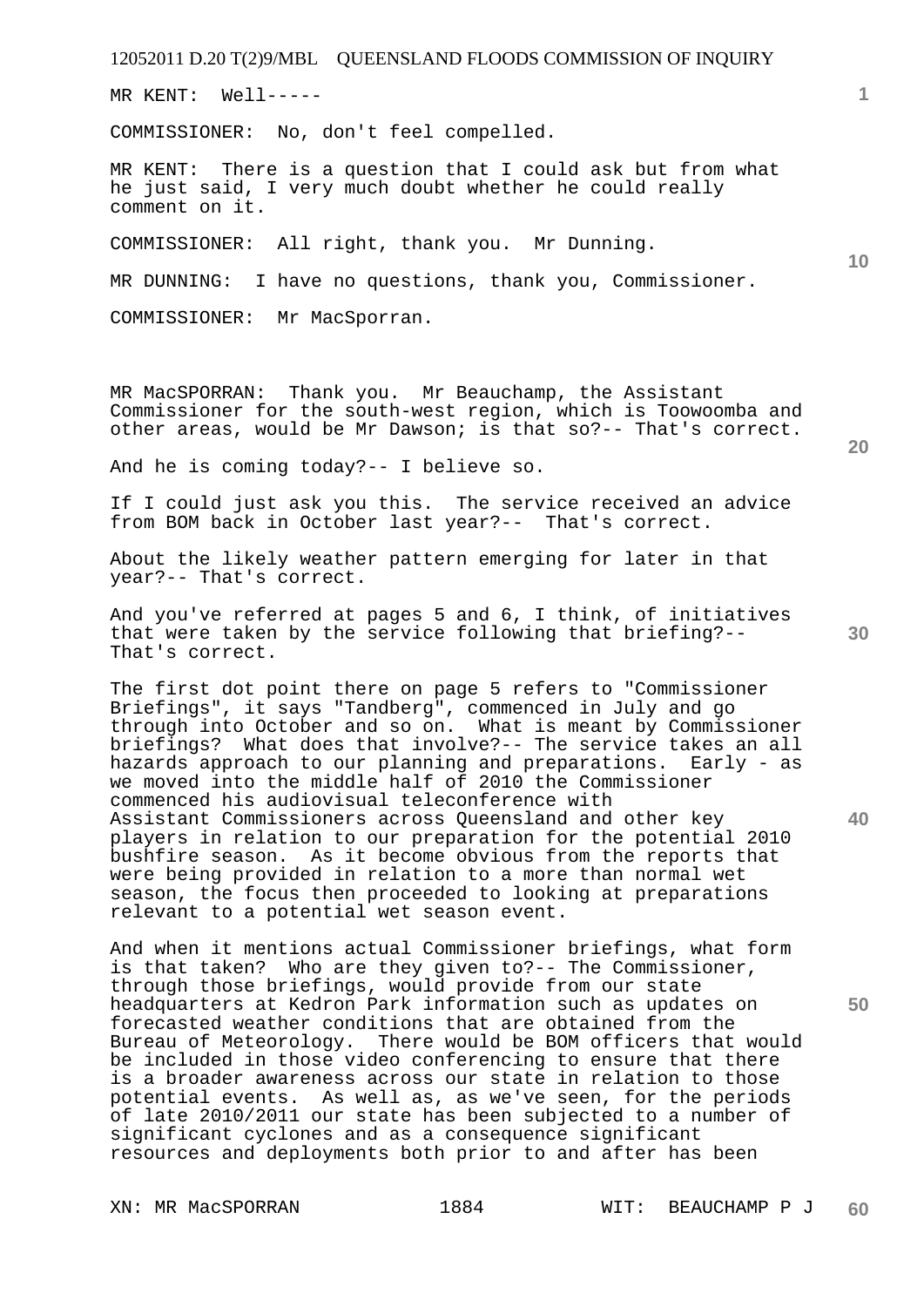actioned as a result of those.

In terms of the Commissioner briefings, are they documents that are distributed to the service or is it to individuals in the services, or how does it mechanically actually happen? What is done?-- Well, in relation to those Commissioner briefings, in the first instance it is about the Commissioner from state office providing an update to the regions. As a consequence of that, in my region, the south-east region, I would then provide both face-to-face updates to the regional managers across south-east region. And from there, I would expect that those officers, those commanders within their respective commands, would also provide updates and information down to their respective station leaders as well as to our rural brigades across south-east.

Now, is it also expected from the service that officers in charge of individual stations take initiative in aspects to monitor weather patterns and provide training to the station staff?-- Under our operations doctrine and - which is our incident management system, all officers at all level are required to undertake a level of awareness or situational awareness relevant to their environment, whether it's at a whole of region or command or station. Part of the officer in charge of a shift or station has a responsibility within that structure and system to be aware not only of their immediate station or brigade environment but also aware of the patch of where they could possibly respond to in a particular type of event whether it's wet season, whether it's bushfire or other type of emergency event.

Now, the second dot point on page 5 there which talks about October 2010, the south-east region technical rescue coordinator tasked to review the region's swift water plan. Was that in response to these Commissioner briefings or was it a routine review done annually, or whatever?-- In relation to that particular review, every year the region will review its operational and functional plans. These are prepared around this time of - of the calendar year and once they go through the process of rigour and approval, then they're posted on our regional website for the next period; in other words, for 2010/2011, 11/12. That regional website is access to - in south-east region, to every full-time permanent officer and every auxiliary officer across this region.

Halfway down that page you refer to November 2010, "Establishment of an additional cache of technical rescue equipment located at south-east regional operational precinct Beenleigh." Was that something over and above what would normally happened yearly?-- I had an opportunity through ongoing reviews - the first review in relation to technical rescue as a whole since my appointment in south-east in late 2006 looked at improving technical rescue equipment and personal protective equipment for our tech rescue operatives. Through that continual process of review, and it is not just something that may happen on one particular year or occasion, I identified, and through discussion with the tech rescue coordinator and other technical rescue operatives, that we

**1**

**10** 

**20** 

**30** 

**40**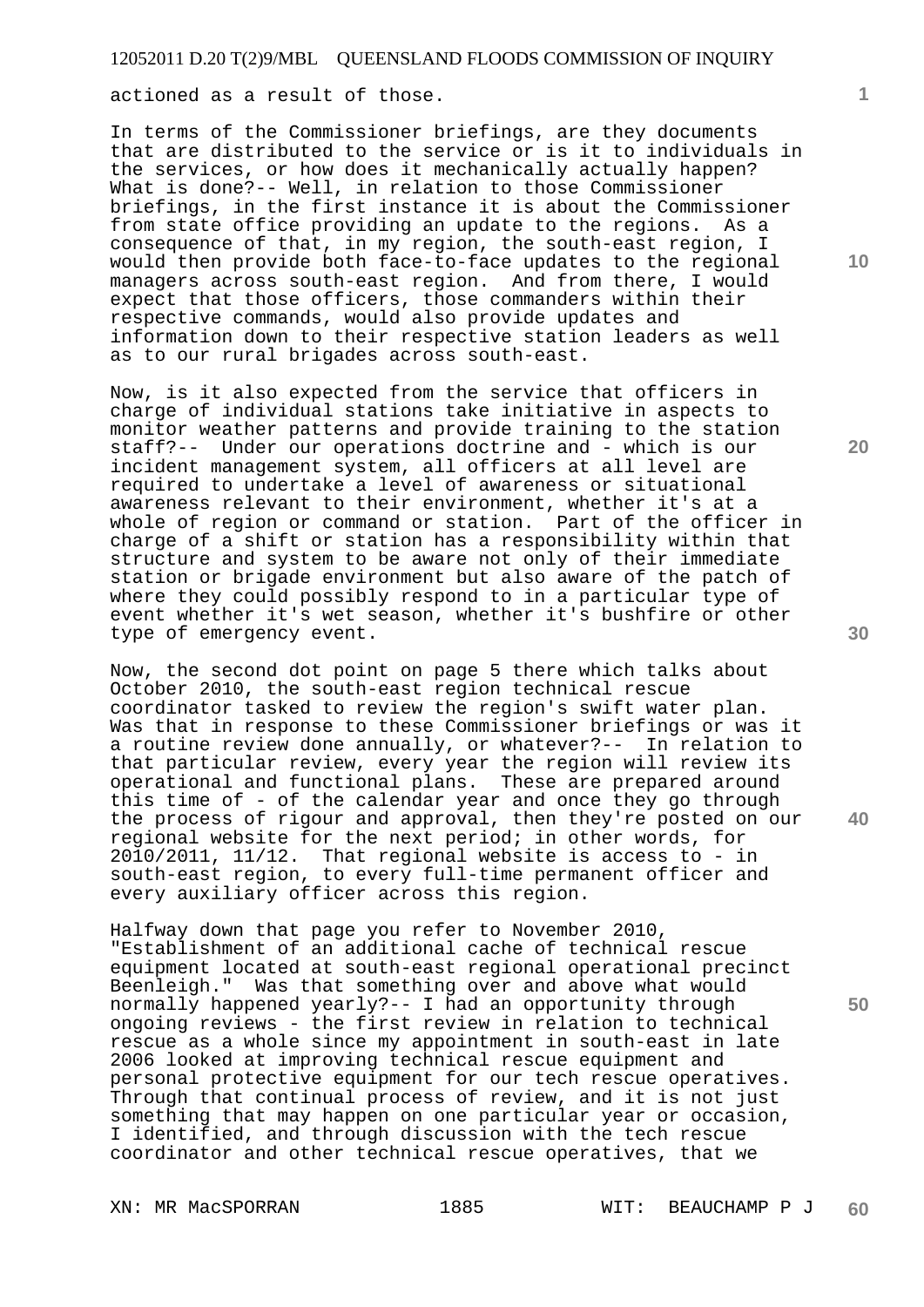required additional capacity including better boats, as we may call them, the inflatable working platforms, as well as enhancing our available additional caches in relation to swift water rescue. Particularly, to ensure that should we bring up additional appliances above and beyond our normal three rescue appliances for that event, we had the capacity to effectively equip those additional appliances.

So it was designed to , in part at least, give you the capability of equipping additional appliances should that be necessary?-- That's correct.

We see October/November/December 2011 there was training including exercises in the setting up of ICC structures?-- Again, following my appointment to south-east region I and other officers within the region undertook a review of our capacity to proactively establish regional incident management teams or teams that could go in and set up ICCs, whether it is in the east or the west of the region, and ongoing training and development was provided for those officers. It is just not about providing that additional level of knowledge and not maintain that level of competency. Both through ongoing training, particularly exercising, is a regular activity that occurs over the 12-month period and not just a one-off type event.

All right. Over the page on page 6, about the sixth dot point down, which stated, "Area Commander, Ipswich Command, initiated with local station officers in charge an increased awareness for all operational staff for flood water related rescue and preparedness arrangements." We see that there is a reference there to the fact that Colleges Crossing was cut for number of days in December 2010. So was there an increased preparedness initiated because of the likely continuing closure of the Colleges Crossing and flooding events in that area?-- Yes, there was. The area commander, in consultation and working with the local officers in charge within that command, undertook a number of initiatives including reviewing the local action plans for swift water rescue within that command. And not only developed those plans but made sure that those plans - or redeveloped or reviewed those plans but made sure that those plans are broadcast to the crews within that station area as well as once those review plans have been completed, then those plans were put back up on our regional website for other staff to have access to.

I know you're concerned with south-east region. If you can't tell us, simply say so, because Mr Dawson is coming along later on, but would we expect to see the same level of preparedness generated in the south-west region, particularly in respect of Toowoomba?-- I - I would believe that giving consideration to the extensive flooding after many years of drought happened across south-west region, again, they undertake a very similar all hazards approach to preparing and planning and not only in south-west region but I think generally and collectively across the state.

Is there a system whereby local stations are to identify local

**20** 

**10** 

**1**

**30** 

**40**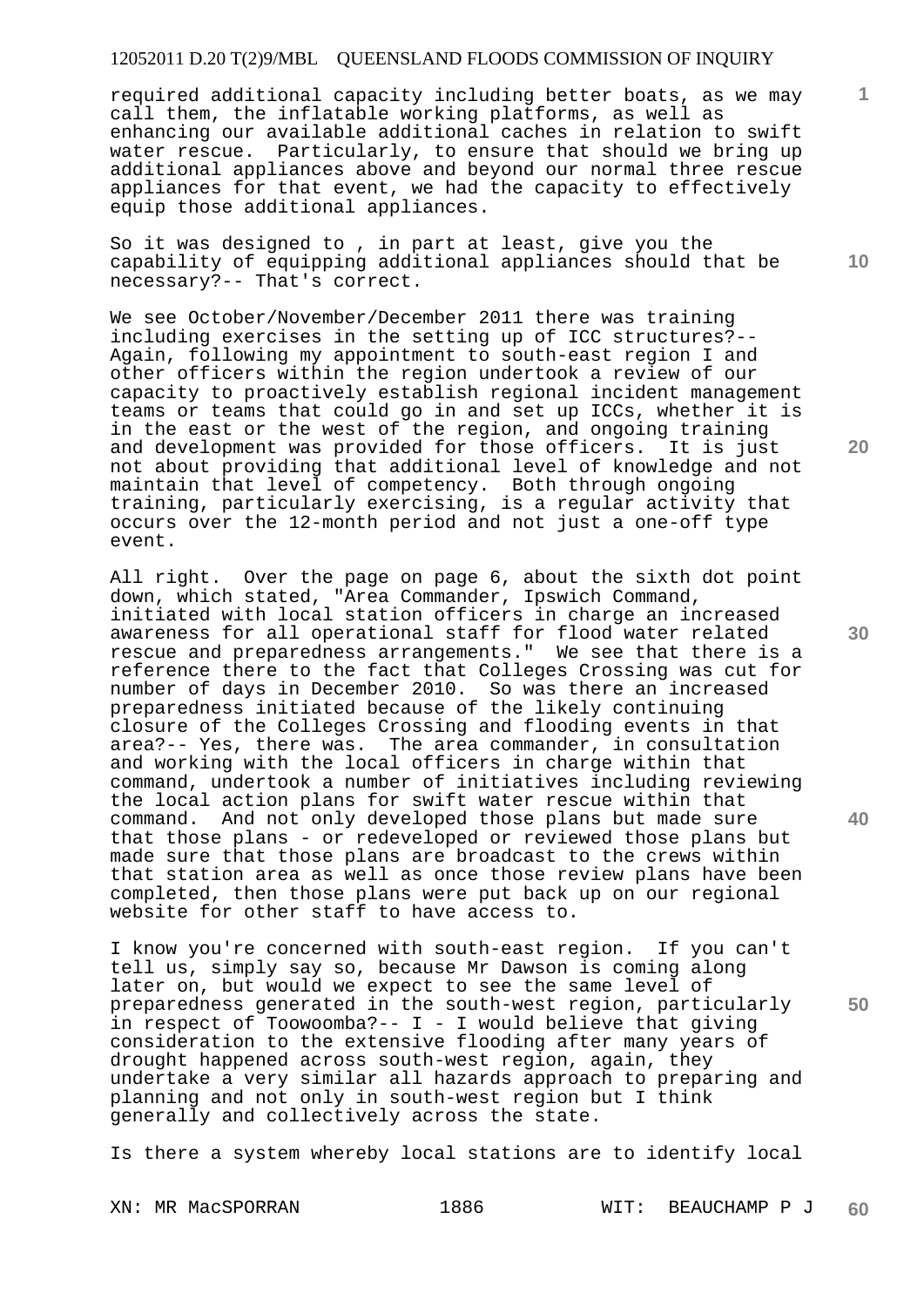area hazards, risks?-- Yes, within - within our operations doctrine, our incident management system, there are a number of templates and procedures and responsibility matrixes that are available. It identifies, for example, in any permanent station responsibility of the officer in charge to look at operational preparedness for that station, as well as not only for - for example, if it is a 10/14 shift A , B, C, D, that that officer might coordinate the activities for that station, share and allocate tasks within that station on that operational preparedness, and the development of local action plans and other guides in relation to that preparedness and operations.

Now, the events that confronted the service throughout this period I suppose starting as early as December 2010 and going through January were rather extraordinary, weren't they?-- Without a doubt.

There were multiple areas across the state which were being inundated with flood waters?-- Yeah, from - the information I'm aware in the reports that have been provided, potentially over 85 per cent of Queensland at any given time, particularly in January, was actually under water - an unbelievable event or period of time for Queensland.

Have you ever seen any indication by way of figures as to how many service personnel were involved in the response overall?-- For whole of Queensland, I would not be able to provide specific numbers but I can provide, for example, in south-east region between the 10th of January and the 25th of January, which was south-east region's response to the flood disaster and also the activities that we undertook, somewhere in the vicinity of almost 7,000 personnel activations occurred - an incredible achievement by the personnel. That's the full-time, part-time and volunteers across all stations and brigades. And extremely well coordinated and supported through our hierarchy of command and control, our incident management systems and processes.

That number you've mentioned is limited to that period in January?-- That's correct. Even before that I - from the information or what I have been advised, we've had a number of personnel pre that disaster period 10th to 25th that we in south-east region we deployed across Queensland for such tasks as air-based support, incident control, centre teams, swift water teams and the like. And then following the flood disaster 10th to the 25th, we also forwarded from - deployed from south-east region a significant number of personnel again to the far north both prior to Yasi and also following Yasi's events up there.

Have there been since those events debriefings within the service?-- Within south-east region we have undertaken extensive debriefing activities in relation to the events of the 10th to the 25th, involving discussions and debriefing concessions. I believe at least 60-odd sessions. We have conducted regional operational planning forums in both the east and western areas of the region which include captains

**10** 

**1**

**20** 

**30** 

**40**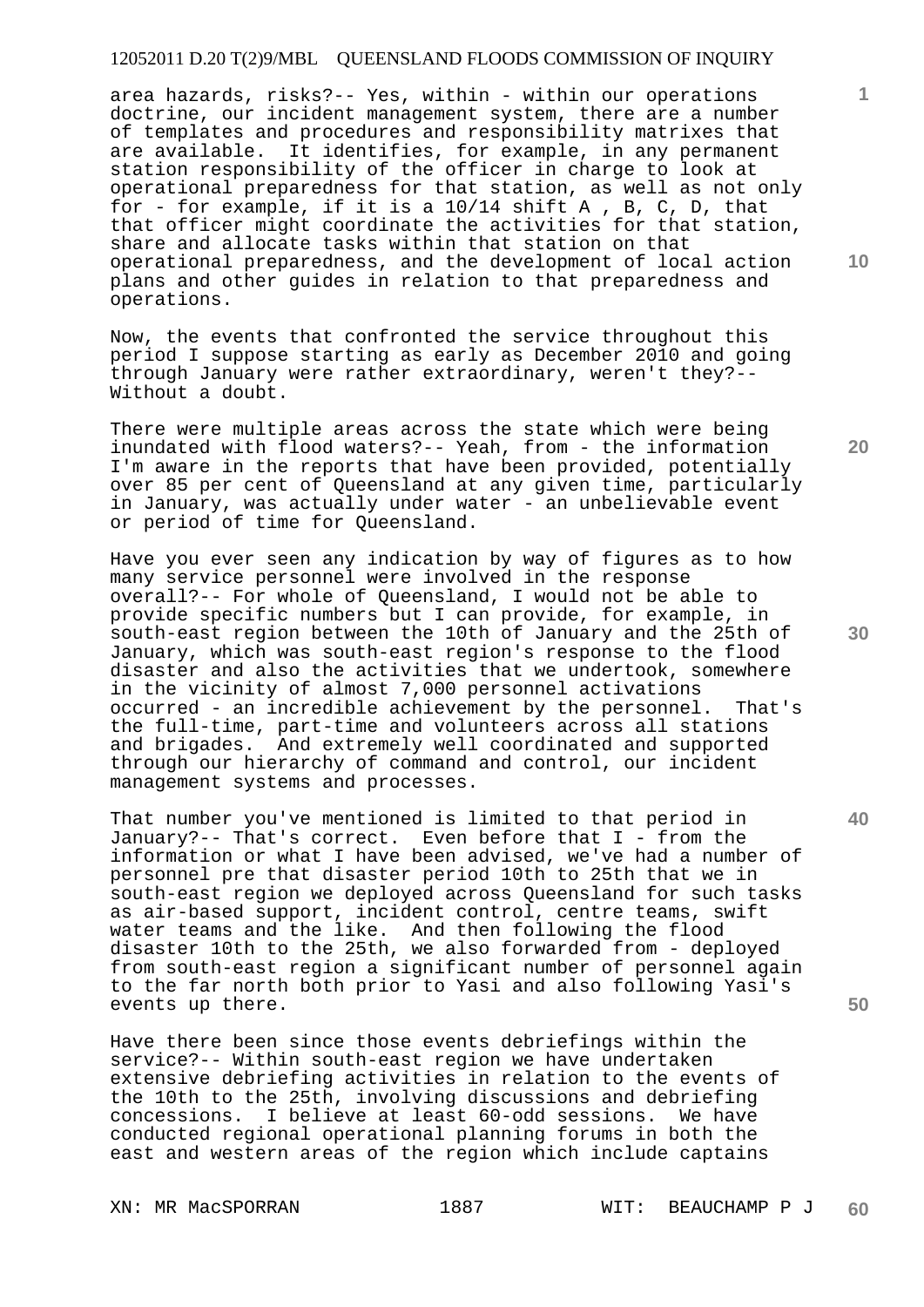and first officers from brigades as well as station officers to those. We have conducted debriefing for the Regional Operations Coordination Centre, an extensive undertaking. Several hundred people have participated in that and it's been coordinated by a dedicated team from south-east regional council. Two areas that we haven't debriefed at this stage is both the ICC for Gatton and for Ipswich, simply because many of the key players in relation - who undertook tasks within that - those ICCs were either deployed to New Zealand for the disastrous earthquakes that affected that city or they were deployed to events up in Yasi. And, additionally, a number of them have also been ill and have not been able to participate in that. Now, those debriefing processes will be undertaken.

It is just a question of those - the personnel having been involved being brought together for that purpose?-- Absolutely.

When available?-- Now, if I may add, there's two types of debriefing activities. One of those is an operational debriefing and these had been occurring significantly. There's also debriefings in relation to supporting the health and welfare of our people. Our fire care team for whole of state as well as for south-eastern region have been actively engaged both from the start of the disaster on the 10th and the 11th with peer support officers located in ICCs, with our chaplains within the service also located and out into the communities. I had opportunity on the 12th of January to meet personally with the regional fire care peer support coordinator and discuss the impact of the event and also the impact of the event on our staff in south-east region, and he has done a marvellous job in relation to coordinating our PSOs but also seeking support through state PSOs from across Queensland as well as specialist support for our people, and that continues today.

All right. Thank you. Thank you, Commissioner.

COMMISSIONER: Ms O'Gorman?

MS O'GORMAN: No questions.

COMMISSIONER: Mr Callaghan?

MR CALLAGHAN: No, may Mr Beauchamp be excused?

COMMISSIONER: Yes, thanks, Mr Beauchamp.

WITNESS EXCUSED

MR CALLAGHAN: I call John Burrows.

**10** 

**1**

**30** 

**20** 

**40**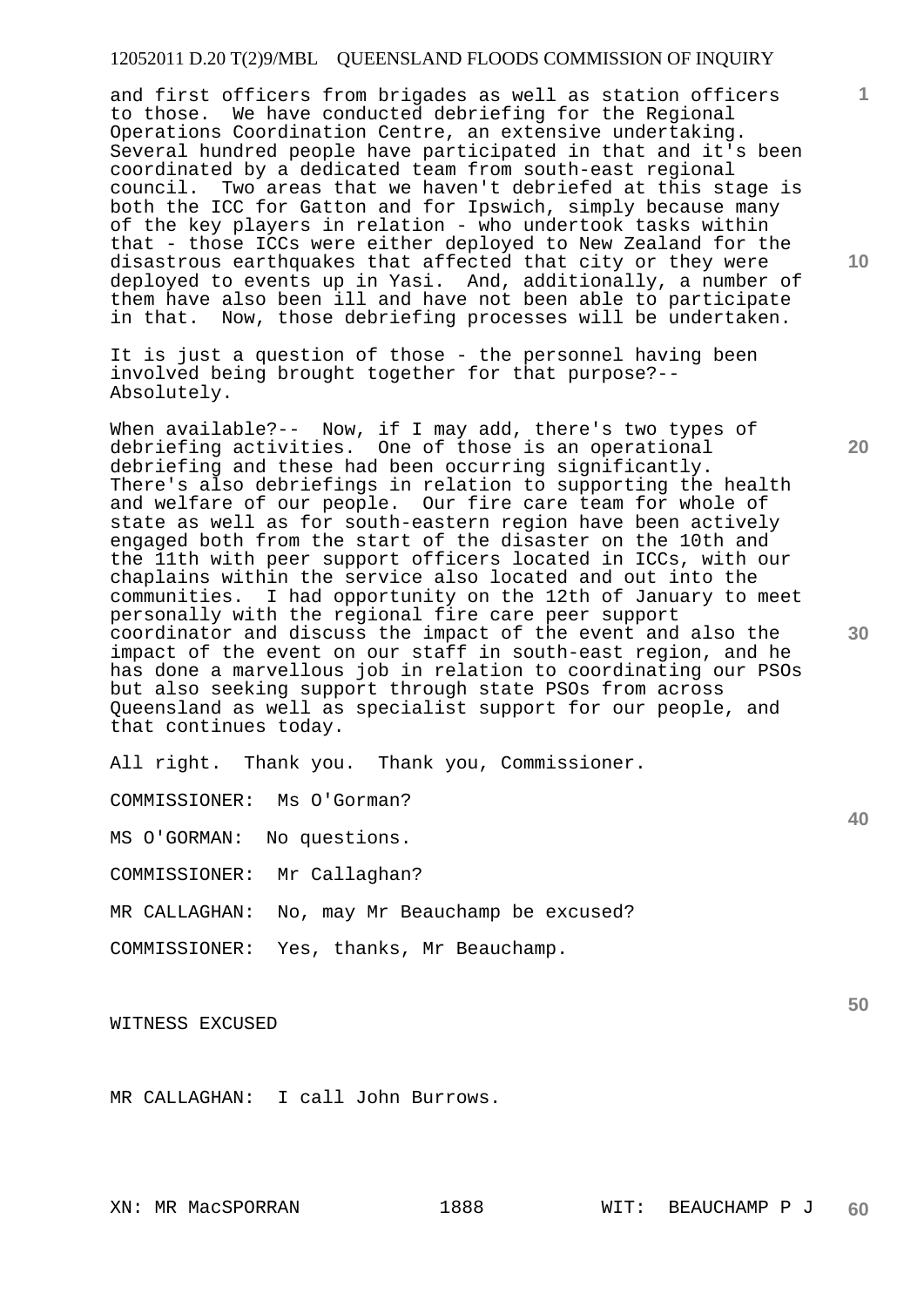JOHN DOUGLAS BURROWS, ON AFFIRMATION, EXAMINED:

MR CALLAGHAN: Can you tell the Court your full name and occupation, please?-- John Douglas Burrows. I'm a firefighter with a substantive rank of station officer.

Mr Burrows, you took part in an interview with Commission staff, a transcript of which has been prepared; is that correct?-- Yes.

There were a number of documents referred to in the course of that interview which are exhibited as annexures to that transcript; is that right?-- Yes.

That's just being shown to you now for completeness. Does that appear to be the transcript and the annexures?-- Yes.

Yes, I tender those.

COMMISSIONER: Exhibit 355.

ADMITTED AND MARKED "EXHIBIT 355"

MR CALLAGHAN: Now, the transcript goes for, I think over 100 pages. What I would like to do is just summarise in broad terms what you have to say on a number of topics, or at least get a summary of it on the record. Firstly, you draw attention to the long-term resourcing of the Toowoomba QFRS; is that right?-- Yes.

In essence, your point, I think, is that Toowoomba's actual response capacity has decreased even though the population and the amount of work has increased. Is that a fair summary?-- That's correct. I've based it on figures from 1976 to the present day.

Yes. And for the record, I'd suggest that pages 9 and 15 and annexure D1 are the relevant parts of your transcript and exhibits which speak to that. The next point you make or the next topic I'd suggest might be relevant is you point to a failure by management of QFRS to act or at least to be proactive during the lead-up to the flood events in January; is that right?-- That's correct.

One point you make is that a number of senior officers were on leave?-- That's right.

Accepting that, I suppose leave is always going to be an issue at that time of year, do you say that that had an adverse operational impact?-- Yes, most definitely, and I experienced that firsthand, the lack of senior operational support prior to the 10th of January.

**1**

**20** 

**30** 

**40** 

**50**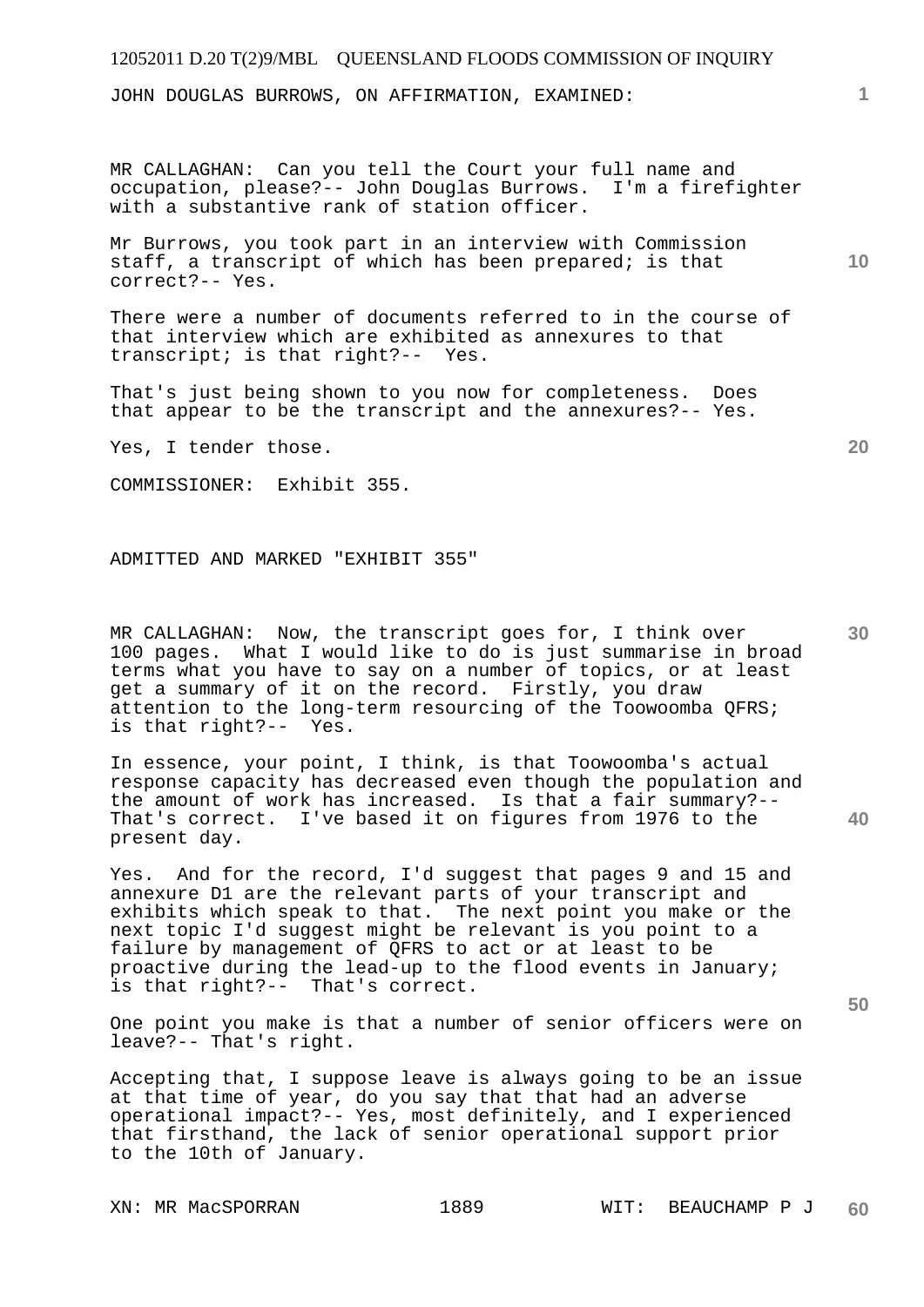Do you just perhaps - can you give an example of that?-- Yes. Went out to an incident involving a car with four people on the Oakey-Pittsworth Road in the middle of the night, hosing down, and our regional Firecom was absolutely overloaded with calls for assistance. All the resources from Toowoomba went approximately 15 kilometres to the west out of the town to effect the four rescues. The only senior on-call, his highest priority seemed to be not really worried about the rescue but get the appliances back into the town-----

Sorry, what sort of rescue was that?-- We were doing swift water rescues. We had dragged a total of four patients out of a very broad expanse of water, and as the incident controller I was constantly being harassed by the senior on call who wanted to be very explicit and make sure that we returned back to Toowoomba asap. I had to be equally explicit and tell him that I would return when we had in fact effected all of the rescues and checked that there were no people as reported downstream. Then on that particular night, we were returning back to the Toowoomba area, I had heard another two separate swift water rescues go down. I got back to station 11 where I was doing standby. I got on the phone. The crew sensed that I was less than happy with what had been going down. I rang the senior on-call and I advised him that it's absolutely hosing down in Toowoomba, we need to go to an ICC level of involvement to take the workload off Firecom and south-west region and that I believed we needed to go to level 2 incident management system. On ringing the senior on-call he advised me, "It's dark." And I advised him words to the effect, "Turn the fucking light switch on."

**10** 

**1**

**20** 

**30**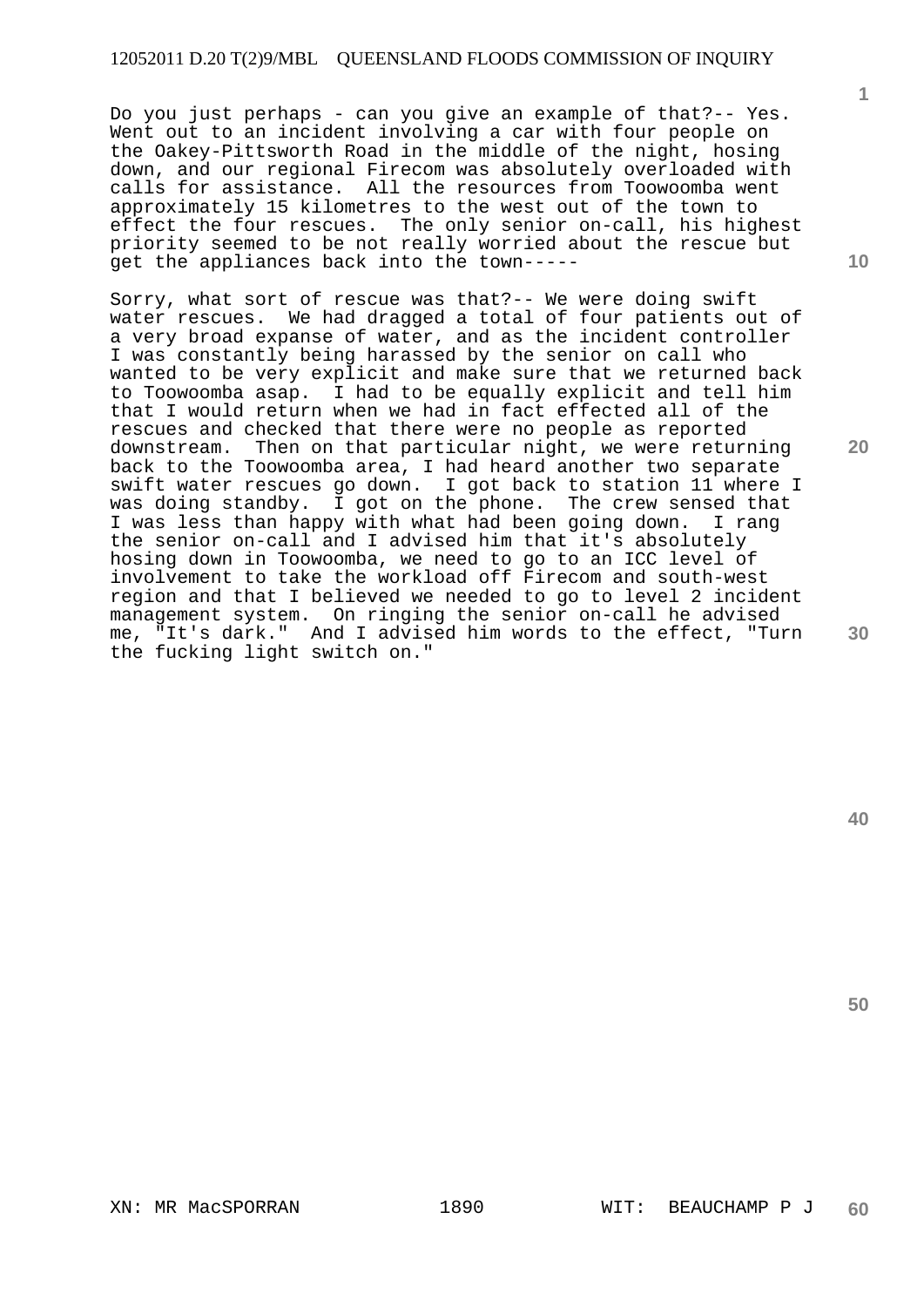I understand that that might be a complaint about specific incidents, but does the fact that you're calling a senior on-call, does this link in anyway that senior officers were on leave, that's what I was asking about?-- Well, in that where I can verify from - getting no action from the dedicated senior on-call, I then rang Mr McInerney, Mr Bill and, in fact, Mr Dawson, and no phones answered. So I could get no guidance. And unfortunately with the way it works in south-west region, people away from the incident ground seem to be able to make the decision without talking to the incident controller and, in fact, if I, for instance, wanted to make an additional resource it has to be approve via Firecom after consultation with a senior on-call. So the this administrative log jam stifles effective operational response.

All right. And, look, you speak in the interview about what you've described as trigger points pointing to the need for an increase in resources or at least awareness of what was about to happen; is that right?-- Well, blind Freddy would have seen that we were heading for, as I'd determined, a timeline for disaster. You had resources such as the Bureau of Meteorology website which amongst other things has got the Keach barren soil moisture indicator on it so you can determine whether or not the soil is one hundred per cent saturated, and as I say blind Freddy on those days would have realised you'd only have to spit on the ground and you have run-off of saliva. There was no soil absorption capacity left. The operational crews on the ground were fully aware of that and were continually asking for support from senior management and we weren't getting guidance.

Okay. The next topic that you cover in - or another topic that your cover in the interview is a summary of your actual involvement in the events in Toowoomba on the 10th of January, and I'd suggest there are probably three things that I want to ask you about in that regard. First of all, you say that you arrived at the station, and you might in a moment tell us about what time it was, but you say there were two appliances responding and three sitting unmanned including at least one with a 15-metre boom on it which presumably would have been useful in that which was happening at the time?-- That's correct.

Can you tell us what time that was?-- My only guesstimate is around 1.45. Why I say "guesstimate", the actual event logs when we did the debrief with management almost a month later, we were advised that they were quarantined. So I, to this say, don't know precisely when I rang from station 11, which is Kitchener Street, to Firecom to report a bus with about nine people stuck in some rising flood water.

All right. You speak about your own response with a Mr McKaren to two people being trapped on a roof at a vehicle - trapped on the roof of a vehicle at Hill and Dent Street; is that right?-- That's correct.

And you record that, I suggest, between pages and 97 to 103 of

XN: MR CALLAGHAN 1891 WIT: BURROWS J D **60** 

**10** 

**1**

**20** 

**30** 

**40**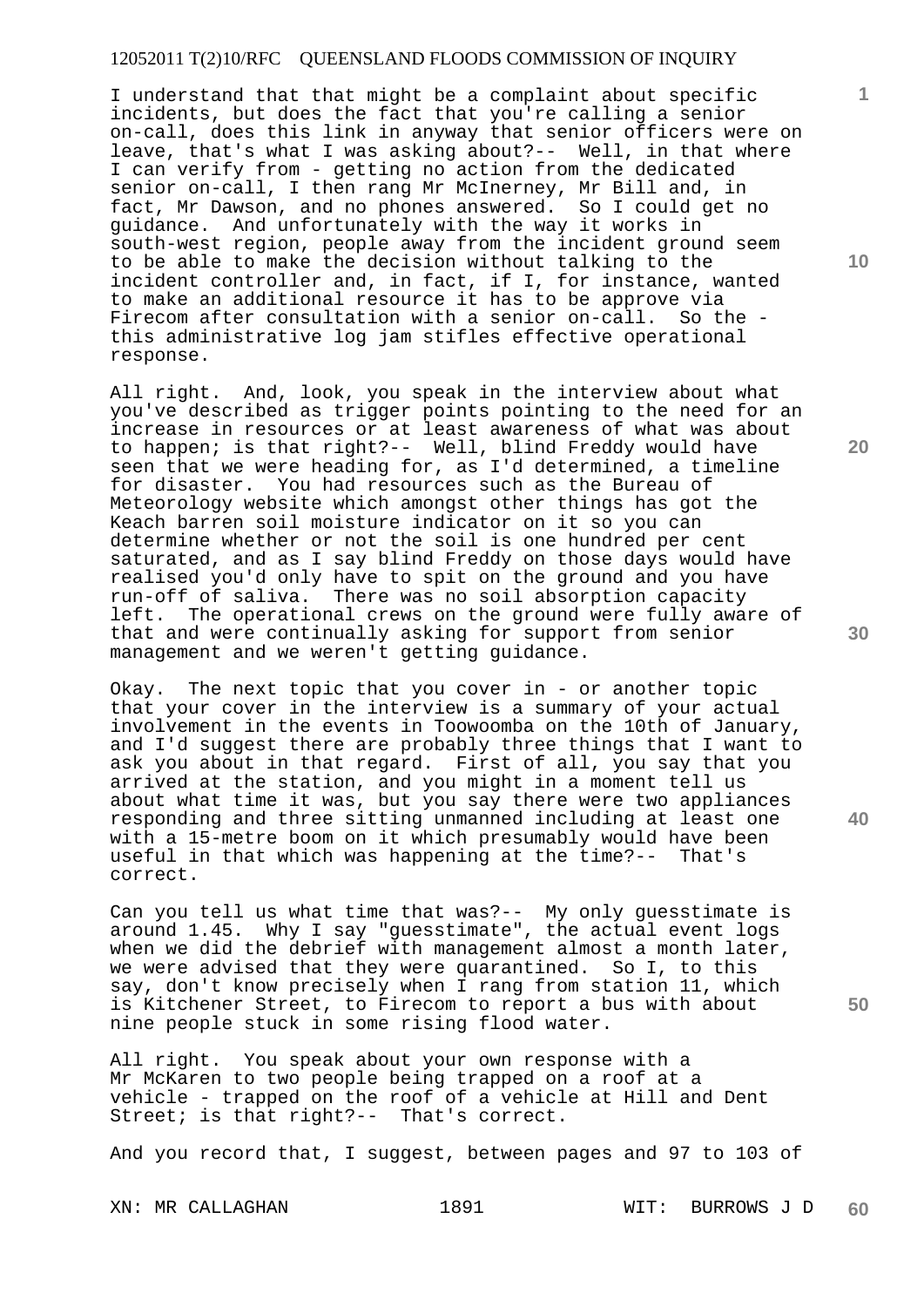the transcript, you describe that in some detail?-- Yes.

You then speak about a further response to four people who are stuck on the roof of a four-wheel drive at or near the Allied Flour Mill?-- That's right.

And the bit I want to ask you about there, I think you say you saw that some rural firefighters were in the water attending at that scene; is that correct?-- That's correct.

And you understand that's a breach of the procedures that they weren't level 2 qualified and, therefore, shouldn't have been in the water; is that your take on that?-- As far as I'm aware, they haven't even done the awareness level of training.

All right?-- So unfortunately they were not adhering to the agency's own zero harm policy. I don't know who sent them out. I believe earlier in the day they were attached to the Regional Operations Coordination Centre at the rear of 201 Anzac Avenue.

All right. And you, as I say, record in the transcript the things which occurred and the things that you did then. The next topic, I'd suggest, is a broad comment that you make about the - the immediate response on the 10th of January and in broad terms you point to a - or complain of a failure to recall staff and to man up the operational stations; is that right?-- That's right. What appeared to have occurred was that administratively the agency had crewed up, and what I mean by that, if I may, is that three auxiliary stations had been stood up for the day with no training in swift-water rescue at all. The Regional Operations Coordination Centre had been manned up with personnel, and the South-West Regional Fire Communication Centre had been manned up to a total of six, three being Firecom staff and three being supervisory or senior officers in a space that is only 10 square metres in size. It's not much bigger than two phone boxes.

All right. Now, have you seen Mr Dawson's statement that he's prepared for these proceedings?-- No.

No. All right. Well, I suggest to you that he's responded in terms which suggests that there was some 56 staff, I think, who responded to the flood events on the 10th?-- If I may, with those figures.

Yes?-- Unfortunately the agency is very good in giving terminal numbers. What I mean by that is perhaps by midnight on the 10th you had 56 people there, but on - I'm here to tell you now that when the spam hit the fan at 2 o'clock in the afternoon there were not 56 people there.

What's your take on how much were - how many operational staff were working that day?-- My take on what I knew was the 10 operational staff plus myself who was recalled to duty by default, and two other firefighters that self-responded after hearing reports in the local media.

**20** 

**40** 

**50**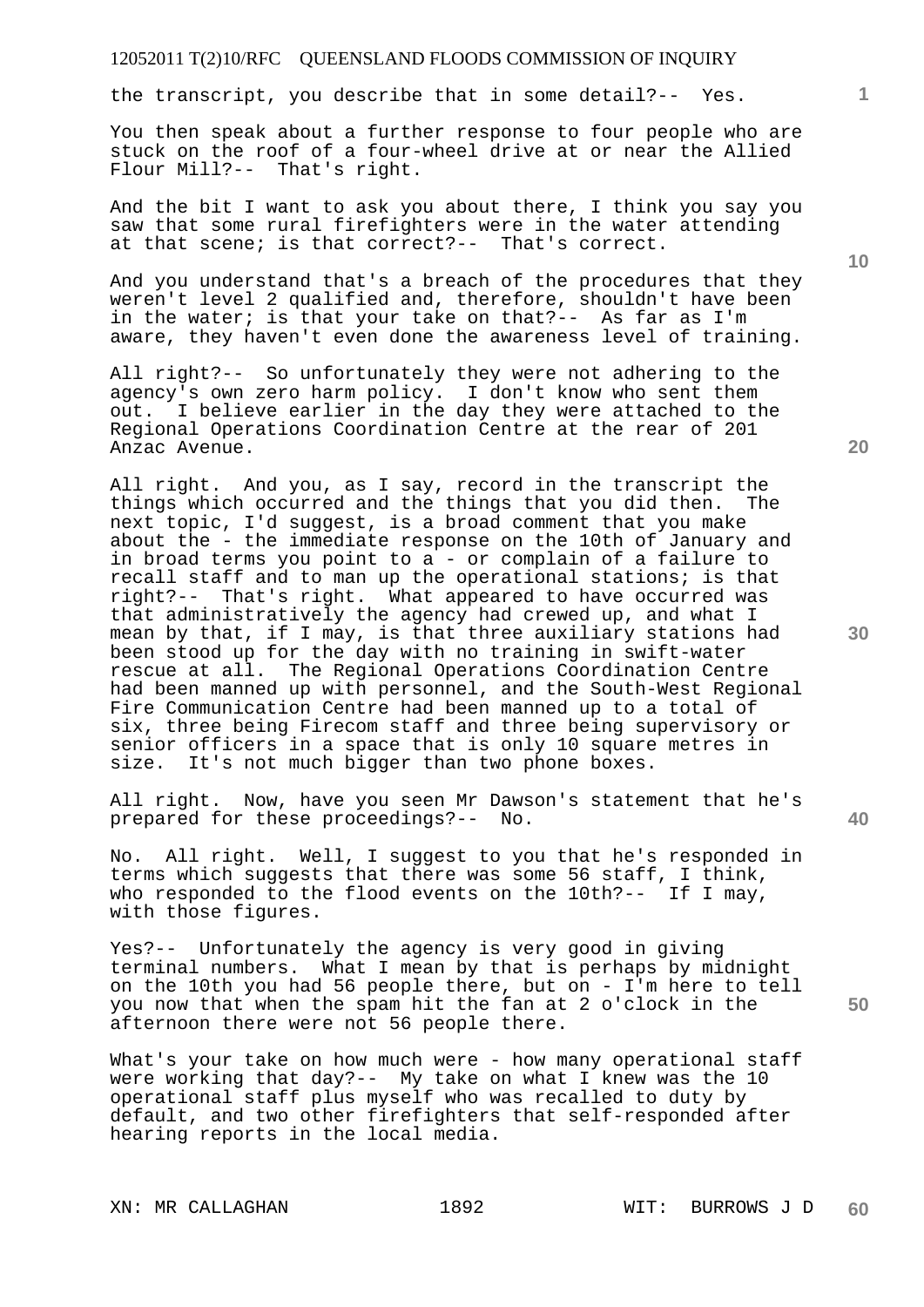Well, touching back with - to what we were talking about before when you say when you arrived, there were appliances which weren't being used?-- That's correct.

Were you aware as to whether that situation persisted at any stage during the afternoon or was-----?-- That situation persisted. Until 1700 when the local branch United Firefighters Union secretary Remco Spreenebrink had conversations with the Assistant Commissioner and with words to the effect that, "If you don't go and put another crew for each station for the night, it will hit the media."

All right.

COMMISSIONER: Could you spell that name, do you think?-- Now you're asking me. S-P-R-E-E-N-E-B-R-I-N-K.

And the first name?-- He'll probably kill me because I've probably spelt it incorrectly.

First name?-- Remco, R-E-M-C-O.

MR CALLAGHAN: All right. Related to all of this, I think, is a separate topic and that is your concern that there was no or there was a failure to set up an ICC despite-----?-- Am I able to go back to those appliances sitting?

Yes?-- If that's all right?

If you've got something to add to that?-- I got distracted a little bit. Yes, there were - there was the telescopic aerial appliance known as a tap-----

Yes?-- -----which as you quite rightly said has a 15-metre boom. It could have been used as almost dry land intercept platform to pluck people off that were standing things like barbecues, tops of cars, traffic islands, those sorts of things without the crews themselves necessarily have to having to enter the water to effect the rescue. It wasn't manned up until after 1700. We also had a Sierra which is a breathing apparatus support appliance, and when I got to station 11 we had the Kilo which was the interim rescue appliance, and as far as I'm aware there was a Zulu which is a spare pumping appliance sitting at station 12. So had a total of four appliances that could have been manned up and should have been manned up.

**50**  All right. And I take it from what you say about at least some of that equipment, that wouldn't necessarily require swift-water technicians to operate it if you don't have to get out of the vehicle?-- That's right. If you're working off the end of a boom, all that you're doing is plucking the person out of the water. They don't have to make entry into the water.

All right. But on the topic of swift-water technicians, you also, I think, are concerned about the - whether they were recalled to duty in sufficient numbers or at all?-- Well, I

**20** 

**10** 

**1**

**30**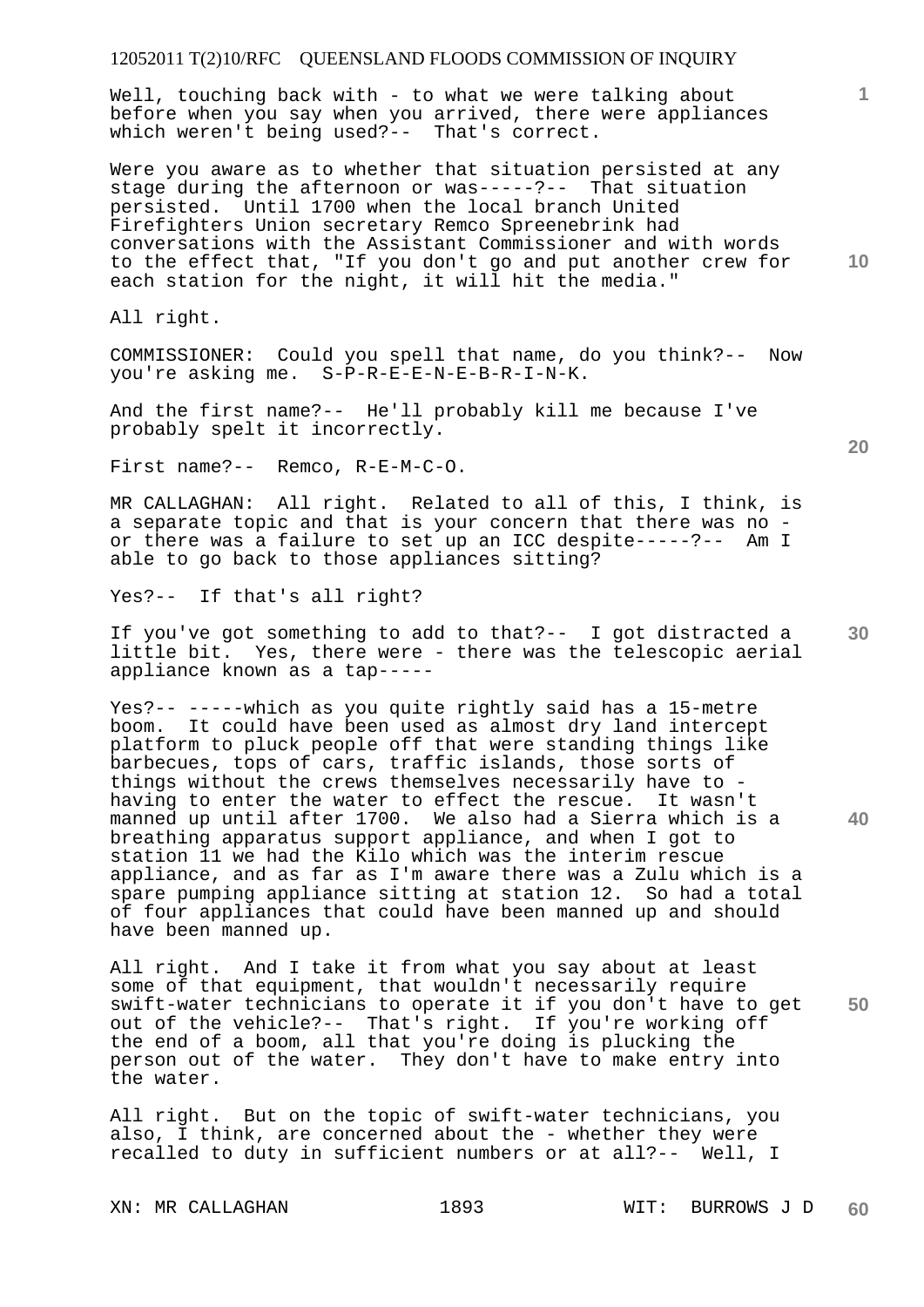have a - a level 2 technician's pager, and we also normally get an SMS text message on our mobile phones, and to this day I'm still waiting the text message.

All right. Can I move on then to that topic that I mentioned a minute ago which is the concern about a failure to set up an ICC at Highfields until - or at all on the 10th; is that right?-- That's correct.

What's your concern there?-- My main concern is that you had a really severe crossover of administrative purposes at the at what was the ROCC at the back of 201 Anzac avenue in as much as it's not designed to make tactical and operational decisions. It's designed by default to make the strategic decisions and then it reports back up to the State Operations Coordination Centre. It's basically an intelligence and resource allocation tool. It should not be making tactical and operational decisions, and yet on the day it was, and it was also crewed and manned by a personnel that were not in any way, shape or form swift water aware so-----

Who were - who was manning it?-- From what I can gather was the Assistant Commissioner and a number of rural people, but as I have also tendered, the learning transcripts indicate that they are not trained in those areas and I just find it amazing, how can you make strategic decisions on something that you're not trained in?

And your point being that an ROCC is not about command and control, it's about coordination?-- That's right. The purpose of an ICC is to take the workload off Firecom. The Firecom operators on the day did an absolutely brilliant job for the volume of phone calls that they were receiving and radio messages that they would have been trying to disseminate. The purpose of the fire communication centre quite simply is to take the triple O call, integrate the ESCAD system, which is the emergency services computer-aided dispatch system, it will make a recommendation on what resources to send to the specific incident and then to alert them. Now, when you have got this large, evolving incident, the purposes of an ICC is to take the workload away from Firecom after the initial despatch of resources so Firecom would say, "You're operating on either VHF or UH X, Y or Z, and you will talk to Highfields ICC", so then Firecom have the volume and tempo reduced within their very small workplace, as I said. And the incident is then being managed by a dedicated crew that are looking after the incident control. That's what it says by name, Incident Control Centre.

But from what you describe, did Firecom in effect become a de facto ICC?-- Yes, unfortunately in the past management, and they believe it's their right, that they could at any time stroll into Firecom and run an incident standing behind the Firecom operators, and we have had incidents in the past where you have had a senior manager get on one of the consoles and just have a conversation which effectively halves the capacity of the Firecom at south-west region because there's only two consoles there.

**30** 

**20** 

**40** 

**50** 

**10**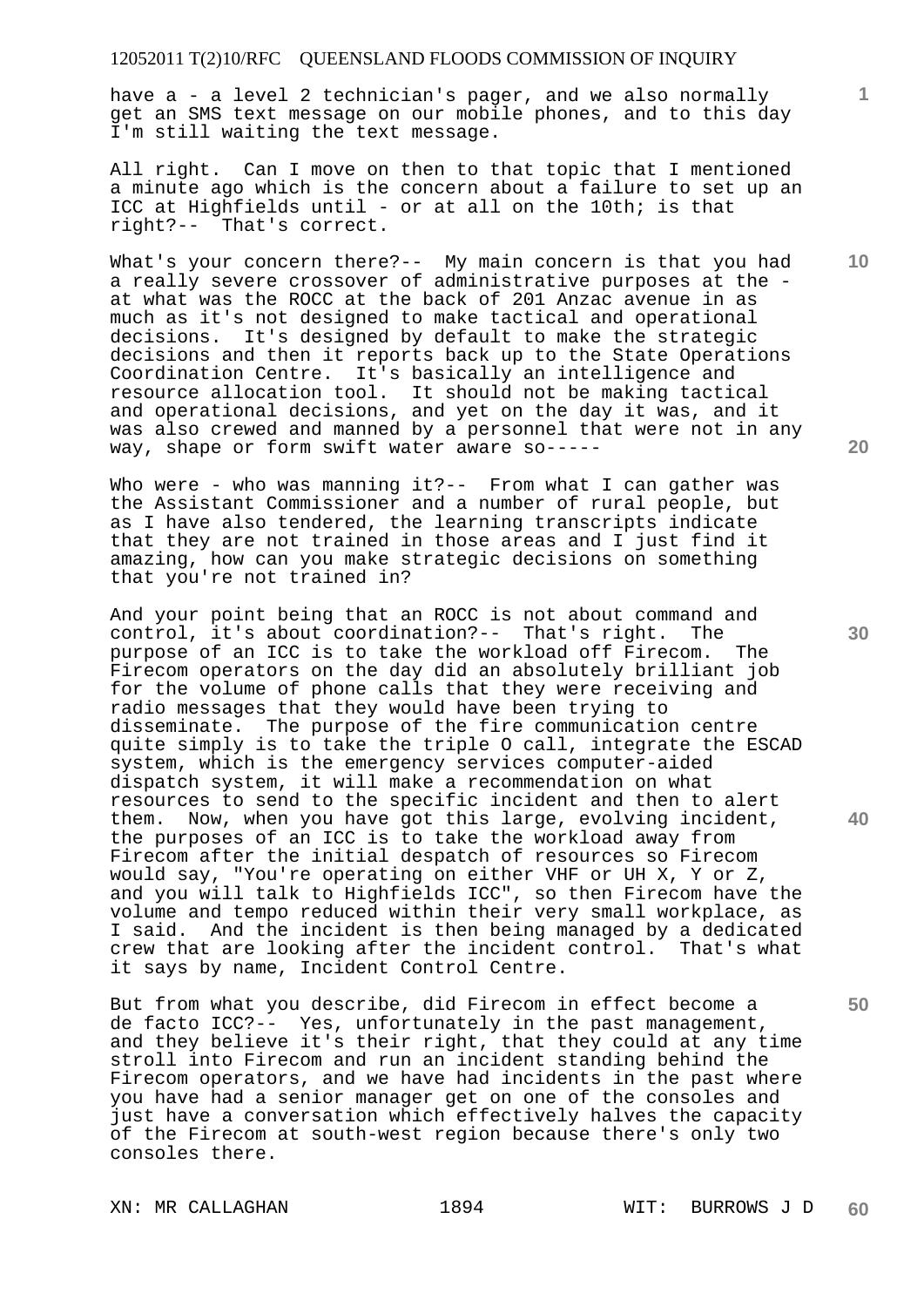All right. Another topic relates to the use of resources and specifically helicopter resources. In your transcript, I'd suggest, at pages 50 to 54 you talk about a request of what's known as the Firebird which I understand is a recognisance helicopter-----?-- Yes.

-----is that right?-- That's correct.

It's not a rescue craft?-- No, Firebird designation means that it is a rotary asset, in other words a helicopter, and its sole purpose is for recognisance normally over a fire, hence the prefix of Firebird. And unfortunately on that night it was responded to a motorcyclist who decided it would be good fun to ride into water about 1.7 metres in depth for nothing other than it sounded like something good to do. And about two minutes into the response profile, obviously somebody who is fairly diligent in this Firebird, and it's the correct call-sign is within the report - or incident report-----

That's all right?-- Doesn't matter. He's come up on the radio and said, "Look, this is Firebird X. I have 45 minutes of endurance left. Do you require me for tasking?", and I said, "Yes, Firecom respond Firebird", and as far as I'm aware the only helicopter that responded went to a job that I finished on the 11th at Westbrook at 10.30 in the morning, but unfortunately the administrative structure is such, as far as I believe, is the request has to go from Firecom to the senior on-call, to if you had an ICC - which we didn't - it went then to the ROCC, then has to go to the SOCC and then to the State air desk while somebody is still hanging onto a motorbike.

Can I ask this: that 45 minutes of endurance, is that because it was getting dark then?-- No, he said he had 45 minutes of flight time left. I was very aware that if they're not instrument rated, they have to be on the ground 10 minutes before last light.

Yes?-- Unfortunately in a previous tasking, I worked as a I-zone training officer and we were always told if you wanted to use an aerial asset, the incident controller, and on this particular occasion that was me, that you had the first two hours basically free to utilise aerial assets and you would consider them to be nothing other than another QFRS resource. If you wanted a fixed wing, you called for it; if you wanted a rotary wing, you called for it; if it was to go beyond two hours, then it has to be, and it says in the documents, more it has to be approved by the area director.

My only question is this, and I have seen in the - in the materials, that I think this all did happen about 45 minutes before dark; is that right?-- That's correct.

We do have a sense of what was happening in Grantham, I think, at that time and the weather was making it difficult for anything to fly at that time, and I'm not saying that nothing was flying, but we do know that the weather systems that were

**1**

**10** 

**20** 

**40**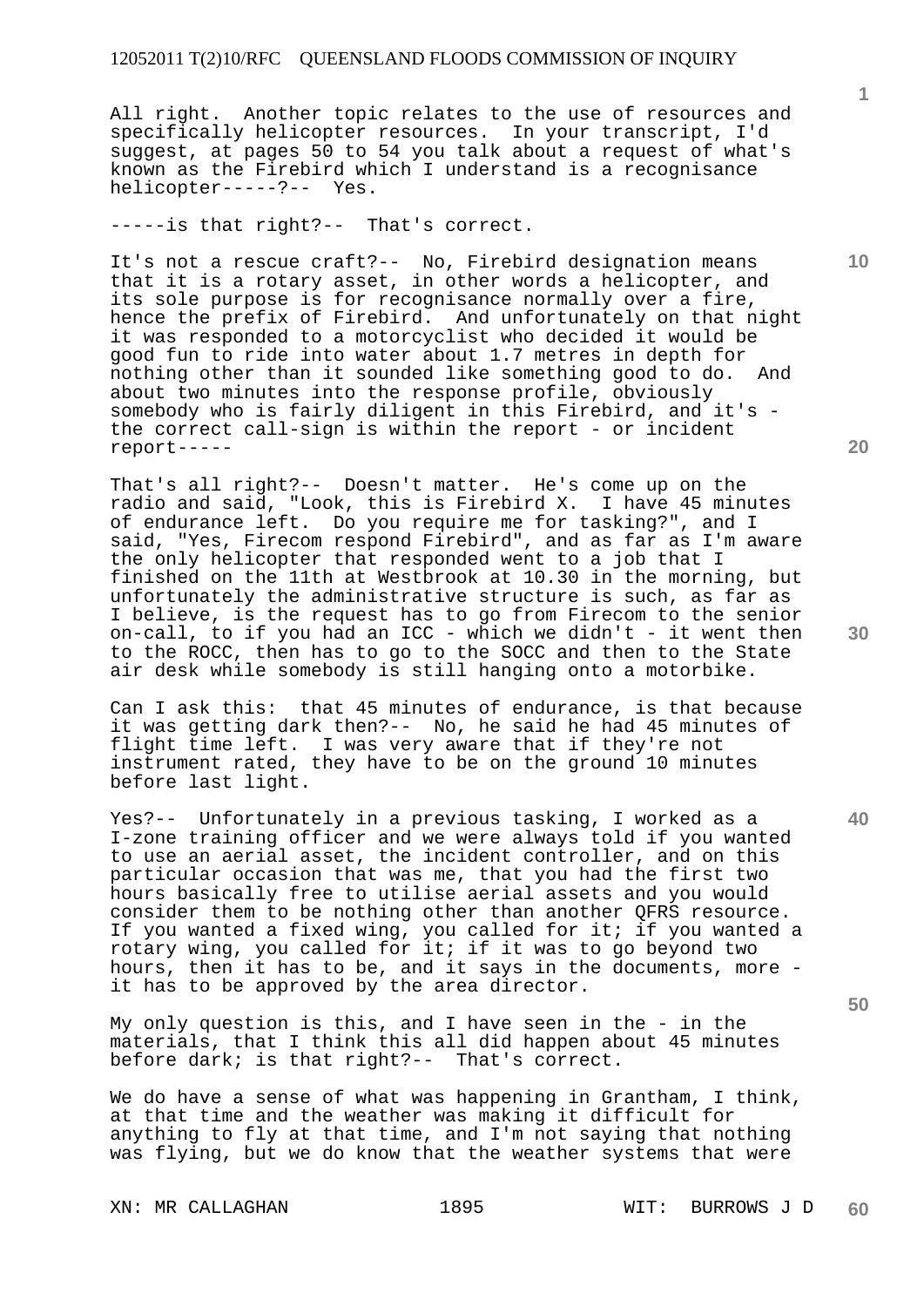in and around that area were affecting the ability of helicopters to respond. The incident that you're talking about was on the Toowoomba Cecil Plains Road which is on the other side of the-----?-- That's correct, at that stage, it was raining-----

Yes?-- -----but visibility was good. The pilot would not have made the offer to fly if he believed visibility was not appropriate to carry out the mission.

Okay. Thank you. You also speak about an ADF offer of - or that in conversations with someone in the ADF that they'd indicated that they'd like to assist with helicopters; is that right?-- Well, over the years we'd been encouraged to go out and liaise with the Oakey army base, which is a army flying school for rotary wings. And over the years we'd been talking to up to and including their CO out there, and he said that they'd like nothing better than to be able to be scrambled from flying mindless circuits around the countryside to suddenly a rescue mission. And I have got a little bit of an interest in army equipment and aerial assets and I'm very aware of the capabilities of things like your Aussie Tiger, but, as I say, at four kilometres it can identify whether you've got a moustache on or not using the forward looking infrared systems and other tactical devices they have on board. Whilst they are not a rescue aircraft they could most certainly have been cruised to fly in all weather to identify where people were in the Lockyer Valley.

Okay. Thank you. Can I turn then to the broad topic of swift-water rescue and have you - were you able to hear Mr Smith's evidence earlier today?-- Yes.

As I understand it at least at this stage, the actual written requirement would seem to be that when there's a need for a swift-water rescue, Firecoms are required to despatch resources which must include at least two level 2 swift-water technicians?-- That's correct, that's - as per the FCCD.

**40 50**  And he would go on to say but that doesn't mean that two level 2 technicians have to take part in every rescue, that each rescue has to be assessed according to its needs, and that if one gets there first and thinks that it can be done by one person, then they're at liberty to go ahead and do it. Now, is that your understanding of the way the requirements exist?-- The requirements are that, but we're stuck in a - in between a rock and a hard place. It must be said that south-west region is larger than the State of Victoria and we've got 12 swift-water rescue technicians, level 2, to cover that State size or that part of the State.

Now,  $sorry---?--$  And to say that - that - and why I say stuck between a rock and a hard place, if we start with one and we effect the rescue, we are legends. But if we start with one and it goes pear-shaped and one of the crew or one of the public drown, we will be nailed to the wall by that very document that you're quoting.

**10** 

**1**

**20**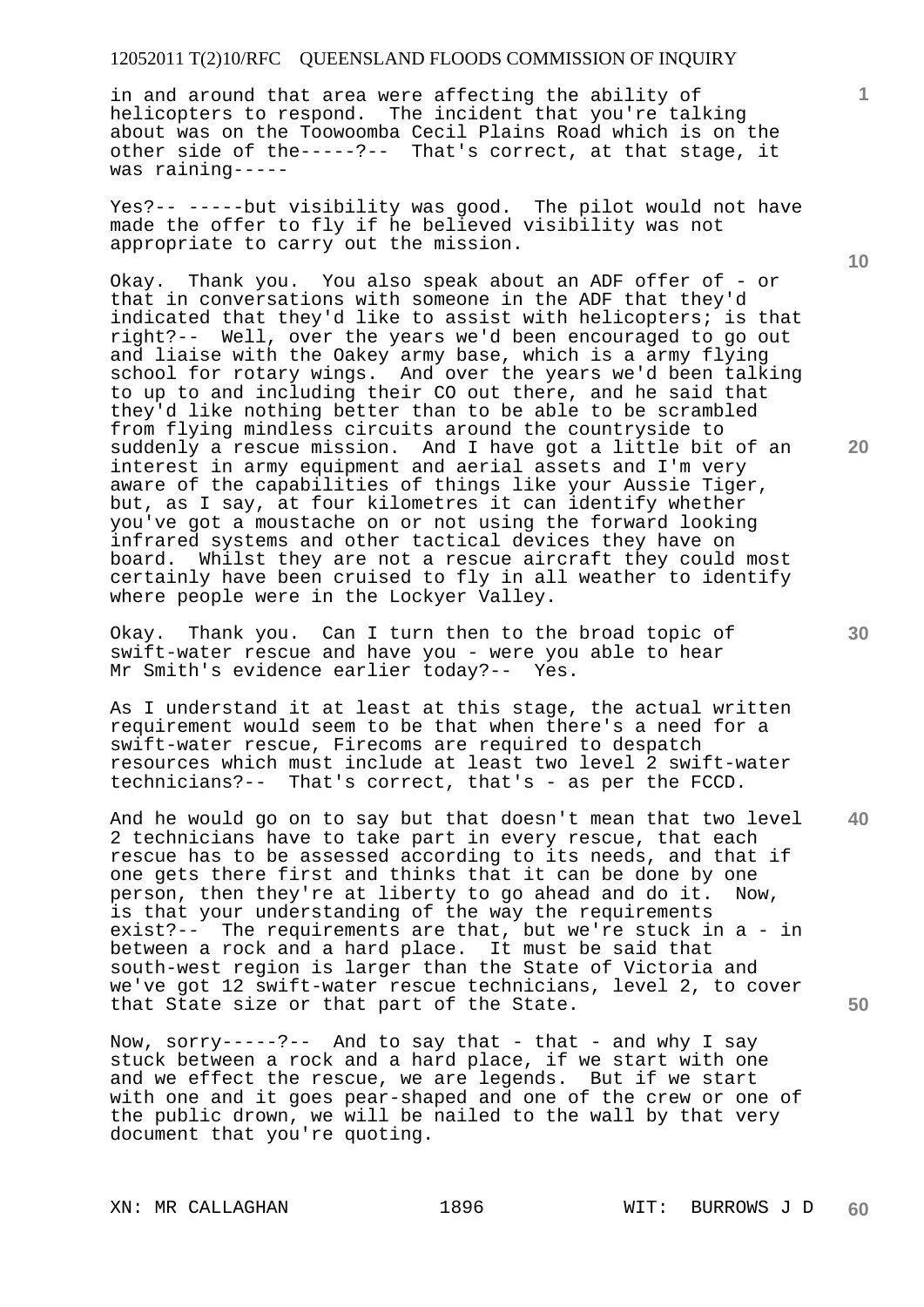Well, except the document says that two will be dispatched, it doesn't say that you have to wait for the second one to get there?-- It may be that - I would contend that perhaps the document as it stands is defective because it doesn't provide clarity to the responding crews.

**10**  I can understand why the perception might have been created that two are required and it does seem to be a perception shared by others, but in any case you give an example of an incident at Dalby a few days before, the 10th I think; is that right?-- That's correct.

An have I got this right, that one crew was despatched without any level 2 swift-water technician?-- That's right, the special rescue appliance had no level 2 technicians on it when it was despatched to a life rescue in water.

That's 311 Lima?-- 311 Lima.

311 Lima. But a level 2 technician, a Mr Ashmore, did respond; is that right?-- He-----

Self-responded?-- He self-responded, but personally I believe he did the right thing because management were aware of the incident and didn't for a period of time until the boat broached in the water and you had the three rescuers sitting in the same tree with the victim that they elect - or it appeared to respond additional level 2 technicians to support them. So if it wasn't for Cameron self-initiating and actually breaching their own directives on self-response, but I believe he did the right thing, morally the right thing, because he knew the guys who were going out there were not trained in water entry.

Yeah. No, I'm not asking for a judgment on who did anything right or wrong, I'm just concerned with what the actual despatch was. From your knowledge was there, in fact, a subsequent despatch of two level 2 technicians to that particular incident?-- Yes, it was not automatic. It was some time into the incident.

All right. Okay. During the events of the 10th itself, though, and without actually knowing, but it's - may well have been that many incidents were responded to with less than two level 2 qualified technicians?-- Absolutely. I was involved in one of those.

And part of the - well, that's right, you were. And part of the difficulty with even knowing whether that was the case or not, is that I think you describe the number of people saved that day as a guesstimate because details simply weren't taken of many people who were rescued; is that right?-- That's right. If you were, in fact, to drag out your official file service notebook it would have got to pulp inside a couple of minutes with the volume of rain, and it was just also based on the fact that there were so many rescues queued up. You could see them down the street. So you'd pull one lot out and then you'd respond to the next incident. So on our estimates we

**1**

**20** 



**40**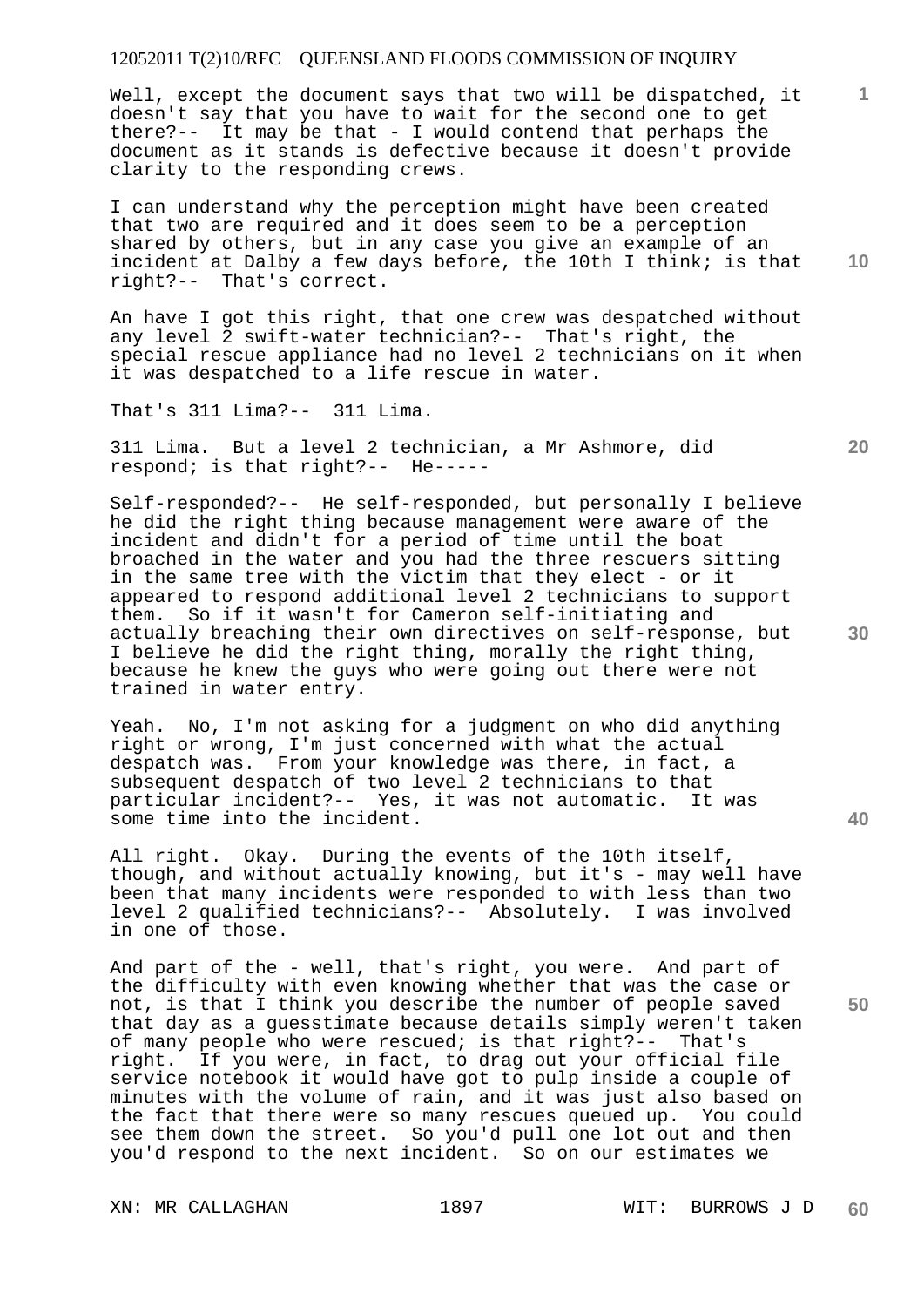believe, in the debrief, we saved 90 and lost 2.

And that's one extraordinary day, and the example in Dalby is another where you say a despatch may not have initially included two level 2 technicians to a swift-water incident. But do you say or are you concerned that there is a systemic issue with requirement with that direction or is it the case that the requirement is being honoured, you are just concerned about the consequences, the requirement to despatch two level 2 technicians to a swift-water incident?-- Well, I suppose it goes back to crewing on the day. If you haven't got two people rostered on, you - the swift water level 2 technician, you can't respond to-----

But in situations like that, does Firecoms get someone from somewhere else and despatch them?-- At best they may do a recall of the swift-water technicians, but that will take a little bit of time. Normally if they haven't got them on the truck, unfortunately Toowoomba the truck still goes. We seem to have these all hazards approach that you call us and we're suddenly the experts on most things and we'll go and have a go at it. And the next nearest manned swift-water technician truck would come out of Ipswich.

And finally by way of broad topics, and I appreciate, as I say, there's over a hundred pages of transcript so we can't go through it all, but you also draw attention or suggest a need for day/night thermal scopes?-- Yes.

Did you hear Mr Smith's evidence about that?-- Yeah, unfortunately he's sort of on the mark and sort of not, and I'll give you clarification. On the tour of two before where we dragged the four people out of the floodwater was standing next to a Channel Nine cameraman by the name of Peter Collins and he's looking at the cars that were over a kilometre away with just his TV camera with a nice zoom lens on it and he was detailing what he could see within those cars. Now, there are day/night thermal spotting scopes that the thermal imaging cameras that we got on the appliances at best are two power magnification. So of a night-time you can't, and they don't operate very effectively over perhaps a hundred metres so if you're looking a thousand metres into blackness, you need something that's got a zoom capacity. And what I say is day-night scope, Mr Smith did mention quite correctly that they won't see through glass. But if you switch from the thermal imaging capacity of a scope to the optical magnification, it might be 45 power, you're going to be able to see who's in the car visually. You don't necessarily have to use the thermal imaging capacity of it all of the time. And, in fact, some of our older thermal imaging cameras have got what's known as a video overlay so that you can actually see through glass.

They're the only questions I have. Thank you.

COMMISSIONER: Mr Kent, I'll leave you till last. Mr Dunning, did you have anything?

**1**

**20** 

**10** 

**30** 

**40**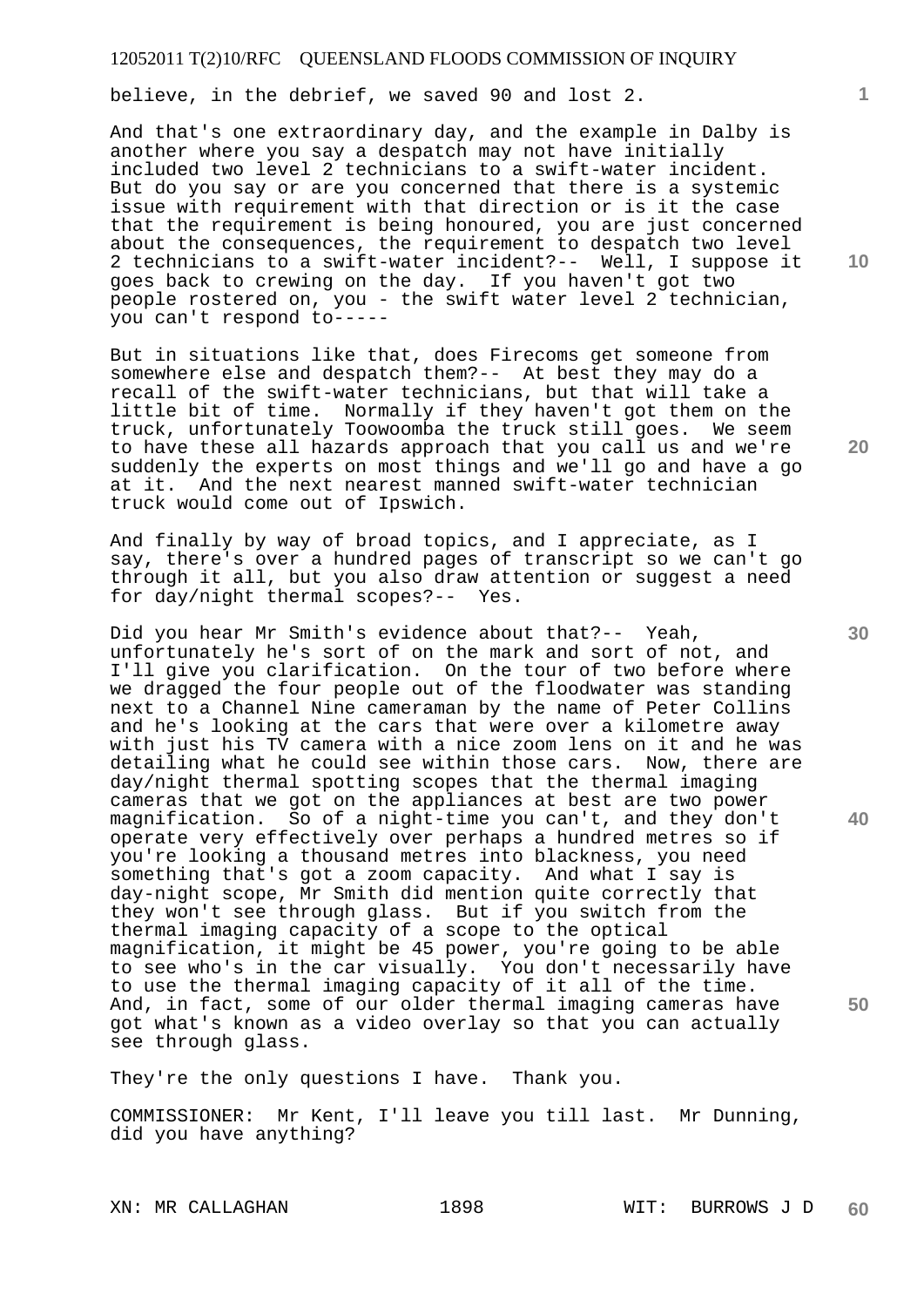MR DUNNING: No questions, thank you.

COMMISSIONER: Mr MacSporran?

MR MacSPORRAN: Thank you, Commissioner. Mr Burrows, you took part in an interview with the Commission staff some time ago; is that right?-- Yes.

And you were aware that Assistant Commissioner Dawson provided a statement to the inquiry earlier this week?-- Yes.

And that's being available to you, has it not?-- I had a quick peruse of it, I think, yesterday.

So you have read it?-- Yes.

**20**  I thought you told us earlier that you hadn't read it?-- Well, there's been a couple of different statements cruising around. So unless you table that one, I can't confirm whether that's actually the document that I've read or not.

Well, there was only one provided to the Commission under the hand of Mr Dawson, I think it was Monday morning from memory.

COMMISSIONER: Do you want it shown-----

MR MacSPORRAN: Yes, perhaps he should look at just for completeness.

COMMISSIONER: -----to Mr Burrows?

**40** 

**50** 

**30** 

**1**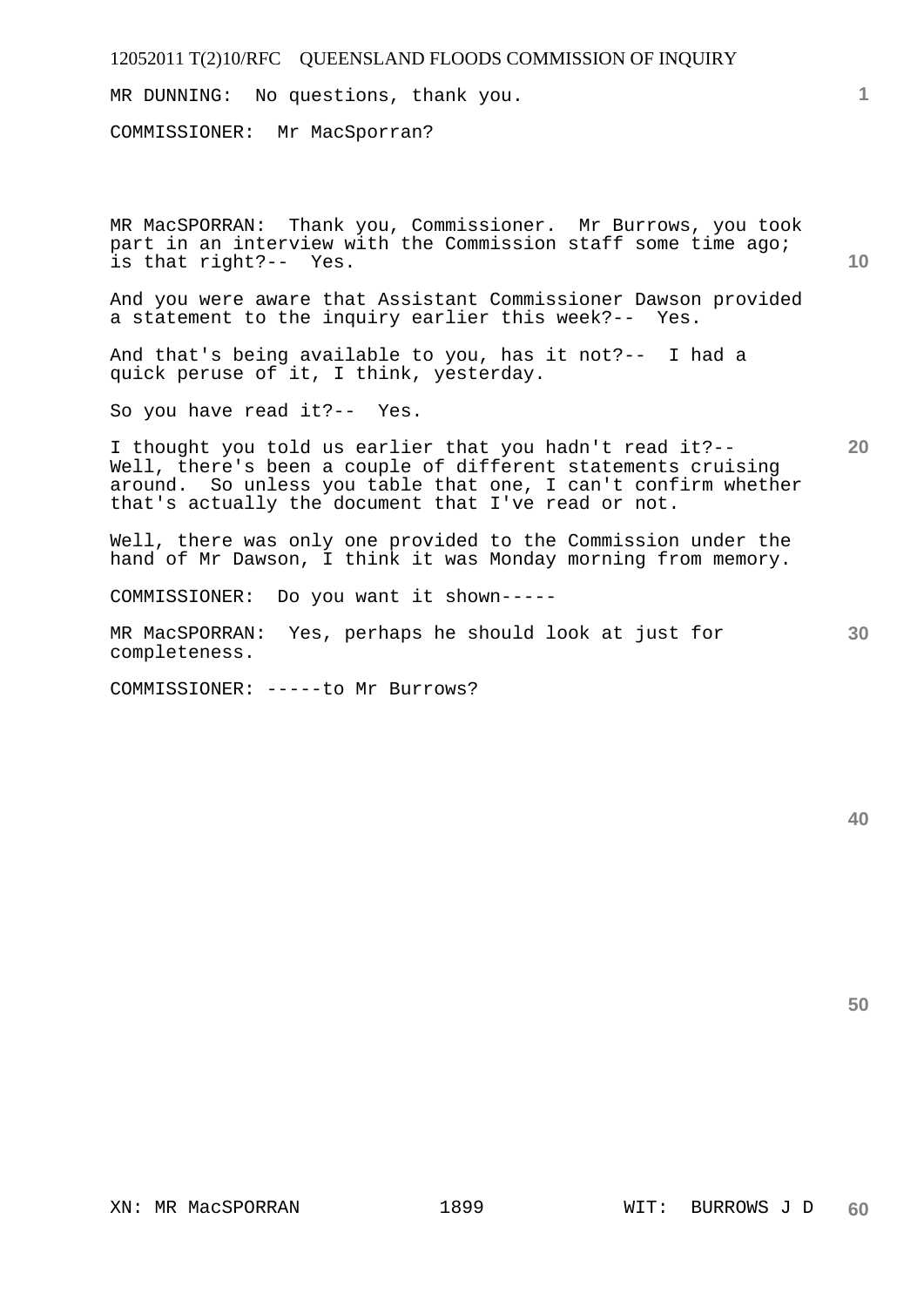MR CALLAGHAN: I might just clarify. There might be more than one document.

MR MacSPORRAN: Do you recognise that, Mr Burrows? That's the one you saw?-- I'm just scanning through it. Yes, it is.

Anyway, can we now take it that you have in fact read that?-- Yes.

And you would have noticed that he has taken trouble to try and deal with some of the issues, if not the majority of them, that you raise in your interview with the Commission staff?-- Yes.

Now, can I take you then to some of these very quickly. Your first concern, you acknowledge, was that the long-term resourcing of Toowoomba has resulted in the Toowoomba response capacity in fact decreasing over time?-- That's correct.

Can I just suggest that's not right and suggest this to you. That in fact this is what's happened over time: in the last 10 years or so the reported incidents in Toowoomba has remained roughly about the same level?-- By - if you're referring to Mr Dawson's statement, that is correct. However, in the last 10 years, the staff from stations 11 and 12, particularly with the special, respond four hours by road out to south-west and, if required, are required to fly right out to the Northern Territory border. That didn't happen 10 years ago.

Can you agree with me to this extent, that in determining the most appropriate number of firefighters allocated to a location, say Toowoomba, the service has to consider a number of different factors?-- I would like they do - hope that they do, yes.

And these might be the factors: population; you'd agree with that?-- Yes.

**40**  Incident call rate data, how much activity there is requiring the services of the QFRS?-- To a degree. If I may, in 1996 we went from the board where the township of Toowoomba was being served pretty much exclusively by the permanent staff. Now we've gone to a state model, the township of Toowoomba services all points west and to a very large extent-----

COMMISSIONER: I think you're getting off the point a bit?-- -----down - down to and as far as Gatton.

**50**  Look, the question is just is it a relevant consideration and your answer is either yes or no.

MR MacSPORRAN: I assume it is yes?-- Could you repeat the question again, please.

Yes. You agreed that population is a relevant factor when you are looking at how many firefighters are needed in a particular location like Toowoomba?-- Yes.

XN: MR MacSPORRAN 1900 WIT: BURROWS J D **60** 

**30** 

**20** 

**10**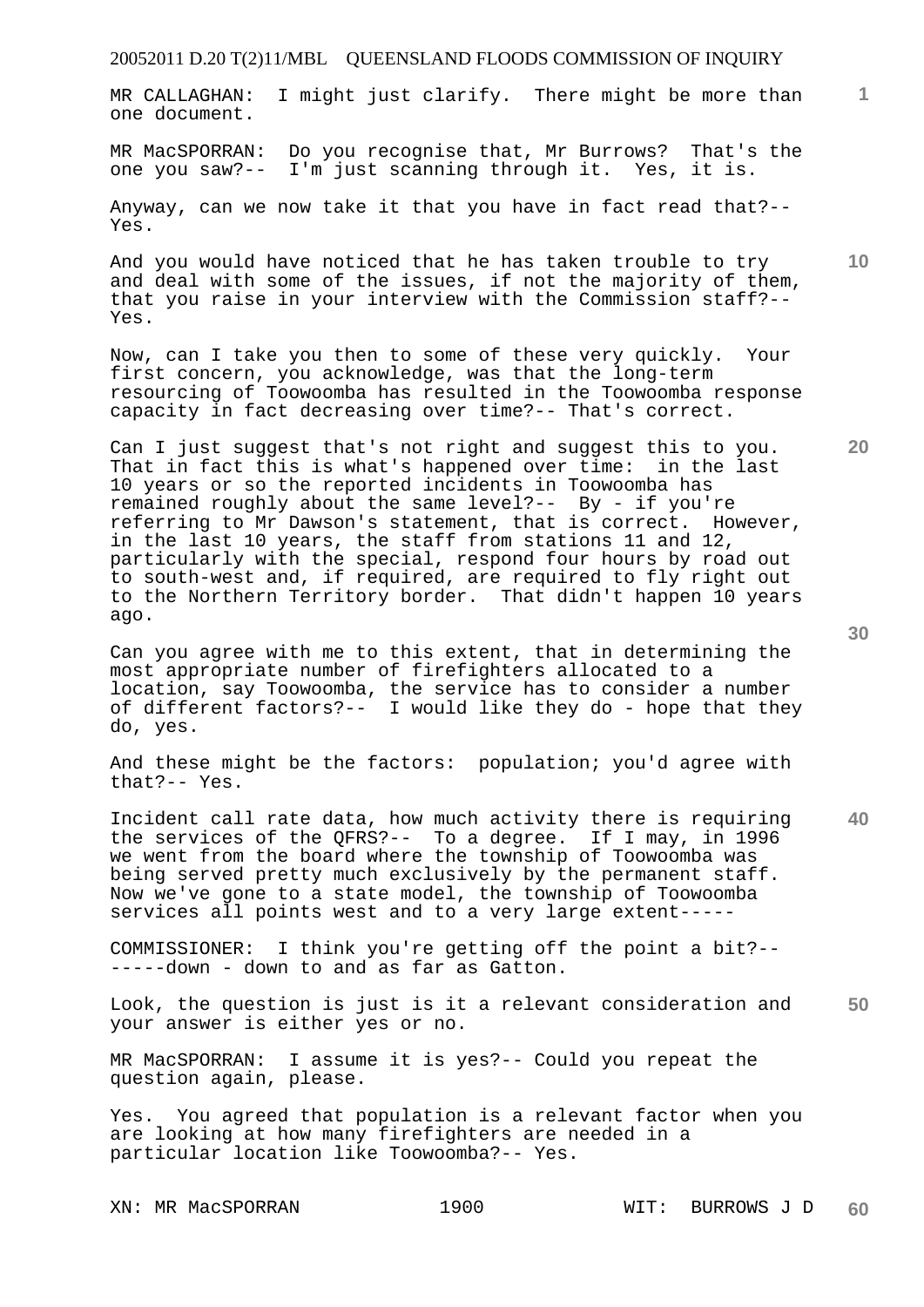|                                                                                                                                                                                                                                                                                          | $\mathbf{1}$    |
|------------------------------------------------------------------------------------------------------------------------------------------------------------------------------------------------------------------------------------------------------------------------------------------|-----------------|
| Another relevant factor is an incident call rate data?-- Yes.                                                                                                                                                                                                                            |                 |
| Hazardous risk and availability of neighbouring operational<br>resources?-- Yes.                                                                                                                                                                                                         |                 |
| Now, Toowoomba command there's 14 station officers, firstly?--<br>Yes.                                                                                                                                                                                                                   |                 |
| There's 34 permanent firefighters?-- Yes.                                                                                                                                                                                                                                                | 10 <sup>°</sup> |
| Seventy-two auxiliary firefighters; is that right?--<br>In.<br>area 1 but not in Toowoomba.                                                                                                                                                                                              |                 |
| The Kitchener Street replacement fire station commenced in<br>September 2010?-- Yes.                                                                                                                                                                                                     |                 |
| That operates 24 hours seven days a week?-- Yes.                                                                                                                                                                                                                                         |                 |
| It's permanently staffed by four firefighters and two station<br>officers on each shift?-- It depends on what time of the<br>month with regards sick leave, drawdowns are factored in.<br>At<br>the end of the month it may only be four.                                                | <b>20</b>       |
| That station is directly supported by the Anzac Avenue<br>station?-- Yes.                                                                                                                                                                                                                |                 |
| And that station is permanently staffed by three firefighters<br>and one station off on each shift?-- Yes.                                                                                                                                                                               | 30              |
| It also operates 24/7?-- Yes.                                                                                                                                                                                                                                                            |                 |
| And those stations operate in conjunction with a network of<br>auxiliary staff stations at Crows Nest, Goombungee,<br>Highfields, Oakey and Pittsworth?-- Yes, and the Toowoomba<br>auxiliaries.                                                                                         |                 |
| Toowoomba itself and surrounding areas. Now, the number of<br>incidents within the urban area levy boundary in Toowoomba<br>Command has remained consistent over the last 10 years.<br>That's what I suggested to you earlier. Do you agree with<br>that ?-- By your - your saying, yes. | 40              |
| Well, do you know or?  You don't have to agree if you don't<br>know. Just tell me you don't know?-- I don't know.                                                                                                                                                                        |                 |
| Very well. And the Toowoomba area operational response<br>capability has been improving over time. You don't agree with<br>that it seems?-- No.                                                                                                                                          |                 |
| And that improvement, I suggest to you, is as a direct result<br>of more effective fire appliances, firstly. You agree that<br>the appliances have become more effective over time?-- No.                                                                                                | 50              |
| No. Additional equipment being provided?-- Yes.                                                                                                                                                                                                                                          |                 |
| Increased focus on training and skilled maintenance?-- No.                                                                                                                                                                                                                               |                 |
|                                                                                                                                                                                                                                                                                          |                 |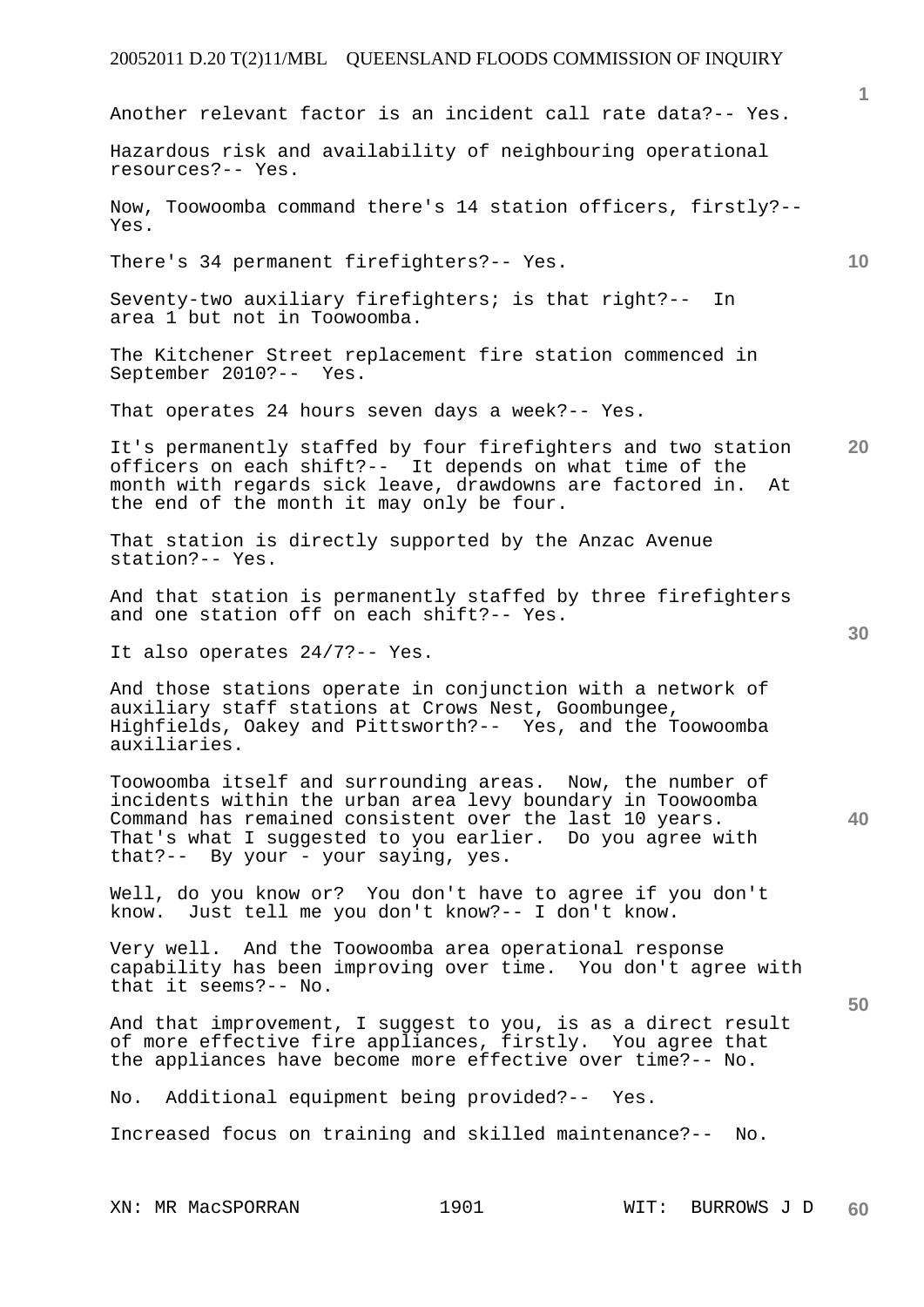No. Implementation of a number of community education initiatives?-- Yes.

Building fire safety improvements and increased fire communication capability?-- Yes.

And the total number of incidents in Toowoomba for '07/'08, and I assume you won't know these figures and just tell me if you don't, was 1745?-- I'll take your word for it.

'08/'09 was 1804?-- Again, your word.

'09/'10, was 1776 and for '10/'11, to the end of February, was 1189. So there's a roughly consistent number of incidents, isn't there?-- There is.

And the average response times to structural fires from the Kitchener Street and Anzac Avenue stations is well below the target response time of 14 minutes?-- That target is an administrative target. It is not necessarily a firefighting target.

No. I mean, you can always hope for something better but the bar has been set at 14 minutes and you try and meet that target or below it, don't you?-- We attempt to, yes.

And currently Toowoomba, and that area, is performing better than that target time for responses?-- Yes.

Now, things can always improve but that indicates, doesn't it, that the system in that area is operating reasonably efficiently, according to the service's own standards? Do you agree with that?-- I don't agree with the 14 minutes as being the benchmark.

You think there should be a lower benchmark?-- Yes, based on fire science.

Ideal world, you'd have appliances at the scene much quicker than that?-- Yes.

But you do what you can?-- Given the limitations by management, yes.

Now, your next complaint, it seems, is the failure of management to be proactive leading up to the flood events?-- Yes.

And the flood events you're talking about those in Toowoomba?-- No, in surrounds.

In sounds, all right. Just deal with Toowoomba for a moment if we can. You'd agree that the sort of flooding that occurred in Toowoomba on the 10th of January this year was unprecedented?-- Some say that. The historical record indicates otherwise.

Well, let's take, for instance, the Kitchener and James Street

XN: MR MacSPORRAN 1902 WIT: BURROWS J D

**10** 

**1**

**40** 

**20**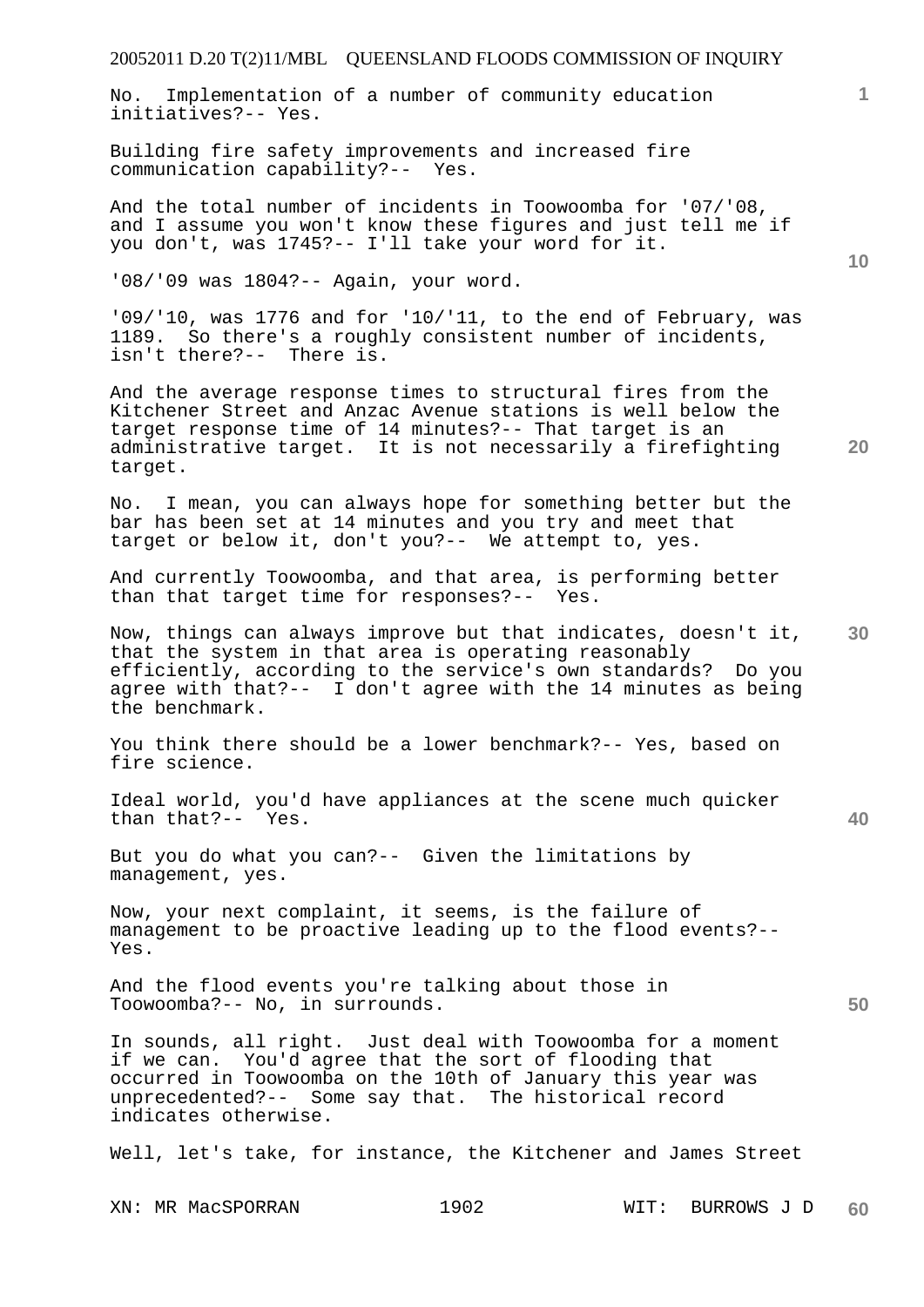intersection. That has been subject to flooding in the past, has it not?-- Yes.

But in recent memory, nothing of the nature or magnitude of what happened on the 10th?-- No, because the recent memory is based on the fact that 25 years ago, as an example, there was no housing in the upstream catchment area that services the Toowoomba environs.

But there hadn't been an event of a similar kind in living memory, had there?-- Well, by the Toowoomba Chronicle, there were - there has been many examples of bullock drays being washed down Ruthven Street and they're certainly not as buoyant as the average family sedan nowadays.

Well, did you bring to notice, did you, with the fire service administration your concerns about that sort of flooding taking place in Toowoomba before the 10th of January?-- Yes.

You did?-- Yes.

What did you do?--  $I - I$  raised it and that's as far as it went.

When? When was that?-- Again, I'd have to go back through my records, but it's not just me that was concerned about the flooding. On East Creek, Toowoomba Regional Council had obviously thought enough about the potential for flooding the sewer manholes were raised two and a half metres above walking height.

One of your concerns is that there were a number of senior officers on leave?-- Yes.

And that the place was short-staffed as it were. That's what you're suggesting, isn't it?-- I believe that people should have seen that it was cycling up for a major event.

**40**  Well, the senior officers on leave were these I suggest to you. The first was Inspector McInerney. He was away?-- Yes.

But was replaced by Acting Inspector Rye?-- Yes.

That was for October to the end of - almost the end of January this year?-- Yes.

Inspector John Wilcox was replaced by acting Inspector McGrath from Roma command from 27 December to 31 January?-- Yes.

**50**  Inspector Lacko was replaced by Acting Inspector Goodman, Manager Business Operations, 20 December to 24 January?-- Yep.

Lacko was recalled to duty on the 17th of January and assigned to be the QFRS south-west region liaison officer in the QPS major incident room?-- Yes.

And Acting Inspector Goodman remains in the position as Acting

XN: MR MacSPORRAN 1903 WIT: BURROWS J D **60** 

**30** 

**20** 

**10**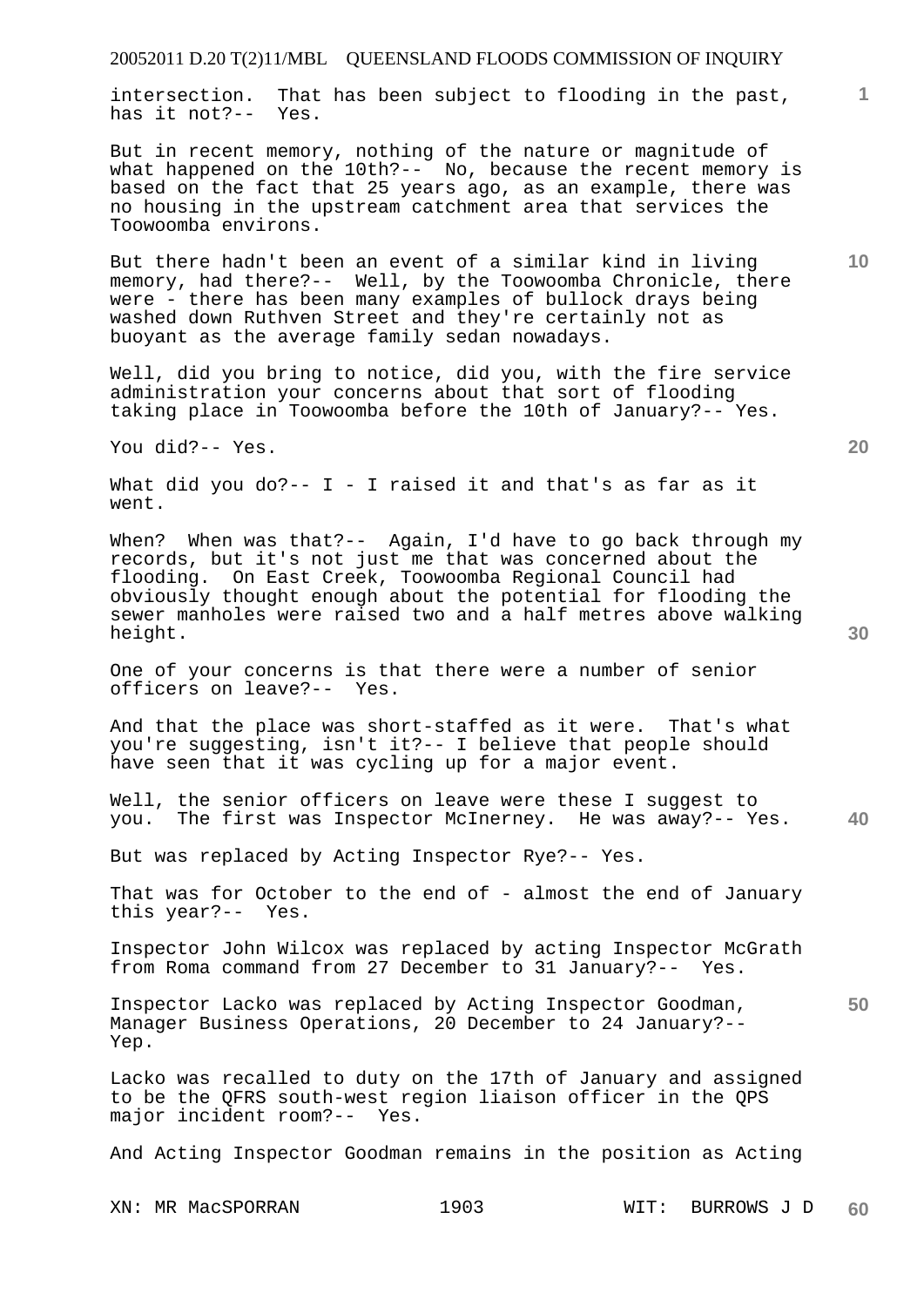Manager Operational Business, and Mr Dawson himself returned from annual leave on the 20th of December. Is that right?-- Yes.

So those senior officers were the ones on leave. They were replaced and there was no gap in the senior management structure at the time you're talking about I suggest?-- Well, if I may put to you, why could I not contact these senior on-calls if they were - weren't at home?

Your next complaint relates to the Oakey-Pittsworth Road event. That's so?-- Yes.

Tell me this, you took an active part in that?-- I was the incident controller.

Did you deal with Firecoms in managing that incident?-- I was communicating to Firecom, yes.

All Firecom traffic is taped?-- Yes.

You'd expect there to be a record of your contact and dealings with Firecom over that incident?-- Not all of the radio communications.

Well, there'd be some record somewhere, would there, or there should be, of your involvement with the Pittsworth-Oakey - Pittsworth Road Oakey incident?-- Well, if I may, there are actually three-----

Can you just bear with me. Can you just answer that question, please, firstly, whether there would be a record in your expectation of your involvement in that incident?-- There will be a radio log of the Firecom communications. There are two other radios on the appliance.

You're saying you used those and there would be no record of those, is that what you're getting around to telling us?-- That's correct, and I raised that with management prior.

Now, in your terms of your involvement in the events of the 10th of January, could I take you to this topic. You say there was a failure to recall staff and man-up stations and you take issue with Acting Commissioner Dawson's evidence that there were 57 staff available and deployed on that day?-- As I said to the previous counsel, that's - there's probably 58 terminal people that could be counted by midnight. I could not for the life of me see why all operational staff were not recalled to duty for what was the singular largest event in Toowoomba.

Can I suggest this to you, that the 57 is broken down this way. Toowoomba command permanent staff, there were 10 of those. Is that about right?-- That's correct.

Community safety staff, there was one of those?-- I'm not aware as to who was who and is who.

**30** 

**40** 

**1**

**10**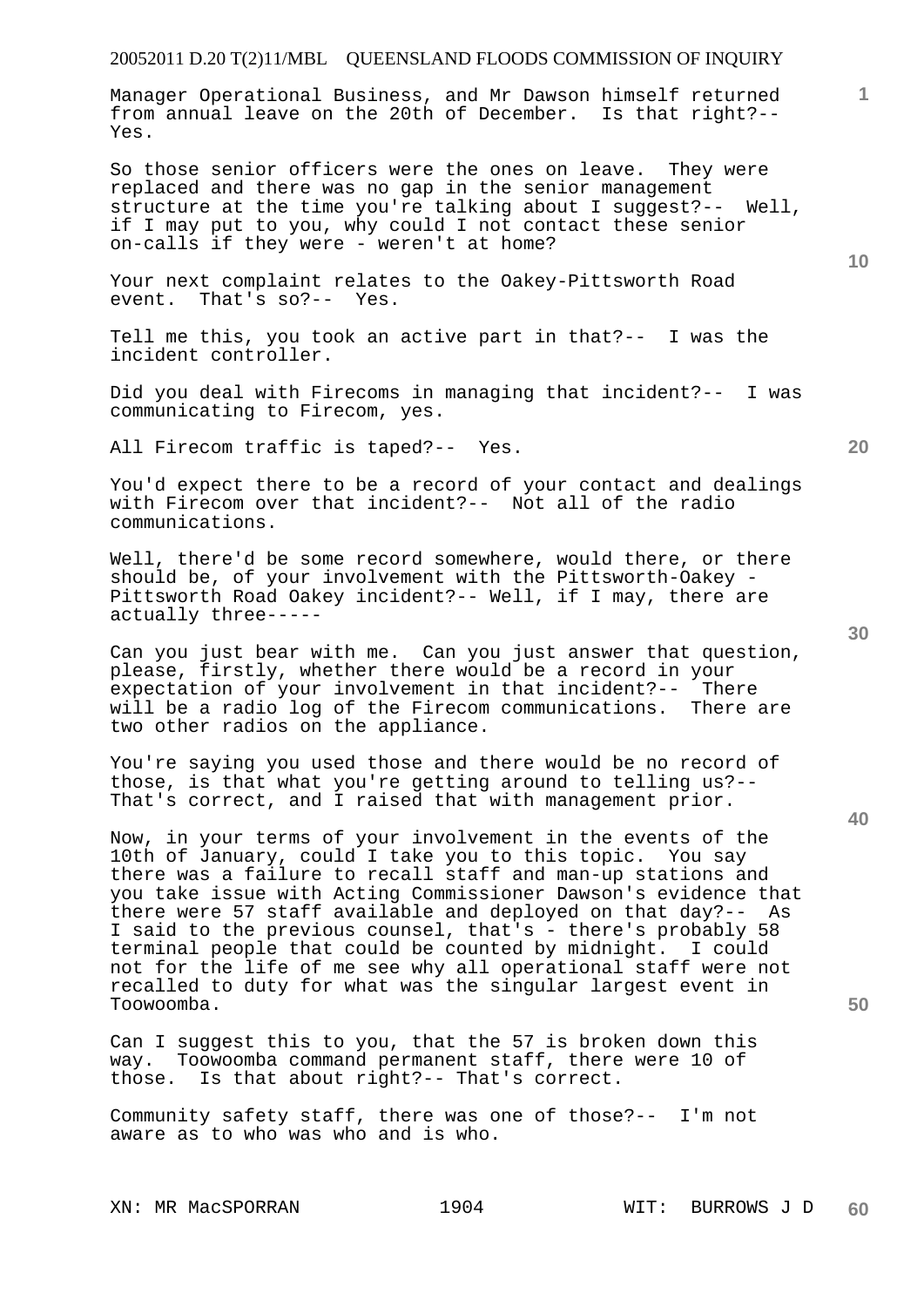Okay?-- All I know I was aware of was the 15 that I knew.

Auxiliary staff, 18?-- They would have been called in at some stage into the event.

Operational callback staff, 11?-- Is that including the night shift?

Well, I'm suggesting to you operational callback staff, in total 11. Do you agree or disagree?-- But I'm just after a little bit of clarity if I may-----

If you can't answer it-----?-- -----because you're asking me to provide an answer.

All right?-- There is 10 people on nightshift as well as 10 people on day, so is it 10 and 10 make 20?

**20**  Firecom, four officers?-- Yes. Again, that could be two day, two night or is it two on the dayshift and two on the night or four on the dayshift and two on the nightshift?

Five senior officers?

MR KENT: I hesitate to interrupt but this doesn't seem to be a productive process.

COMMISSIONER: Well, isn't it in a sense, Mr MacSporran, that the witness says you can't pinpoint at which time of the day these people were on and it doesn't seem to be clear that they're all on at one time or whether it is the total of who reported for duty that day. So it does seem a little futile arguing about it.

**40**  MR MacSPORRAN: Well, perhaps I could approach it this way. Mr Burrows, you don't suggest, surely, do you, that all of these staff should be on duty immediately to deal with the event?-- I believe all operational staff should have been recalled to duty. We had four uncrewed appliances sitting between two stations. They could have been taking phone calls at the station that were ringing off the hook. They could have been operating in any number of support roles but they weren't called.

It takes time, does it not, to make operational available staff?-- No.

There is a process that has to be gone through?-- You ring one person on shift and he rings everyone else on that shift.

It's as simple as that?-- Simple as that.

That's your view of things. Your next complaint is about your request for a firebird. Was this again on the 10th of January?-- Yes.

Tell me this, is this account of the events correct - and there is an incident report dealing with that matter, isn't

**30** 

**1**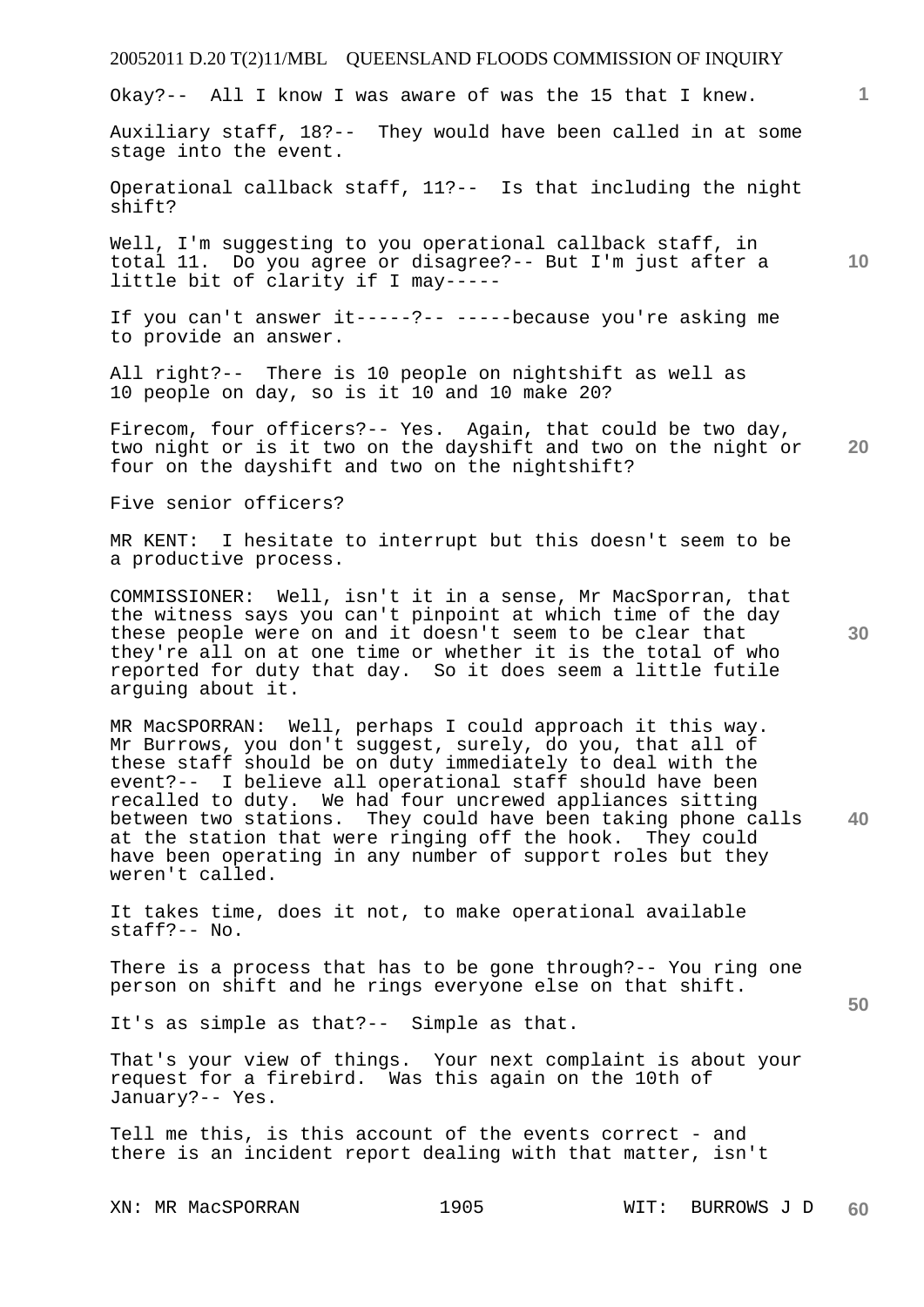| 20052011 D.20 T(2)11/MBL QUEENSLAND FLOODS COMMISSION OF INQUIRY                                                                                                                                             |      |      |                   |   |
|--------------------------------------------------------------------------------------------------------------------------------------------------------------------------------------------------------------|------|------|-------------------|---|
| there, you'd expect?-- Yes. Yes.                                                                                                                                                                             |      |      |                   | 1 |
| It was at Cecil Plains Road, Wellcamp, on the 10th?-- Yes.                                                                                                                                                   |      |      |                   |   |
| The crew - and I assume you were on the crew, are you, that<br>responded?-- I was the incident controller.                                                                                                   |      |      |                   |   |
| Responded at 17.36. That's just after 5.30 in the<br>afternoon?-- That's correct.                                                                                                                            |      |      | 10                |   |
| You requested two swift water rescue staff to be deployed at<br>17.44 while you were on your way?-- Yes.                                                                                                     |      |      |                   |   |
| And you requested on the way, again, aerial support at 17.46,<br>a couple of minutes later?-- After hearing the firebird asset<br>say it was still running and at Toowoomba Airport.                         |      |      |                   |   |
| Whose helicopter was that by the way, do you know?-- Well, if<br>it's - if it is given the designation of "firebird" it means<br>it's been contracted to the fire service.                                   |      |      | 20                |   |
| From a private contractor?-- I don't know where it was from.                                                                                                                                                 |      |      |                   |   |
| All right?-- But if it's given a designation of firebird, it<br>means it is under the control of the fire service.                                                                                           |      |      |                   |   |
| You arrived on the scene at a minute before 6 in the<br>afternoon, 17.59?-- Yes.                                                                                                                             |      |      |                   |   |
| And the motorbike rider concerned greeted you as you<br>arrived?-- That's correct.                                                                                                                           |      |      | 30                |   |
| He was safe?-- He'd been dragged out of the water by a truck<br>driver.                                                                                                                                      |      |      |                   |   |
| But when you first arrived, you immediately understood he was<br>$safe? -- Yes.$                                                                                                                             |      |      |                   |   |
| You didn't need the helicopter?-- Hindsight is a wonderful<br>thing, sir. I didn't have that privilege on turnout.                                                                                           |      |      | 40                |   |
| But the time from your first request at 17.46 until you<br>ascertained he was safe was 13 minutes?-- Yes, and that<br>aircraft could have been there in six.                                                 |      |      |                   |   |
| And it would have been a complete waste of that resource as it<br>turned out?-- That's your word. It would not have been a<br>complete waste of resource if the person was hanging off a<br>tree downstream. |      |      |                   |   |
| You understand there's currently a review being undertaken for<br>the swift water rescue capability of the service?-- My swift<br>water coordinator has advised me of that.                                  |      |      | 50                |   |
| Are you keen to provide some input into that?-- Yes, I would<br>like to.                                                                                                                                     |      |      |                   |   |
| And you intend to do so, do you? Some constructive input?-- I                                                                                                                                                |      |      |                   |   |
| XN: MR MacSPORRAN                                                                                                                                                                                            | 1906 | WIT: | BURROWS J D<br>60 |   |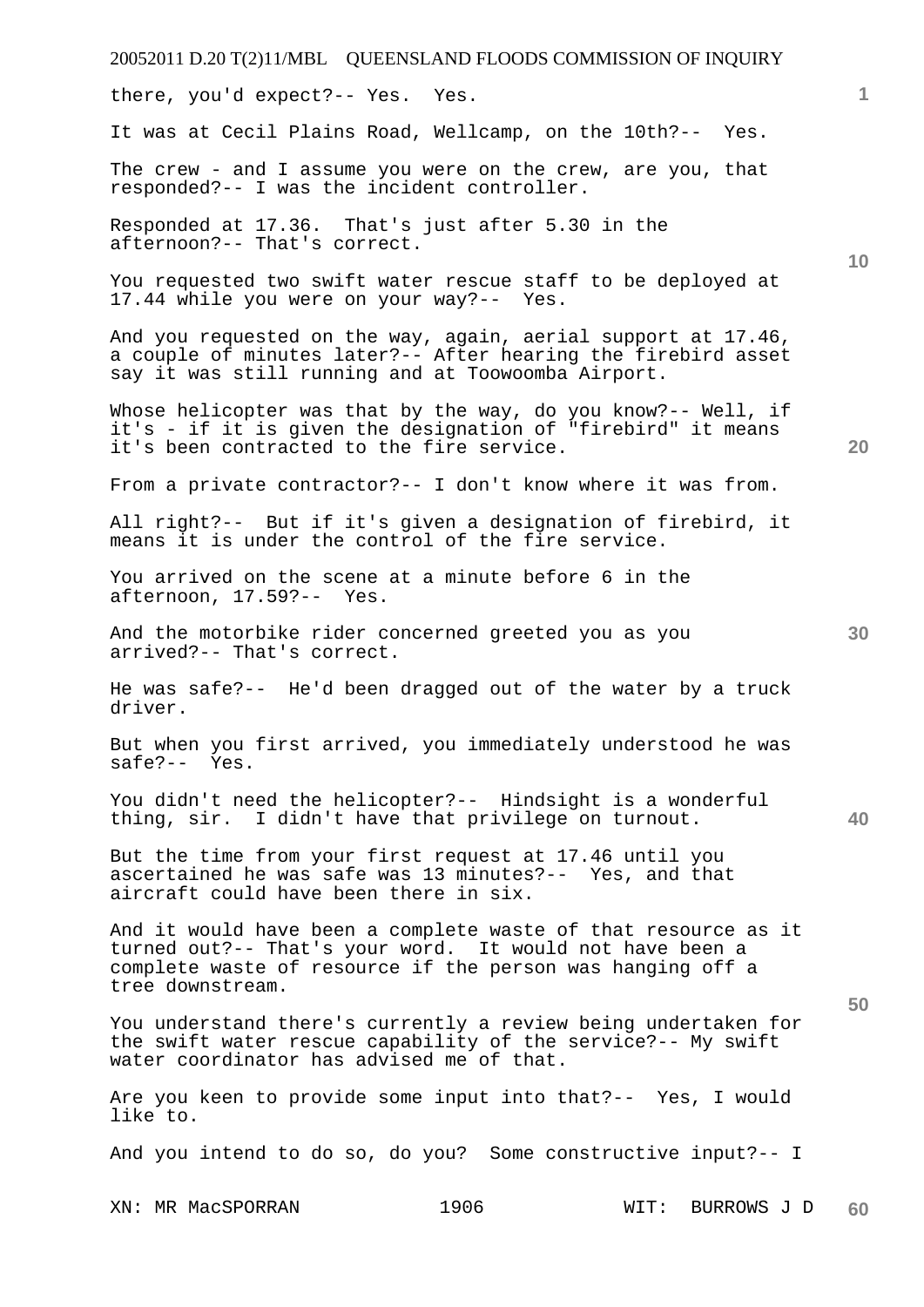would like to hope with my submission I have tried to be constructive.

Yes, all right. Thank you. COMMISSIONER: Ms O'Gorman. MS O'GORMAN: I have nothing, thank you. COMMISSIONER: Mr Kent.

MR KENT: Thank you, Commissioner. I might just touch on a couple of other issues that you've raised in the transcript but haven't been ventilated here yet, fairly briefly, if you'll just indulge me, Mr Burrows. One thing that you say is that in your view supervisors controlling incidents, it would be of assistance for these kind of events if they were trained in swift water rescue. Is that something that you say?-- Absolutely.

And why is that?-- Then they would have some sort of empathy from the incident controllers that are actually at the scene when they request more resources. They would have a sound knowledge base to which they could call on to make A judgment. As it stands now, they're doing it based on something that they might have done 20 years ago.

Another thing that you seem to say is that where decisions are being made how many level 2s should be trained up, level 2 themselves, existing ones, should have input to that. Is that right?-- Yes. It shouldn't - I find it strange that if 85 per cent of the staff on the station want to be level 2s, why shouldn't they be?

Yes, I see. But you're saying that level 2s themselves would the best people to have input to that?-- Yes.

Because of their expertise?-- Yes.

You said something about using the Olympic kayak resource in Sydney as a possible training venue and I think you heard Mr Smith being asked questions about that?-- Yes.

Just briefly, do you still hold to the view that it could be a useful resource to be explored?-- Yes, absolutely. In my previous training as a swift water level 1 and 2 technician that hasn't been recognised in Queensland, where I was trained we had the ability to walk along the dry creek course and the advantage with the Olympic course at Penrith is the students could walk along the dry course, look at what they believed the hydrology effects would be when the water ran over the obstacles, the concrete booms, those sorts of things and then in a controlled fashion, they can upgrade any sort of white water event that they want to the extreme. The downside of Tully is, my concern is that sooner or later somebody will get caught in a natural leg jam and they will drown whereas at

**20** 

**10** 

**1**

**40** 

**30**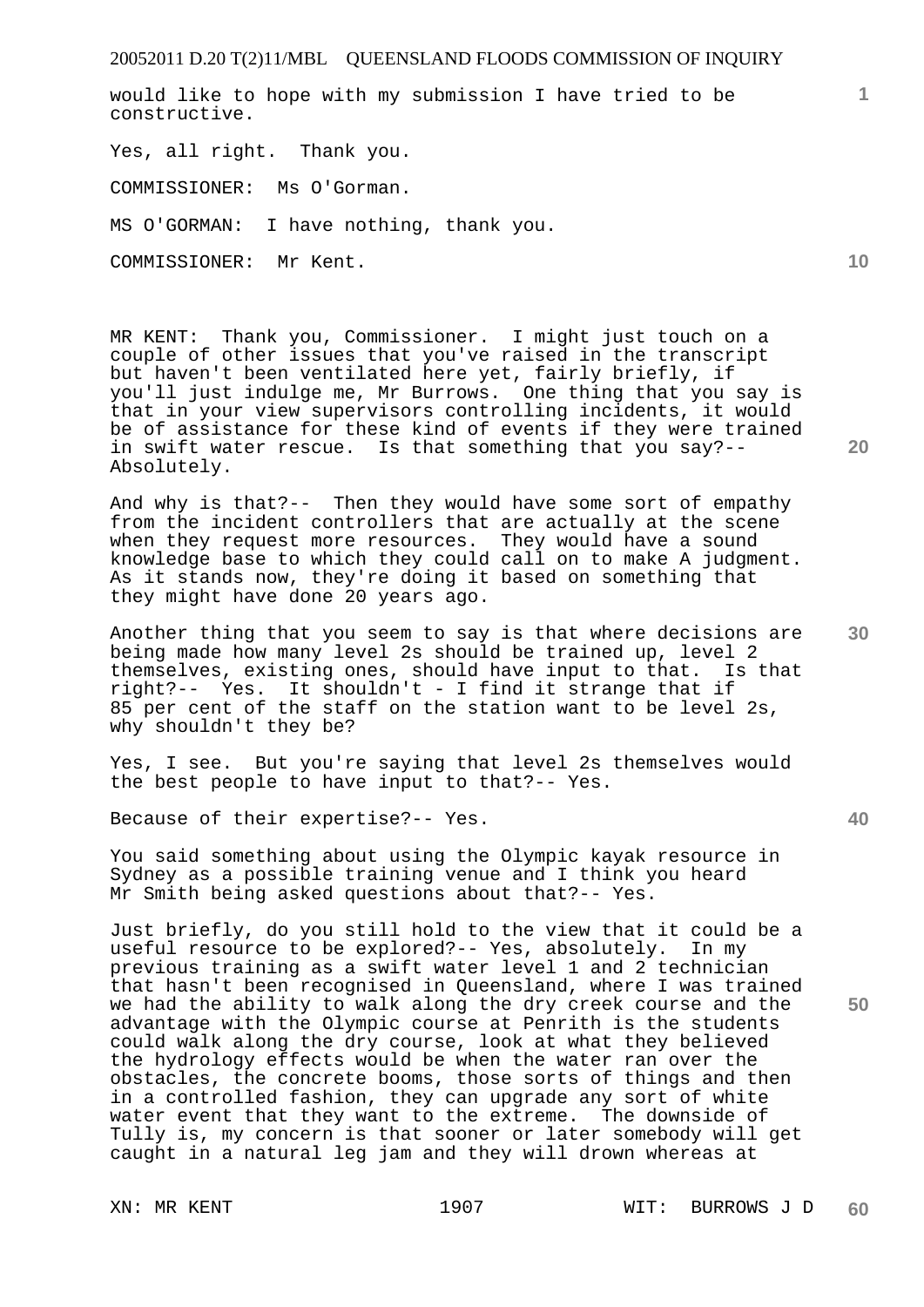least at the Penrith course, if somebody got into trouble it's only a quick radio call to the pump controller and the water is off. You can't do that in Tully. So even Mr Smith's admission, he said that some areas are a little bit more dangerous than others. We are meant to be working under zero harm. Yes, what we do is risky but the training has to be safe.

All right?-- And the training at Tully doesn't encompass broadwater walk-ins like Mr Bland may have mentioned previously where you're walking in over a kilometre. Now, they can't replicate a kilometre of broadwater at Tully.

Yes. Now, you speak in your interview about staff levels and what you think about that and you have been cross-examined about that, but did you make some observations about a possible extra station in Toowoomba being created, particularly near the airport?-- Yes, it's - contrary to what counsel was suggesting, Toowoomba does need at least a third or a fourth station. The station site that I have suggested and it has received lukewarm consideration by management is next to the CareFlight helicopter pad adjacent to the Toowoomba Airport. It would give us the ability to be able to put swift water technicians onto a rotary asset that has a winch, put them into a remote location and extract the patients very, very quickly. And if it was a further distance out into our south-west region, we are right next to the Toowoomba Airport so you can put them onboard a high speed fixed-wing asset and transport them all the way to the Territory border.

Okay. You also made some statements about a possible purpose-built Firecom centre in Toowoomba?-- Yeah, well, as I say, unfortunately, the Fire Communications Centre that's existing is an open plan environment with Queensland Ambulance Service and quite often it is a bit of a shouting match. It doesn't mean to be but because of just sheer lack of acoustic insulation. And 10 square metres for two people, they can't even go to the toilet without having to cross their legs and their fingers because currently there is no recall mechanism there to come from the toilet back to the console in case of operations. In the Fire Communications Centre it can go from mind-numbing tedium to flat out in 30 seconds.

Yes?-- And it is imperative, I believe, that the Fire Communications Centre in Toowoomba be put into a purpose-built room that has got space.

**50**  You also said, I think, that in your view for these kinds of high intensity incidents where there is an ICC setup, it would be best to have a senior on-call specific for Toowoomba?-- Yes, because unfortunately in the past, and even on the day, the senior on-calls can be very problematic to contact. They have a pager, they have a mobile phone, they have a radio, they have a landline and some we cannot contact, which means that from an operational perspective, we pull up at the incident, request more resources and because the senior on-call is not available to approve the allocation of the

**10** 

**1**

**20** 

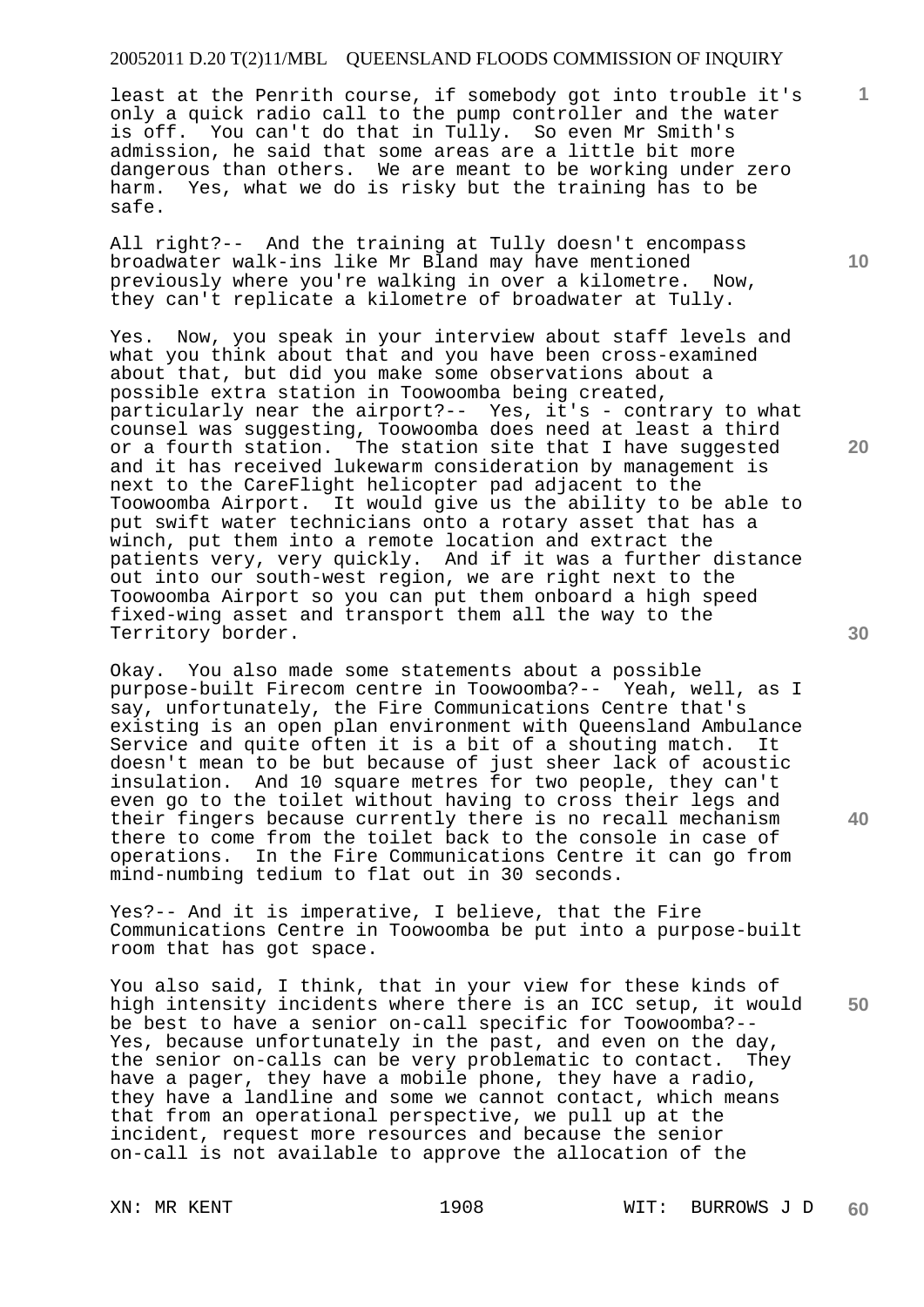resources, it doesn't happen.

All right?-- We have this administrative logjam, and years ago it was drummed into me that administration was to never impede operations.

And finally, we've heard that the ICC for Toowoomba was set up at the ROCC?-- That's correct, because there was no ICC at Highfields running.

Is it your view it would be best to set up the ICC at the Highfields station?-- Well, in talking to the captain at Highfields, he said it would only take 20 minutes to put everything together. They've got the laptops there. All that it needs is the human resource.

So there are facilities at the Highfield station to quickly-----?-- They're sitting there now.

-----get and ICC up and running at that location?-- They are sitting there now in the station. Have been trained with an incident management system, to which anyone who has been trained can operate an ICC.

Why is it you think that would be better? Is it speed of getting it going?-- All that that they have to do is activate, in this case, the auxiliary pages for Highfields. They respond to station and are given the task, activate the ICC. They live in the town, they can access the ICC which is in their station.

Yes. I have nothing further.

COMMISSIONER: Anymore questions?

MR CALLAGHAN: Nothing, may Mr Burrows be excused.

COMMISSIONER: Thanks, Mr Burrows, you're excused.

WITNESS EXCUSED

MR CALLAGHAN: Madam Commissioner, notwithstanding the time, we would like to deal with Mr McGuire this afternoon.

COMMISSIONER: All right.

MR MacSPORRAN: Commissioner, can I just make a submission about that. The next witness was going to be, in light of the evidence that has been given today, Assistant Commissioner Dawson and that is entirely appropriate in our submission that he comes next because it is in answer to this last witness's evidence and the evidence given on Tuesday. He is based in Toowoomba. He worked last weekend to endeavour to have this evidence put into a statement form to assist the Inquiry. He

**1**

**10** 

**20** 

**40**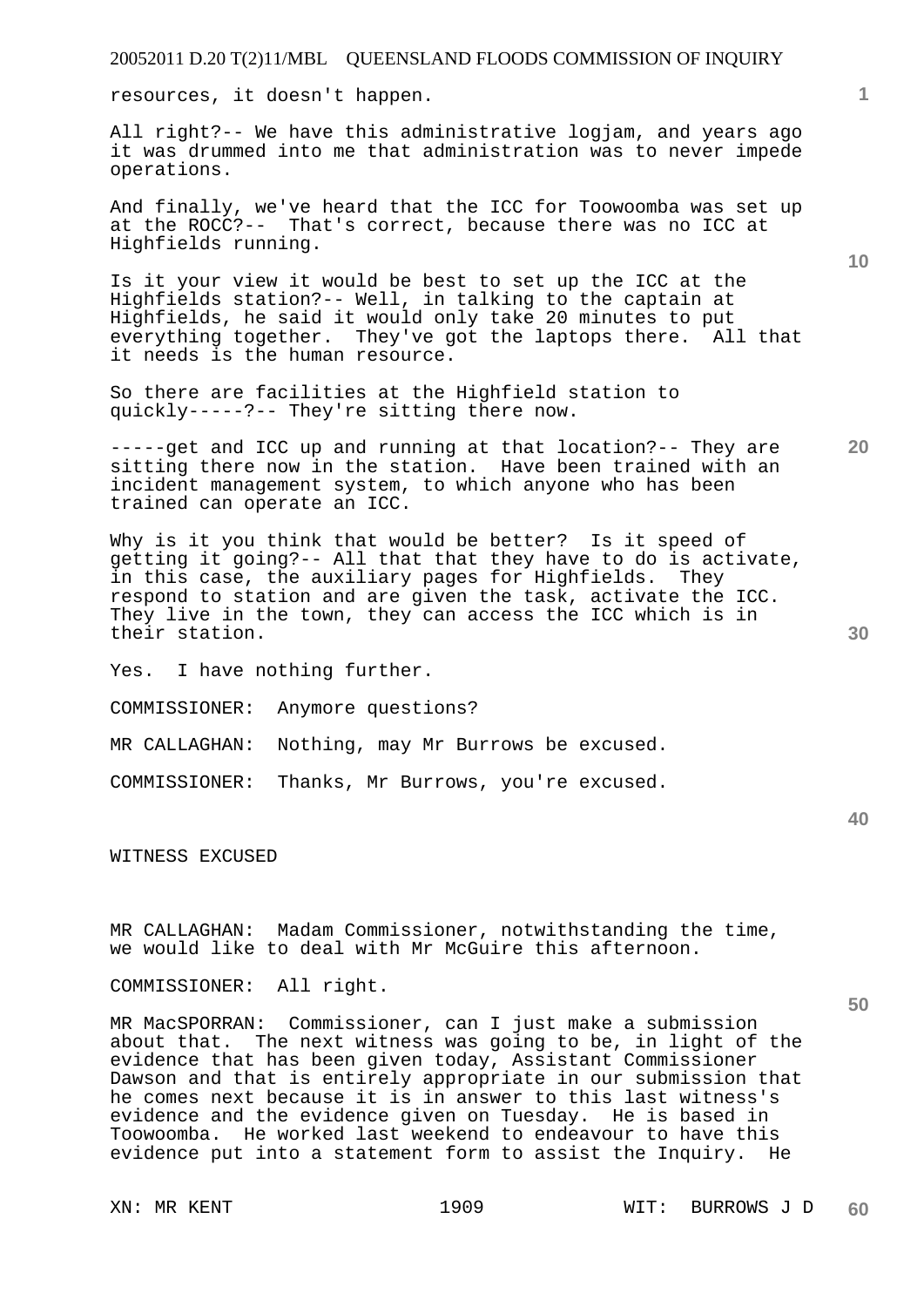**1** has done that and he has been on-call, on standby, as it were, for some days now to give this evidence.

Mr Kent is here and I'm not sure what Mr Kent's availability will be after today. I expect the evidence from Mr Dawson will be brief. In my submission, some consideration should be given to calling him now.

COMMISSIONER: Well, I don't think we can do both of them operationally. What are the competing considerations, Mr Callaghan?

MR KENT: I do have to say that I have another commitment tomorrow morning, although it would be a brief commitment, and I was going to ask that if Mr Dawson gives evidence tomorrow, that he not be the first witness, although perhaps the second witness would be sufficient to meet my convenience. But that's my position. I can sit on this afternoon if that's suitable.

COMMISSIONER: Thank you.

MR CALLAGHAN: I'm told that Mr McGuire can come back tomorrow. I'm sympathetic to Mr Dawson's circumstances. Of course, Mr McGuire has some special circumstances which have to be taken into account as well, but we can get him tomorrow I believe. So I'm happy to call Mr Dawson now.

COMMISSIONER: So Mr McGuire is happy to come back tomorrow? MR CALLAGHAN: I don't know that he's happy but he is able to. COMMISSIONER: Very well then. We'll go ahead with Mr Dawson.

THOMAS CRAIG DAWSON, SWORN AND EXAMINED:

MR CALLAGHAN: Could you tell the Commission your name and occupation, please?-- Thomas Craig Dawson, Assistant Commissioner, Queensland Fire and Rescue Service, South-West Region.

Mr Dawson, you have prepared an 18-page statement for the purposes of the Commission; is that right? That's a copy of it, and there is an attachment to that statement as well; is that right?-- That is correct.

Yes, I tender that.

COMMISSIONER: Exhibit 355.

ADMITTED AND MARKED "EXHIBIT 355"

XN: MR CALLAGHAN 1910 WIT: DAWSON T C

**30** 

**50** 

**60** 

**10**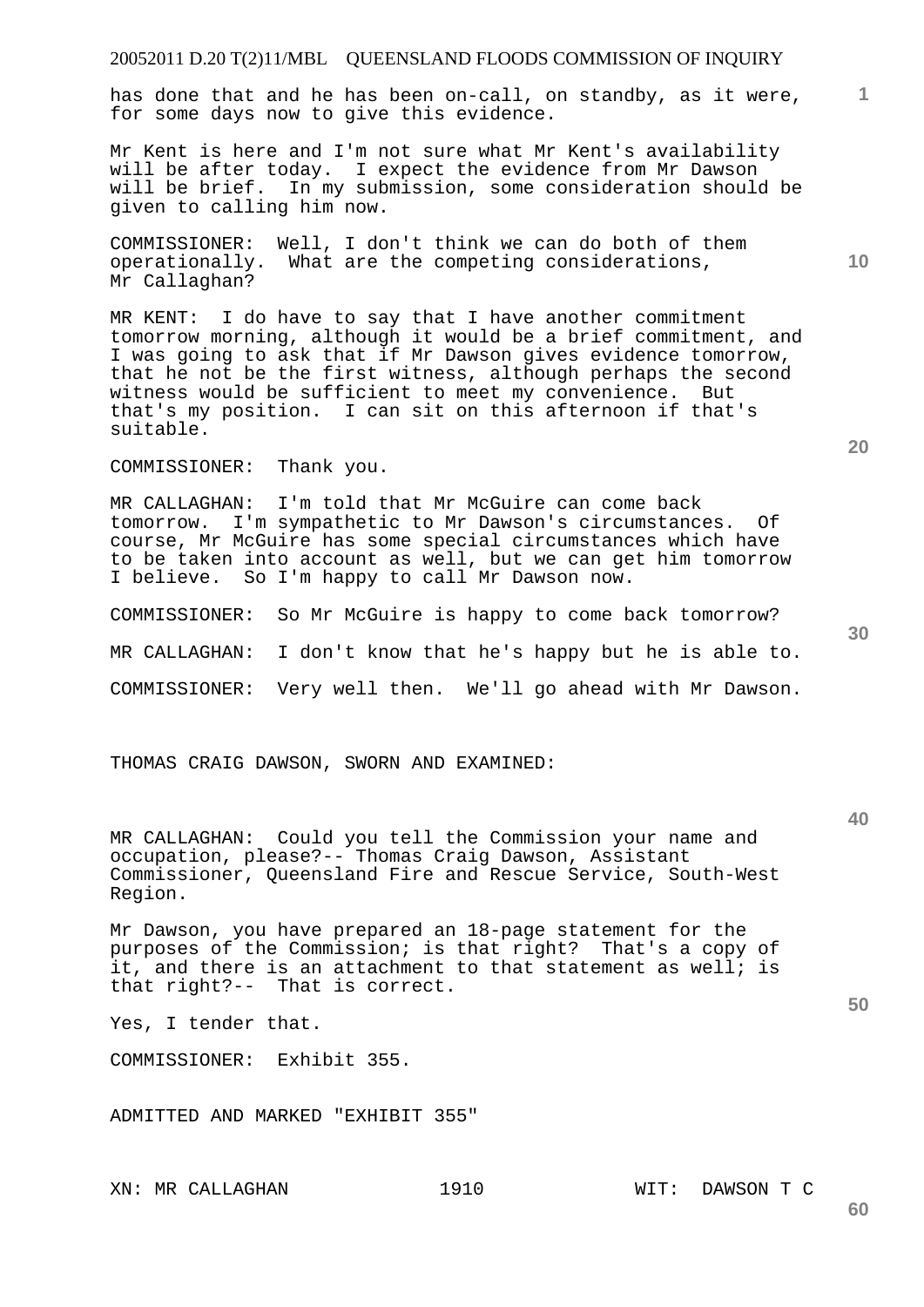MR CALLAGHAN: Just a few questions. You've heard the evidence of Mr Burrows this afternoon?-- I didn't listen to it directly, but I've read his statements.

All right. You're aware one of his statements or one of his concerns he's expressed is the number of senior officers who were on leave during the relevant period in January - or December/January of this year?-- I understand that to be one of his concerns.

And I don't really - I mean, he's raised his concerns and you've responded in your statement, but it does raise this issue which is presumably always an issue for the fire service at Christmas and New Year which is always going to be a problematic period for rescues, be it bushfire, swift water or whatever, both because of the climate and because a lot of people are out doing the sorts of activities which get them into trouble. Is there any particular policy of the fire service on leave being taken during this period?-- The policy would be related to, and I'm just - I'll think about it as I go through, but certainly for normal rostering, maintaining of staffing levels, and that's done through a HR approach through rostering to ensure that the permanent station manning levels are maintained. And certainly if the on-call seniors and the seniors, for everyone that goes on leave there's an automatic replacement, someone will act up. In my region I can bring in temporary auxiliary firefighters at the bottom, I have coverage capability, so I have got to maintain my minimum manning levels. The challenges further out west where casual employees, being auxiliaries, may want to have their Christmas break. But again through the command process and the command system, captains and lieutenants make sure we have got coverage at all times.

All right. Second point I wanted to raise, if you can turn to paragraph 67 of your statement?-- Sorry, could you repeat the number?

Paragraph 67?-- Sixty-seven. Yes.

And this is broadly on the topic of preparations that were being made for events of the summer?-- Yes.

You say you gave a direction that there were no financial restrictions in terms of the project described in the paragraph above that?-- Yes.

**50**  What's - what's - I assume there was some financial restrictions as much as there is a budget?-- Without a doubt, and I oversee that budget, and to what the team was presenting to me I saw that well and truly within my budget requirements. And the other part of that is that I supported their request to maintain staff on the TR through over the Christmas period which I supported and staff were rostered on overtime.

All right. Again, you're aware of the broad thrust, at least, of Mr Burrows' evidence, and I'm particularly concerned with the issue as to whether there were appliances, technical

**10** 

**1**

**20**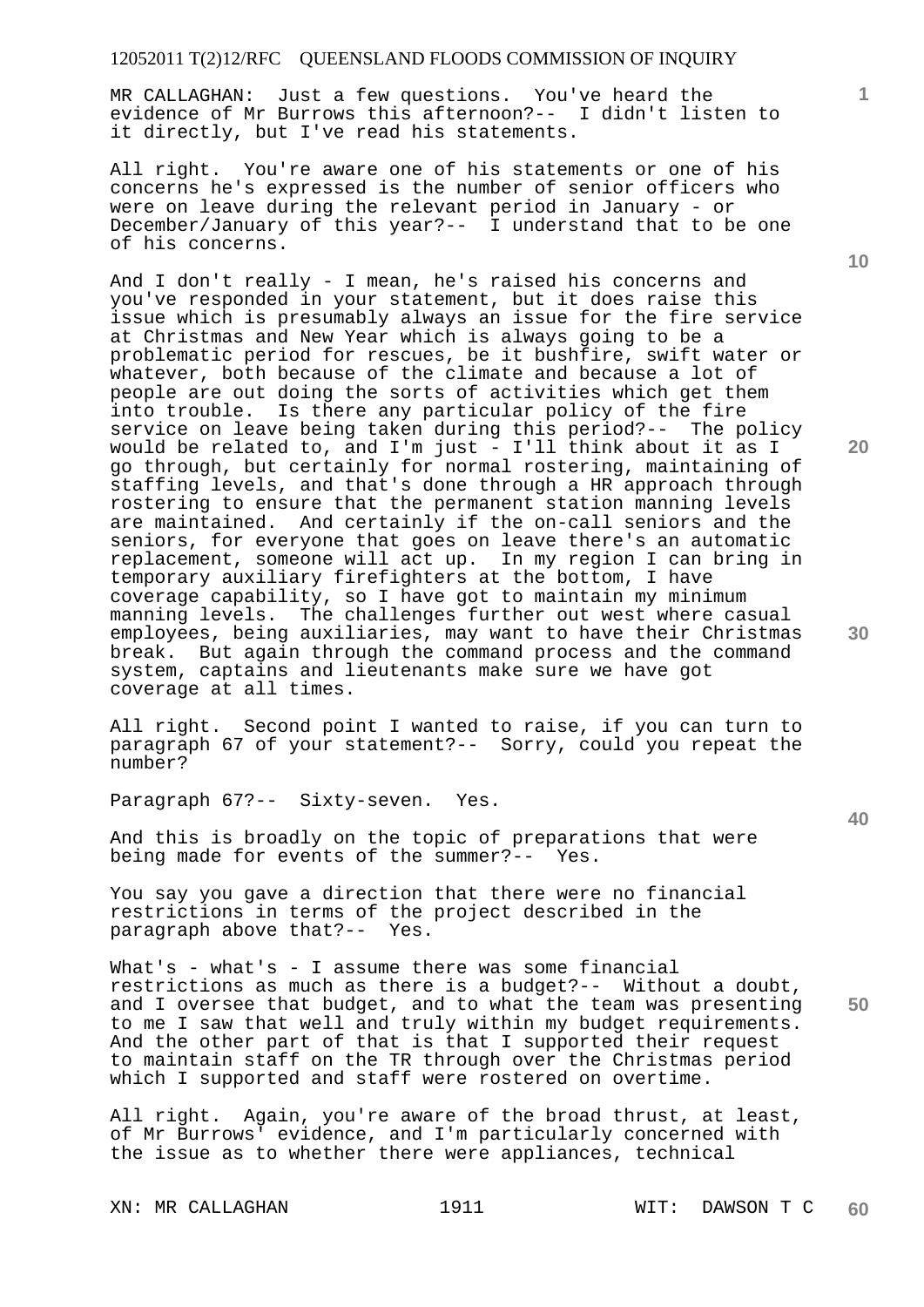rescue appliances anyway, available in Toowoomba on the 10th which weren't being used which could have been had there been more staff or had more staff been mobilised at an earlier time. What's your response to the suggestion that there were appliances there which weren't being used at the critical times?-- Well, certainly as the event of the 10th unfolded, I can assure the Commission that the appliances were drawn upon as staffing levels came back in through the call-backs and things of that nature. The previous planning, if I can just take people to there, was to have the TR, which is the Lima appliance, at the rescue station at Kitchener Street fully equipped and fully manned and I believe on that day we actually had two swift water team people, qualified staff, on those appliances for use at that station. Back in December, we also put together these little yankies which were a small appliance, four by four capacity or large carrying capacity, and they were equipped out as well. And the game plan simply was that as additional staff become available, these resources were in the backyard at Kitchener Street fire station for deployment. That - those appliances were made ready on the 10th, they were on the 10th. They were utilised on the night before in Grantham on the 9th. What happened on the 9th simply limited access to some of the staff we used on the 9th weren't there on the 10th, but came later in the day as call-backs and as the event unfolded.

All right. Again, without bogging down into too much detail, one concern that has been expressed was the failure to set up an ICC on the 10th and the suggestion, I think, perhaps my words but adopted by Mr Burrows, that the Firecom in effect became a de facto ICC on that day. You have addressed this, I think, and maintain that the flexible approach which you adopted was suited to the circumstances; is that right?--<br>Yes. Suitable in the sense of getting us off to launchin Suitable in the sense of getting us off to launching to the best starting position. I had to secure Firecom as that's where all the intel comes in by causing additional staff be called back possibly through the storm season approach, by bolstering in there and getting four people into Firecom from the operator's side of things, getting a inspector or an acting inspector in there and ultimately chief super, I believe, gave me some capacity which I believe I needed on the day.

Perhaps to get to the point, there's been a debrief as to way everything operated on the 10th, hasn't there?-- We've had several debriefs and we particularly had one which I call the 10th of the 1st debrief early February, and where we called in as many staff who actively engaged on that day. Subsequent to that we have had Firecom debriefs, technical rescue debriefs. The individual stations that were stood up and came in and their little local country towns, we had their debriefs as well.

Specifically on the 10/1 debrief-----?-- Yes.

-----and with the experience of that extraordinary day on board, have there been suggestions specifically as to how the response might have been better coordinated?-- Certainly.

**10** 

**1**

**20** 

**30** 

**40**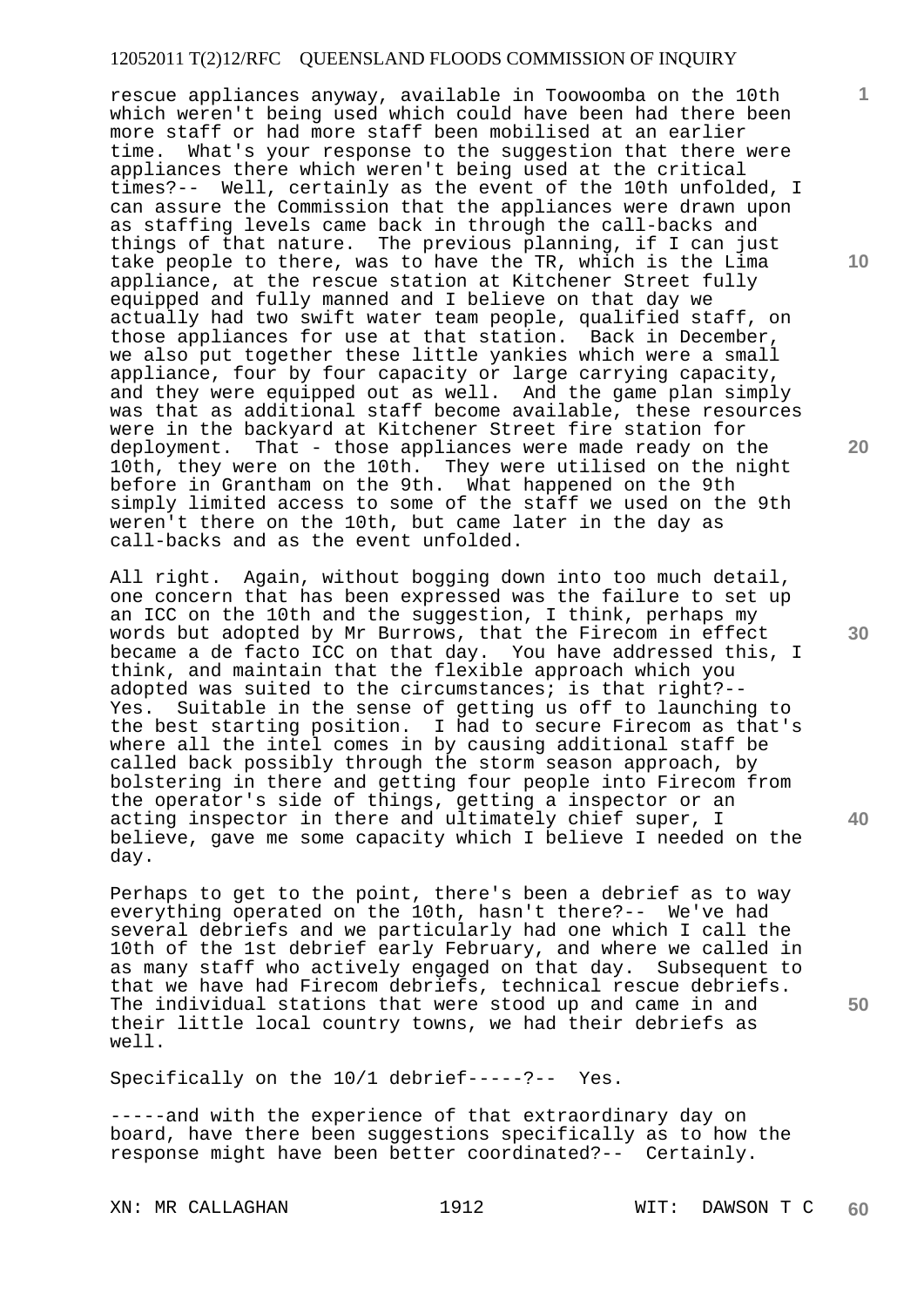The nature of the debriefs is about let's talk about what we did, talk it all the way through. It's a non-blame approach, it's what actually happened because in any incident people may know what they did, but may not know what other teams subsequently did. It's an opportunity for everyone to sit there and hear the whole picture-----

I understand-----?-- -----unfold.

-----what's involved. What I'm interested in is whether something has actually emerged which suggests how in this sort of large scale disaster with a demand for multiple responses, how such a thing might better be coordinated?-- Certainly, and that's where people did raise issues about ICCs and things of that nature.

And did something come of that? Is there a project or a document or any learning which-----?-- Oh, yes.

-----which is going to be taken forward from this event-----?-- Yes.

-----to be used next time, that's what I'm interested in?-- A local situation operational plan has now been developed for Toowoomba city-----

Right?-- -----in hindsight of what's occurred-----

Yes?-- -----and that plan has been put together in conjunction with some operational people, and it's - it's in draft for me to review on my return.

Okay. So what's the timetable for that?-- I have actually read the plan.

Okay?-- I'm very encouraged by it. I hope to action that almost immediately with very minor changes.

So the Commission should be able to have a copy of that?-- I believe a copy has been made available if needed, yes.

All right?-- It's still in draft, but I can authorise it.

I just mean when it's finalised?-- Okay.

When it's actually functional, if that's going to be in the near future as it would seem to be?-- It can be done fairly quickly.

All right. Were you here on Tuesday when Mr Dundas gave evidence?-- Not here directly, no. I was in another office in Brisbane.

He gave evidence about a response to a swift-water rescue at Murphy's Creek not, I think, on the 10th but on another occasion on which he responded with a Lima as well as an Alpha appliance with at least - well, with the attendant personnel, and on returning - I think someone else dealt with the

**20** 

**10** 

**1**

**30** 

**40**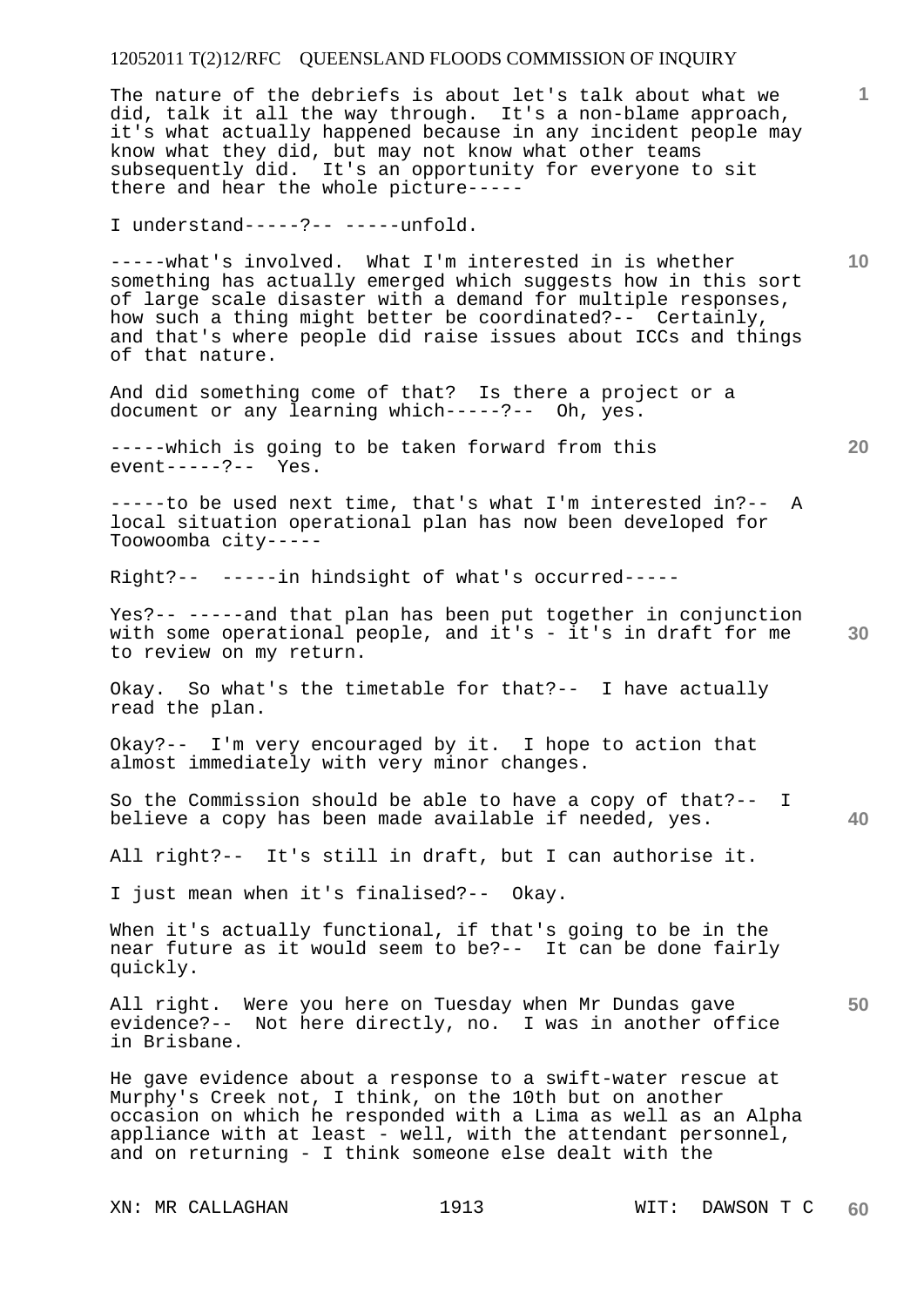situation, but on returning he was queried as to why he'd responded with both appliances because there was a temporary directive issued by the Assistant Commissioner which had suggested that he shouldn't have done what he did and he hadn't got to hear of that temporary directive. Are you aware of the incident that I'm talking about?-- Yes. Since hearing Mr Dundas's comments or statements, I've gone away and tried to investigate that so I had some clarity on it. I believe the incidence is on the 12th or the 13th, I can confirm that because I found the actual fire report. What occurred post 10th, just for a bit of background, is the sense that the police around the 12th/13th set up a major incident room out at Toowoomba to run all the events in the Lockyer Valley. They - we - by that stage on the 12th, the evening of the 12th, we implement a liaison officer into that MIR. So with my ROCC and the liaison officer I have direct communications. Some e-mails were sent clearly indicating all movements into the Lockyer Valley need to be controlled, reason being police have declared under the Coroner's Act a scene - a crime scene for a major large area. Also too please note bridges and roadways, we cannot guarantee their safety. So from my perspective I thought, "Well, look if south-east region make a request"-----

COMMISSIONER: Well, please, can we just get to the point. Was there a directive-----?-- Yes, there was-----

-----and didn't this man get it ?-- -----yes, there was.

Well, did you find out whether he should have had it, might have had it, what was the situation?-- No, he came on for a night shift and there's a chance it got to fire communication centre, it didn't get to Stewie.

MR CALLAGHAN: All right. And it was a directive which, in effect, overrode the standard directive that was applicable to this despatch for swift water-----?-- Yes, it was temporary directive, correct.

**40**  You have got some authorisation to issue a temporary directive of that kind?-- Particularly when I'm requested by the QPS and under - they were overseeing the disaster management operations and there was a direct request from them to control vehicles moving to that area.

I'm not questioning the wisdom of doing so-----?-- No.

-----I'm just wondering whether you were actually authorised or whether what you did-----?-- To put a temporary variation in place, yes.

All right. Okay. All right. Thank you.

COMMISSIONER: Mr Kent?

**20** 

**30** 

**50**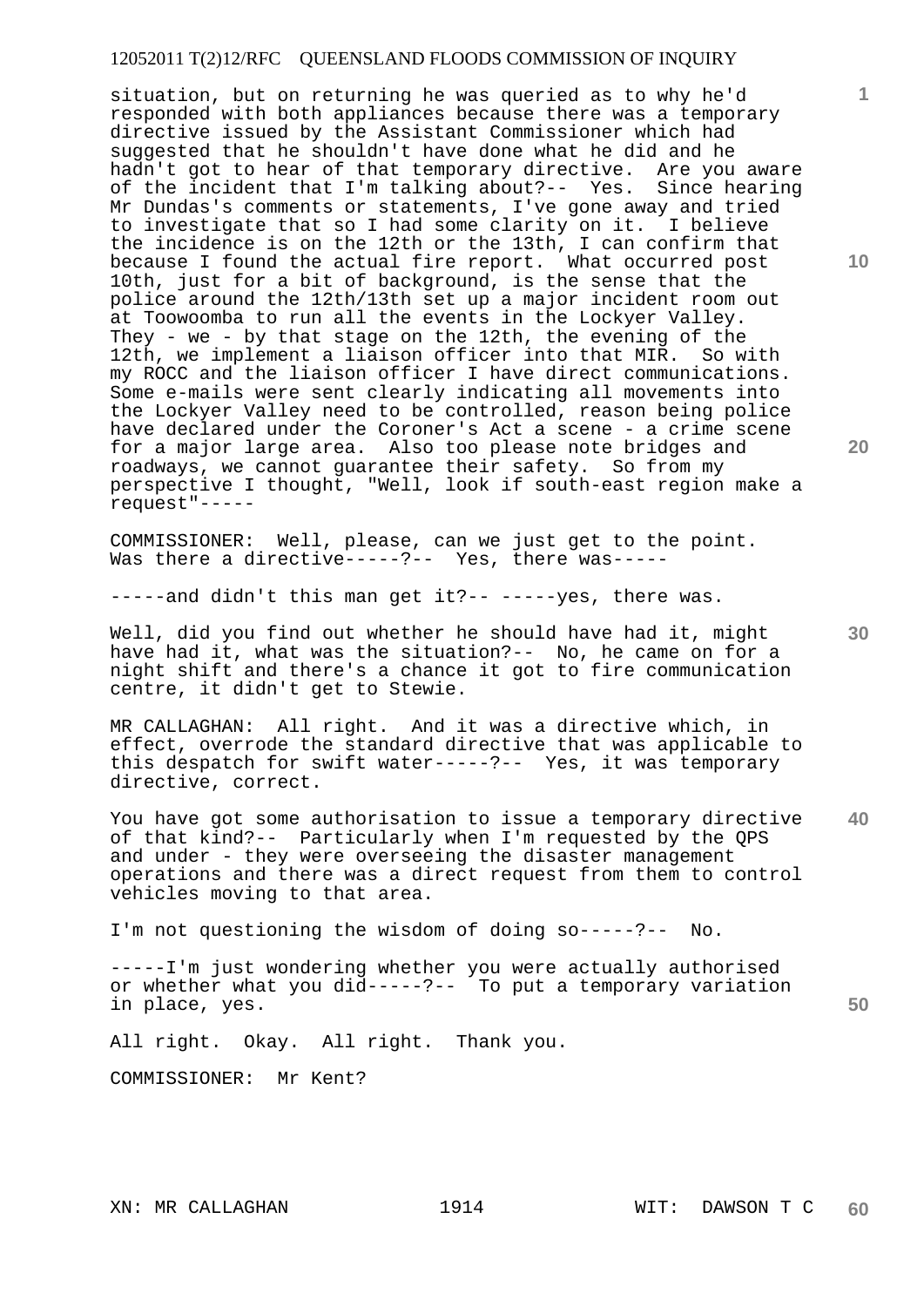MR KENT: Thank you, Commissioner. Just in relation to this local situational plan that you told us?-- LOSOP or LAAPS, yes, sir.

Sorry?-- It can be LAAP or a LOSOP, local specific operational plan.

Forgive me if avoid the acronym?-- Understood.

Do I understand that to be in development at the moment or in draft at the moment that it's going to be finalised, from what I understood a minute ago, in the relatively near future?-- Yes, the final phase for that is for me to meet with the team that put it together, for me to have - ask any questions of them that I may have after the first and second readings, seek their explanations. I also will also ask for an understanding, "Is this the best plan we can come up?" I'd really like to push them to say, "After all the lessons we've learnt from the 10th, have we done it?" So just an opportunity to talk to the people who put it together for me.

The people who put it together don't include the station officers though, do they?-- Yes, they do.

Oh, which station officers?-- The people comprising it is the chief super, Inspector Eddie Lacko from Business Operation Management Group, Station officer Stewart Lange, and I believe Station Officer Tony Goose may have had some support in there as well. As soon as I say SO Stewart Lange, he's the regional technical rescue coordinator so I'm assuming, and this is the areas I'll pursue, "Have you gone back to a collective group of your technical rescue people and what do they think?" That's something I'll be pursuing.

You will be pursuing that?-- I guarantee it, sir.

Does it surprise you if the station officers, other than Mr Lange, don't know about this at the moment?-- Well, no, it doesn't, but specifically hopefully the people I'll be pursuing with are swift water team because the plan is generically a swift-water rescue plan, but certainly if Stewie wanted to talk to his entire technical rescue team and that, I'm open to that as well.

Does it - and I won't belabour this, but would you expect by this stage of this document that you're talking about that these kinds of people who have given evidence in this Inquiry about this would have heard about this plan?-- Unless they're talking about at it station level. Once I have authorised it, we go to the implementation phase. And one thing I have taken some feedback from staff members is that we've got to make sure it gets all the way down and are learning out of certainly the 10th of the 1st. I want to make sure they get it and they actually understand it.

You can particularly understand from what's been said in this Flood Inquiry about this topic that these people on the ground are complaining a bit, aren't they, about the channels of

**10** 

**1**

**20** 

**30** 

**40**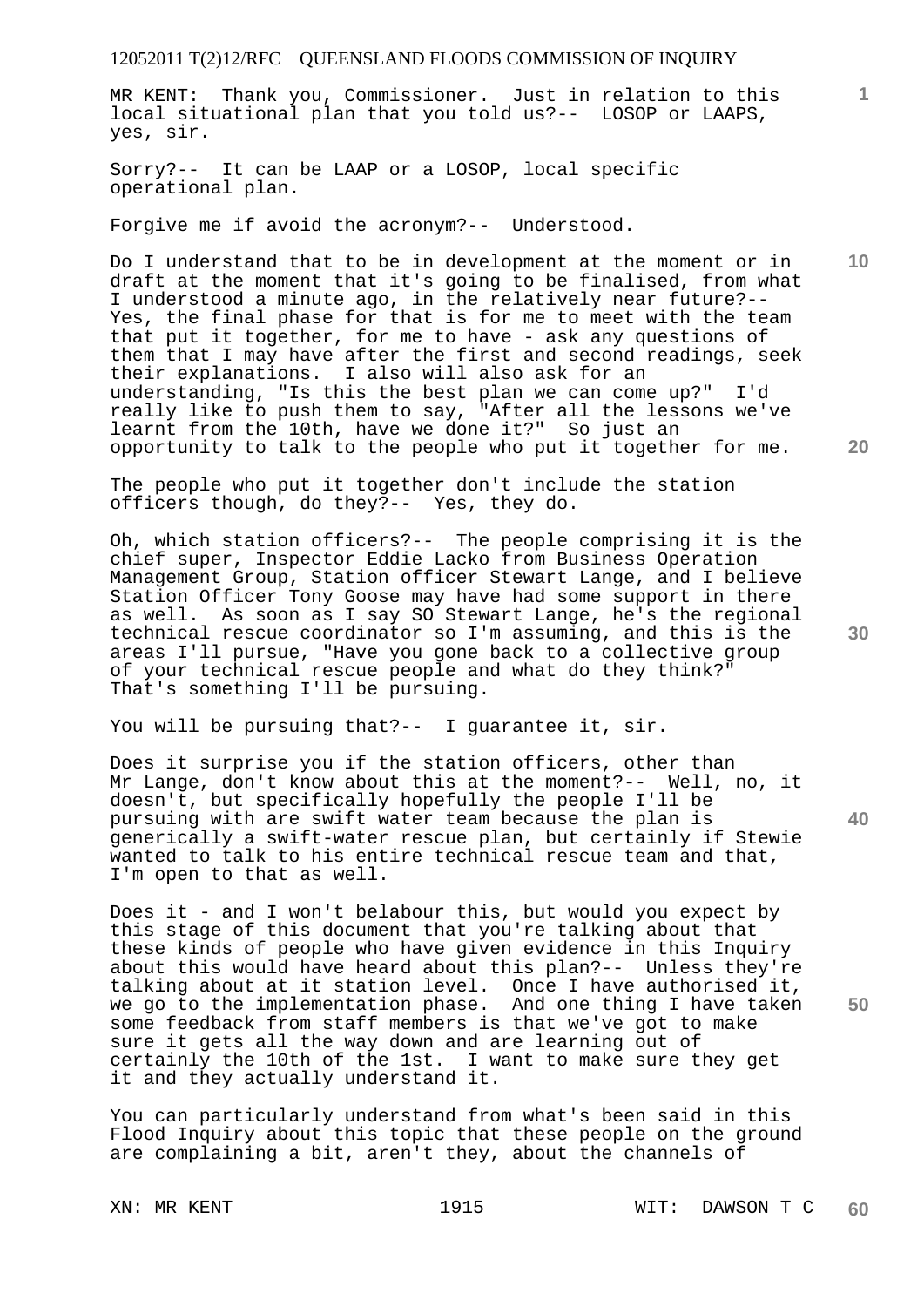communication up the line?-- I'm certainly hearing that, sir, yes.

Yes. All right. Well, anyway. Can I just refer you to a few passages in your statement, please, Mr Dawson? Looking firstly at page 2 paragraph 6, you mention there, "Every Local Commander has an operational plan, and the Toowoomba command as a 2010/11 operational plan in place"; right?-- Yes, sir.

Can I ask you this: is that document, we've seen from its title, in place for about a year normally at a time?-- Yes.

Is it sort of a work-in-process in the sense that you respond to things that are happening during that year to maybe amend or, you know, put directives out relevant to the plan to respond to changing conditions?-- That operational component you're quite right, it is a dynamic movement.

Yep?-- The generic plan itself, it's almost fixed and they may alter the number of buildings they're going to inspect and things of that nature. I noticed in that plan that the local action plan, LAAPs, they already had there money focused around our traditional business, that's chemical plants, structural fires and things of that nature. Where that may vary is an incident like Thackery Street where through an inspection we discover we have got 2 or 300,000 stored car tyres. So a special LAAP was done for that and they go into there. If I can just extend that thought, one thing I did notice ws there was no flood plans in there and risk areas for Toowoomba.

You have anticipated me, Mr Dawson?-- And that's why the other plan will be in there.

I was going to ask you particularly in relation to one incident. Are you aware that there had been a swift-water rescue at Murphy's Creek just before Christmas 2010, 22nd of December I think?-- Can you be specific with the date because I am aware of a few rescues around that time.

All right. What I'm suggesting to you is the 22nd of December?-- Yes, yes, and that - that was preceded by the one on the 20th at Dalby.

Okay. And this is all in the context of-----?-- Yes.

-----you being aware that '10/'11 was a wet summer-----?-- Yes.

-----to put it mildly?-- A different summer, yes.

Flooding was expected, wasn't it, throughout the summer?-- Certainly, and I think there's a document in here where, sort of, it looks at the regional progression where we start around July getting ready for our traditional bushfire season. There's comments in there that I'm very mindful of that we've experienced both in the region where we'll get a severe storm season so I have got half burning and half flash

**10** 

**20** 

**1**

**40** 

**30**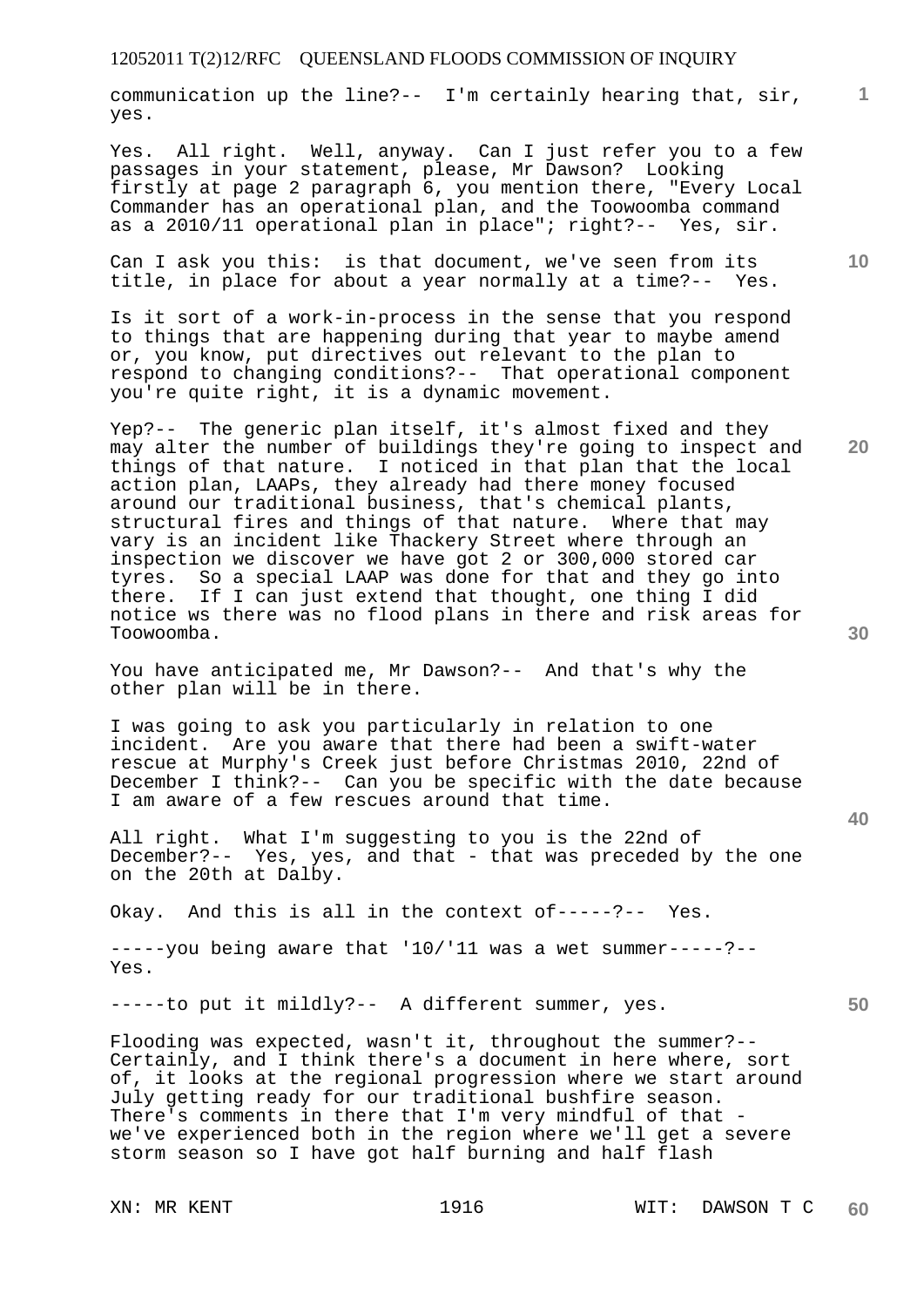flooding in local country areas. So we're very mindful, but certainly I'd say around that October/November there's a distinct movement that 99 per cent we're going to get more water than we're going to get fire, but we still need to prepare for both, but there was a distinctive move to the wet season.

In that context was anything in particular done about either enhancing or changing or improving the ability to respond to swift water events?-- I need to qualify it in the sense that, yes, we were leading up to that because the same group of people - I think it's been mentioned once before, all hazard approach. We don't - we go through the same process as what any hazard in command in management of that incident, be it bushfire refers the same infrastructure we have in place as obviously for floods or a large chemical incident, things of that nature. So we're just trying to adjust the hazard, and there's a beautiful part out west is where the fire wardens become flood wardens, it's a means of communicating. And we were moving almost 12 months before, we were in Charleville and Roma with major flooding out there, so it's not unusual for us. So our plan has shift back to the western floods was a repeat of what we did around that March - February/March period. And certainly that talks about deploying staff to the far west swift water teams. We tend to get the role of managing air bases out there as well, and that's how we support our colleagues in EMQ, and this is prior to the legislation change. So we were tarring up to that. So we'll either going to burn or flood and we - it's the same plan, same people, we just change and adjust. The swift water component you are referring to, we normally draw upon resources out of Cannon Hill, Brisbane, or a larger region. My staff had approached me and said to me, "This time, boss, can we get front row? Can we go?", so we adjusted the rotational rosters to include more of our own people to go west, and that's where we started our flood season. Certainly after the incident on the 20th of the 12th, and I'm mindful of that incident at Murphy's Creek which I - if that's the one that involves an SS flood boat, I have read that report.

All right. In terms of being ready then, what about numbers of SWRT2s?-- Yes.

Did you do something to increase those numbers of those qualified personnel?-- I certainly accessed to them. I certainly did that post the 20th, and I'm not going to offer it as an excuse, but I was on leave up until 20th. I resumed annual leave - back from my annual leave on the 20th of the 12th, and we had that incident when I was getting my handover back from the acting AC back to me, we had that incident unfold, and that caused me to really reflect seriously on how we were doing it.

**10** 

**1**

**20** 

**30**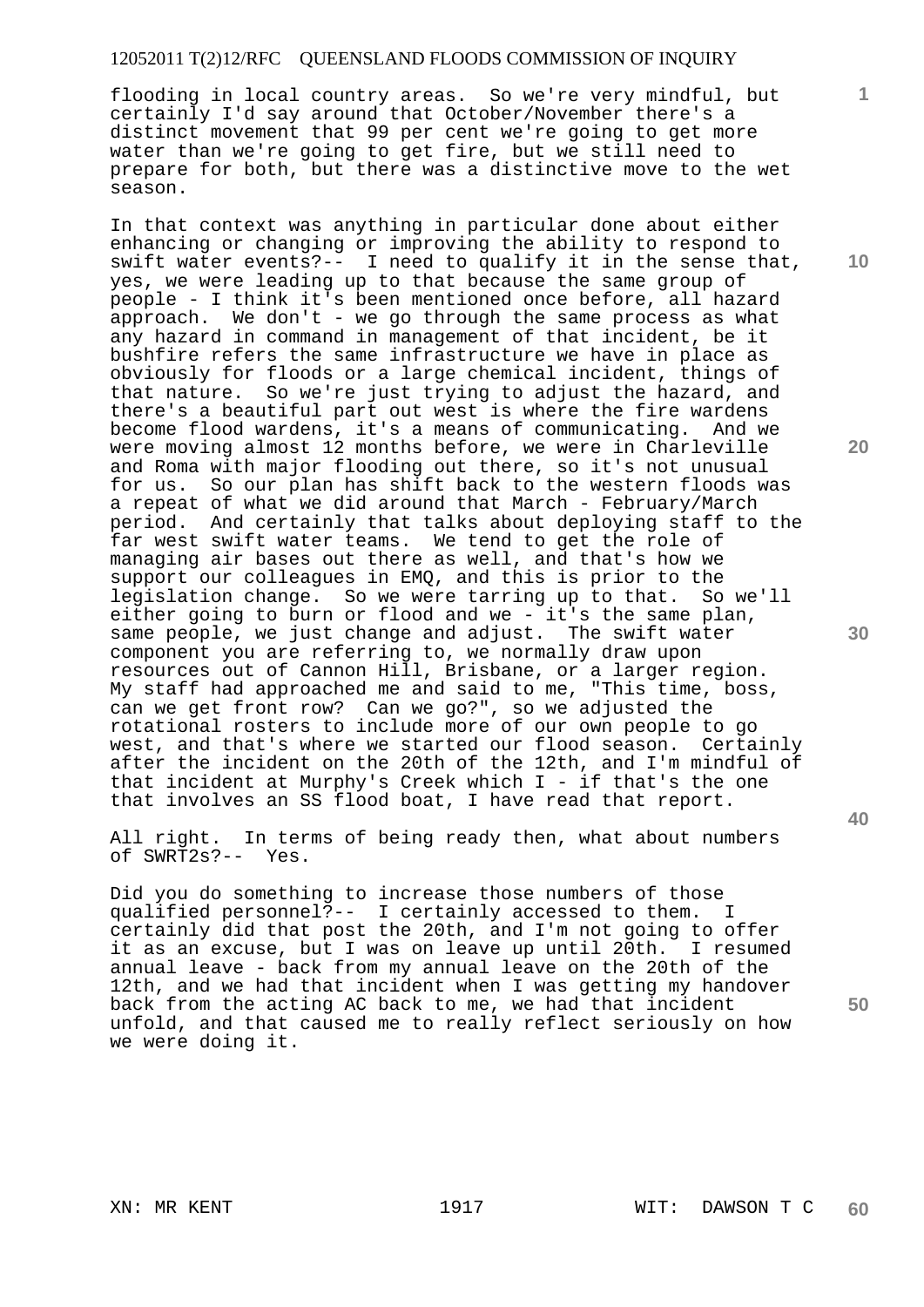And I was mindful that the technical rescue coordinator was going to work off the old plan and, I must admit, I caused Stewie Lange, our regional technical coordinator, to come with the chief super and I said, "Guys, we need to sit down and revisit this"-----

COMMISSIONER: Can we have less of the conversation and the thoughts and what you actually did, do you think?-- Yes, sorry.

So did you increase the number of swift water rescue technicians or do something about it?-- We - we increased our access to our existing ones but I didn't go get any new ones, other than I had access to other regions to call them in.

MR KENT: And did you call any in to be stationed in your region?-- Not at that stage, no.

I'm not suggesting for a minute that you could anticipate the way the 10th of January happened?-- Thank you.

I'm not suggesting that. But, even without that, bringing people in from Cannon Hill, for example, requires not only some distance but getting up the Range, doesn't it?-- Certainly. Or we were deploying them to the Roma division, our far western division that was looking after towns out west, and our central division by Dalby, we can access planes and they can fly straight from Archerfield and go straight there.

But to Toowoomba, they would have to come up to the Range or I suppose be flown-----?-- We can fly them in and deploy them from Toowoomba, yes.

I understand. Anyway, that didn't happen, as it turned out, on the 10th, did it? No-one was flown in to be a swift water team technician?-- No, but we ended up with two from Brisbane. We had a logical request in for some additional people and, certainly, to my surprise and amazement I discovered late into the event on the afternoon of the 10th, but there were two swift water technicians from Brisbane.

These are not the two that had returned from Emerald?-- No, not to my knowledge, no.

I'm just looking at something, I want you to be able to comment on it if you can, I might have to show it to you. But what I'm looking at is the south-east, right, Regional Functional Plan and I know that's not you?-- Okay.

But it's suggesting in terms of staffing for swift water preparedness a minimum of two level 2 swift water technicians will be on duty to man a swift water vehicle at all times?-- Yes.

Is there a similar provision in your regional plan?-- We certainly strive for that and on the 10th, fortunately, that was the case-----

**20** 

**40** 

**50** 

**10**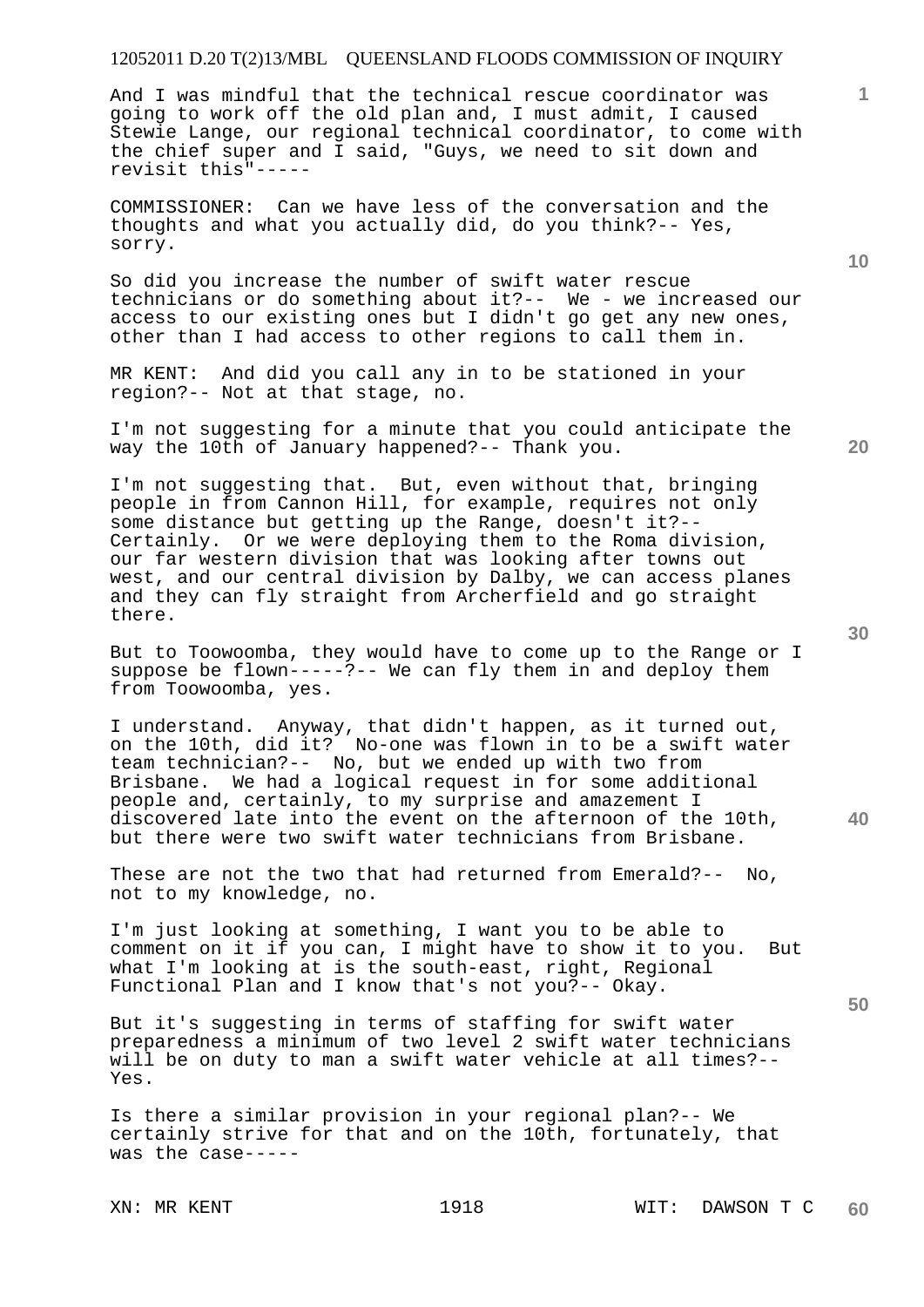Sorry, I really have to stop you and ask you to answer the question. Is it in your plan? You might strive for it but is it written in your plan?-- We refer more to ours about the rostering capability. But, yes, yes that is the perfect position.

I think you've answered me saying it is in your plan?-- Yes. If you haven't got my plan I can-----

I don't think I have. Oh, maybe we do have?-- I think around 2.2.

Did you find it?-- Look, I'm referring to 2.2 on - there is no page number here, sorry. But 2.2 on the measures where it refers to technical rescue, 12 staff, preferred breakdown of one by station officer, two by firefighters trained as level 2 technicians rostered to selected technical rescue stations and that would be Kitchener Street on the leading vehicle.

Is there a requirement in that directive for a swift water vehicle to be manned by a minimum of two level 2 swift water technicians?-- No, look, I - I interpret that as being technical rescue staff across the disciplines and certainly if the season is flood, especially the swift water would be applied.

It's really not practical to suggest you could put that into effect most of the time, is it, because you're not - you don't have enough rostered level 2s to have two on a vehicle? Correct?-- Look, we have a total of - 15 is our total complement in the swift water area. I currently have 11. We had one on leave and we actually have one stationed at Warwick, so I'm going into this nine if my maths is quickly right.

So you're agreeing with me you can't really have two per vehicle?-- And two per shift is more the challenge. You only have one vehicle. So trying to get two there on shifts with annual leave and few other things to juggle, it can be a rostering difficulty, yes.

Can I then take you to page 6 of your statement, paragraph 25?-- Page 6?

Yes. Paragraph 25?-- Twenty-five, yes.

You're there talking about something that had been raised particularly by Mr Burrows, which is swift water rescue training for senior officers. And you say generally that doesn't happen and to boil it down, I think you're really saying it's not completely necessary to have that; correct?-- Certainly an understanding I've indicated there or I'm trying to indicate is very required.

Yes?-- Particularly across all the disciplines. I can't just isolate that statement to swift water. USAR, like the earthquakes and things of that nature, if you haven't

**20** 

**40** 

**50** 

**10**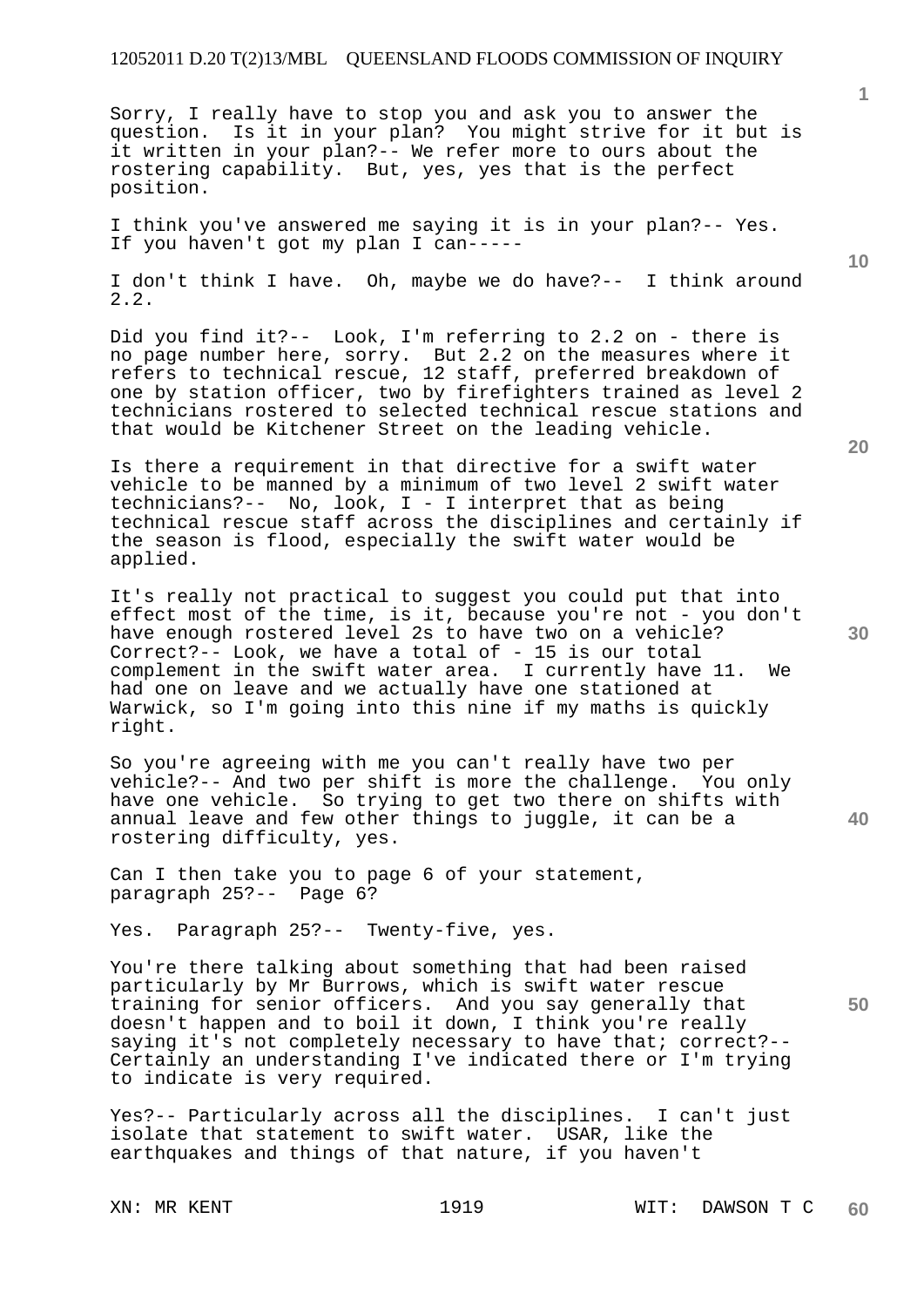noticed-----

Just for today you can limit it to swift water I think?-- Yes. Very - very few. And as I said, I can only find Hemo De Vries I understand as being - was a technician practicer.

COMMISSIONER: What was that expression again, I didn't get it either?-- A practitioner. His name is Hemo De Vries.

Well, could you spell it?-- Yes, I can. It is H-E-M-O, is his first name.

Right. And then?-- D-E V-R-I-E-S. I believe it is a Dutch origin.

Thank you.

**20**  MR KENT: It is in the statement, your Honour. So you would agree with me, I take it, that if it happened that all of the senior officers relating to an event, a swift water event, did have swift water training, that would enhance their understanding and perhaps enhance the whole process?-- Well, personally I would support that statement.

Yes?-- And for the future.

Can I then take you to the following page, page 7. You're dealing there in paragraph 28 with, generally, the topic of the Herries Street Communications Centre and as you put it, perhaps diplomatically, "Both QAS and QFRS management continue to manage workspace areas in this centre"?-- We do.

And you might be aware of it, but Mr Burrows makes some suggestions about this?-- Yes.

Suggesting, firstly, that an advantage would be a purpose-built fire communications centre for Toowoomba. Would you agree?-- I think that's a good point to raise.

Subject, like everything else, to budgetary-----?-- To business cases and consideration and consultation, yes.

On a slightly different topic, the ICC on this occasion was set up in the ROCC, right?-- No.

Right?-- That's incorrect.

**50**  Well, tell me what's right?-- The ROCC was the ROCC. The Regional Operational Coordination Centre at Anzac Avenue was the ROCC.

Yes?-- If we're talking for the Toowoomba event on the 10th.

Yes?-- We opted to hold on the formation of the ICC.

All right?-- I ran with forward control, the incident control points hoping to establish more operational points which as

**1**

**10** 

**30**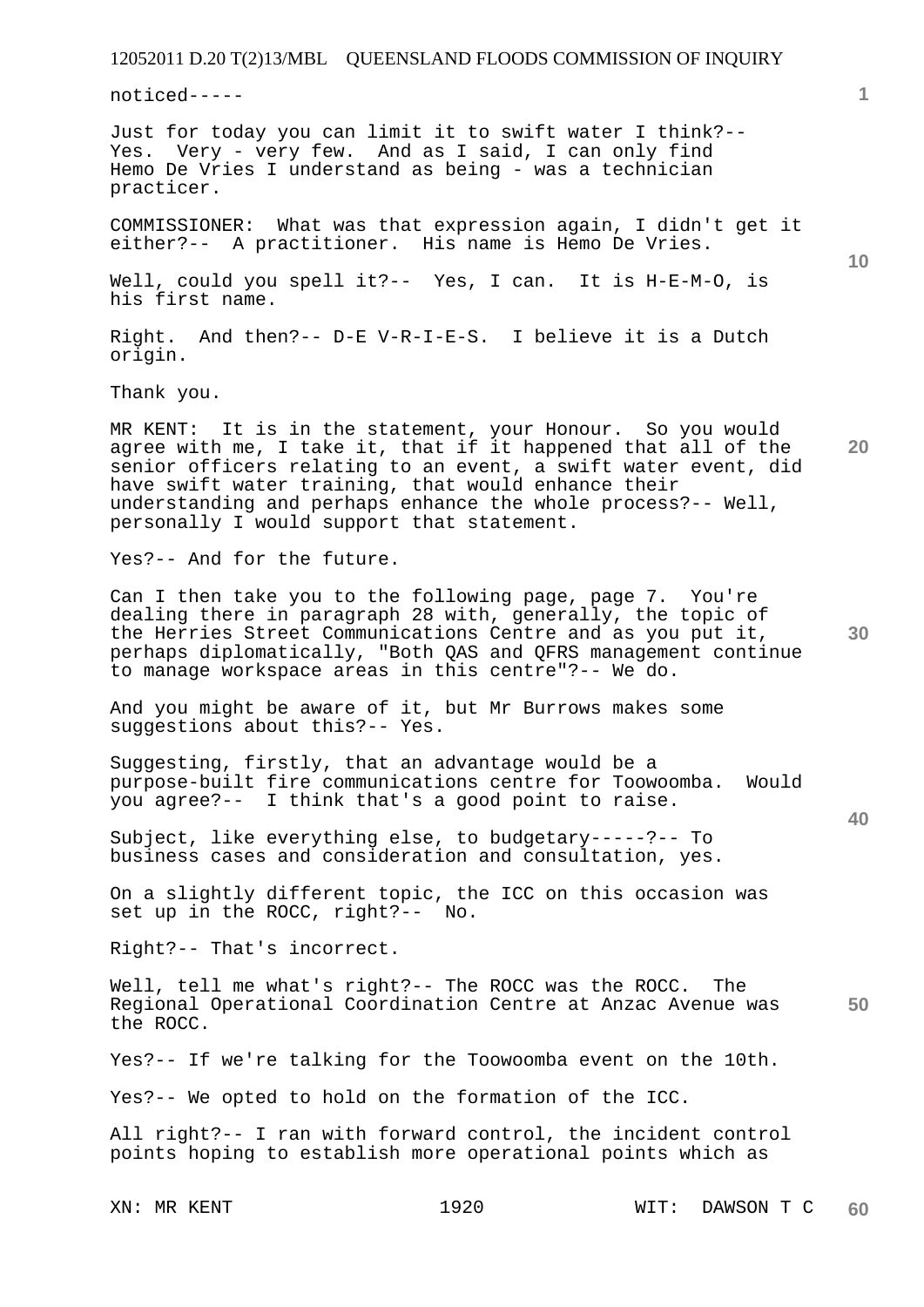the event decreased, that was allowed. The ICC eventually got established on the 11th at Highfields for two reasons: one for the requirements at Oakey, which were merging, and the recovery phase for Toowoomba CBD and Toowoomba surrounding areas.

Isn't this part of the reason too, that the facilities at Highfields are such that it's fairly easy to establish an ICC fairly quickly at Highfields?-- I caused up to six permanent incident control centre locations throughout the regions for the purpose of bushfires. So within hours they can be manned up and they can be activated, yes.

But, certainly, Highfields is an-----?-- Highfields is our latest addition in the new station.

Yes, all right.

COMMISSIONER: Mr Kent, how much longer are you going to be?

MR KENT: I would be another, perhaps, 5 minutes at the most I think.

COMMISSIONER: And Mr MacSporran?

MR MacSPORRAN: I have nothing at this stage.

COMMISSIONER: All right. We'll keep going.

MR KENT: Thank you. Paragraph 29 on the same page, you mention the fact that the Firecom operators express concerns about the space they had available and we've discussed the exigencies in relation to that. That's something that would be good if you could cure that?-- On a monthly basis I meet with the AC ambulance, my counterpart for ambulance.

Yes?-- And the two managers of the respective Firecoms.

Yes?-- And we focus and talk about the future developments and the ongoing developments. Because of the nature of that business area, we're very mindful about our handling systems, all those sorts of things. So it is on my agenda on a monthly basis.

Could I then take you over to page 9 paragraph 35 and this has been touched on, the number of incidents being stable over, as you express it, the urban levy boundary in Toowoomba Command. Right?-- Yes.

**50**  Now, I don't want to be picky but the area is bigger than the urban levy boundary, isn't it?-- The area spoken here is the Toowoomba command urban boundaries.

Right?-- But, certainly, the region goes beyond those boundaries, yes.

And do you know anything about the figures for the region?-- Yes, because I - I collate and review for the whole region.

**10** 

**20** 

**1**

**30**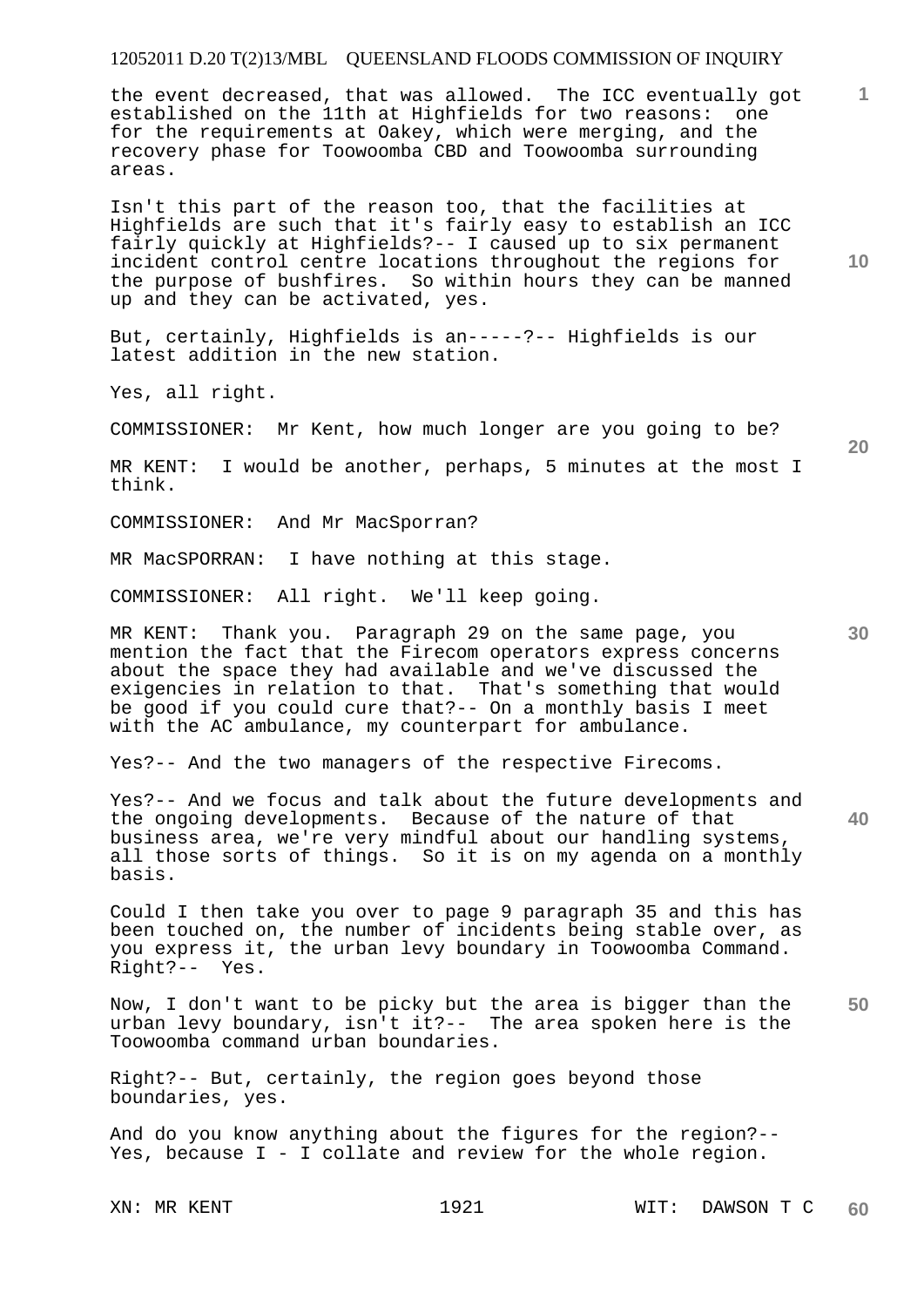The point in issue here is the Surat Basin developments. I'm very mindful of the regional growth and command by command.

So it might be that if one looked at the region rather than the urban levy boundary, there might have been an increase?-- We count all incidents and all activities both within urban boundaries and outside.

Yes?-- So the data that's reviewed here is all activity. In particular, one of the benchmarks is structural fires and that's why there's a reference to attendance times and things of that nature.

So you're telling me that there has been a stability in the figures whether one looks at the urban levy boundary or more generally-----?-- Collective, yes.

COMMISSIONER: Where are the other figures? Are they somewhere in your statement?-- They're within our database, in our business operational management unit, and also within state headquarters in the office of the Commissioner. You can view them day by day.

Not in your statement?-- No, sorry, no.

Thank you.

MR KENT: Just go to page 13 paragraph 54 where you say - have you got it there.

You say, "On the 10th of January for the peak of this event, Acting Inspector Rye was located in the Firecom and supported the Chief Superintendent and Firecom operators." Are you aware of a concern that for some time during that peak event it was difficult to contact Acting Inspector Rye?-- This came up in the debriefs. I'm aware through the debriefs, yes.

Sure. Have you investigated that at all?-- Mr Rye is yet to provide a report on his activities. I think they have been summonsed by the Commission, so.

It is something you're still looking it, does that summarise it?-- Yes, I am, sir.

Finally, we're all pleased to here - I'm bowled over by the collective sigh of relief - page 18, paragraph 70, you found that there were no waterproof jackets for the portable radios in your region; correct?-- That's correct.

And that problem has been remedied now, I take it; is that right?-- A recommendation from the debrief of the technical rescue people. The simple question was asked, "How soon can we get them, put them in?" and we purchased the quantity. I'm just not too sure on the quantity but a substantial quantity had been purchased for the swift water teams.

And before it went onto the appliances?-- Yes.

**10** 

**1**

**20** 

**40**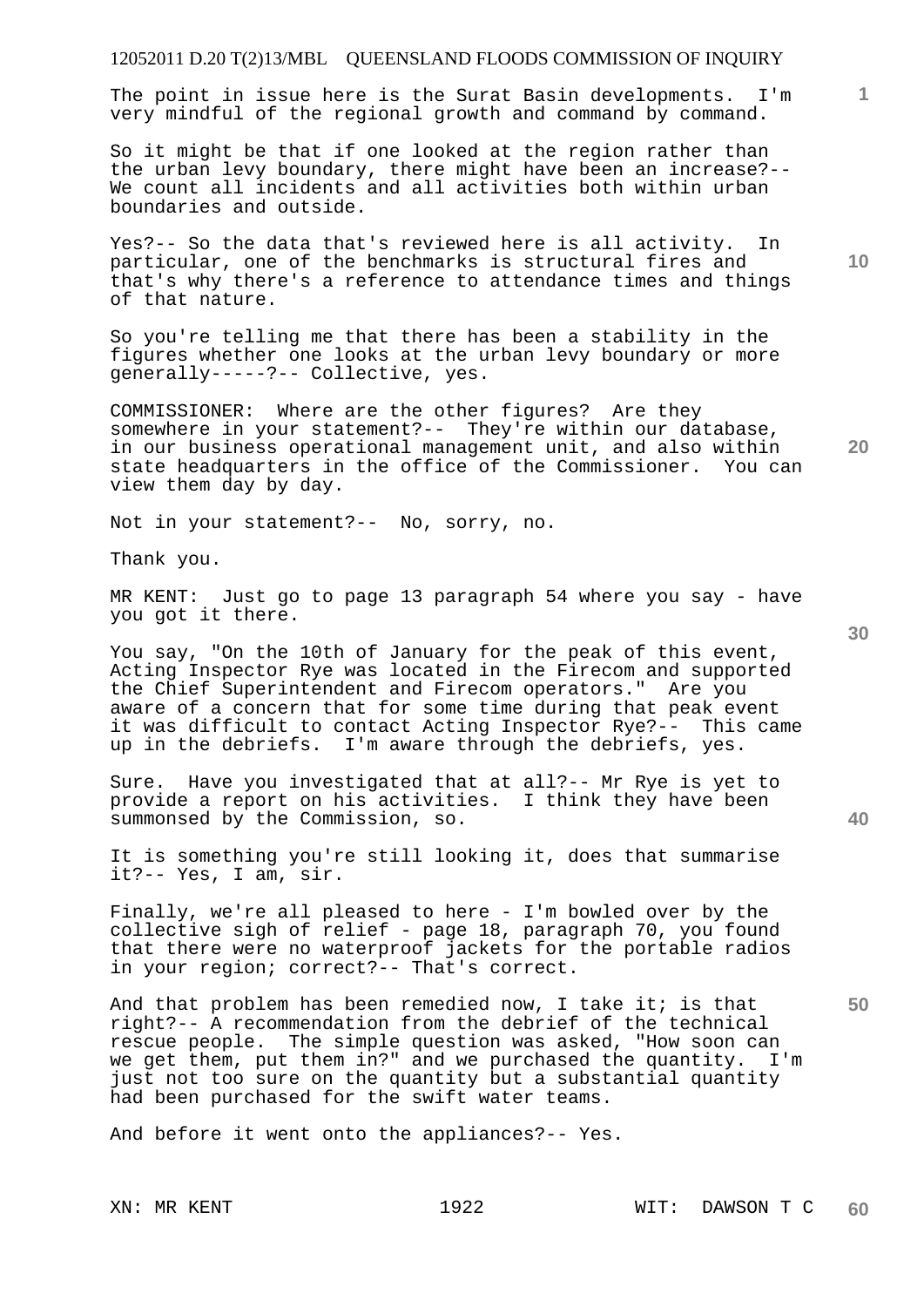What about radios that are not just water resistant and you have a waterproof jacket but actual waterproof radios where you can drop them in the water and they still work. Is that being considered?-- I understand through the technical rescue people Cannon Hill, Mr Smith and so forth, and I think it's certainly in the review that is about to be undertaken, for these considerations to be looked into.

What about this, finally: for SWRT2s who are actively engaged in swift water rescue and need to have their hands free, we've been told that people are looking into an equipment set that has a headset in the helmet?-- The same as our structural pursuit in structural fires and that, to keep the officers' hands free to do all sorts of tasks.

Yes?-- I quickly bring to mind scuba divers and you watch TV - I'm assured it's out there and I'm sure the experts will look into it.

Do you know? Is that part of the review?-- It is not something that I would personally - however, I have an interest through my committee, my technical rescue coordinator chief super, and I know they're passionate about pursuing it.

So we go back to someone like Mr Smith about that?-- Certainly. And I believe in the review that's coming up on technical rescue, all the technical rescue, and I know my team put together recommendations in their debrief which I've endorsed. They will get tabled and hopefully get a good ear.

Thank you. Nothing further.

COMMISSIONER: Mr MacSporran?

MR MacSPORRAN: Perhaps can I say this, if the Commission is interested in those other figures, I am sure Assistant Commissioner Dawson can dig them out and supply them.

**40**  COMMISSIONER: The question is whether they have remained stable, what they are. So perhaps that could be provided to the Commission.

MR MacSPORRAN: Yes, for completeness. But I have nothing else, thank you.

COMMISSIONER: Thank you. Mr Callaghan?

**50**  MR CALLAGHAN: On the question of figures and with a view to laying one issue to rest, this whole question as to the adequacy of the SWT 2s, could - what's involved in an audit? That is to say, you would have a record of all swift water incidents of the fact that they were - existed?-- Yes.

You would have a record of who was dispatched to them?-- Yes. And you'd have - and it would be a short step from there to

**10** 

**1**

**30**